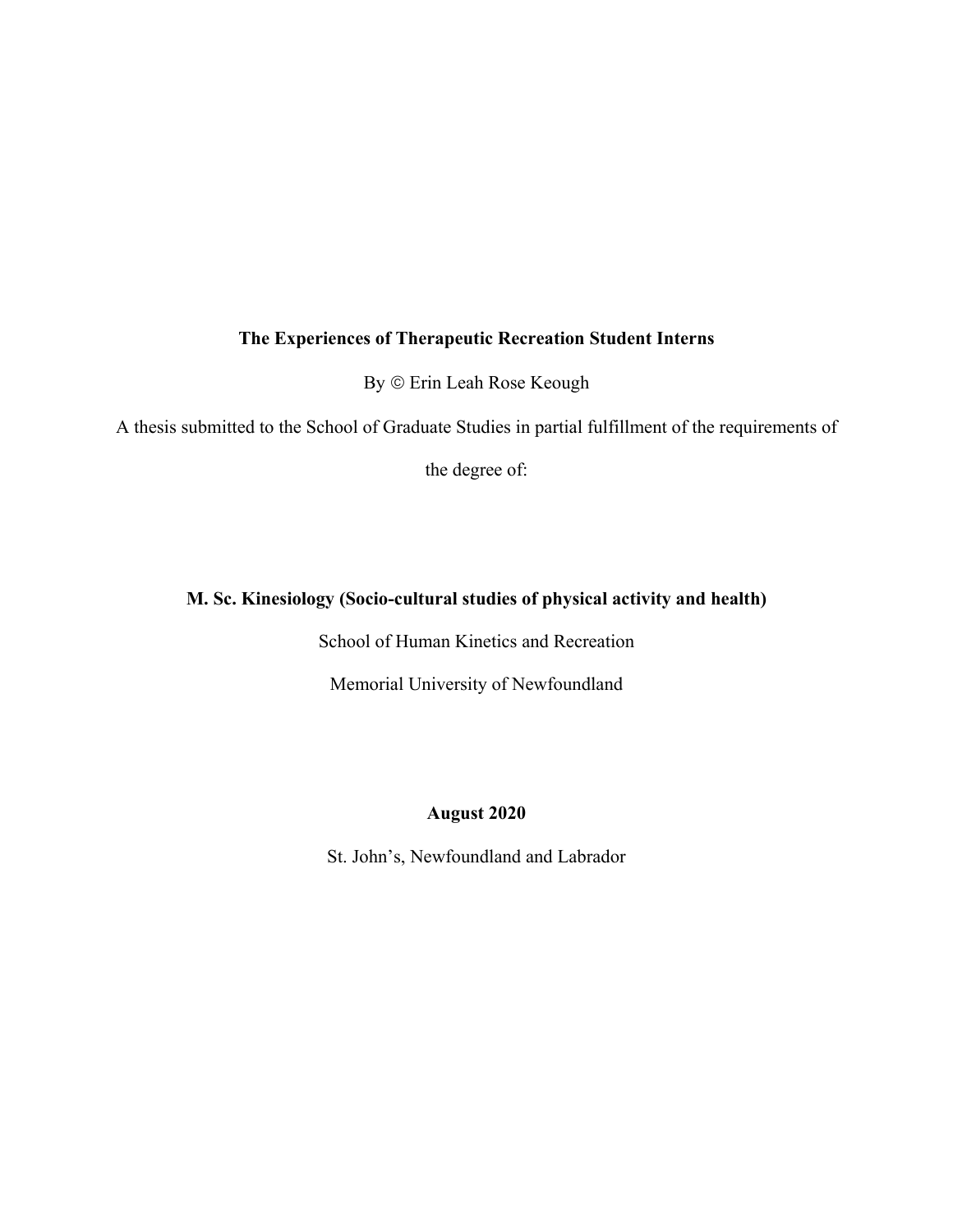#### **Abstract**

Internships are used as an educational tool to allow students to learn and understand the daily practices of a profession they are studying in university. To become a Certified Recreation Therapist Specialist (CTRS), students must complete an internship in a clinical setting under the supervision of a CTRS. The majority of studies that have examined internship outcomes have focused on the perspectives of professionals and educators. This qualitative study investigated the therapeutic recreation (TR) internship from the perspective of students. Participants of this study were seven graduates from Memorial University of Newfoundland (MUN) Bachelor of Recreation program who had completed their TR internships. Through semi-structured interviews, the main themes identified included; growth as a professional, meaningful relationships, and perceptions of learning. The results of this study suggest the need for further examination of higher education in therapeutic recreation.

Keywords: experiential learning, internship, therapeutic recreation, qualitative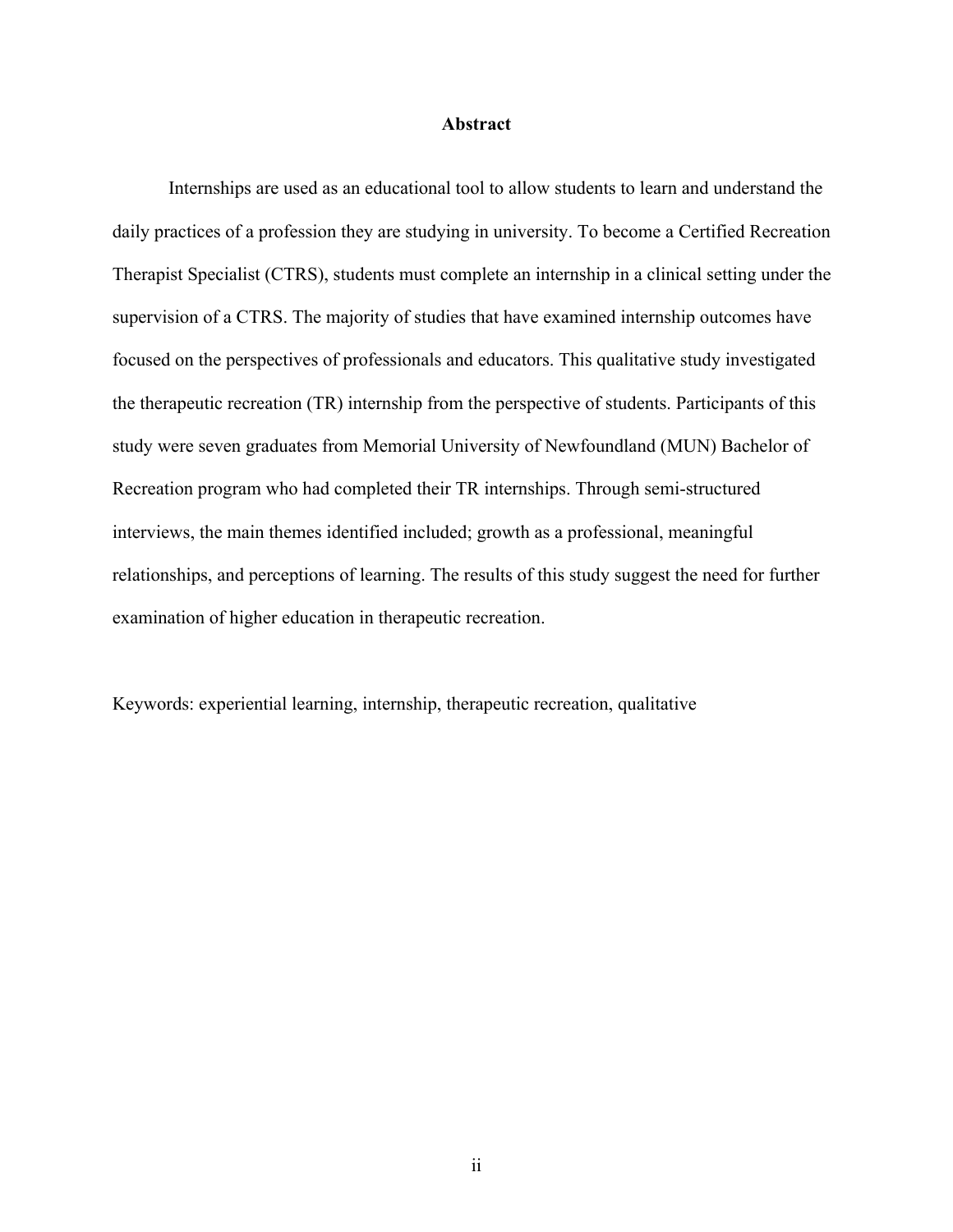#### **Acknowledgements**

As an aboriginal student, I would like to start this thesis with the St. John's Campus Land Acknowledgement:

"*We respectfully acknowledge the territory in which we gather as the ancestral homelands of the Beothuk, and the island of Newfoundland as the ancestral homelands of the Mi'kmaq and Beothuk. We would also like to recognize the Inuit of Nunatsiavut and NunatuKavut and the Innu of Nitassinan, and their ancestors, as the original people of Labrador. We strive for respectful relationships with all the peoples of this province as we search for collective healing and true reconciliation and honour this beautiful land together."*

(Office of Indigenous Affairs, 2020)

I would like to give a big thank you to my parents, partner, fellow graduate students, and friends. Thank you for your constant motivation and support through all the steps of this thesis.

To my participants, without you, this thesis would not have been possible. Thank you for sharing your stories and experiences about your internship.

To my committee members, Dr. Angela Loucks-Atkinson and Dr. TA Loeffler. I am thankful for your mentorship throughout my academic journey. Your guidance and support throughout learning the world of academic research helped me get to where I am today.

To my supervisor, Dr. Anne-Marie Sullivan. You saw potential in me when I could not see it in myself. The opportunities you have provided to me this last year will forever resonate in my life and have helped shape the person I am today. Thank you.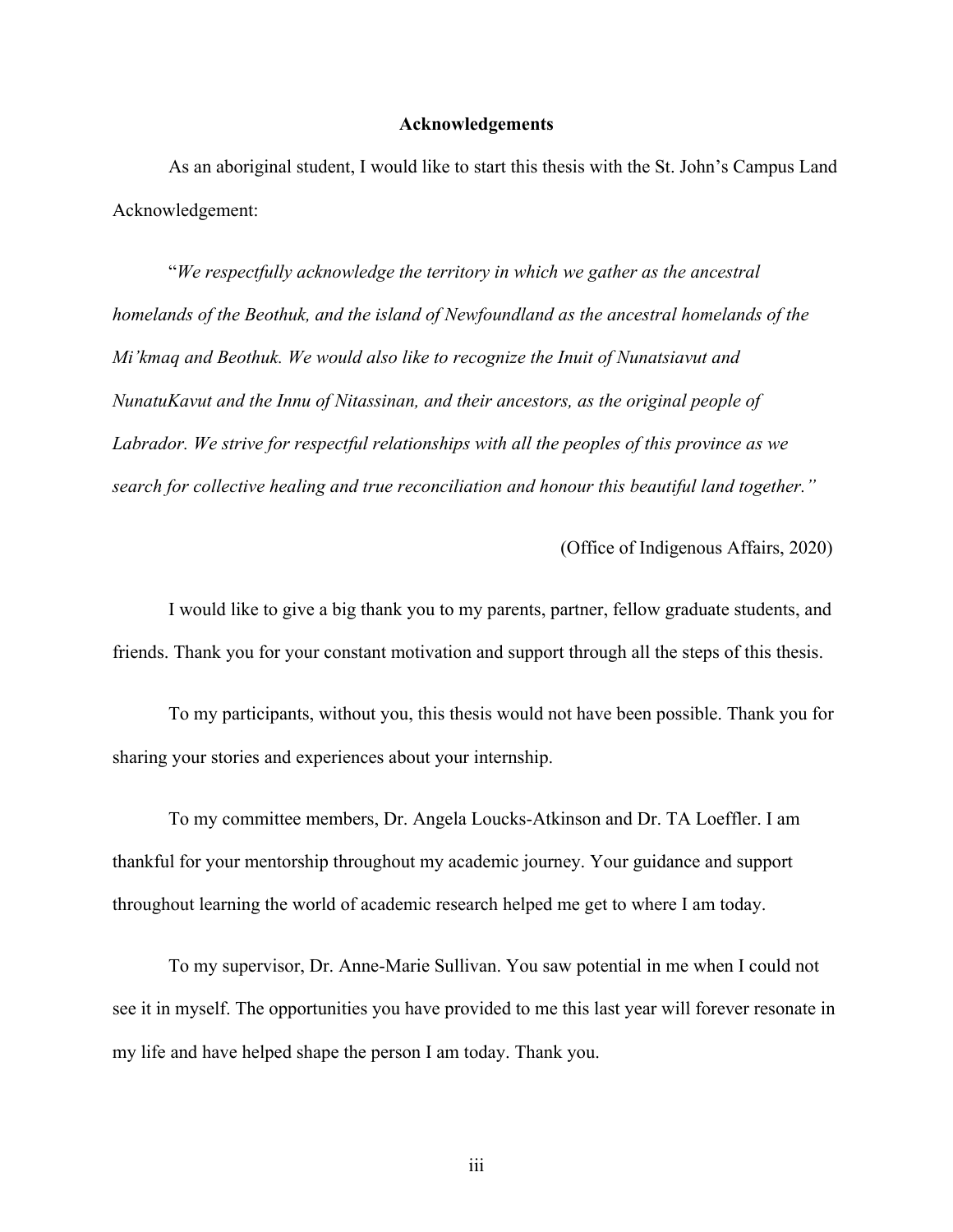# **TABLE OF CONTENTS**

| <b>Abstract</b>                                                                                                                                                                      | ii                         |
|--------------------------------------------------------------------------------------------------------------------------------------------------------------------------------------|----------------------------|
| <b>Acknowledgements</b>                                                                                                                                                              | iii                        |
| <b>Chapter 1: Introduction</b>                                                                                                                                                       | $\boldsymbol{l}$           |
| 1.1 Introduction                                                                                                                                                                     | 1                          |
| <b>1.2 Therapeutic Recreation</b>                                                                                                                                                    | 1                          |
| 1.3 TR at Memorial University (MUN)                                                                                                                                                  | 4                          |
| 1.4 Purpose of the Study                                                                                                                                                             | 5                          |
| <b>1.5 Research Questions</b>                                                                                                                                                        | 6                          |
| 1.6 Thesis Format                                                                                                                                                                    | 6                          |
| <b>Chapter 2: Literature Review</b>                                                                                                                                                  | 8                          |
| 2.1 Introduction                                                                                                                                                                     | 8                          |
| 2.2 Defining of Key Terms                                                                                                                                                            | 8                          |
| 2.3 Therapeutic Recreation                                                                                                                                                           | 9                          |
| <b>2.4 CTRS Certification</b>                                                                                                                                                        | 10                         |
| 2.5 TR Role in the Field                                                                                                                                                             | 12                         |
| <b>2.6 Experiential Learning</b>                                                                                                                                                     | 13                         |
| 2.7 Co-operative and Internship Opportunities                                                                                                                                        | 17                         |
| 2.8 Internship Experience<br>2.8.1 Student Learning<br>2.8.2 Preceptor Relationship<br>2.8.3 Negative Experiences<br>2.8.4 National Council for Therapeutic Recreation Certification | 21<br>21<br>25<br>27<br>29 |
| 2.9 The Need for Research                                                                                                                                                            | 31                         |
| <b>Chapter 3: Methods</b>                                                                                                                                                            | 33                         |
| 3.1 Introduction and Purpose                                                                                                                                                         | 33                         |
| <b>3.2 Rationale for Chosen Methods</b>                                                                                                                                              | 34                         |
| <b>3.3 Research Question</b>                                                                                                                                                         | 34                         |
| <b>3.4 Phenomenology</b>                                                                                                                                                             | 35                         |
| <b>3.5 Social Constructivism</b>                                                                                                                                                     | 36                         |
| <b>3.6 Researcher's Position</b>                                                                                                                                                     | 37                         |
| 3.7 Study Recruitment and Participants                                                                                                                                               | 37                         |
| <b>3.8 Data Collection</b>                                                                                                                                                           | 40                         |
| 3.9 Data Analysis                                                                                                                                                                    | 41                         |
| 3.10 Data Storage                                                                                                                                                                    | 42                         |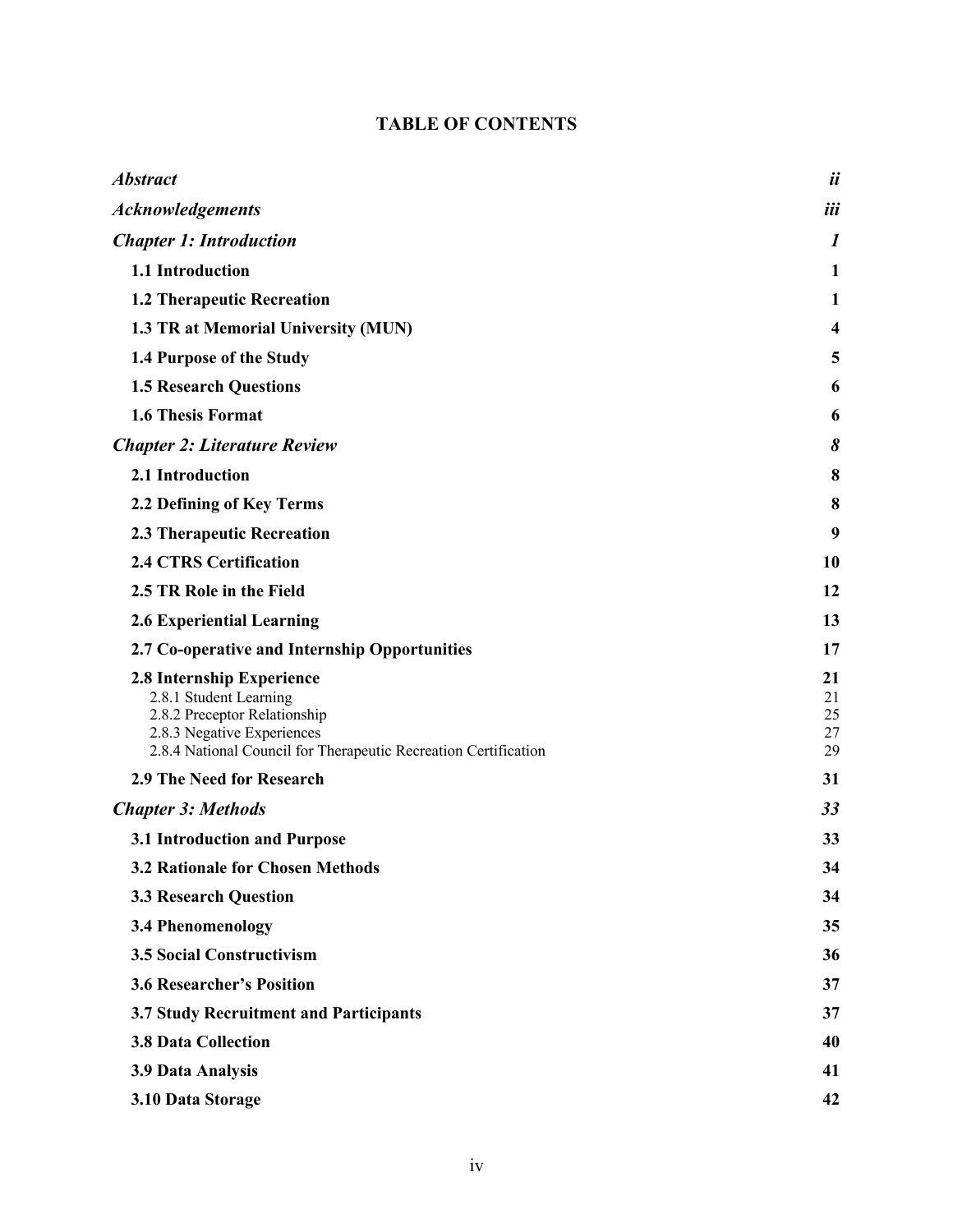| <b>3.11 Ethical Considerations</b>                                                                          | 43                   |
|-------------------------------------------------------------------------------------------------------------|----------------------|
| <b>Chapter Four: Manuscript</b>                                                                             | 44                   |
| 4.1 Abstract                                                                                                | 44                   |
| <b>4.2 Introduction</b><br>4.2.1 Experiential Learning<br>4.2.2 Internships<br>4.2.3 Preceptor Relationship | 44<br>46<br>47<br>48 |
| 4.3 Methods<br>4.3.1 Role of Researcher<br>4.3.2 Research participants                                      | 49<br>49<br>51       |
| 4.4 Findings<br>4.4.1 Growth as a Professional<br>4.4.2 Relationships<br>4.4.3 Perception of Learning       | 52<br>52<br>59<br>62 |
| <b>4.5 Discussion</b>                                                                                       | 65                   |
| <b>4.6 Recommendations</b>                                                                                  | 71                   |
| <b>4.7 Limitations</b>                                                                                      | 72                   |
| <b>4.8 Conclusion</b>                                                                                       | 73                   |
| <b>4.9 References</b>                                                                                       | 73                   |
| <b>Chapter Five: Recommendations and Conclusion</b>                                                         | 81                   |
| <b>5.1 Recommendations</b>                                                                                  | 81                   |
| <b>5.2 Limitations</b>                                                                                      | 82                   |
| 5.3 Conclusion                                                                                              | 82                   |
| <b>References</b>                                                                                           | 84                   |
| Appendix A – ICEHR Approval Letter                                                                          | 102                  |
| Appendix B – Free and Informed Consent Form                                                                 | 103                  |
| <b>Appendix C – Interview Guide</b>                                                                         | 108                  |
| <b>Appendix D-COVID-19 Impact Statement</b>                                                                 | 109                  |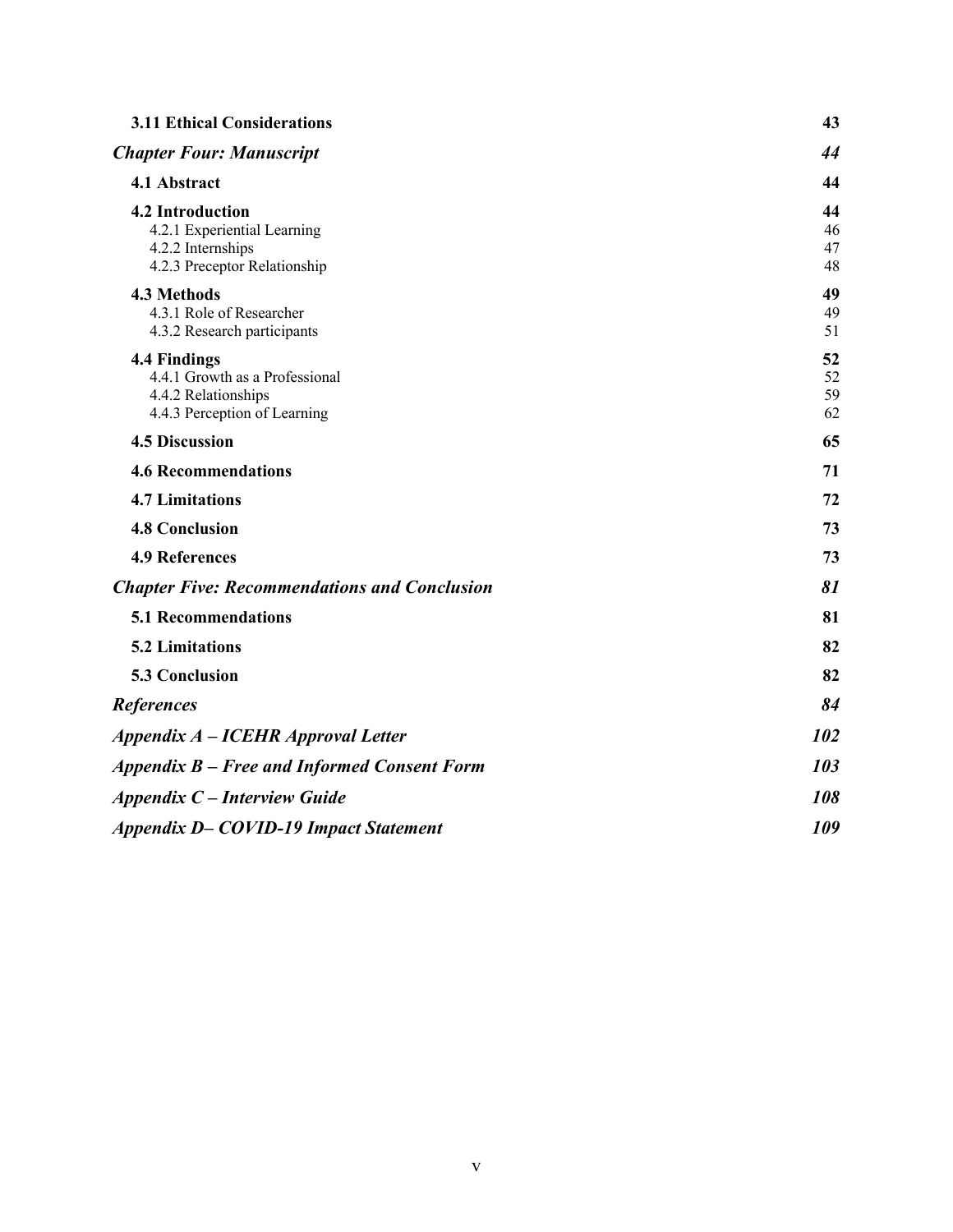## **Chapter 1: Introduction**

#### **1.1 Introduction**

Many studies have been conducted on internship processes (Brasile, 1992; Craig & Sable, 2011; Harris et al. 2019; McGhee & Skalko, 2001; Sasnett et al. 2018; Stumbo & Carter, 1999; Stumbo et al., 2004; Zabriskie & McCormick, 2000). However, the majority of these studies examined the perspective of the professionals in the field or the therapeutic recreation (TR) educators. This study approaches the student's perspective of the TR internship.

Internships are used in a variety of disciplines as an integrative approach to learning. The internship process provides students with an opportunity to learn about the standards of practice and professionalism in their disciplinary area, which promotes collaborative communication and learning in the field (Sasnett et al. 2018). Benefits from participating in internships have been highlighted in many disciplines such as education (Harfitt, 2017), business administration (Khalil, 2015), and nursing (Haydon et al. 2017). Alpert et al. (2009) promoted that students gained personal skills, employability, professionalism, and increased practical and fundamental knowledge through internships. Gaining skills and competencies related to academia during internships has been shown to have a significant impact on the students' growth and professional development (Kuh, 2008).

#### **1.2 Therapeutic Recreation**

TR has gained momentum in the healthcare system with the move towards a more holistic client-centered approach (Robertson & Long, 2008). Evidence of this growth can be seen in the increase of 652 Certified Therapeutic Recreation Specialists (CTRS) in Canadian health organizations in the last ten years, with only 128 in 2008 (Roussel et al. 2019). One of the bigger studies completed to date was by Stumbo and Carter in 1999. They found that most CTRS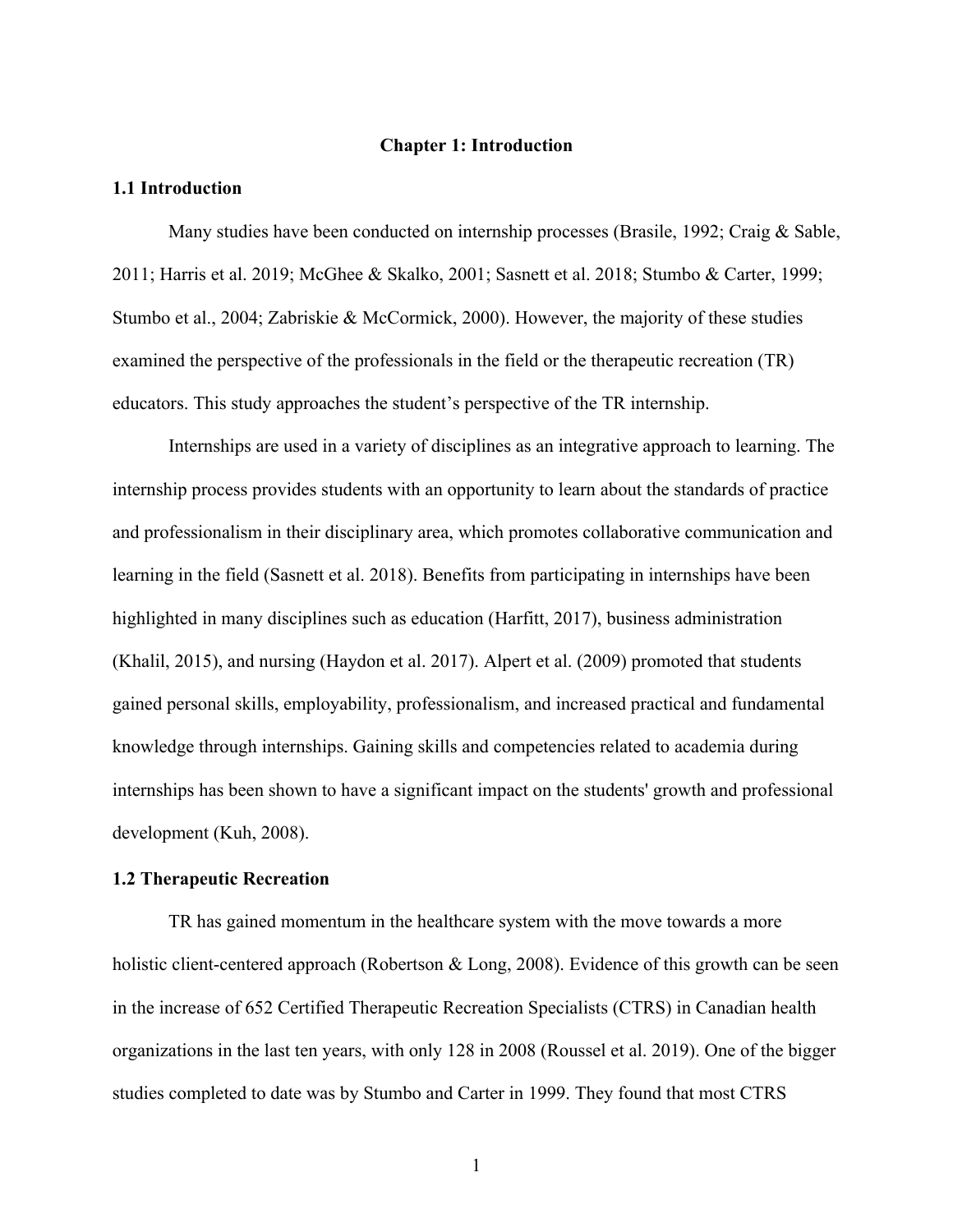graduates were employed in mental health services, physical rehabilitation, and long-term care facilities (1999b). In this study, the main focus of TR professionals was providing recreation activities to help clients overcome barriers impacting their quality of life and wellbeing (Reid et al. 2013). Before a person can work as a CTRS, they must meet the certification requirements of the National Council of Therapeutic Recreation Certification (NCTRC). These criteria will be further described below.

TR has been part of Newfoundland and Labrador's diverse health care system for close to 50 years and is rapidly growing (Sullivan, 2014). Initially these services were more diversional in nature and were primarily offered in long term care settings. TR services continue to be provided in long term care and are also offered in physical rehabilitation, mental health and addictions, pediatric care, and facilities for those living with chronic pain and disability. As TR has grown in health care, educational institutions have also developed specialized programs to prepare graduates for employment in TR (Reid et al. 2013).

The TR profession uses recreation as a rehabilitation technique to help restore and enhance many aspects of a person's life such as mental and physical health, independence, social skills, and wellness (Canadian Therapeutic Recreation Association, 2020). With its broad range of services, TR uses different techniques, such as leisure education and motivational interviewing, to help increase the client's motivation and adherence to using leisure in their daily lives (Sylvester et al. 2001). CTRSs provide a variety of programs and services for their clientele. Some attributes a CTRS must display while in practice include ethical decision making, education, advocation, and ensuring safety (Craig & Oja, 2012). Furthermore, they must provide client-centered care that utilizes appropriate goal setting to promote self-efficacy within clients (Wozencroft et al. 2019) and they are expected to be able to make quick ethical decisions,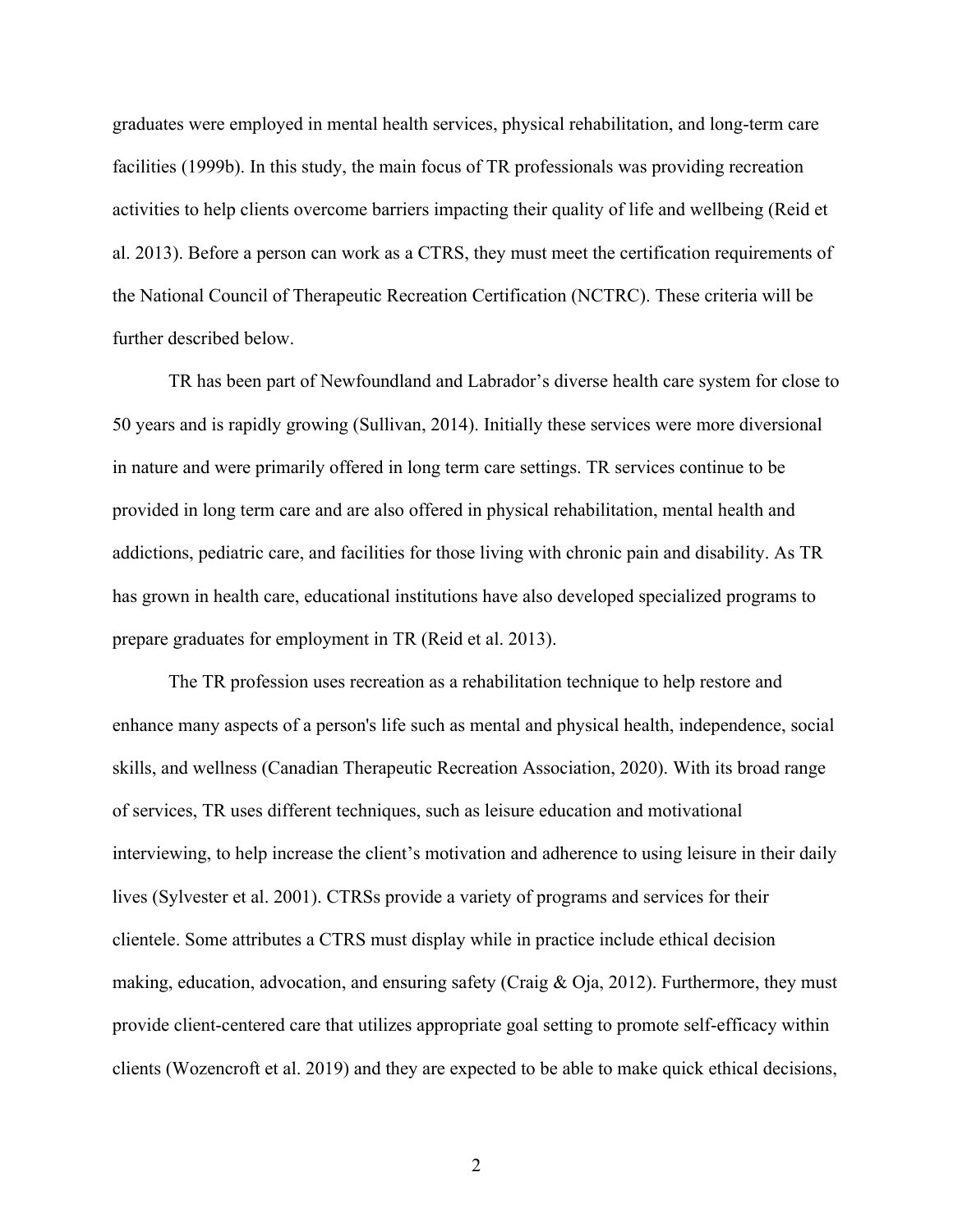document verbal and non-verbal cues, and provide support to clients (Carter & Van Andel, 2020). While these topics are taught during a student's undergraduate career in a classroom setting, being able to apply these concepts in practical experiences, can help students learn (Williamson & Hudson, 2001). If the student returns to the university after their internship, they can then share the knowledge gained on the internship in the classroom. This reflective process can help both the person who lived the experience at the students who are listening as learning reciprocal process (Trede & Jackson, 2019). Additionally, an internship provides opportunities for in-depth personal and professional learning experiences that can be advantageous for both the student and the preceptor. The preceptor is a professional in the field who takes responsibility of their interns' actions and responsibilities and helps to teach them about the field and how to work in a professional environment (Bedini & Anderson, 2003). The internship process can benefit students, workplaces, clinical preceptors, and academic supervisors. Benefits include increased job satisfaction, increased training for students, skilled entry level employees, and improved reputations for workplaces (Sylvester, 2003).

While in school, students learn many theories and models that guide the profession (NCTRC, 2020). They learn the TR process, which includes four elements: assessment, planning, intervention and evaluation (Austin, 2004b). This multidimensional process allows for the client and the practitioner to identify strengths and weaknesses of the client and their recovery to facilitate the proper support and growth that the client needs (Anderson & Heyne, 2013). Students learn how to apply these techniques, such as identifying client strengths, and conducting accurate observations and assessments of the clients during the internship. These observations allow the practitioner and student to gain insight into the client's leisure abilities (Austin, 2004b). It is very difficult to gain these observational skills in a classroom setting so the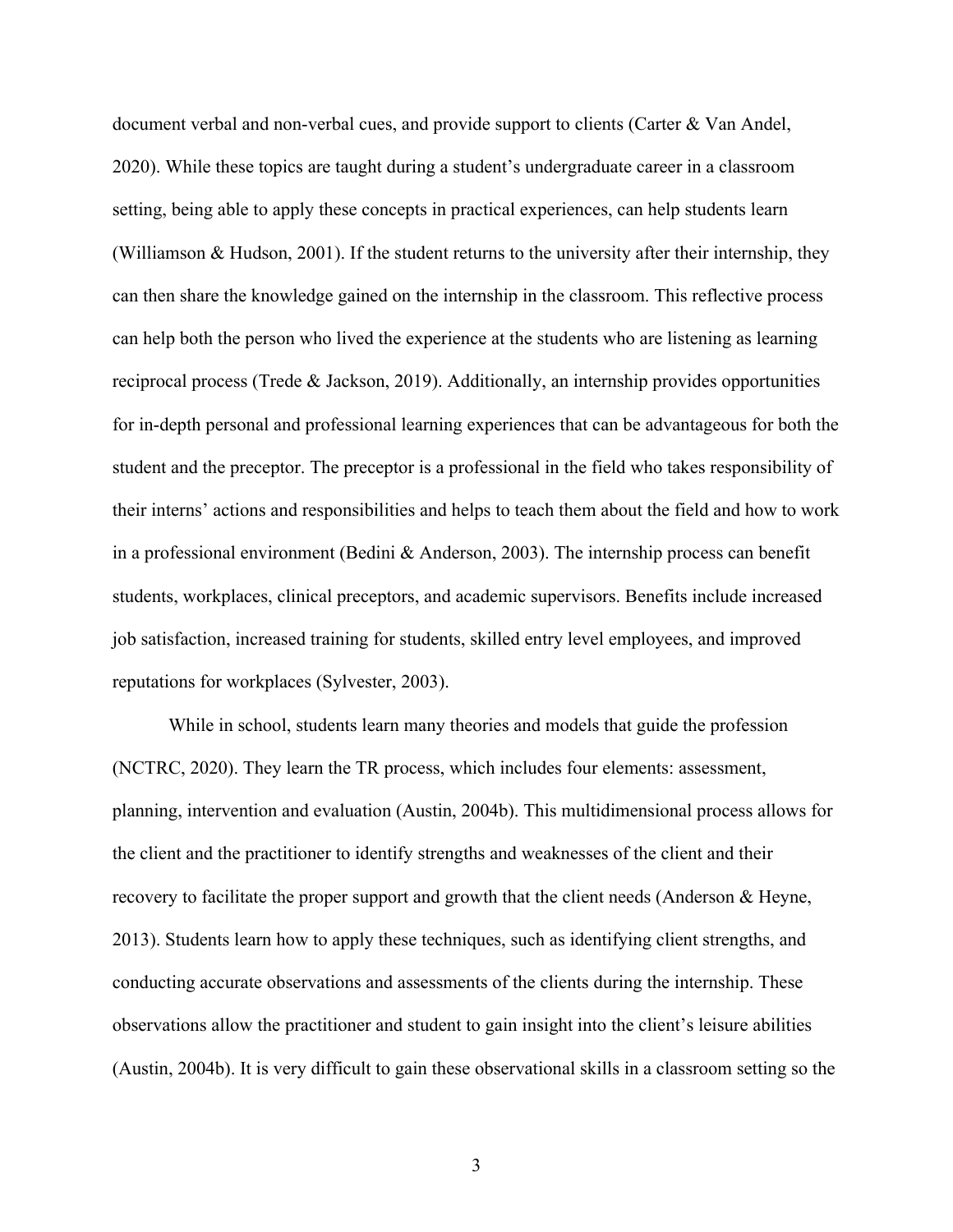internship provides opportunity to develop such skills that cannot be taught adequately in the classroom. Austin (2004b) noted TR practitioners need to be skilled in communications, active listening, and creative problem solving. These skills are practiced during the internship. Many of the clients that TR professionals interact with daily may not be able to communicate effectively through language or speech or have a positive mindset (Purtilo & Haddad, 2002). Interacting with clients may be difficult for students at the beginning of their internship as they may have had limited opportunities to practice these skills in the classroom setting.

#### **1.3 TR at Memorial University (MUN)**

The Bachelor of Recreation at Memorial University of Newfoundland (MUN) currently follows the NCTRC guidelines for coursework and the internship, allowing students completing the Bachelor of Recreation program to meet the criteria for NCTRC certification upon graduation. This study focused on the internship experiences as part of the certification requirements. The TR internship provides an environment for interns to learn about integrity, ethical reasoning, and patient-focused practice. For the academic pathway, NCTRC requires a minimum 14-consecutive week (minimum 560 hours) internship to be completed under the supervision of a CTRS. The first student to complete the TR internship at MUN graduated in 2008 and approximately 79 students have completed the internship since that time. No formal research has been completed to examine the internship experience at MUN.

The Bachelor of Recreation was introduced in the School of Human Kinetics and Recreation (SHKR) at MUN in 1997 (Memorial University, 1997). In 2002, Dr. Anne-Marie Sullivan joined SHKR and wanted to introduce a TR program. She offered the first TR course as an independent study in the fall of 2003 (Dr. Sullivan, Personal Communication). This course was added as a regular elective (HKR 2585: Foundations in Therapeutic Recreation) in the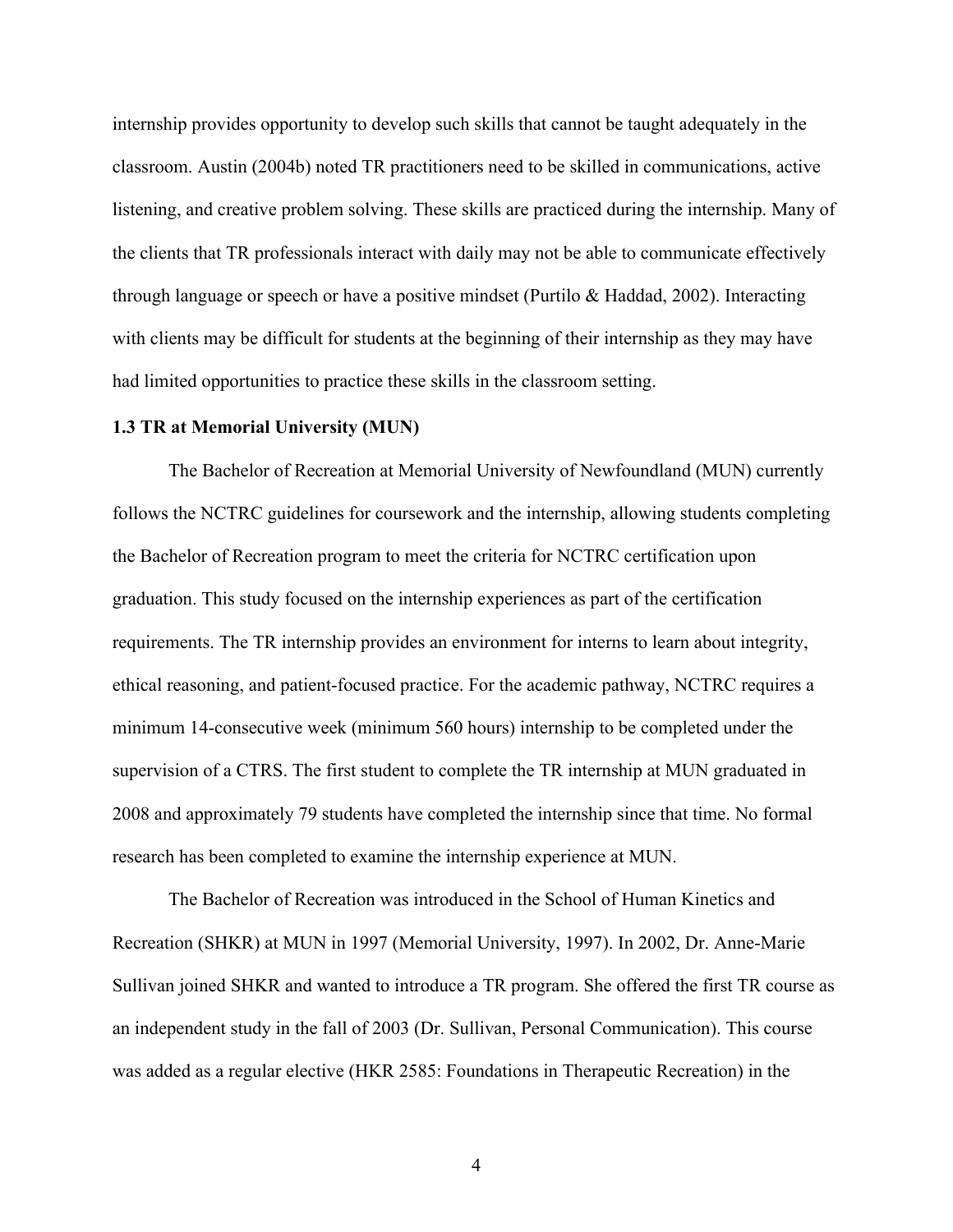spring semester of 2004 and became a required course in 2006 (Memorial University, 2006). Six additional TR courses and the TR internship followed soon after and continue to be offered annually (Memorial University, 2020a).

Students are admitted to the recreation degree at MUN in three main ways: by direct entry from high school; by transfer from a college diploma program; and by transfer from other university programs. Co-operative education had been offered within the SHKR for many years and before 2017, students could choose to complete the Bachelor of Recreation as a co-operative education degree or as a regular degree option (Memorial University of Newfoundland, 2017). The School now offers a Bachelor of Human Kinetics & Recreation Co-operative (BHKRC), with a TR pathway. All of the participants in this study graduated with either a Bachelor of Recreation (BREC) or a Bachelor of Recreation Co-operative (BRC).

The TR option in the BREC/BRC, and now BHKRC, enables students to graduate meeting the certification requirements set by the NCTRC. Presently, NCTRC requires five TR courses, supplemental courses including three credit hours in each of the following areas: (1) anatomy and physiology, (2) human growth and development, and (3) abnormal psychology, and a 560-hour internship (NCTRC, 2020). The majority of graduates from MUN who meet the certification eligibility write the NCTRC examination and become CTRSs.

#### **1.4 Purpose of the Study**

The purpose of this study was to gain a deeper understanding of the TR student internship experience from the perspective of the student. This study aimed to determine how the TR internship impacted a student's learning, career path, and professionalism. This study focused on graduates from MUN. This can further student learning and curriculum development at MUN by capturing the students' perceptions and thoughts about their learning experiences. While the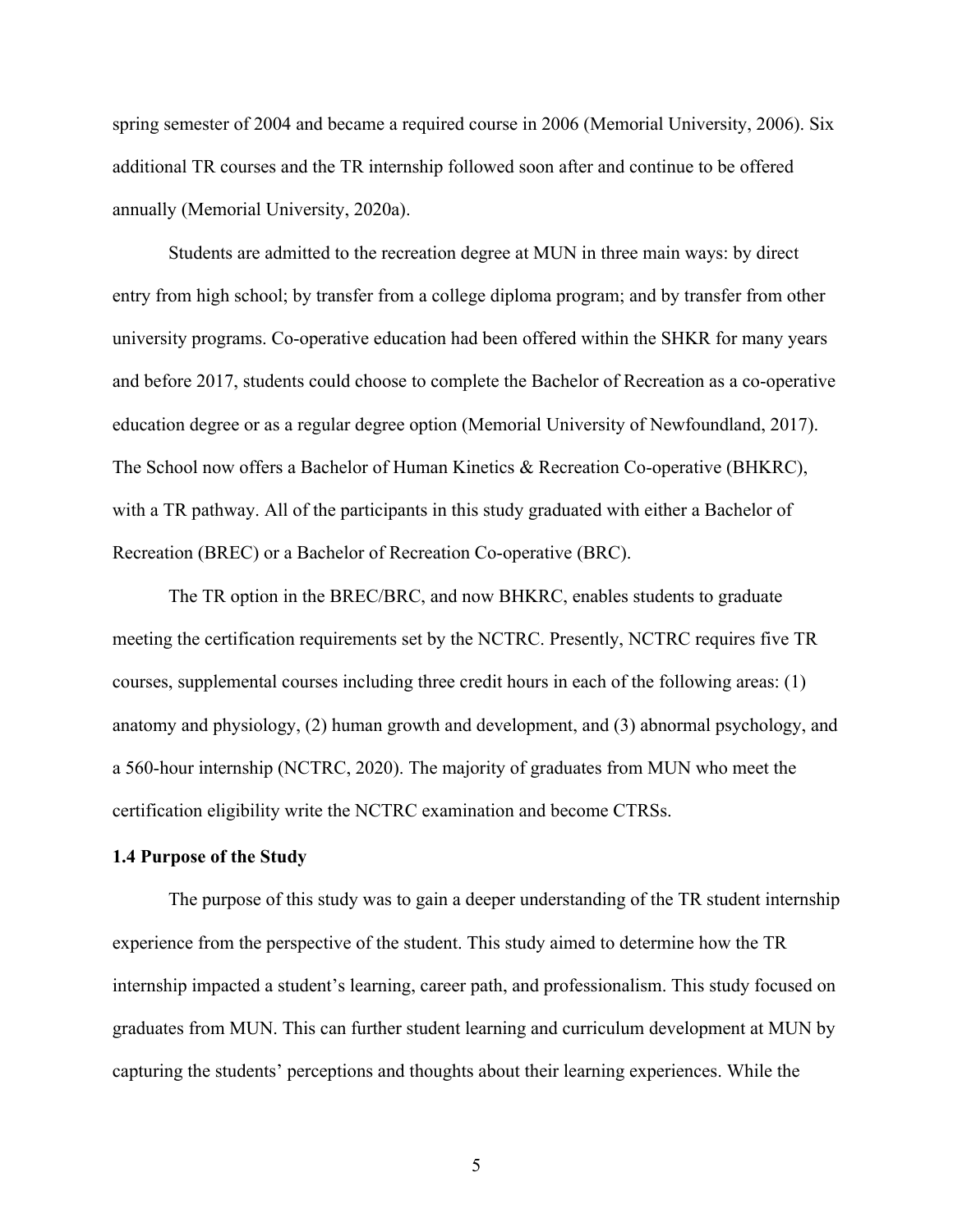findings may not be representative of graduates from other academic programs, they can guide TR educators as they engage in program evaluation in their own institutions.

#### **1.5 Research Questions**

The main research question that guided the research was:

*What was the experience of the TR internship of graduates from the Bachelor of Recreation at Memorial University?* 

From the research question, these sub-questions were also explored:

- 1. How did the coursework prepare students for the internship?
- 2. What was the role of the internship in student learning?
- 3. Was the student prepared to enter the workforce following the completion of their program?

These questions were designed to gather information from the student perspective instead of a curriculum review from professionals. Understanding the student's perspective can help to develop resources for them prior to, during, and after the internship to ensure the quality and uniformity of their learning.

## **1.6 Thesis Format**

This thesis is formatted in a manuscript style and organized into five chapters. This style of formatting results in a manuscript ready to submit for potential publication. Chapter one provides an introduction to the study and its rationale. Chapter two is a review of key concepts that are related to the study being presented. This includes an overview of the study's key concepts including an overview of TR as a professional discipline, experiential learning and its opportunities, internship experiences, TR role in the field, and the need for the research. Chapter three outlines the methodology including the research design. Chapter four is a manuscript that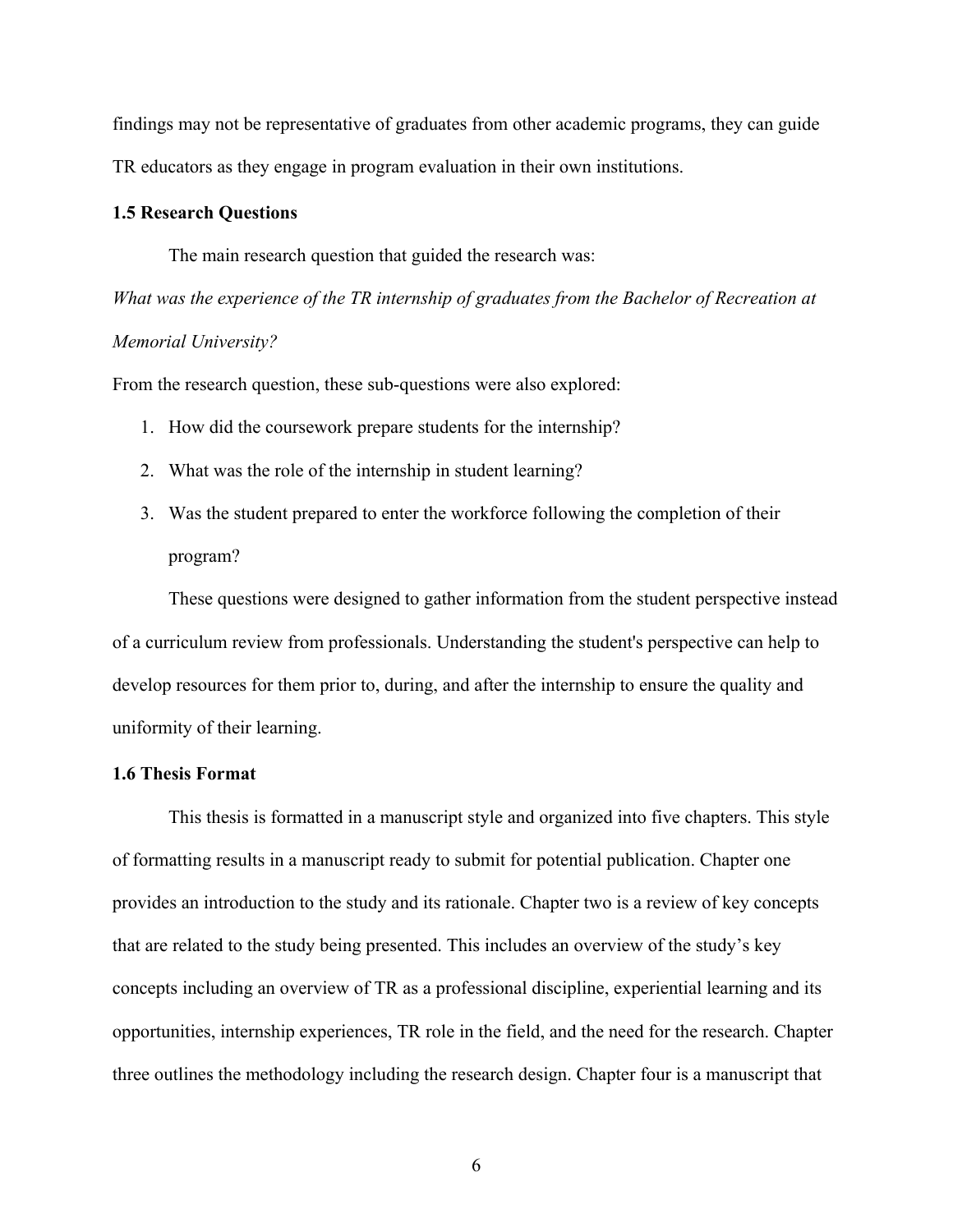will be extracted from the thesis and submitted to the *Therapeutic Recreation Journal*. Chapter five consists of recommendations and concluding remarks.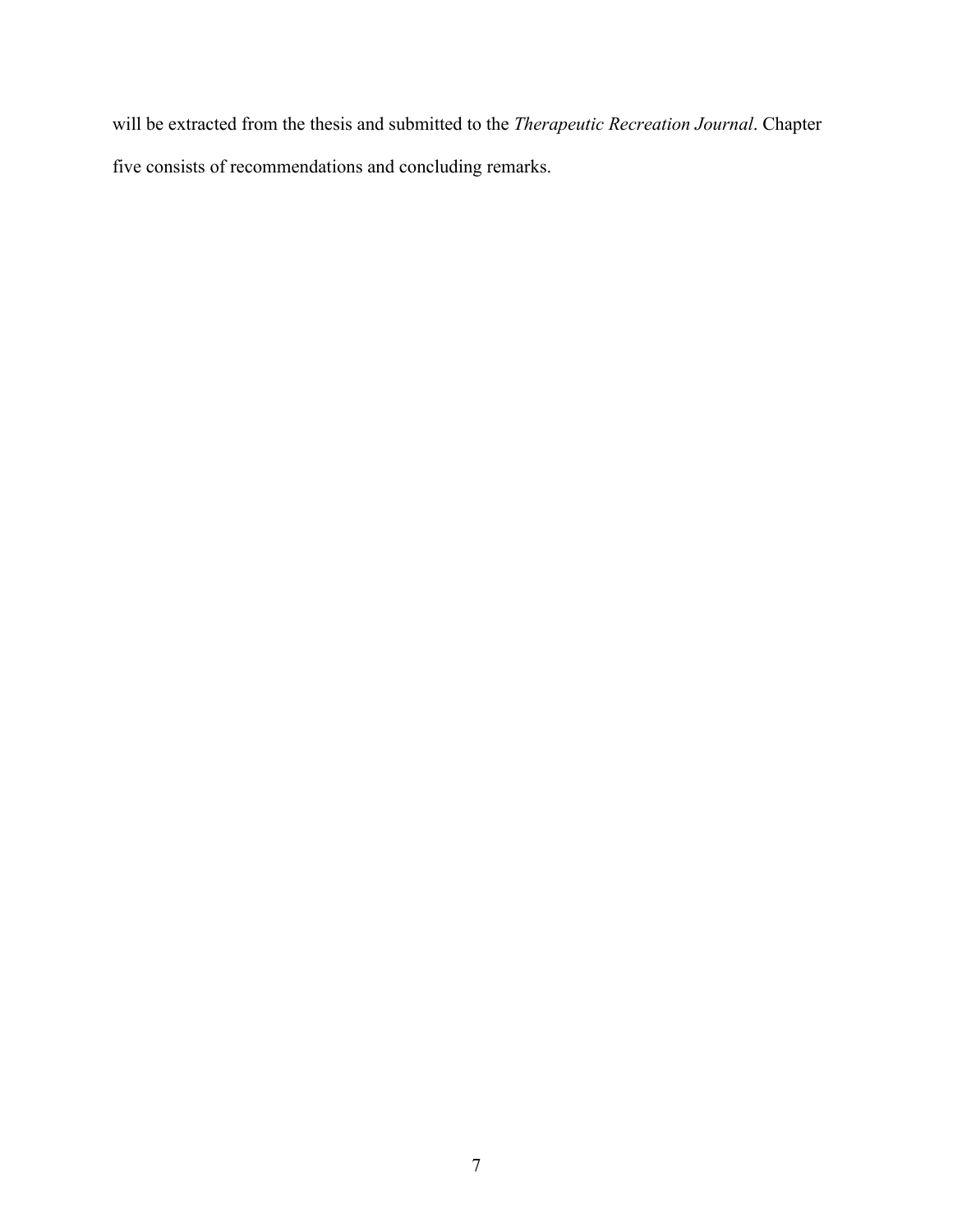#### **Chapter 2: Literature Review**

#### **2.1 Introduction**

The internship component of a TR program is an essential aspect of learning and gaining professionalism, however, there is little research highlighting the student's perspective of their own growth and development and how they perceived the internship (Craig  $&$  Sable, 2011). Reiman and Oja (2006) believed that using an experience-based learning would help recreation interns learn more about professionalism, which in turn, would help them in their transition into a career. This chapter reviews literature that is related to TR. It will give an introduction to TR, experiential learning, experiential learning opportunities and the internship experience. The internship experience section will cover many topics such as student learning, preceptor relationship, negative experiences, and the potential benefits of the internship, followed by the TR role in the field, and the need for research.

## **2.2 Defining of Key Terms**

**Co-operative education** – this term has been used to explain placements that students go on during their educational program that help finance their education (Thiel & Hartley, 1997). **Internship** – this term is used to describe placements that are a requirement for the students to complete in order to graduate (Thiel & Hartley, 1997), they can be paid or unpaid (DiLorenze-Aiss & Mathisen, 1996)

**Academic supervisor** – A CTRS who is working in academia who is responsible for the communication between the preceptor and the university (NCTRC, 2020).

**Preceptor** – A CTRS practitioner in the field who takes responsibility of the intern during their internship and teaches them how to work in the field (Stumbo, Carter, & Kim, 2004).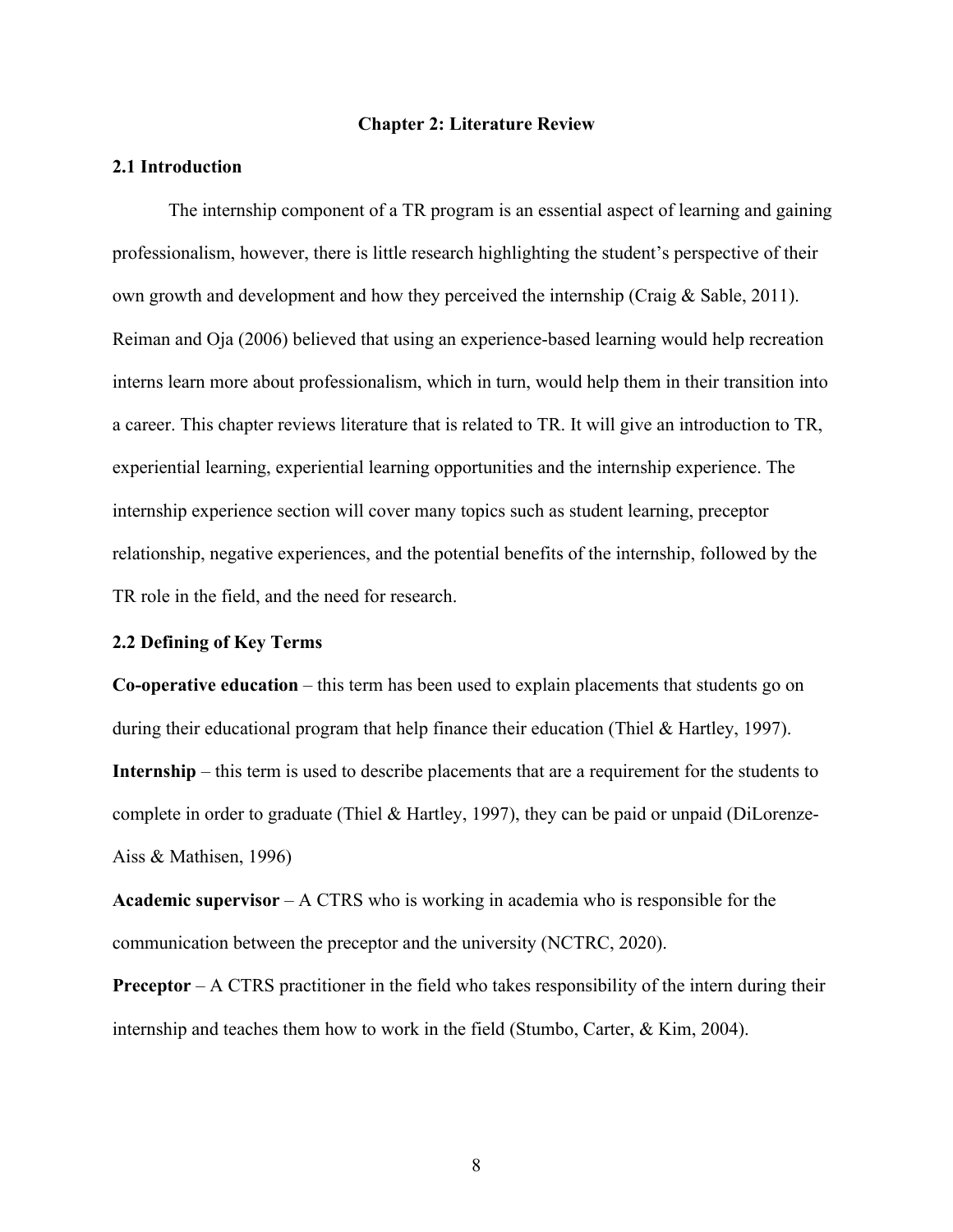**Work-integrated learning** – Is an over-arching educational experience that provides students with an opportunity to learn in the workplace (Reinhard et al. 2016).

#### **2.3 Therapeutic Recreation**

TR has been documented throughout history, dating back to ancient Egypt, as a way to help people with an illness or disability gain their independence and quality of life (Frye & Peters, 1972). Sylvester and colleagues (2001) stated that TR was used as an educational and interventional tool to promote health and well-being in those with illness or disability to increase inclusivity in activities and society. The pivotal era that distinguished TR as a profession was post-World War II, when healthcare professionals began using recreation interventions as a form of treatment for military veterans (Austin, 2004a). The American Therapeutic Recreation Association (ATRA) was officially created in 1984. They wanted to distinguish themselves from community-based recreation councils (Austin, 2004a). Canada followed soon after, and by 1993, there was an international conference about TR held in Ontario and this conference had a session about creating a plan for the future of the TR program universities (Reddick, n.d.). In 1996, the ATRA committee started to work on practice standards and ethics while in Canada the Canadian Therapeutic Recreation Association (CTRA) was established (Booth & Comitz, 1996). Evidence-based practice soon followed, and TR services were more widely implemented in various facilities throughout Canada (Stumbo & Pegg, 2010).

TR uses leisure and recreation services to enhance a person's well-being and quality of life (Robertson & Long, 2008). The majority of TR services in Newfoundland and Labrador are implemented in health care settings including geriatrics, mental health, veteran's affairs, pediatrics, and women's health (Eastern Health, 2019). In Canada, TR is growing exponentially, and TR departments are broadening the services that are being delivered (Reid et al. 2013).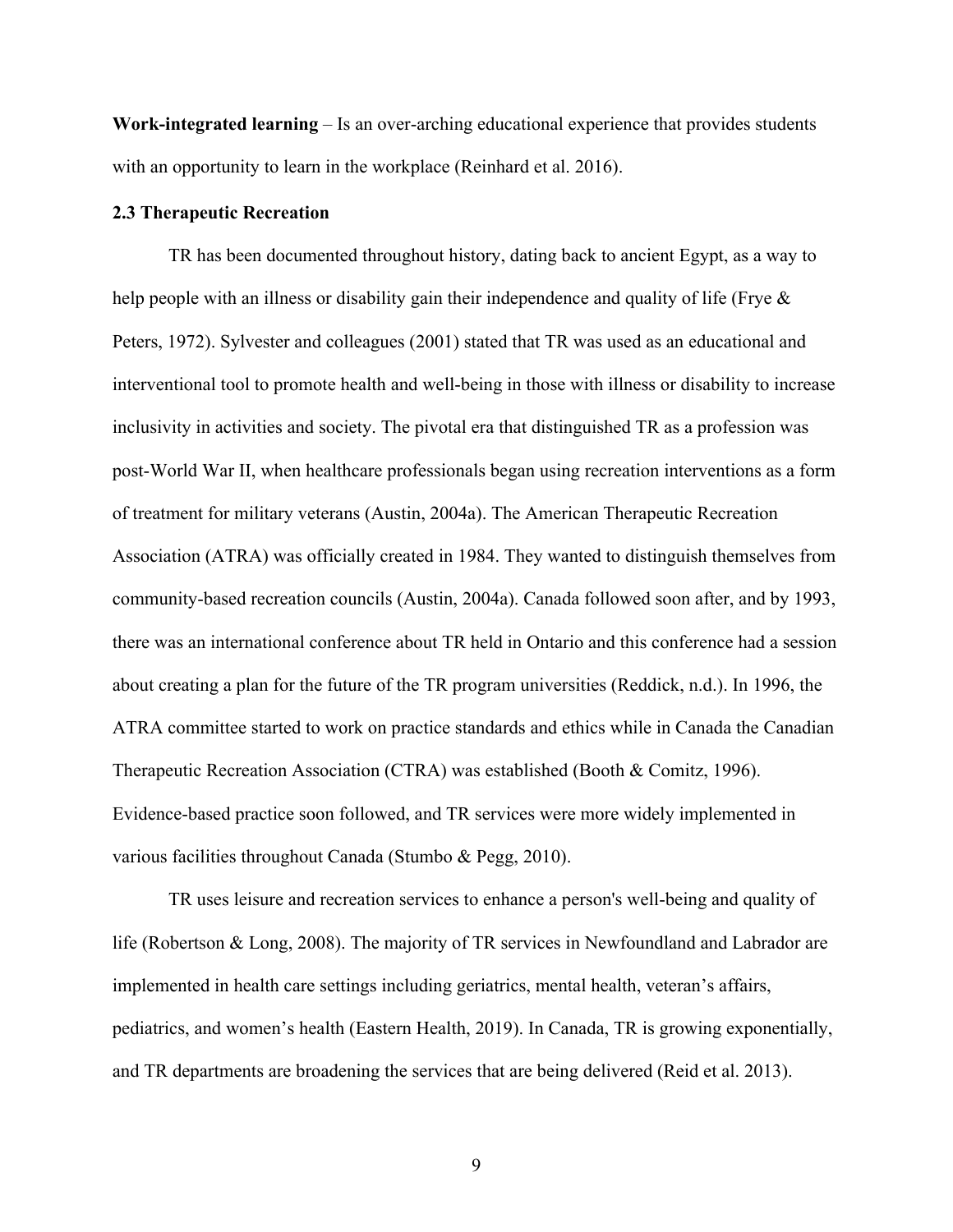However, recreation professionals often face conflict to be recognized as equals to their healthcare colleagues (Reid, et al. 2013). TR professionals often work in interdisciplinary teams alongside a variety of other healthcare professions such as social workers, occupational and physical therapists, nurses, and physicians to create a holistic client-centered care approach (Eastern Health, 2019). A major role of a TR professional is to incorporate recreation into their clients' lives as part of rehabilitation and prevention (Hawkins et al., 2011).

#### **2.4 CTRS Certification**

For a person to obtain certification to become a CTRS they can follow the academic pathway or one of two equivalency pathways<sup>1</sup>. All three pathways require the completion of a bachelor's degree. The academic pathway requires a major in recreation or TR (NCTRC, 2020). Stumbo and Carter completed a two-part study that investigated the TR curriculum in the United States (1999a, b). To date, this is one of the bigger studies conducted on TR curriculum and students. They found that most universities had small department sizes with many of them (40.35%) stating that the department had the potential for growth within the next five years (1999b). The departments were responsible for ensuring the quality of the content for student learning. These findings are similar to those that have been found in Canada. One instance where discrepancies were found throughout the profession was the use of language. In British Columbia, Reid et al. (2013) found that the inconsistency of professional language was creating a divide in the TR community and its role in healthcare because the term specialist was often used when a person did not have the qualifications to use that title. The qualification discrepancy led to a divide for those associated with TR (both CTRS's and recreation therapy workers) as there was not a transparent clarification of roles within the field (Reid et al. 2013). This issue was

<sup>&</sup>lt;sup>1</sup> This thesis will focus on the academic pathway, but readers interested in the equivalency pathways may review the eligibility requirements at www.nctrc.org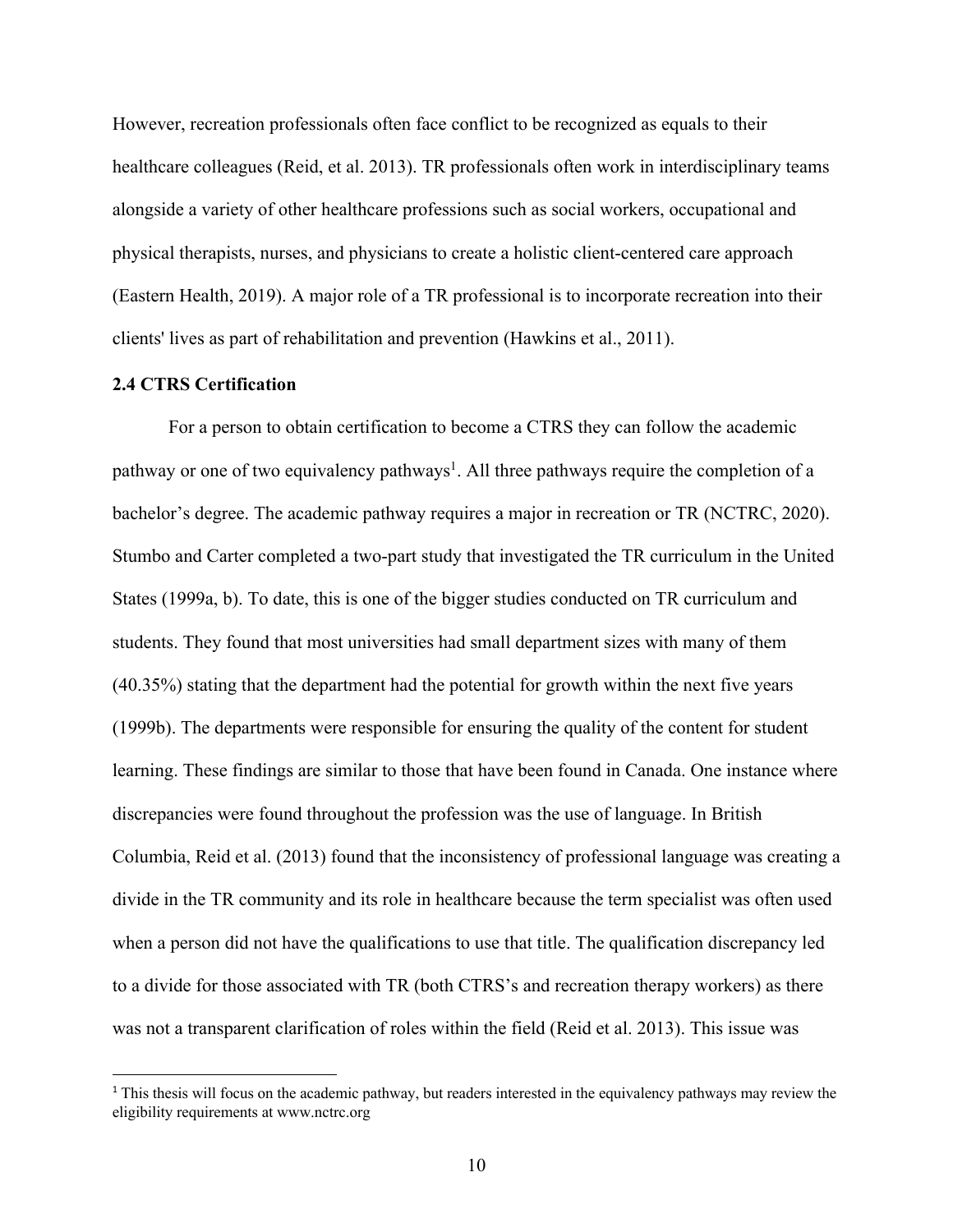reported by Adams et al. (2008) when they found differing workplace duties, policies, and job descriptions depending on location and region. The national organization, as well as professionals and professors, should strive to lessen the gap between the provinces so the values and missions of the TR process can be more standardized (Reid et al. 2013).

In addition to language discrepancies across provinces, there were also major differences in various aspects of the internship. Stumbo and Carter (1999a) noted that many universities had different internship requirements. For example, there were varying credit hours assigned to the internship from three credit hours to fifteen credit hours making the evaluation and expectations of students vary drastically. Generally speaking, the internship is a student placement that focuses on applying classroom concepts in a clinical setting (NCTRC, 2020). As the student progresses, the preceptor allows the student to complete more independent work with the clients and the interdisciplinary team. The progression of the student's workload is up to the discrepancy of the preceptor and the readiness of the student. However, the NCTRC made some changes to make the internship more consistent in 2013. These changes included (1) the clinical preceptor could not also be the academic advisor of the student; (2) the minimum length of time for the internship increased from a minimum of 480 to 560 hours and from 12 to 14-consecutive weeks; (3) the clinical supervisor must have their CTRS certification for at least one year; and (4) the number of required TR courses increased from four to five (Richard, 2016). While there have been studies completed to ensure that the internship is becoming more equivalent in terms of student and preceptor expectations and roles, there is still a great deal of discrepancy in terms of credit earned. Further, little research has been collected from students – a major population – specifically focused on the experience of all aspects of the internship.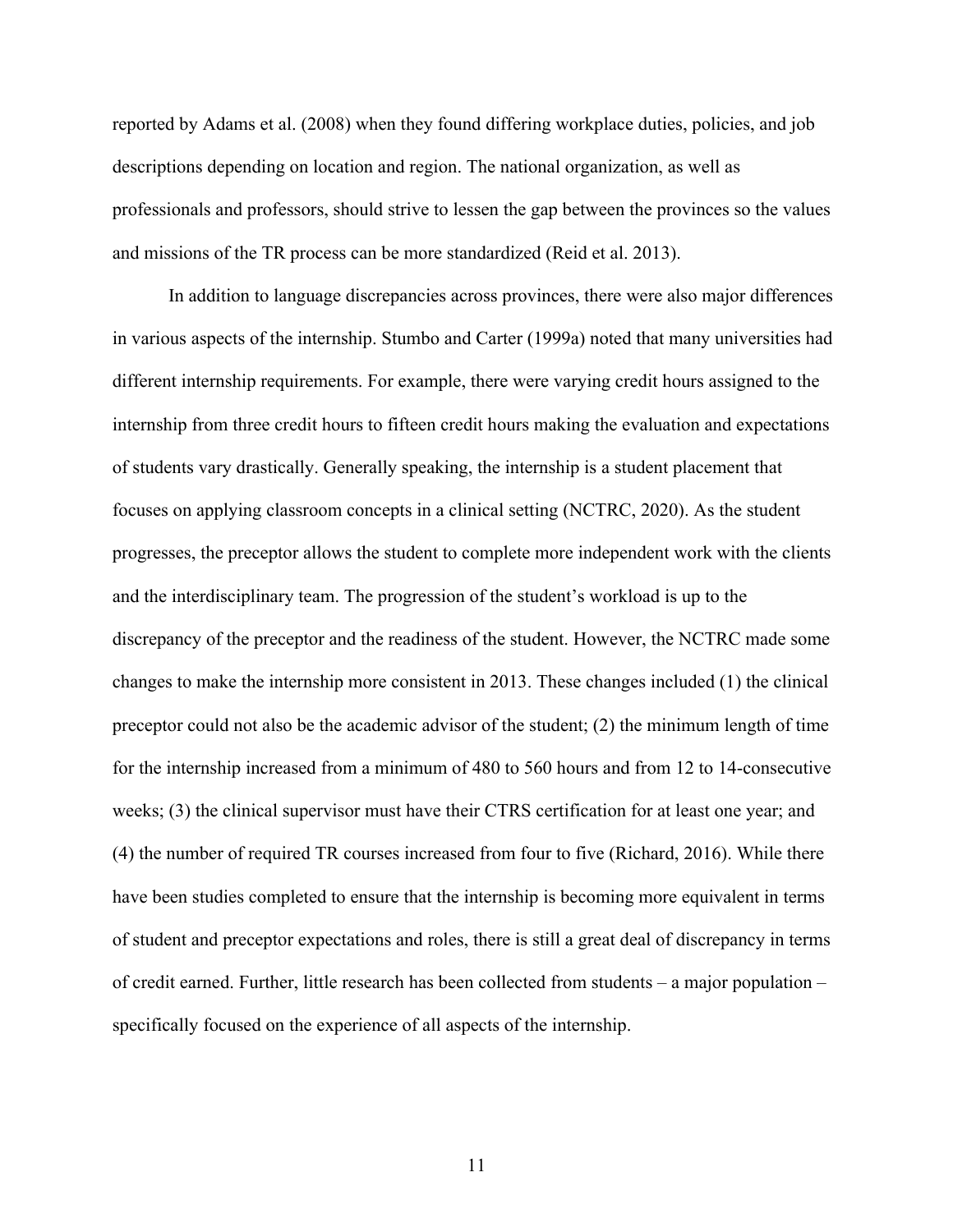#### **2.5 TR Role in the Field**

Recreation professionals must be proactive in their service delivery. They must be prepared to adapt and modify their practices and service delivery to provide an optimal experience for participants (Craig & Sable, 2011). Due to the perceptions, behaviours, demographics, and personalities of the clients the recreational experiences can change (Craig & Oja, 2012). Therefore, the recreational experience is continually being evaluated to ensure that it is being provided effectively and efficiently (Ross et al. 2011). Safety and ethical decision making are a significant aspect of recreation services (Baird, 2002). If an activity or facility becomes unsafe for the clientele participating, the recreational provider must make quick and ethical decisions to ensure the participants are not at risk for injury or harm and that the providers are not negligent in their attempt to provide a safe option (Peterson & Hronek, 2003). The harm-reduction mindset is needed among all recreation providers, regardless of the occupational placement being in the public or private sector. Baird (2002) mentioned that recreation professionals are expected to "promote the welfare of the people they serve, avoid harming their clients/consumers, maintain their professional competence, protect confidentiality and privacy, avoid exploitations or conflict of interest, and uphold the integrity of the profession" (p.29).

It is essential for those who are in the TR industry to have these insights and skills in harm reduction and ethical dilemma resolution as they are faced with these issues daily (Jacobson & James, 2001; Jamieson & Wolter, 1999; McLean & Yoder, 2005). The internship portion of TR is fundamental to the student's education because it provides hands-on experience for managing these situations that are only discussed at a theoretical level within a classroom setting. This is why the internship has such benefits to the students, where they can learn about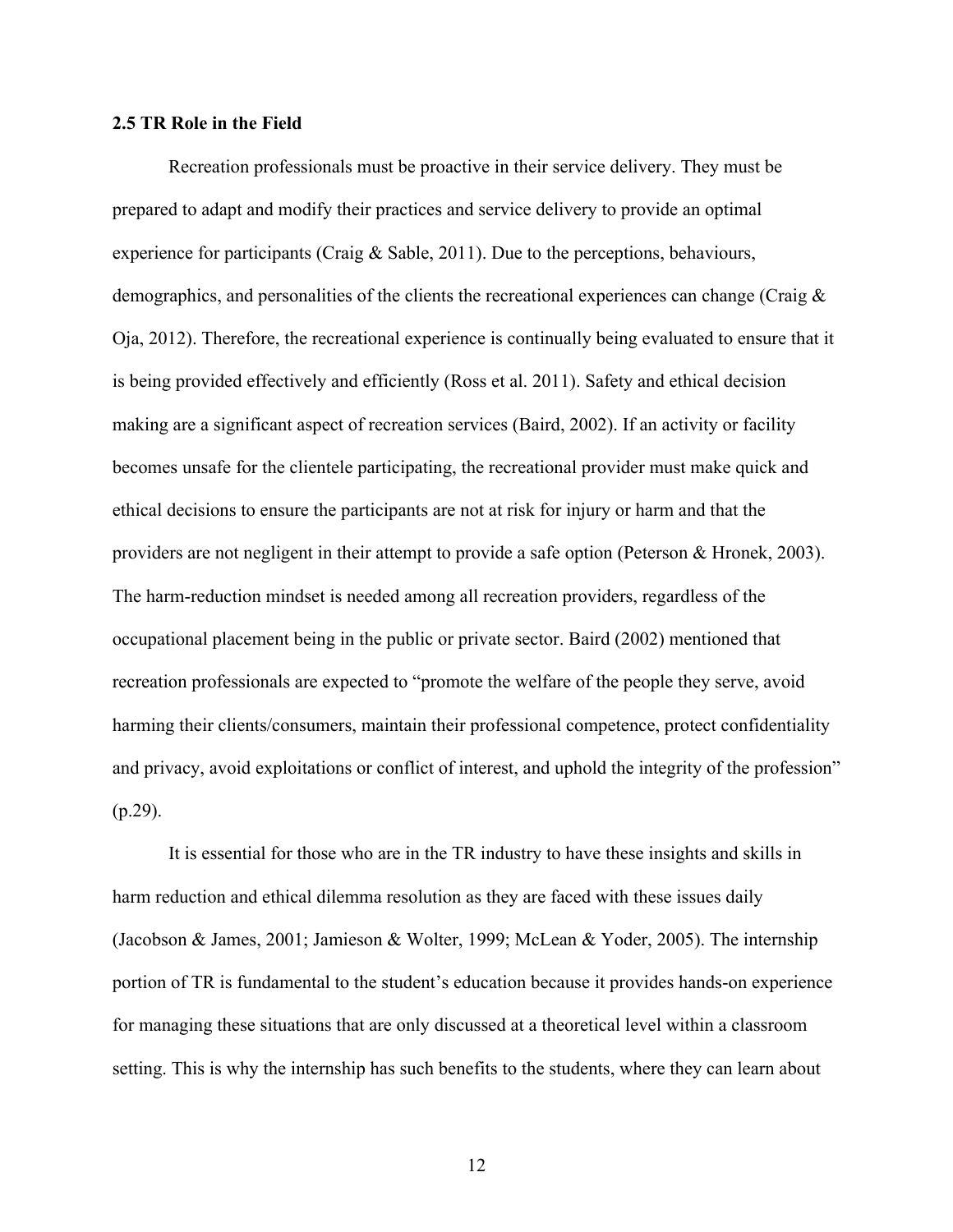how to use and develop these types of skills. Most constructivist theorists believe that using an active learning strategy is more beneficial than a passive approach because the active approach causes the mind to shift from absorbing the information to forming abstract thoughts (Schwandt, 2001).

Evidence-based practice is "the process of applying the results of outcome research to improve the day-to-day TR service to clients" and is commonly used by the NCTRC (Stumbo & Peterson, 2009, p.229). Evidence-based practice originated in the medical field to develop more efficient clinical skills (Sackett & Rosenberg, 1995). Specifically, for TR, evidence-based practice can help show the students how TR is implemented in healthcare. Currently, evidencebased practice is limited due to the specificity in the demographics that publish their findings (Kirmayer, 2012). The more reliable research published about the practice could increase resources, funding, and jobs (Paterson et al., 2013).

## **2.6 Experiential Learning**

Experiential learning is an active process that allows for dynamic learning and reflecting (Reardon & Saiji, 2014). This allows students to develop new perspectives by revisiting and analyzing their actions and previous knowledge (Chow & Harfitt, 2017). Reardon and Saiji (2014) noted that goal setting is a major contributor to the process of experiential learning as a whole. They stated that by having goals the integration of learning and reflecting can be understood efficiently. Thus, claiming that goal setting allowed for a student-centered education approach which promoted advocacy, assessment, and self-directed learning. This type of approach has been shown to have positive outcomes when the students have an active role in their education, where they can make decisions about what they learn and how they learn it (Smart & Csapo, 2007). The active role can help them apply what they've learned to future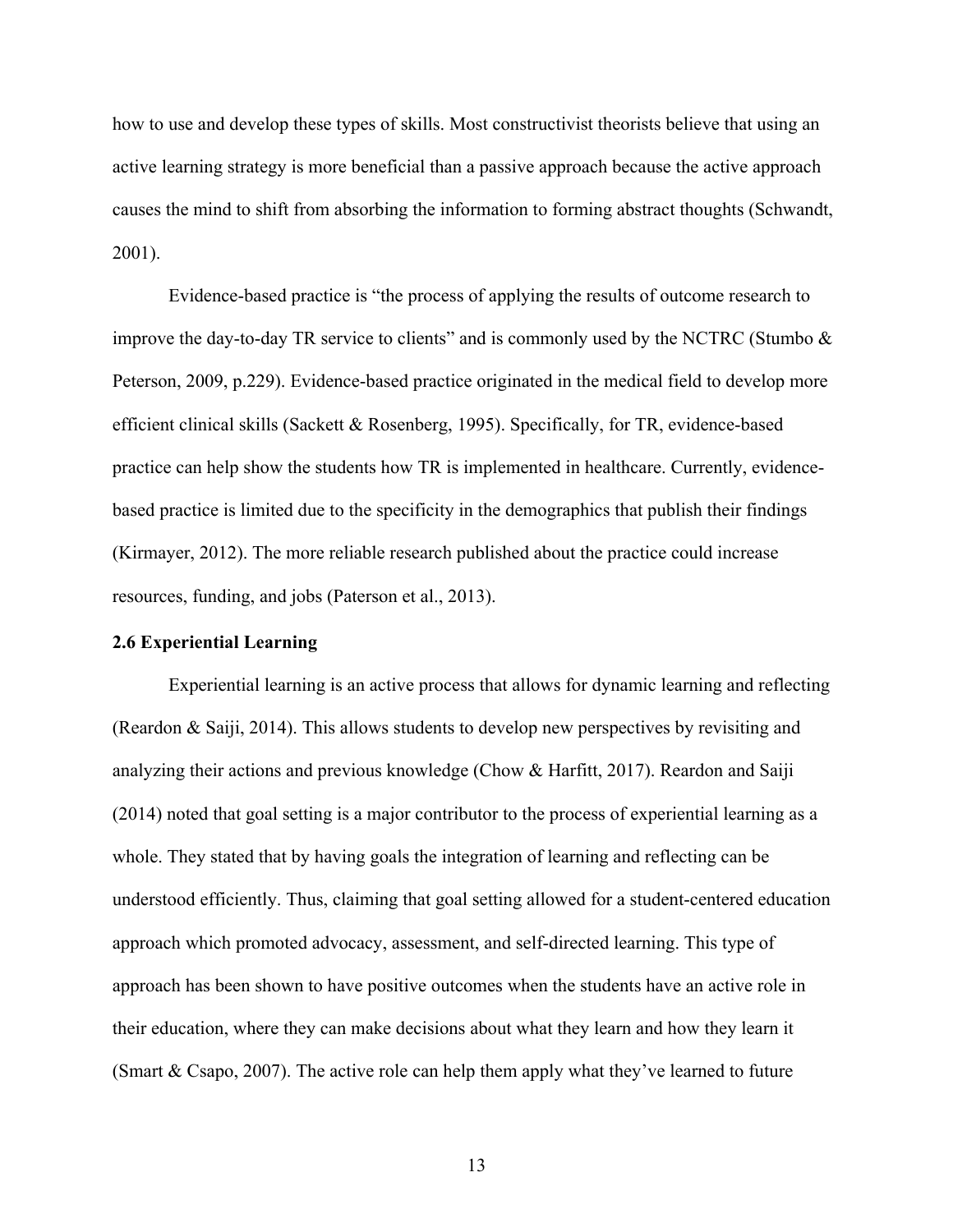practices (Fewster-Thuente & Batteson, 2018). The main mindset behind experiential learning is students' development of professional skillsets and knowledge (Canboy et al., 2016).

There are many researchers who helped develop the experiential learning model. Kolb (1984), Freire (1970), and Dewey (1916), all promoted the use of experiential learning to increase knowledge and reflection in the process of learning. Kolb (1984) defined the model as a "process whereby knowledge is created through the transformation of experience. Knowledge results from the combination of grasping and transforming experiences" (p.41). Kolb (1992) emphasized the importance of the reflection portion of the theory as it allows for the learner to understand their own connection to the learning process, as the center of the learning process is influenced by the learner's cognitive abilities (Fewster-Thuente & Batteson, 2018).

Dewey (1963) also argued that using life experiences allowed for endless educational opportunities for students to develop their skills and critical thinking. By having learning opportunities that allow students to engage in work-integrated experiences, they often find it more relevant and are more committed to their learning (Boud & Miller, 1997). Dewey's model incorporated the importance of using experiences in curriculum learning. There are four elements of education at Dewey's model highlighted: pre-experience knowledge, participation in experience, integration of knowledge, and reflection (Dewey, 1938; Dewey, 1986). Students start their learning in a classroom setting, which stimulates the desire to learn more; in the context of the current study, the students desire to learn is initiated through the internship experience. In the internship setting, students are able to learn new knowledge, which they can connect to the knowledge learned in the classroom. This pattern of connection can promote a reflective process of their overall (Quay, 2013). Dewey (1938) emphasized that there is a circular process of learning that allows experience and reflection to develop to increase knowledge. Freire (1970)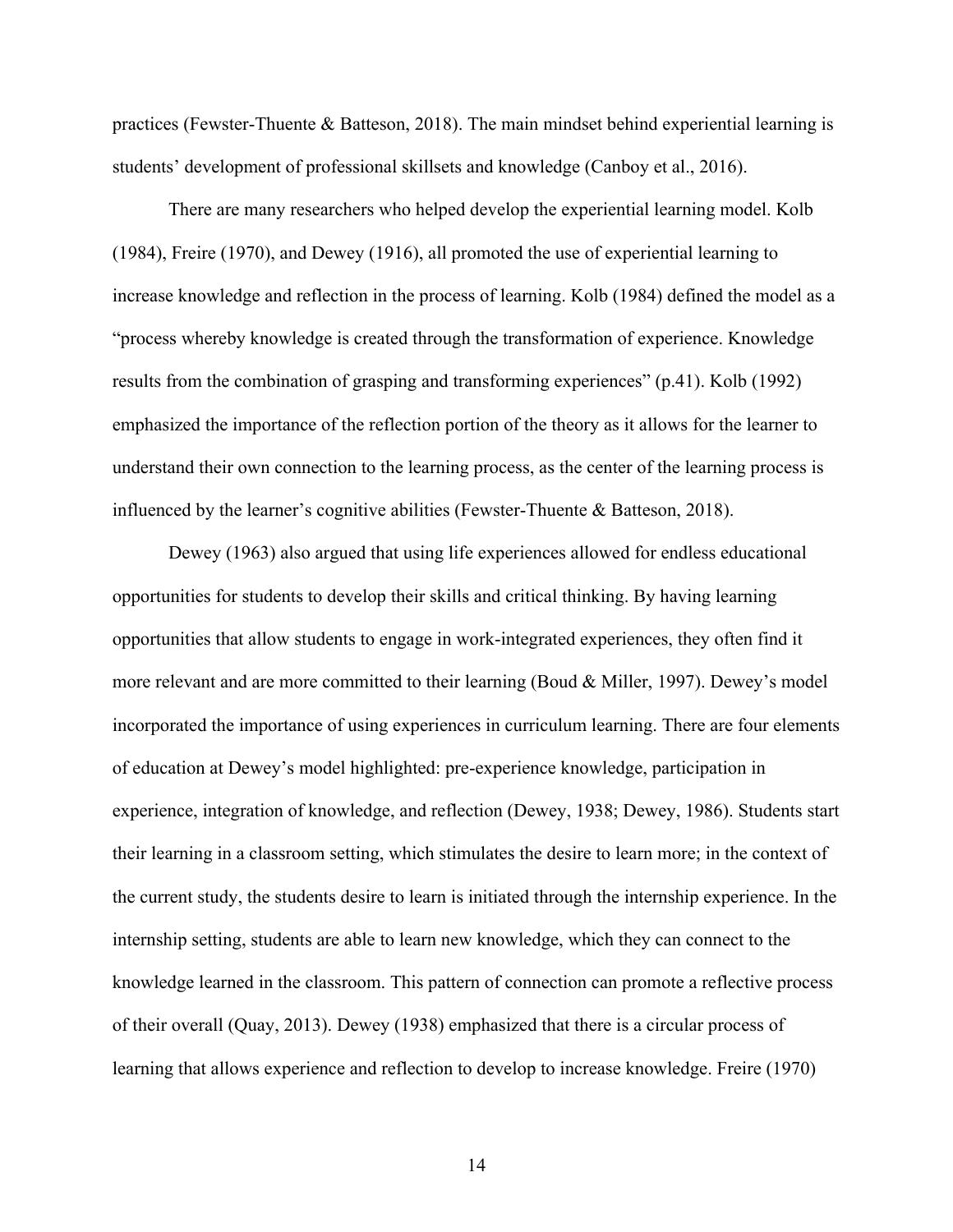believed that educational practices needed two components, action and reflection, to be successful. Especially with their emotional responses, if a person has a negative experience and are given time to reflect, they may be able to change how they felt about their experience (Kolb & Kolb, 2005).

Brown et al. (2018) used this theory when examining internships for their sport management program to focus on the learning experiences of the students. They divided Dewey's theory of experiential learning into four phases, which included (1) the teacher's role, (2) the preparation, (3) the internship, and (4) post-internship (Brown et al., 2018). They found that students benefited from having reflection and experience as part of their education. Within these phases, they also found that students gain personal and academic growth.

This process of learning can be applied to the current study. Dewey (1938) believed that there was a pre-inquiry stage of learning that started the learning process. This stage in the current study would be the classroom portion where students knew they wanted to learn more about the TR field and be motivated to join the TR pathway at the university. This cue to inquiry then flourishes into the desire to participate in the internship, which promotes the student to want to be part of the experience (Dewey, 1938). At this stage (phase two), students would be starting to think about their classwork and how it could be applied to their internship. Dewey (1933) stated that without "conceptualization or intellectualizing, nothing is gained that can be carried over to the better understanding of new experiences" (p.157). This phrase is important in phase three, the internship, because the internship is where students gain a lot of skills and education about the TR profession. Phase three is a critical portion of Dewey's theory. He claimed that being submerged in an environment where you can learn was the best method of learning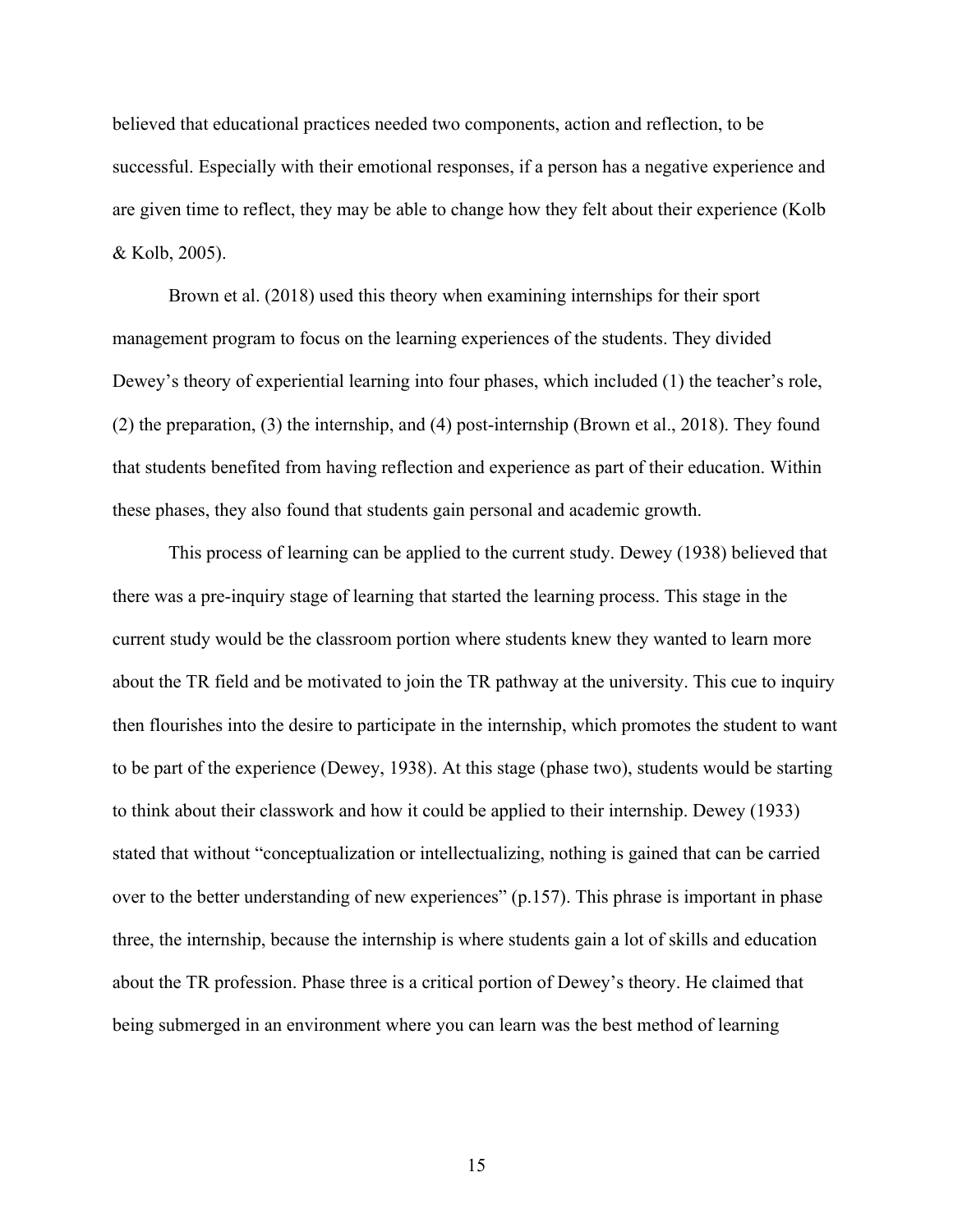(Dewey, 1916). This is where the students would learn how to implement processes in recreation and how to apply their knowledge when interacting with clients.

Dewey (1946) believed that people received more knowledge from an experience when they were able to reflect and notice that their thoughts and behaviours had changed due to the experience. This created the fourth phase of the process of learning. The reflection – the fourth phase – connects back to the original TR theory learned in the classroom, which helps students to develop their own pedagogy and expand their knowledge. In the current study, some participants went back to university after their internship and completed a capstone TR course. This course allowed them to connect with one another and reflect on their experiences.

Experiential learning is often used in the training of healthcare professionals (Fewester-Thuente & Batteson, 2018). Quite often it is used to aid in students demonstrating their knowledge, application of skills, and abilities (Leininger & Adams, 2017). Due to the complexity of the healthcare field, using this type of model allows students to understand the ethics of the profession because it allows them to practice skills in a practical setting (Patton & Higgs, 2014) and how to act as a professional (Rouse, 2007). For example, professionals in the recreation field are taught to engage in critical thinking for planning, organizing, facilitating, and evaluating the programs they are delivering (Craig & Oja, 2012). Their activities and programs are often designed to be easily adaptable for different groups of people who want to participate. Due to the diverse nature of their clients, CTRSs learn how to support and motivate their clients in multiple settings (Ross et al. 2011). The clientele must feel that they have the freedom of choice, as well as a connection with the activity (Walker et al. 2019).

Healthcare educators can promote and demonstrate many skills that their students can learn (Grace et al. 2017). Evidence throughout healthcare education has promoted the benefits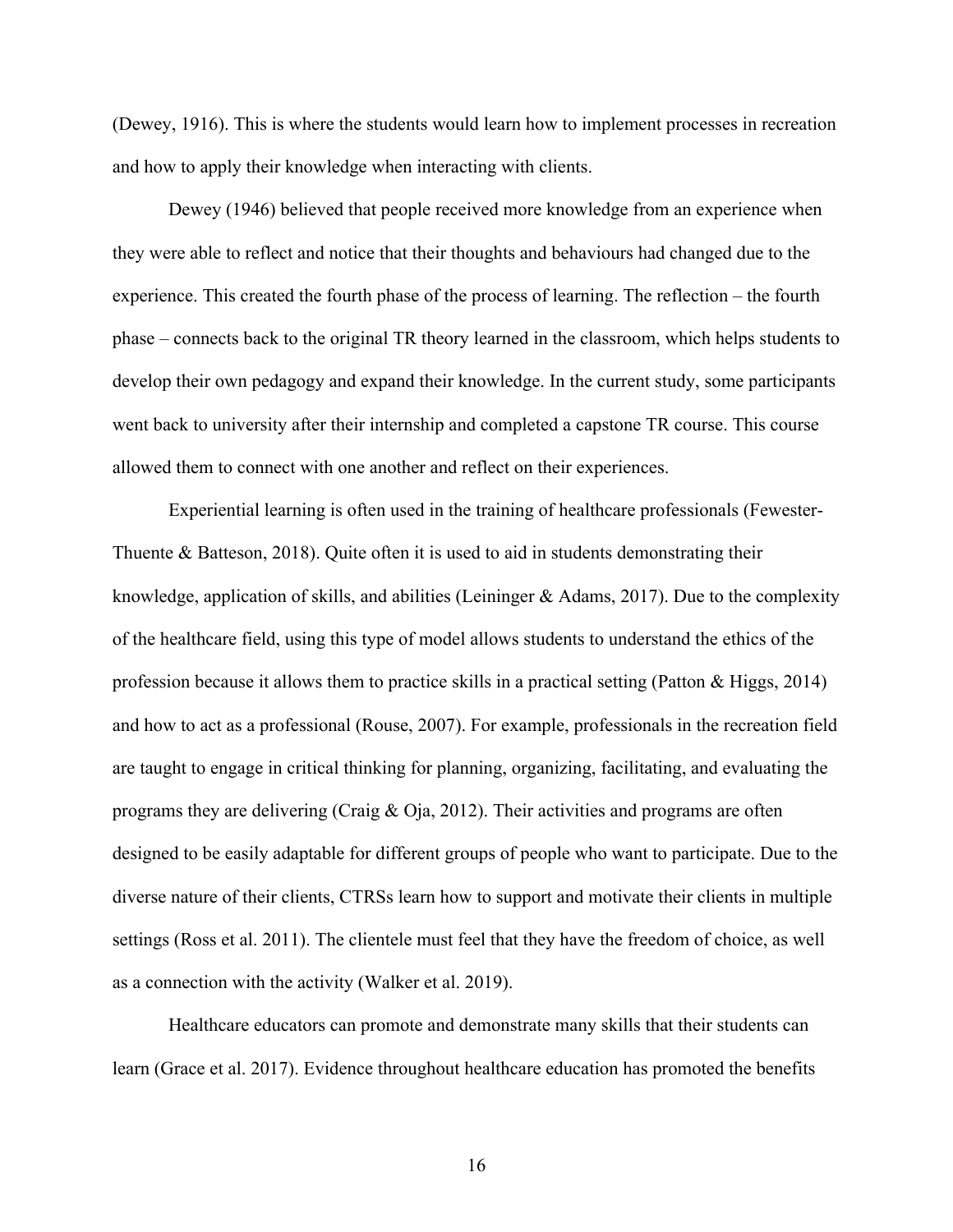and positive attributes of this type of learning (Cronin & Connolly, 2007), as a lot of the knowledge needed for healthcare professionalism is learned through practice (Kemmis, 2012). Furthermore, by having the students engage as the practitioner, they become more familiar with this dynamic role (Grace et al. 2017). Grace et al. (2007) stated that the diversity of learning opportunities found in the classroom is limited compared to that in practice. Having experiential learning opportunities has led to successful graduates because they have learned crucial aspects of practical etiquette (Canboy et al. 2016; Craig & Oja, 2013).

#### **2.7 Co-operative and Internship Opportunities**

Work-integrated learning is a collaboration that provides students to learn more about the field they are studying in university (Reinhard et al. 2016). This type of learning has been used in universities to expand types of educational methods. Two types that are mentioned in the current study are co-operative and internship. The terms co-operative education work-terms and internships are often used interchangeably; however, co-operative education programs usually have more than one paid work period compared to internships which are usually singular and unpaid (Khalil, 2015). Many undergraduates who have the opportunity to work in a position, such as an internship, that is directly related to their field, have been shown to have increased academic performance and efficacy (Dundes & Marx, 2006). These opportunities can help students develop their skills, motivation, and develop their learning (Gilbert et al., 2014). By working and thinking like a professional in the field, experiential learning allows students to expand their views and critical thinking (Seymour et al., 2004) and can help promote the growth of their career (Silberman, 2007). It is beneficial for students to have an opportunity to practice using the knowledge they gained from their academic studies and observe a preceptor work in the field (Fewster-Thuente & Bateson, 2018).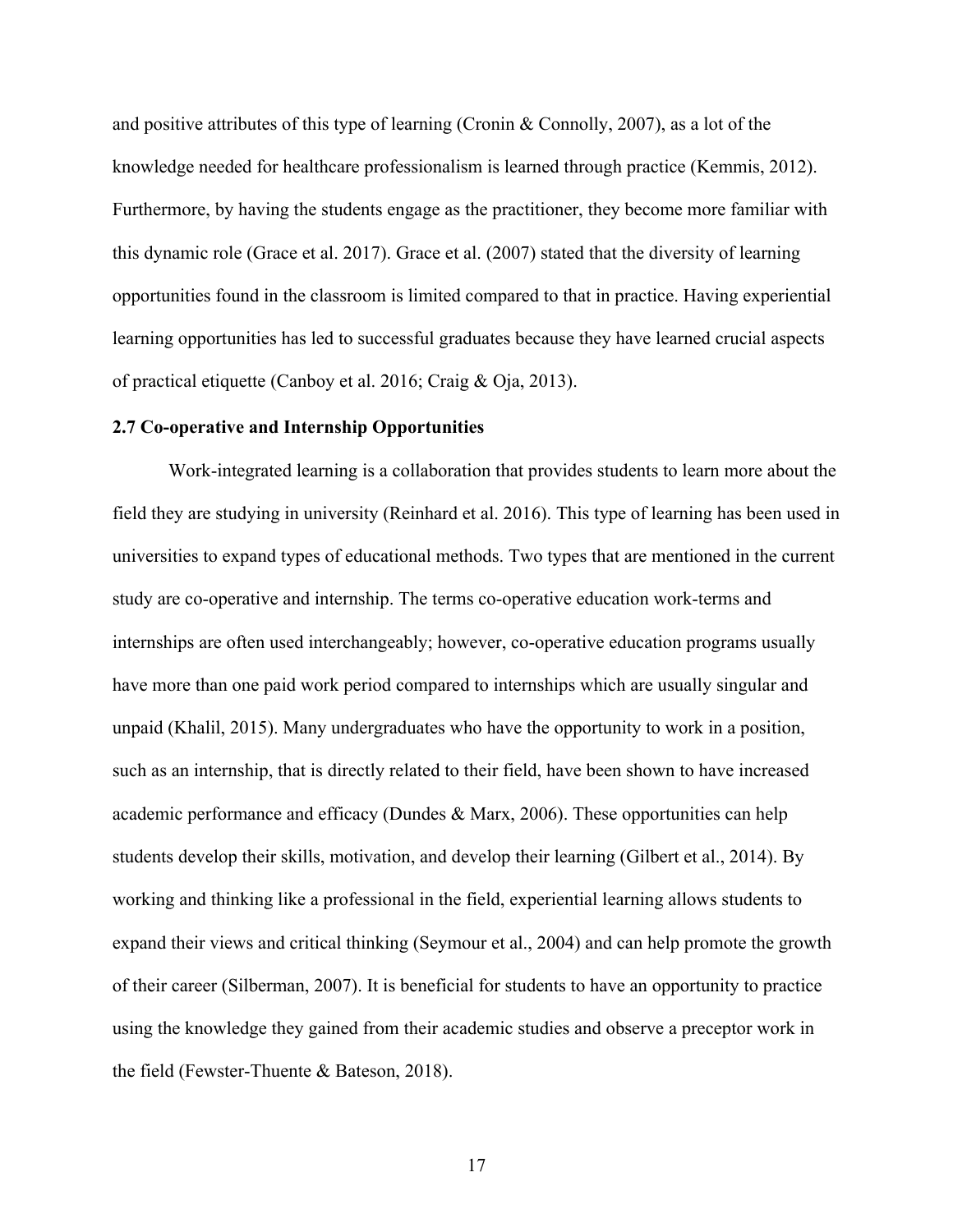MUN was one of the founding universities of co-operative education programs in Canada (Memorial University of Newfoundland, 2020b). MUN currently offers a co-operative program as an option for students in 15 of their programs, such as business and engineering (Memorial University of Newfoundland, 2020b). The programs offer local, national, and international placements where students are given the opportunity to learn in a work-integrated learning environment. The students interview for positions by employers and then are job matched and work for the employer they chose for a semester (SHKR, 2016). By offering a vast selection of opportunities for their students, MUN upholds its mission statement of developing and maintaining a high-quality environment for learning (Memorial University of Newfoundland, 2020b). Due to the constant dynamic changes within society and the workplace, universities are under pressure to educate students who have developed professional skills that would be an asset to the workplace (Binder et al. 2015). MUN can withhold their professional appearance and monetary stability by keeping their programs and education relevant to the employment market's needs (Cannon & Arnolds, 1998). Weible (2009) found that students were more likely to enroll in an institute that offered internship programs in different disciplines.

Co-operative education, work-integrated learning, and internships are forms of experiential learning and are used by universities to enhance learning for their students (Gault et al. 2000). These frameworks provide students with the ability to be exposed to the many roles and challenges professionals confront on a daily basis (Franek, 2005; Rothman, 2007). These temporary positions can be used as academic credit for students as they enhance their practical knowledge in their field of study (Aggett  $\&$  Busby, 2011). Many students believe that they can gain more insight and a more in-depth understanding of the field when they are in a formal workplace setting (Sasnett et al., 2018). Both types of placements allow students to apply their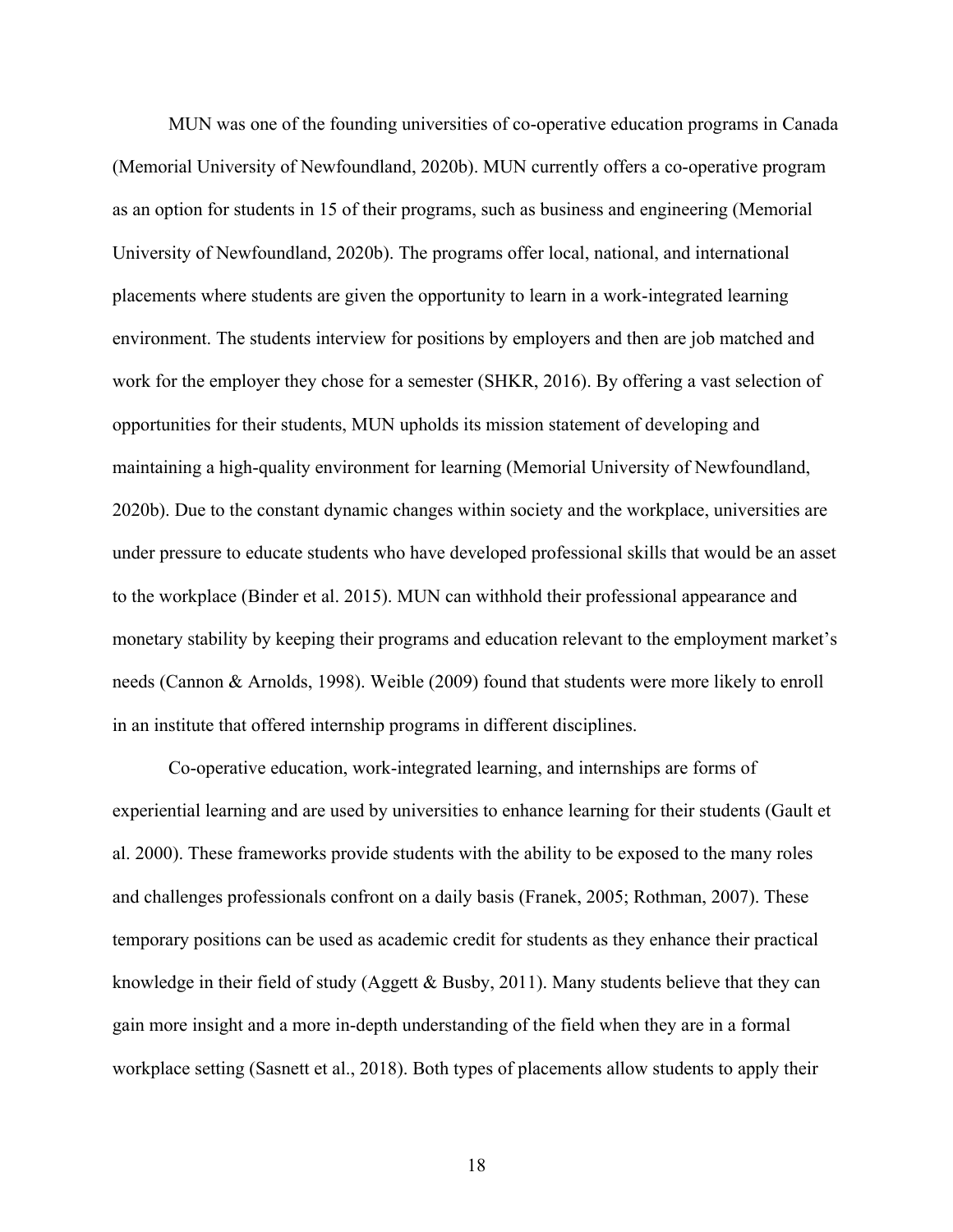knowledge from the classroom setting and learn about how to participate in a professional environment (Sasnett et al., 2018). They also allow students to gain competencies to be successful in a career while still being in a student position (Hurd & Schlatter, 2007).

Organizations and businesses providing therapeutic recreation internship opportunities also benefit greatly from having a student in the workplace. During the placement, organizations will have an extra person who is capable of doing work that can help the workplace develop. Some employers will assign students special projects to work on, while others have students to work on small jobs that employees do not have time to complete. This is a mutually beneficial system as it allows the employer to have more work completed while also giving the student hands-on experience in the field. In general, students found that the problem-solving skills that their preceptors taught while they worked, made their experience unique and memorable as they learned different approaches to conflict and barrier management (Sasnett et al., 2018).

Students in any work-integrated learning (co-operative, placements, internship) often have a lot of questions, which can lead to a constant flow of communication. This allows for networking opportunities for the intern as well as adds a new perspective to the workplace, which can lead to further research and development ideas (Knemeyer & Murphy, 2002; Thiel  $\&$ Hartley, 1997). Furthermore, if the intern impressed their employer during their placement, the employer may want to know about the student's post-graduate plans. The employer may try to prepare the student to be a full-time employee (Coco, 2000). The quality of the student's resume can increase with each work placement experience. A strong resume is more attractive to recruiters (Taylor, 1988) which will help graduates secure employment.

The university has to be diligent and thorough when campaigning for local, national, and international agreements with organizations for the student placements. It is important that the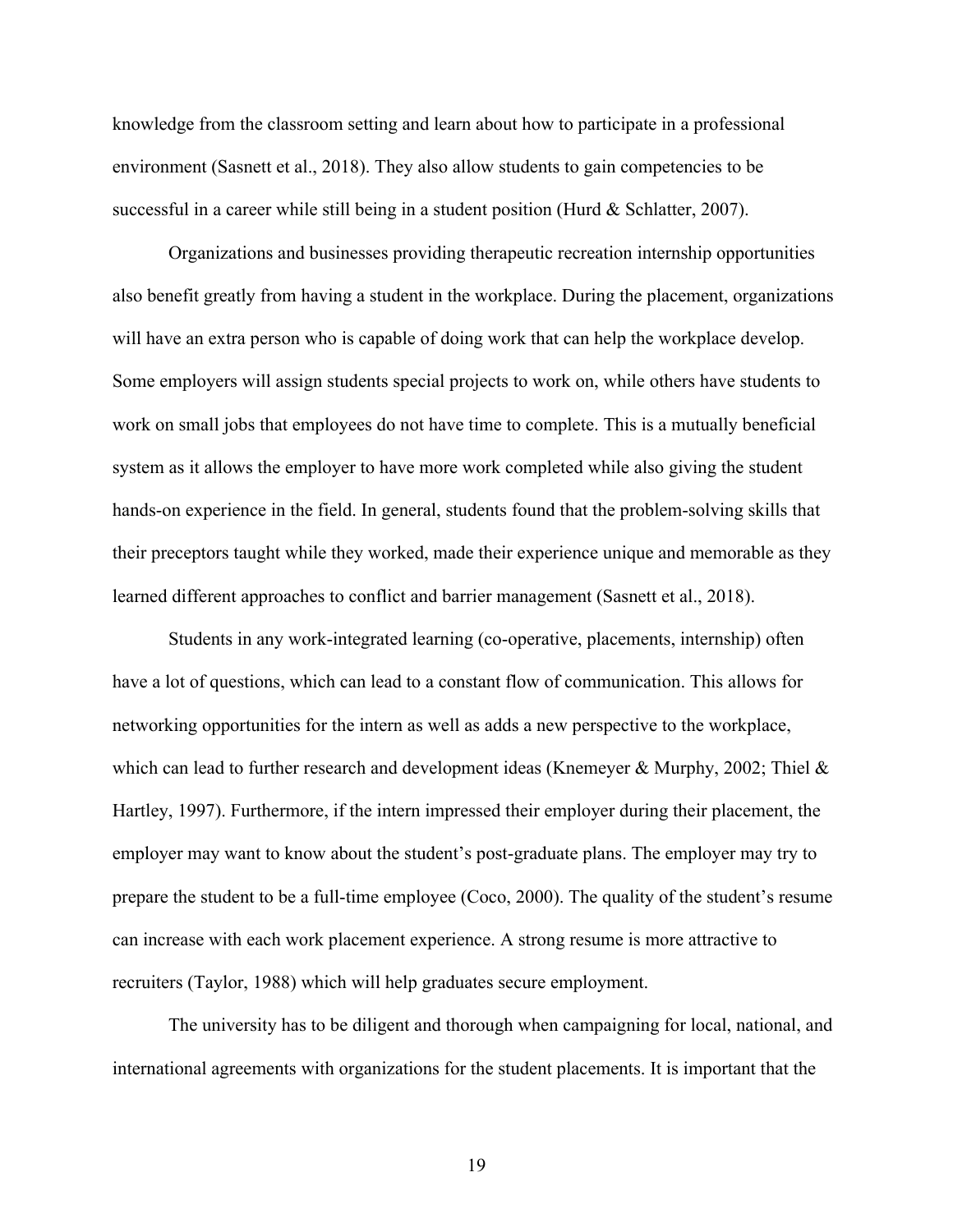university ensures that the companies are reputable, safe, and willing to meet the academic guidelines set by the university (Weible, 2009). If they do not meet the guidelines established, the university and the organization can lose their reputation for student placements; this can have negative impacts on both the employer and academic institution. However, most internship experiences have been mutually beneficial for all parties involved (the student, employer, and university) (Stirling et al. 2014). Internships have evolved to include many different academic departments and scopes of practice.

The university also benefits from offering experiential learning opportunities, such as cooperative and internship programs. If their programs are well known compared to another university, it can improve both the school's reputation (Divine et al., 2007; Thiel & Hartley, 1997) and student recruitment (Divine et al., 2007). Gault et al. (2000) and Burkholder et al. (2013) also reported that universities that offer these programs would have smarter students, increased networking throughout the community, and more sources of funding. With an increase in funding and networking, the university is also more likely to have practitioners that could provide input on the development of the curriculum (Thiel & Hartley, 1997). By having professionals in the field help delegate the material taught in the classroom setting, the quality and consistency of the materials taught would be targeted for both the students and the field. Kuh (2008) noted that the stronger the connection between the theoretical framework of learning to the practical experiences through meaningful workplaces is significant in the development of a student and therefore, reflects positively on the University.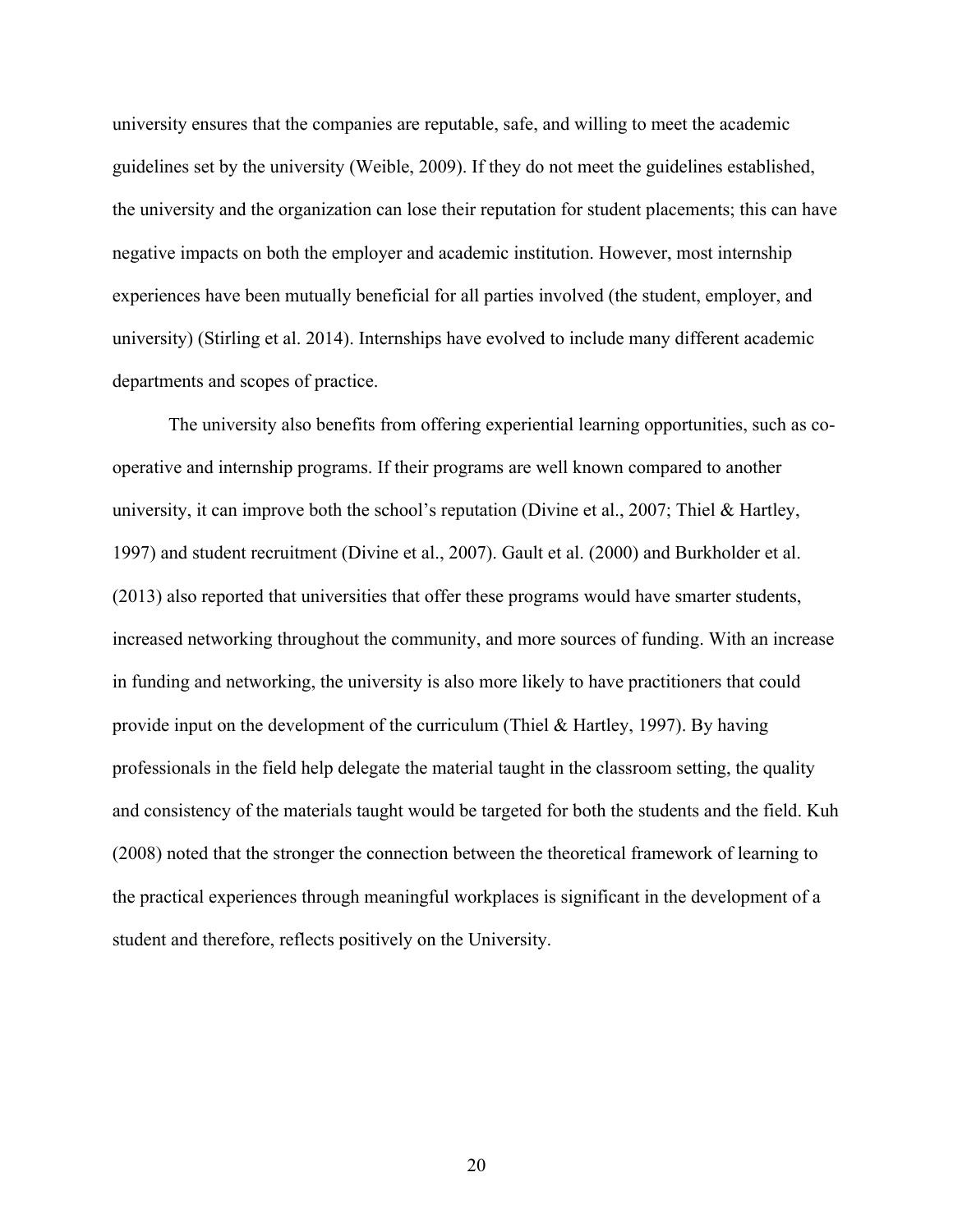#### **2.8 Internship Experience**

#### *2.8.1 Student Learning*

Generally, when students are in their therapeutic recreation internship placement they have completed most, if not all, of the prerequisite course work. By the time they complete the internship, they will be prepared to transition into the workforce (Hurd & Schlatter, 2007). The professional internship experience creates an extended learning environment in which students can apply their theoretical learnings in practice. Darling (1998) completed a study on sociology students and suggested that students in her study found that observing a professional provided insight about the profession they were studying. They learned about daily tasks, how to manage caseloads, and about working in a health facility. Furthering this, Alpert et al., (2009) analyzed and organized the benefits of the internship for students into four categories. These categories included professionalism, post-graduate employability, increased professional and personal skills, and increased connection between the classroom and the workforce. Most students who gain professional skills and have relevant work experience from the internship can transition into the workforce successfully (Alpert et al. 2009; Clark, 2003). Woods (1996) believed that working in settings that are 'natural laboratories' such as in the community or hospitals, could help students learn more about social life and interaction. Working in these settings allowed students to be immersed in a setting in which they can explore and learn how clients will interact (Darling, 1998).

Internships in the healthcare field have become more prominent in programs throughout universities (Tucciarone, 2014). The main goal of these healthcare internship opportunities is for students to learn about ethics, values, and standards of care in a professional setting (Sasnett et al., 2018). Students learn how to work in a team, collaborate with other healthcare professionals,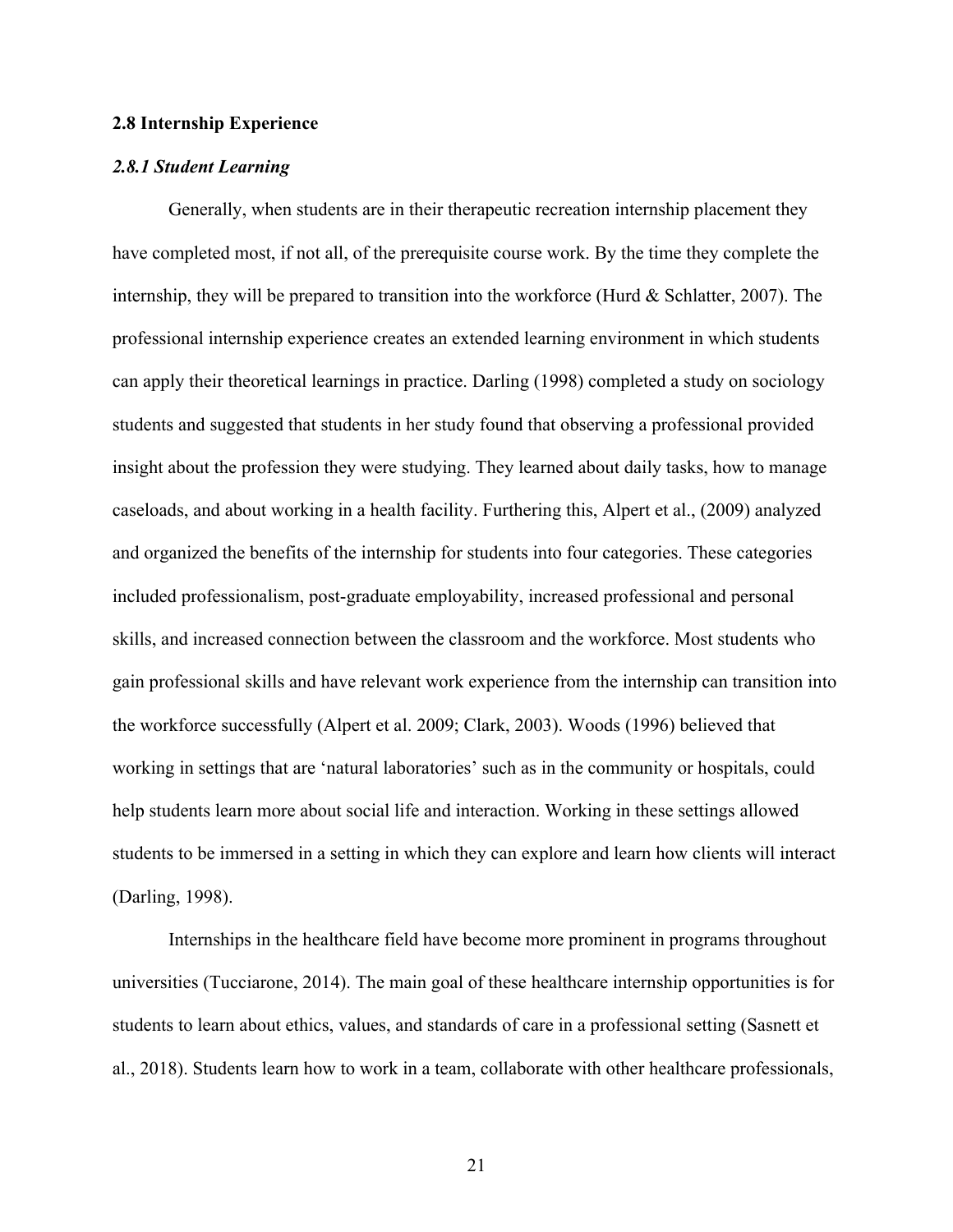and understand how team functioning is based on the management of conflict and organization. The student intern also obtains hands-on experience with documentation and learning about how to use specific systems and databases (Sasnett, et al. 2018). The opportunities arising from internships allow for students to learn more about the field and their career goals (Hall, 1976; Kane et al. 1992). Even when a student did not have a goal for what they would like to do postgraduation many researchers have found that internships helped them decide. The students stated that the internship provide increased learning which enables students to better understand the populations they are working with and a deeper understanding of the job (Miller, 1990; Ostrower, 1998; Selig & Perlstadt, 1985; Taub, 1991; Thomas, 1995). Once involved in the internship process, many students reported that they felt that their internship experience helped them make career-oriented decisions for post-graduation (Miller, 1990).

To ensure that the internship is progressing, the preceptor and intern can create this environment by defining subjective and objective goals, discussing relevant material on the job and the career as a whole. Interns need to be challenged and given some independence, as well as, have an outlet for open communication for feedback about progress and performance ("How to cultivate a successful internship program", 2014). Holdaway and their colleagues (1994) commented on how post-internship students need a course that focuses on reflecting on what they had learned, which is part of the experiential learning model described by Dewey (1938).

Prior to completing an internship, the student must display knowledgeability in their discipline. They must be able to think critically and inquire about the propositions made by themselves, their peers, and society. The classroom setting is an excellent place for this process to begin. First, students learn to absorb the material, then they will learn how to critically assess and analyze the materials that are taught to them, and then learn how to apply the knowledge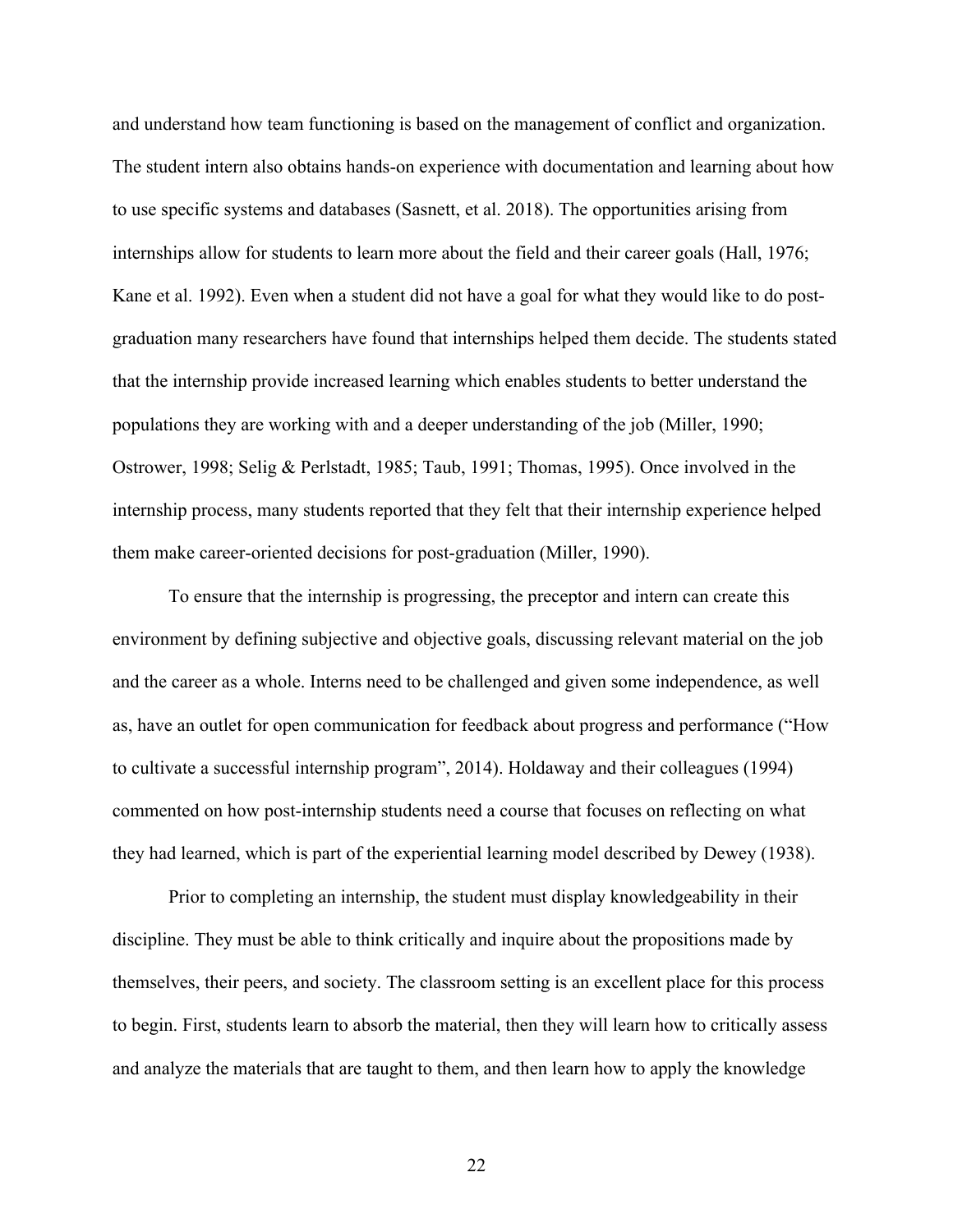outside the classroom during the internship (Khalil, 2015). Craig & Sable (2011) stated that "the professional internship experience offers an ideal opportunity to practice ethical decision making as students grapple with moral issues when they assume the role of a pre-professional" (p. 3). Oja and Reiman (2007) furthered this notion by stating that moral development is not something that is instinctive but needs to be taught and practiced before it can exist naturally in a professional atmosphere. By having the internship as a training module, students can be immersed in an environment that promotes and challenges their social interaction with patients and provides receiving constructive feedback from their supervisors. They also have the opportunity to understand how agencies and healthcare industries function which can teach the individual about the workplace environment.

TR Interns should be emotionally prepared to encounter a lot of situations that they are not used to handling while on their internship. These include being able to consult and educate their clients, research and advocate for their wellbeing, plan and implement programs, and communicate with the client, their families, and their health care team (Craig & Sable, 2011). In the internship setting, the student intern will learn how to report client's behaviour towards another client, intrusive or aggressive thoughts and feelings that the participant communicated to the intern and relaying information to and from family and practitioners. Interns would have been taught how to use ethical principles in the classroom, such as confidentiality, privacy, compliance, informed consent (American Therapeutic Recreation Association, 2009). However, when facing these issues in a clinical setting, their automatic reaction may be different than what they had been taught. To ensure the students competencies in ethical decision making, there is usually a one-to-one ratio of students to supervising practitioner as it allows for the student to be able to learn closely and observe how their supervisor handles those types of situations (Craig &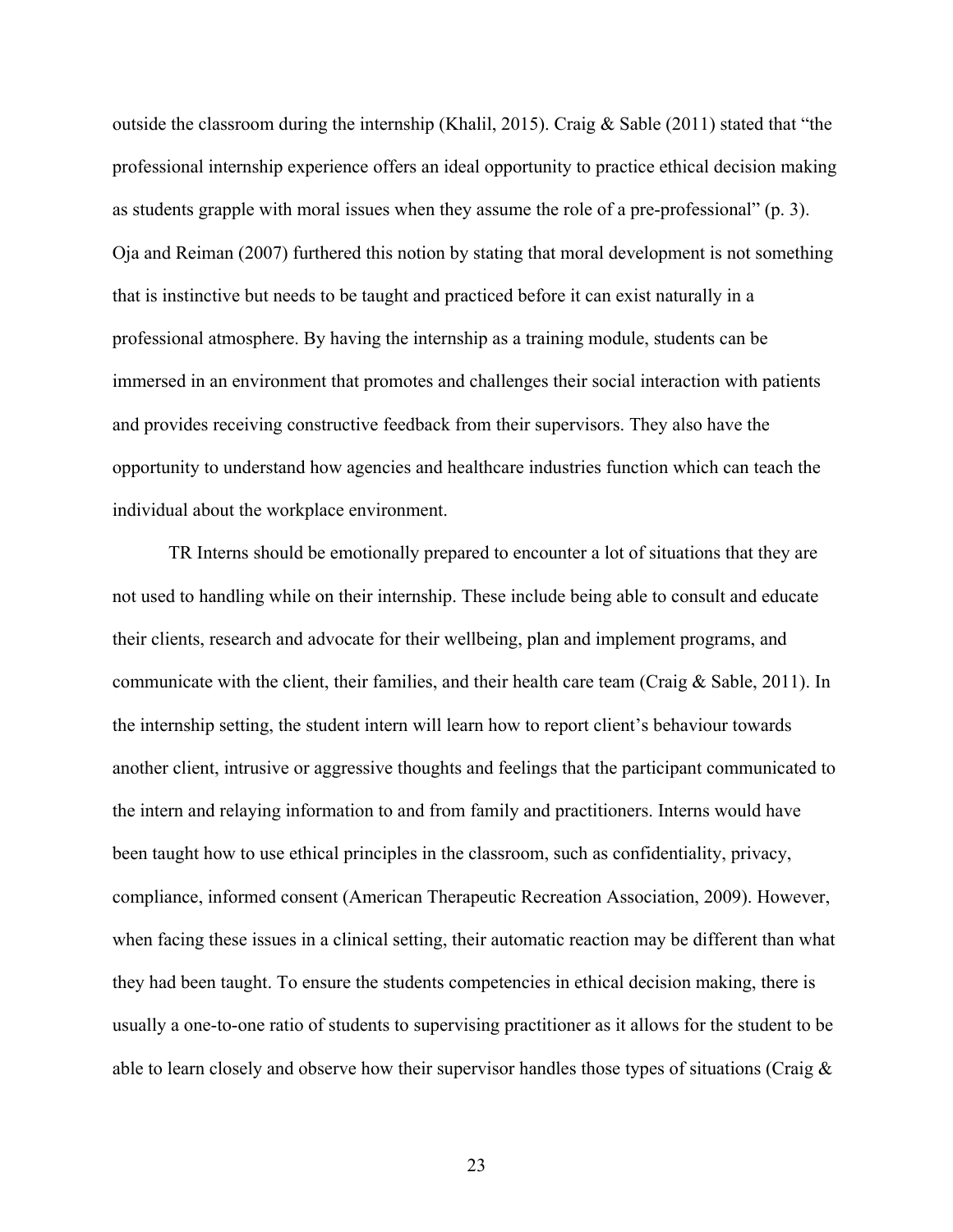Sable, 2011). Students are in a vulnerable situation because they are new to this form of working environment, which is why internships are beneficial for this career pathway. The internship allows students to have a place where they are able to use trial-and-error to learn about their own strategies and work ethic with help and guidance. As TR practitioners have such a wide and varied role in their department, they need to develop or possess the skills to be able to make quick informed decisions in daily practice and service delivery for many groups of clients (Craig & Oja, 2012).

Stier (2002) determined that academic preparation is a crucial aspect determining the quality of an internship, followed by intrinsic motivation, competency levels, and finally, the actual site in which the internship would take place. Klitzing (2011) suggested it would be beneficial to allow TR students to choose a program that they would like to implement in the group of clients of their choice. They stated that it could help them make more connections between the implementation process and the research that is needed for the program. Whereas, by adding an internship component, the internship is able to provide students with the hands-on experience that allows them to learn about their own working strategies, the clients they are working with, and the functions of a team in a healthcare setting.

While the internship process is unpaid, it has been found that those who partake in an internship experience have higher starting salaries when they are hired as an employee (Coco, 2000; Taylor, 1988), which, in time, results in an increase in monetary gain (Knemeyer & Murphy, 2002). Hence, the short-term monetary loss may be more beneficial to students in the long-term as it can make them more employable. In a study completed by Holdaway et al. (1994), they asked teacher interns if they could earn money during their internship, how much did they think they should they make? The majority stating that they should make 75% of what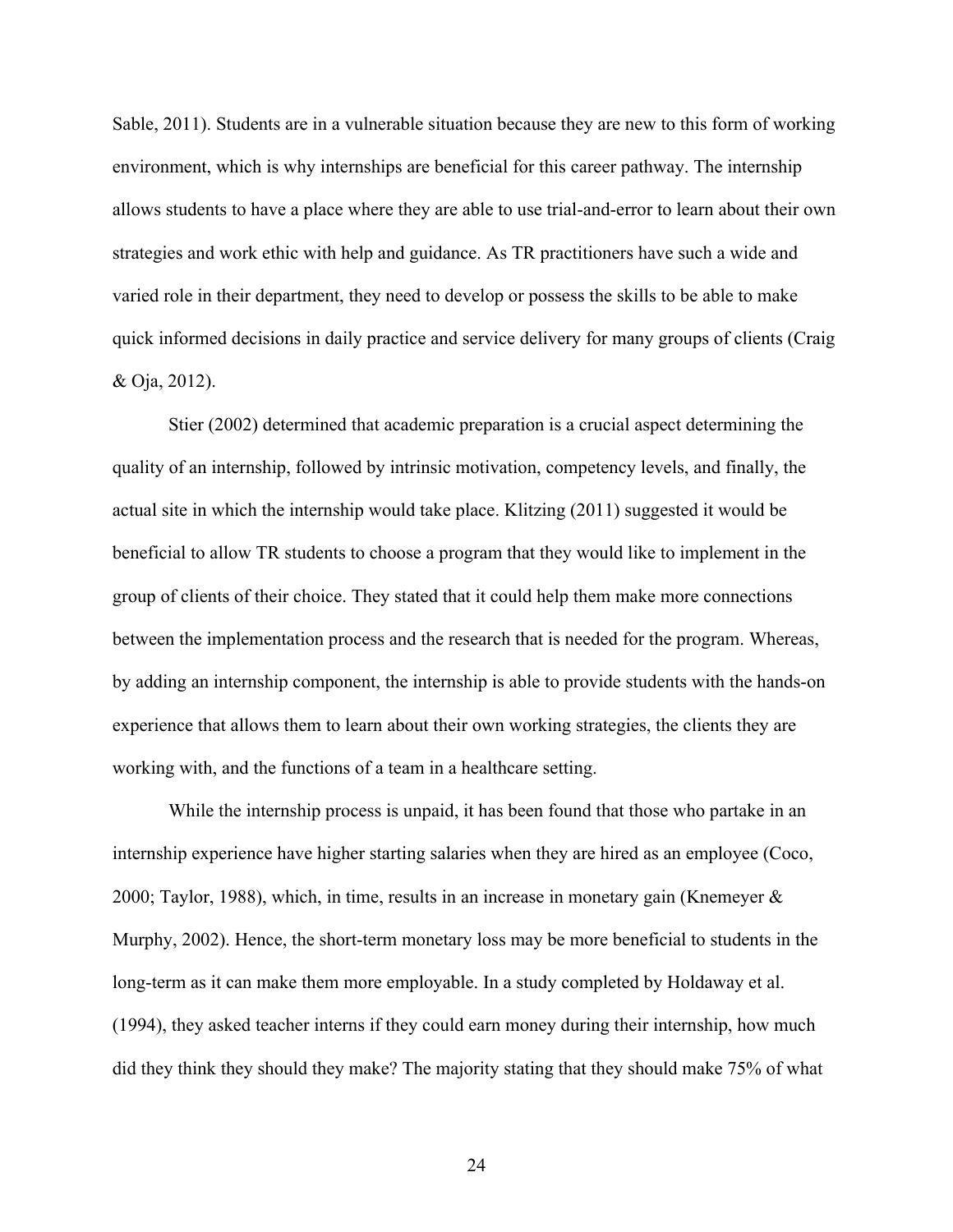their supervisors were making. The respondents understood that while they were not taking the full professional role during their internship, they felt that they did have as close to a fully immersive experience as possible, which they believed should incorporate all aspects of the profession, including payment. However, the skills learned from connecting theory to environment, metacognition, and social immersion were noted as priceless learning moments (Colton & Sparks-Langer, 1992). Students who use the internship route develop practical skills such as communication, creative thinking, networking, skills related to the field (such as assessment and documentation), and overall preparedness for the career (Gault et al. 2000). Additionally, many of these skills are often transferable to other occupations if they decide to pursue a different career post-graduation.

#### *2.8.2 Preceptor Relationship*

With clear communication, interns and their preceptor can create a professional relationship that can help the intern with employment post-graduation ("How to cultivate a successful internship program", 2014). Furthermore, proper communication allows conflict to be managed and allows the intern to have a space to discuss concerns (Hurd & Schlatter, 2007).

In addition to the preceptor – intern relationship, it is critical that the academic supervisor be in contact with the clinical preceptor and the intern to monitor progress and provide guidance and ensure that they intern will be able to earn academic credit for the experience (Craig  $\&$ Sable, 2011). Additionally, if either the intern or the clinical preceptor had any concerns, they may need a third party involved to identify a reasonable resolution. The academic supervisor could act as a liaison between the intern and the clinical preceptor to ensure that the internship is progressing appropriately (Hunt, 1976). Furthermore, the academic supervisor plays a critical role in the internship as they have knowledge about the academic preparation of the interns and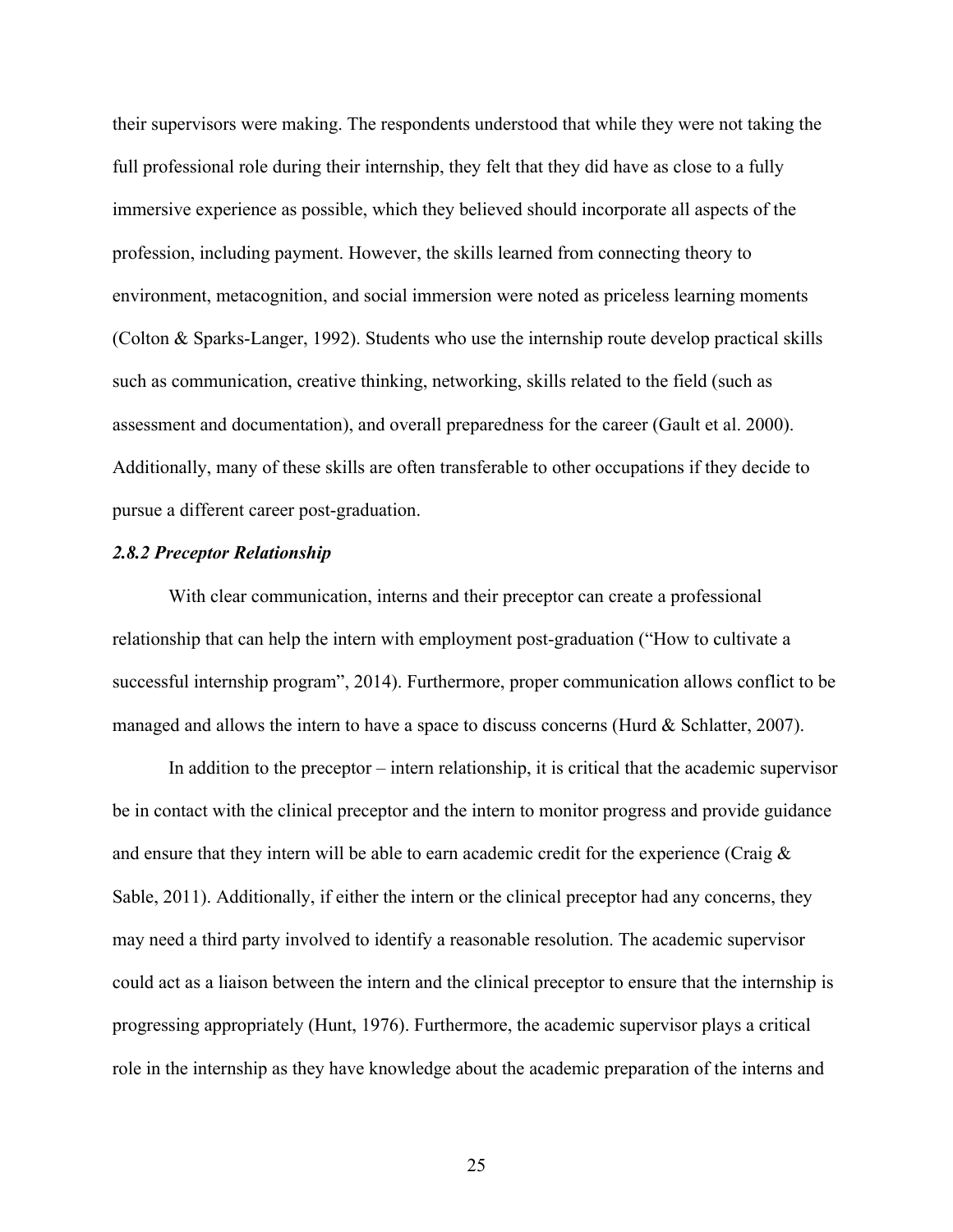the expectations of the internship (Craig & Sable, 2011). Stier (2002) stated that having a cooperative relationship between the three parties enhanced the internship process for everyone as the university and the employer could ensure that academic requirements were met and that the internship goals were clear.

Williamson and Hudson (2001) found that the key to a good internship was correlated with having a good mentor. The more experience the clinical supervisor had within the field and their ability to provide a quality mentorship for their students was a vital component for the student to gain professional skills (Binder et al. 2015). Furthermore, favourable outcomes are seen when the commitment that the preceptor applies not only to teaching but also to advocating for both the intern within the workplace and the field, created a favourable outcome (Bedini  $\&$ Anderson, 2003). The role of the preceptor is a major undertaking. They must be able to guide the intern through the processes of the facility and teach them protocols, techniques, and skills. They must also be patient with the intern while the intern learns and adapts to the workplace environment. Bedini and Anderson (2003) found that preceptors also benefit from having interns. Preceptors often reported increased job satisfaction and felt competent about their work when supervising an intern.

Preceptors must be able to teach professional objectives to the student and uphold them in daily practice. One integrated method to facilitate this is a process called reflective coaching, in which the supervisor presents the intern with more tasks as they progress and has shown to be an effective learning style (Craig & Sable, 2011). Dewey (1929) believed that this method helped to create a connection between learning and experience because adding unfamiliarity starts the reflection process. He stated that the best learning occurs when there is doubt and unknown because it forces the person to think critically in using their knowledge (Dewey, 1929). By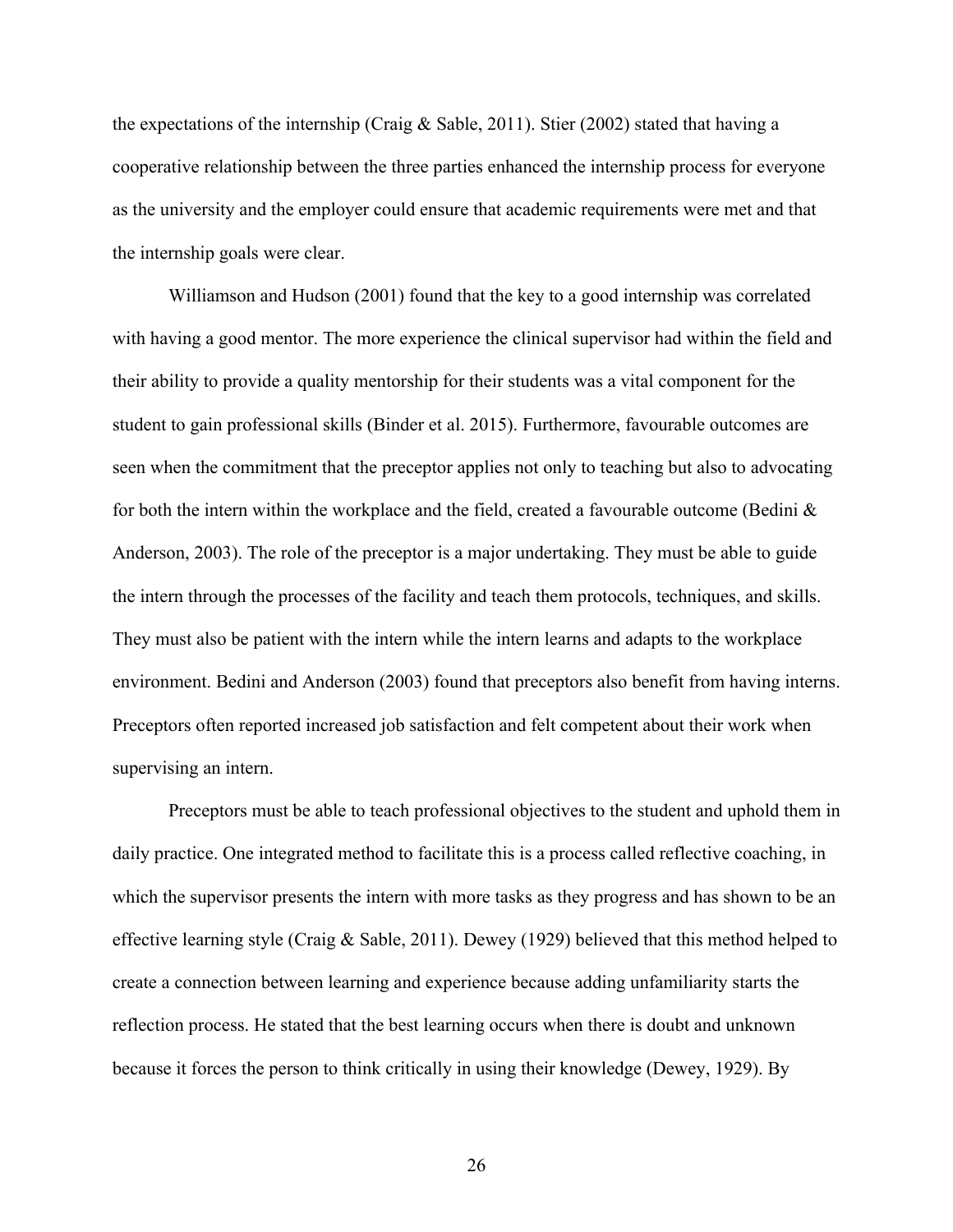having a preceptor that both supported and encouraged their experiences, interns can learn more efficiently and be given constructive feedback (Oja & Reiman, 1998). The support from the preceptor allows interns to gain meaningful communication skills from working with preceptors who encourages them to ask questions about the facilities operations and why they occur. This communication can improve the intern's ability to offer a quality of care to their clients. From having the opportunity to work with a preceptor that is supportive yet challenging, interns can adopt other valuable transferable skills, such as leadership and communication (Sasnett et al, 2018).

Deluga (1994) highlighted the characteristics that preceptors should have to create a trusting relationship between themselves and their interns. The list included openness, commitment, receptivity, competence, fairness, availability, and consistency. These characteristics are valued in the TR field because preceptors have a dual job of being both a preceptor and a teacher to interns. Therefore, as suggested by Kerka (1998) the quality of the relationship between the intern and their preceptor had a notable role in the process and overall experience that the intern will have.

#### *2.8.3 Negative Experiences*

Student experiences are encouraged by organizations having "well-organized and carefully supervised programs [that] enhance the student's ability to integrate academic knowledge with practical application, improve job/career opportunities after graduation, [and] create relevance for past and future classroom learning" (Beard, 2006, p.208). However, regardless of the excellence of the organization, the intern may not have a positive experience during their internship. A negative experience during a person's internship can stem from many different factors. For example, the personalities of both the intern and the preceptor may not be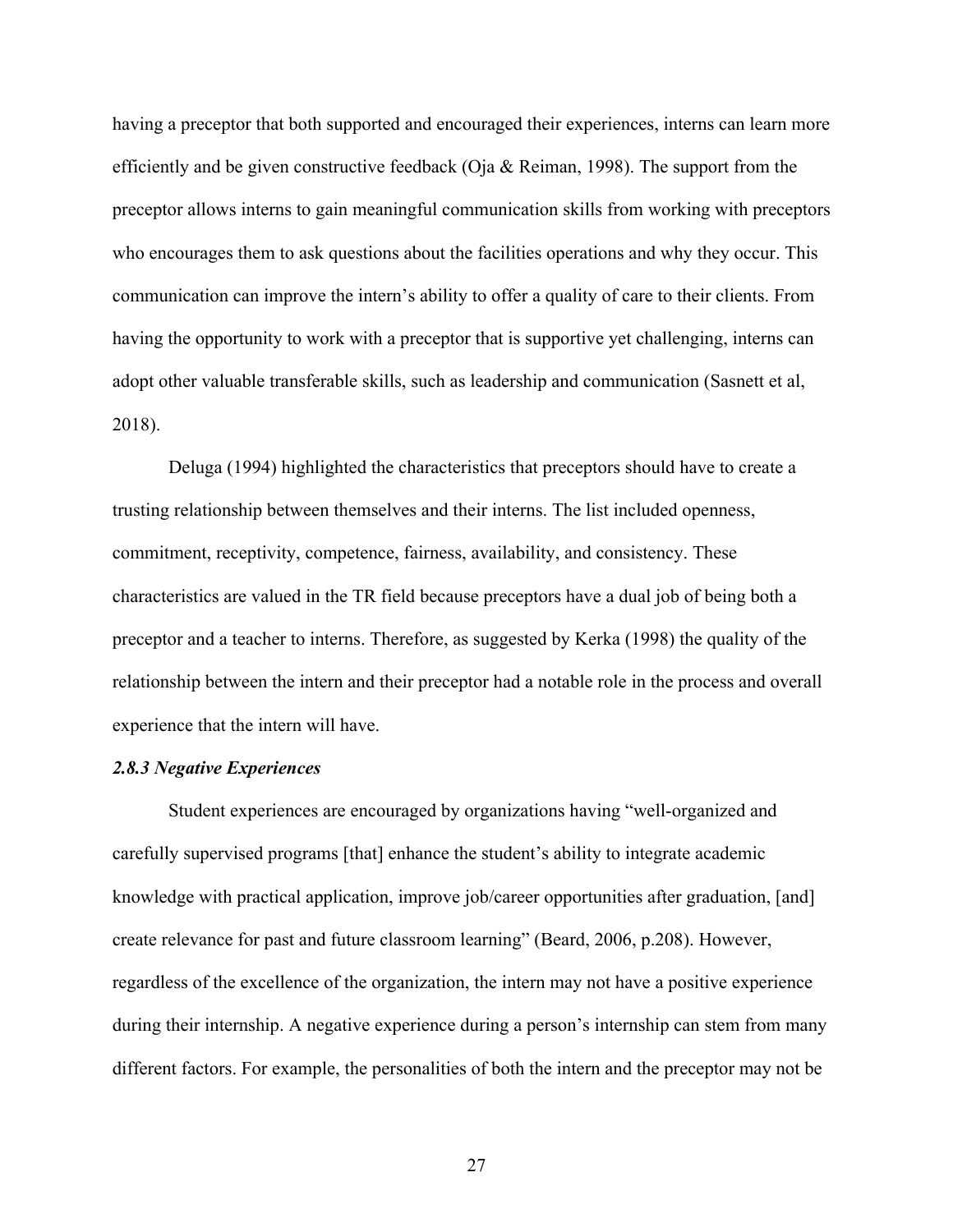compatible or the intern may not be comfortable with the clientele they are working with. Bedini & Anderson (2003) completed a study on the benefits of mentors in TR and commented that "unsuccessful pairs did not share the same perspective of the goals of the relations, protégés were not encouraged by the mentors, there was a lack of communication, little rapport, and less commitment to help protégée get ahead" (p.243). They proposed that preceptors who commit a large amount of their time to aid in the student's success were more likely to have a positive interpersonal relationship with the student. Having a positive preceptor was especially important for advocating for the intern's role in the interprofessional team (Bedini & Anderson, 2003). Often within organizations, there is a hierarchical system and interns are usually placed on the bottom. This hierarchical structure can cause a bias towards the intern, which can lead to them being met with resistance from staff to be included in decisions for client's treatment plans and other decisions made by the interprofessional team (Sasnett et al. 2018). Also, many staff may not view the benefits of having an intern and believe that the intern would slow productivity rates when they first arrive at the placement (Sasnett et al. 2018). If the interprofessional team views the intern as inferior, the workload that students are given could be unjust or inadequate, which can have an impact on the intern's ability to learn from their experiences as their opportunities could be limited.

Several other factors may negatively impact the internship experience. Interns may be given too much work or work that they feel is out of their skill set. It is important that interns be challenged but supervisors need to consider their stage of readiness (Sasnett et al., 2018). Every intern will develop their skills and comfort levels at different rates; while their supervisors may want to give interns more projects to work on, they may not be prepared to manage the tasks appropriately and responsibly. Krohn (1986) further noted that there were concerns about interns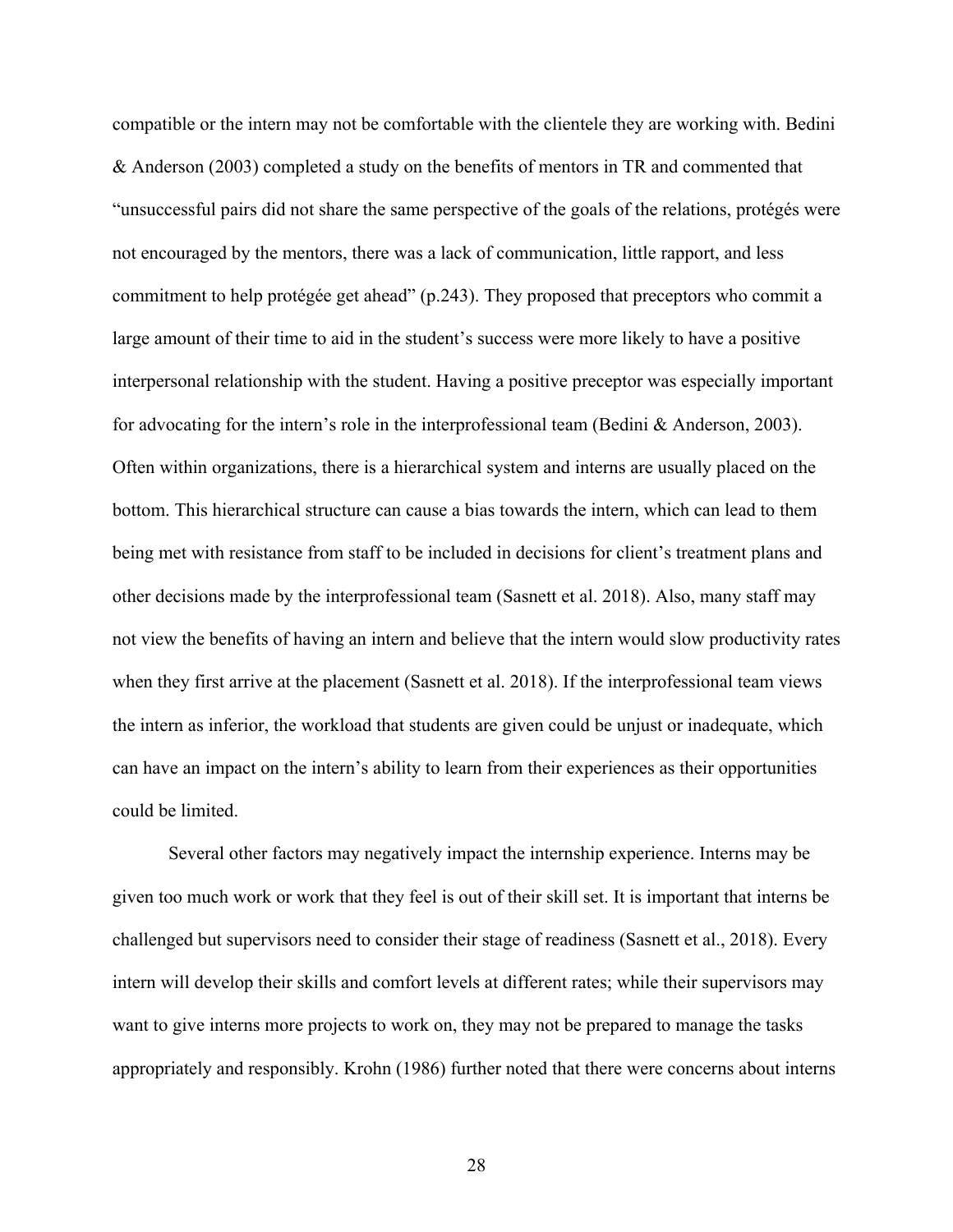not being professional in the work environment. One possible explanation of this unprofessional behaviour is the grading for the internship. If it is a pass or fail grading option, students may believe they do not need to work as hard (Krohn, 1986). Another major issue for student involvement is the cost of the internship. Many students rely on student loans and work other jobs to pay for school. The internship is generally fulltime hours without pay; some students may have to work extra hours at a second job (Krohn, 1986; Weible, 2009). An unpaid internship also means that the students will not have benefits or workplace protection so students may have to continue working to support their education, meaning they can easily become overwhelmed and unable to complete the internship (Schwartz, 2013). Some reasons why internships have continued to go unpaid include the following: the internship should be similar to an educational environment, the experience is beneficial for the intern, the immediate work of the intern does not increase the productivity of the employer, and the intern is not replacing an employee but shadowing (Cooper, 2018). Another reason is the primary goal of the internship is for the intern to gain knowledge about the field and develop their interests and skills (Maertz et al. 2014). Steve (2010) furthered this notion by stating that the workplace should not directly benefit from the labour of the intern.

#### *2.8.4 National Council for Therapeutic Recreation Certification*

The NCTRC was established in 1981 as a non-profit organization that strived to maintain a professional distinction of TR in North America (NCTRC, 2020). The process of becoming a CTRS starts with enrolling in a bachelor's degree (or higher) (NCTRC, 2020). The council requires the degree to have a concentration in TR, but it does not need to formally be called a recreation therapy degree (recreation or leisure studies is accepted). Currently, they require the student to enroll in a minimum of 18 credit hours that are TR based, with two of the courses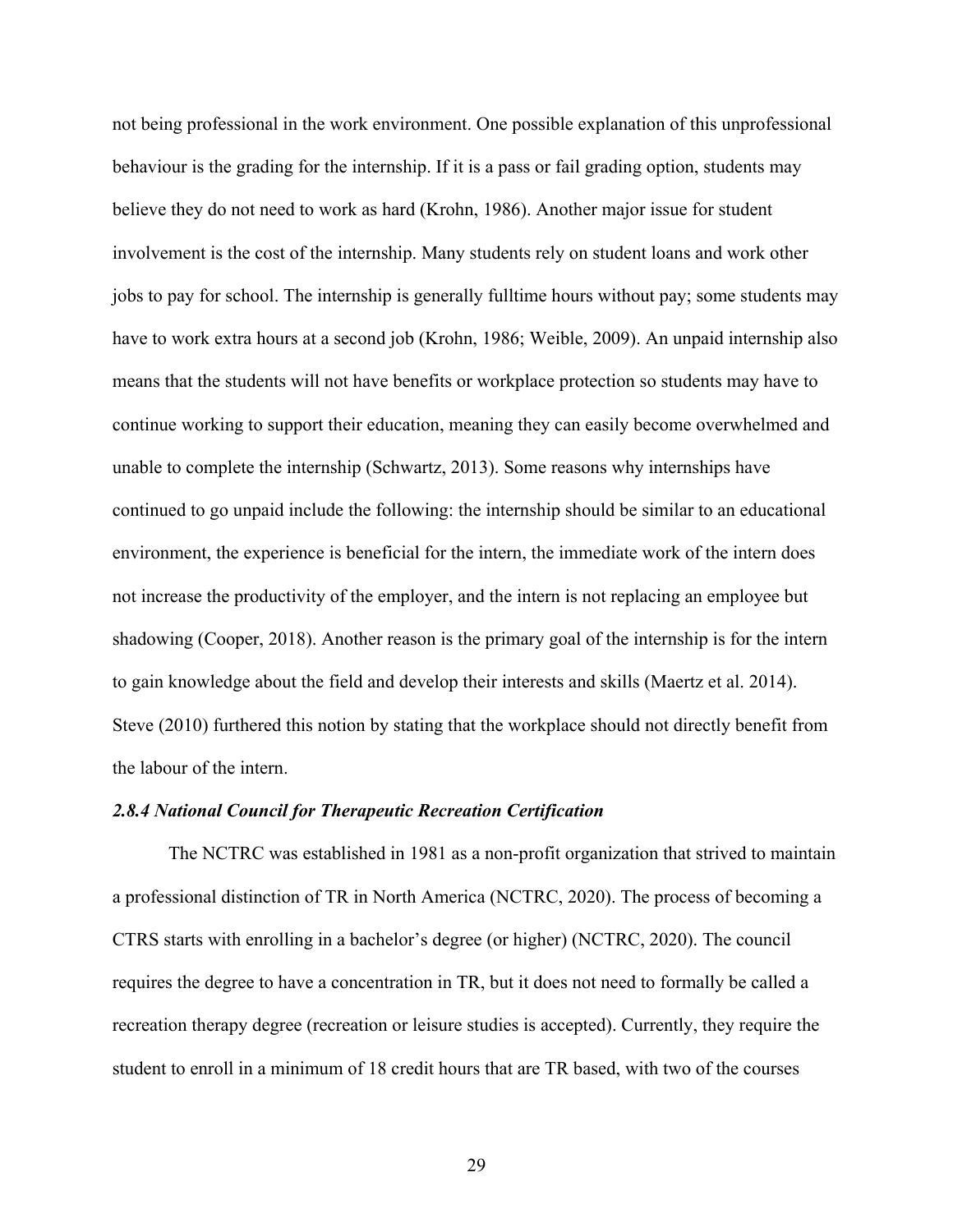taught by a full-time educator (NCTRC, 2020). Some specific coursework that the Council recommended for the student to complete includes those that focus on various clinical skills including assessment, the TR process, and advancement of the profession. A study conducted by Stumbo and colleagues (2004) evaluated the curriculum for TR studies and found that curriculum can be influenced to change based on insights the professionals in the field provided, what the faculty at the university was capable of, and NCTRC standards. Therefore, as the policies and procedures in the field change, the curriculum in the university would change to mirror practice. In addition, courses such as abnormal psychology, anatomy, physiology, and human development are required supplemental courses.

If the 14 weeks are interrupted for longer than a week, the internship will not be accepted, and the student must restart the placement (NCTRC, 2020). A student can apply to do their internship placement before they have completed their bachelor's degree if they are able to meet the standards that have been set by the NCTRC. This includes having a minimum of 90 credit hours completed and completion of the required coursework.

To receive the CTRS status, the student must complete the degree requirements, receive academic credit for the internship and pass the certification exam. As a CTRS, there is an annual fee that must be paid to keep their membership active. Furthermore, every five years, the CTRS must recertify. Recertification requires the CTRS to provide evidence of "480 hours of professional work experience in therapeutic recreation and a minimum of 50 hours of continuing education credits related to the NCTRC Job Analysis" (NCTRC, 2020). Failure to provide evidence of structured learning will result in the CTRS needing to rewrite the certification exam and pass or have their certification revoked.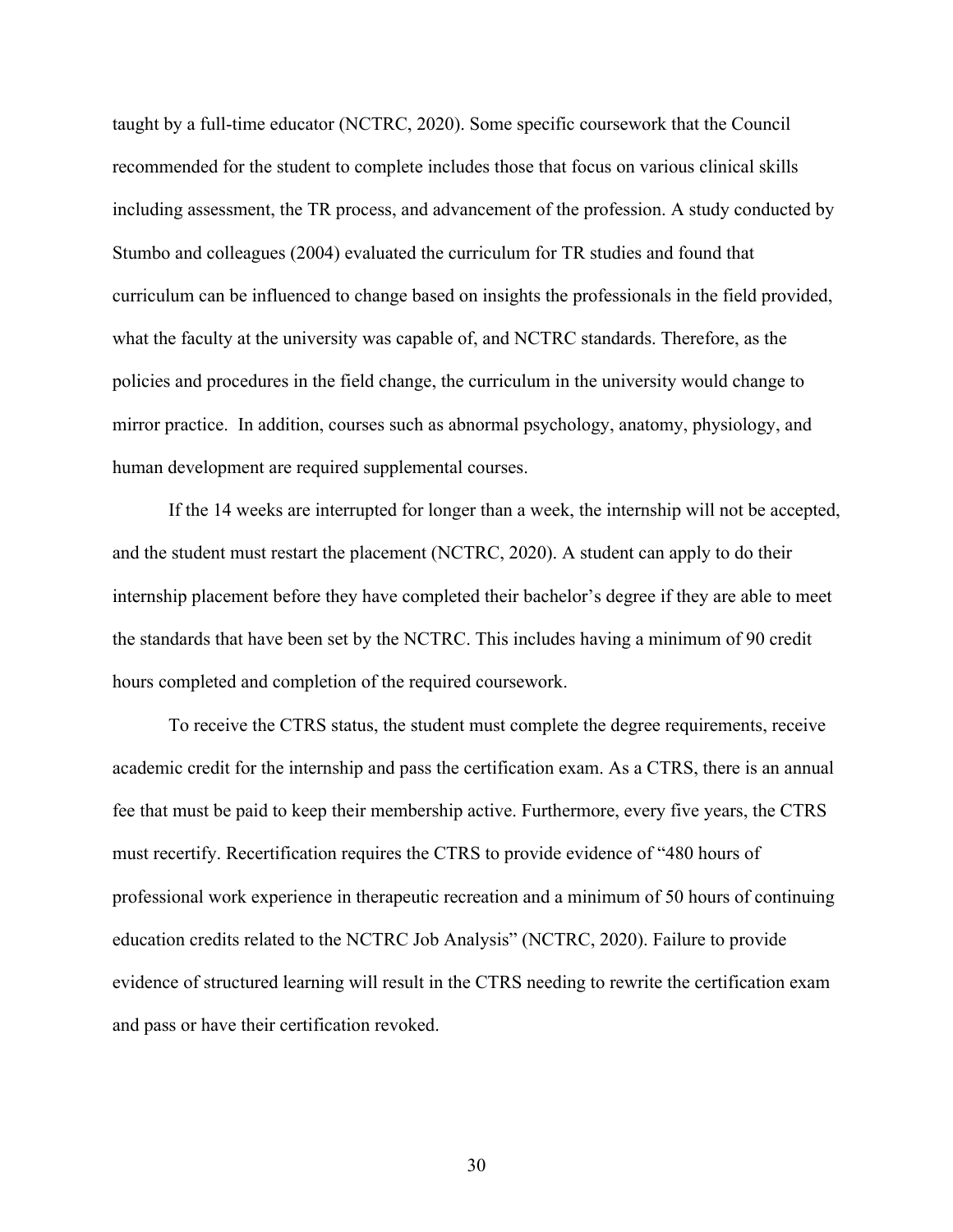#### **2.9 The Need for Research**

Research on the student experiences throughout their internship in TR is important because most of the previous studies analyze business schools and their employability rates postgraduation (Narayanan et al., 2010) and healthcare internships in general (Cronin & Connolly, 2007; Sasnett et al. 2018).With the majority of allied health professionals offering an internship experience for their students to learn in a fast-paced clinical environment, it is critical to have more research to support that system (Rogers et al. 2010). TR would benefit from having more research to reinforce that the internship presents beneficial attributes to the students and the university. Anderson et al. (2012) stated there needs to be a standard of learning that is concrete enough to provide a stable foundation for learning, but also dynamic enough to allow the variation in the roles. Furthermore, Darling (1998) suggested that research in the area is mutually beneficial for the field and the academic program, as there would be an increase in career awareness, more critical thinking-based skills that are developed, and the growth of diversity of work-integrated programs.

Throughout the literature, it has been highlighted that there is a need for understanding how students are prepared for the internship and workplace (Brasile, 1992; Craig & Sable, 2011; McGhee & Skalko, 2001; Harris et al. 2019; Sasnett et al. 2018; Stumbo & Carter, 1999; Stumbo et al., 2004; Zabriskie & McCormick, 2000). Klitzing (2011) stated that the documentation concerning the quality of personal and professional preparation is minimal. Klitzing (2011) continued to mention that due to this disconnect, other issues arise such as assessing that the learning outcomes are meeting the needs of the students and if the practices performed during the internship are beneficial. Stumbo and Carter (1999b) previously mentioned that "therapeutic recreation faculty clearly are responsible for the quality, consistency, and student outcomes of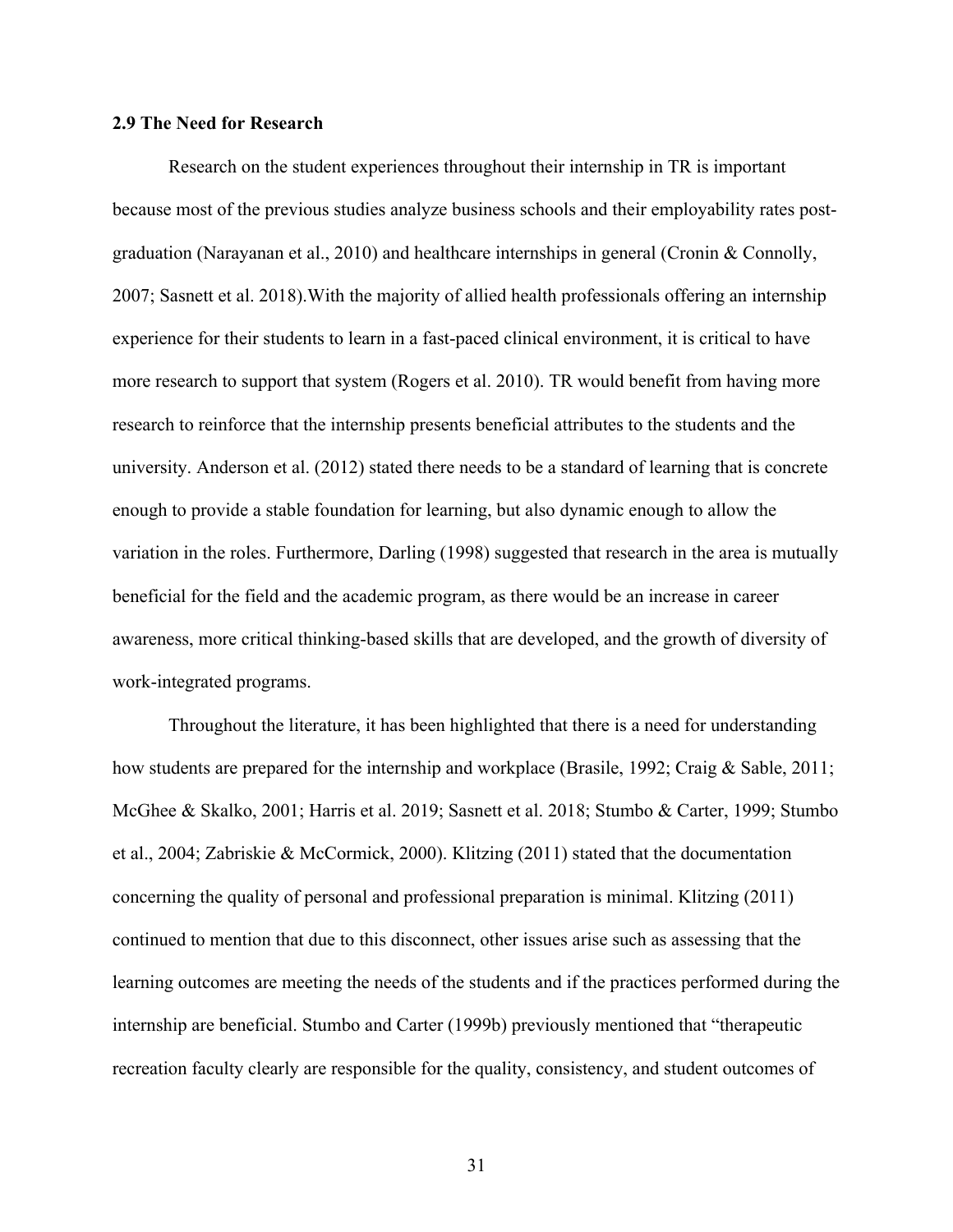their courses and curricula" (p.249). They recommended having more research analyzing curriculum across the country to increase knowledge on the professional outcomes that are offered by both the university and the professionals in the field. Reid et al. (2013) furthered this notion by suggesting that there needs to be a broad perspective in this type of research to display the strengths of practice-based collaboration. Furthermore, if we are to include more formal approaches to the internship goals and failures, we can understand how the interns found the internship to be beneficial (Bedini & Anderson, 2003).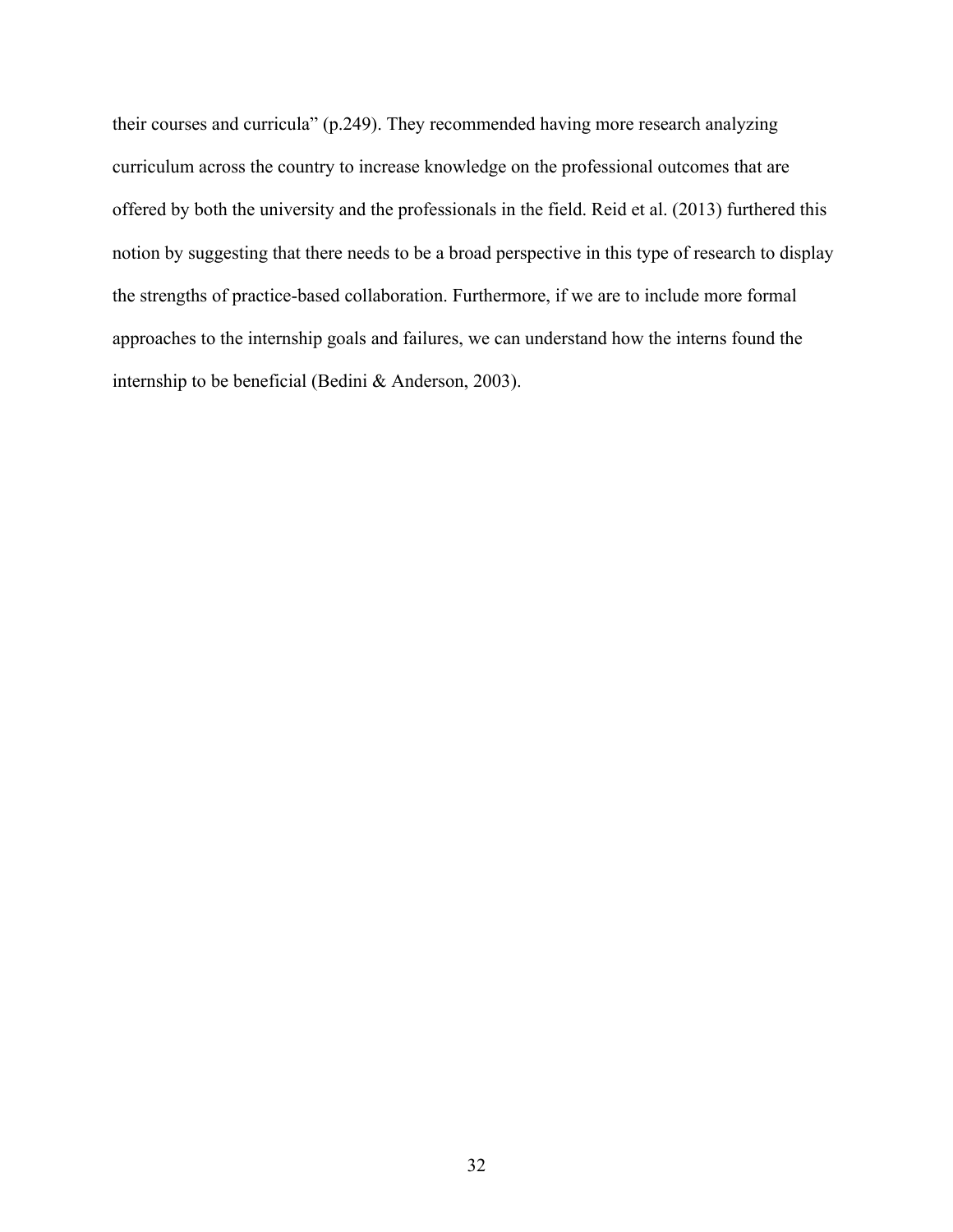#### **Chapter 3: Methods**

#### **3.1 Introduction and Purpose**

This study utilized a qualitative approach to explore TR students' perceptions of their internship experiences, specifically, relating to their professional development and the relationship between theoretical learning in a university classroom setting versus the interprofessional workplace. From a social constructivism perspective, people learn by interaction which allows them to acquire new knowledge (Maturana, 1978). Jones and Brader-Araje (2002) believe that the learning was an active process. Which is what lead this study to focus on graduates recruited from the TR stream in the Bachelor of Recreation at MUN. The primary purpose of this study was to focus on a major stakeholder in the TR community – the students. Several older studies that have been conducted thus far (Stumbo & Carter, 1999a; Stumbo et al., 2004; Zabriskie & McCormick, 2000). These studies have highlighted issues, trends, and benefits of the curriculum from the viewpoint of practitioners and educators; however, they either did not include the students' views or had only a small section from their perspectives. Thus, our knowledge and understanding of the TR internship is limited. Internships consist of three equal roles – students, practitioners/preceptors, and educators. Students can play a major role in curriculum development by having their experiences and opinions highlighted.

The information found from this study can have value in other settings. Faculty members in the School of Human Kinetics and Recreation could use the information collected to review and implement any changes in the program to address any identified gaps that could benefit students in their learning processes. Furthermore, the information could be reviewed by TR educators in other universities to consider whether their students had similar results. Finally, the information collected can also be reviewed by the National Council for Therapeutic Recreation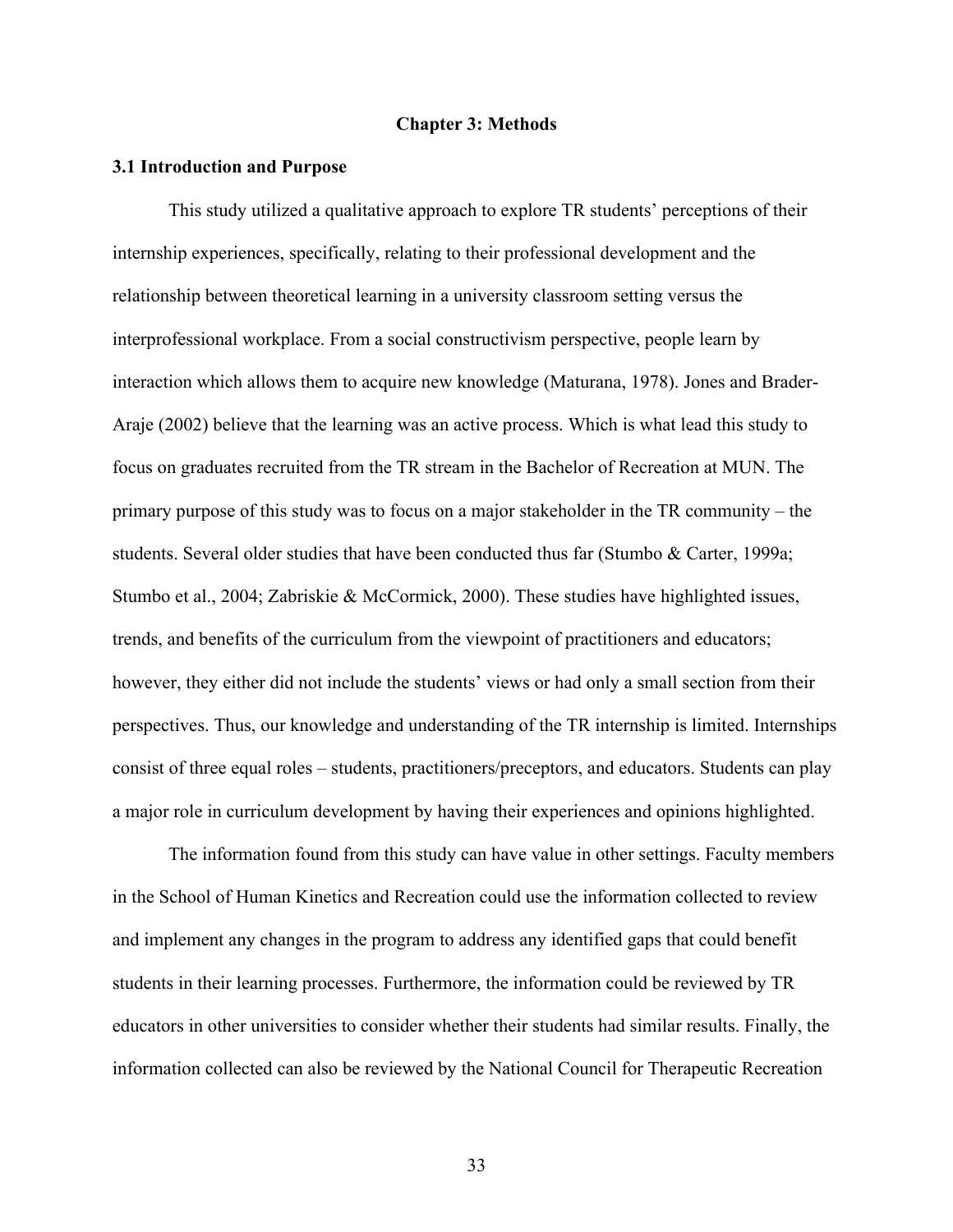Certification (NCTRC). They are responsible for dictating course work and the requirements for certification, this study could provide in-depth information that could be beneficial for their research of continuity of practice.

### **3.2 Rationale for Chosen Methods**

This study used a qualitative method because the data collected needed to be rich in detail to fully understand the student experience (Baxter & Jack, 2008). This type of method allowed the participants to discuss their opinions and knowledge of the subject clearly. The advantages of using this type of research also included gaining an additional perspective of the TR internship (i.e., students rather than practitioners or educators) can help to create a holistic understanding of the field and capture specific details that will be beneficial for stakeholders of the internship (Noor, 2008). Zainal (2007) reported that qualitative studies are being used more frequently when researching issues that relate to education. This study's goal was to increase evidence to support the inclusion of an internship component in TR curriculum and provide informational insight on the student perspective and the values they perceive. Yin (2003) furthered this notion by stating that qualitative methods should be utilized when the primary goal is to uncover the 'how' and 'why' questions related to the field.

### **3.3 Research Question**

As noted previously, the following questions that directed the study were as followed: *What was the experience of the TR internship of graduates from the Bachelor of Recreation at Memorial University?*

From the research question, these sub-questions were also explored.

- 1. How did the coursework prepare students for the internship?
- 2. What was the role of the internship in student learning?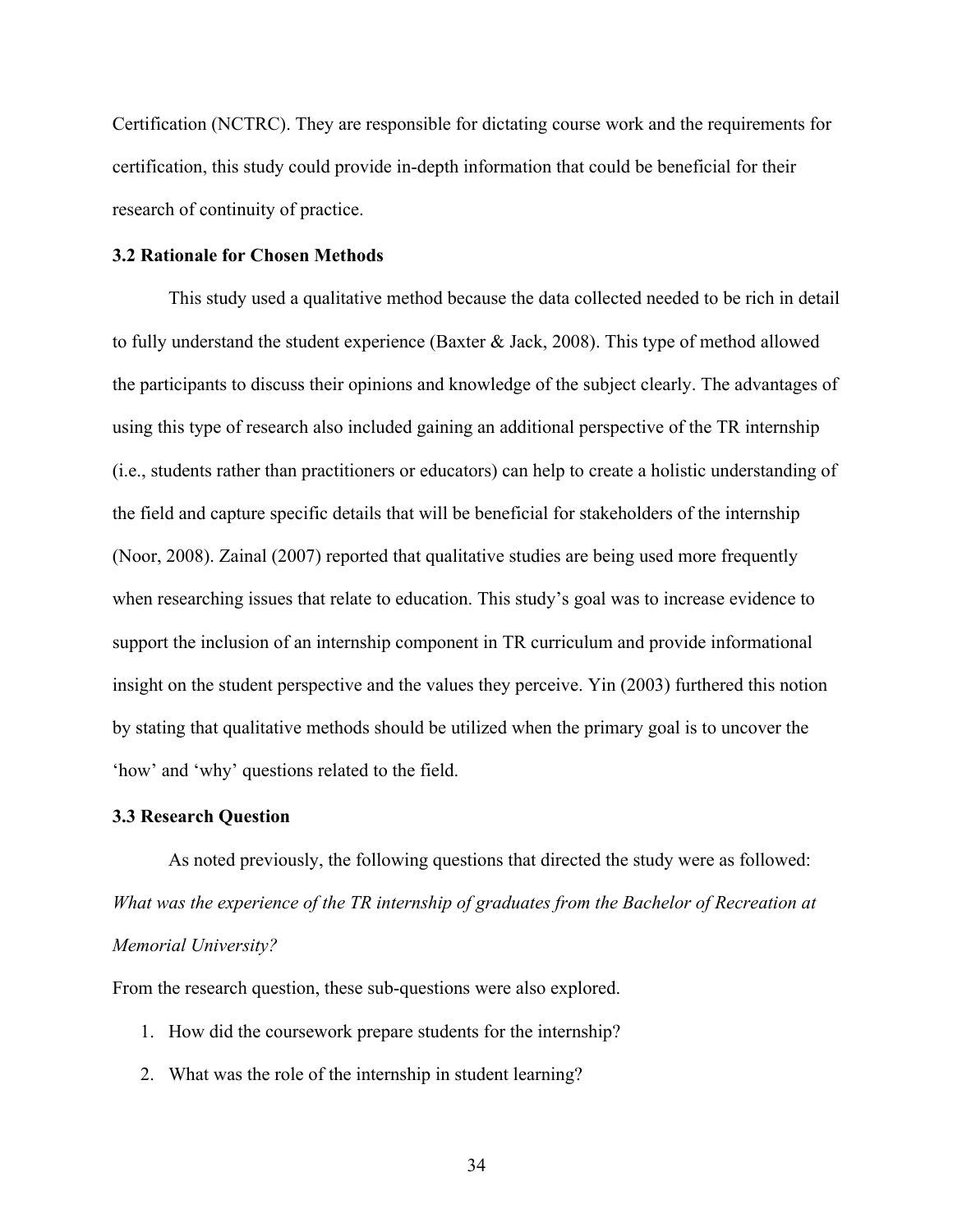3. Was the student prepared to enter the workforce following completion of their program? These questions were designed to better understand the learning experiences in both the classroom and the clinical setting from the perspective of graduates. It was important to research this area as the development of education is always progressing and by having proper evidence to support the student experience, it can promote student-oriented changes.

The goal of this research was to better understand graduates' perceptions of the internship to understand if the curriculum was adequately preparing students for the placement and whether the program, as a whole, prepared graduates for employment. A specific aim was to determine differences and similarities in the internship experience among the different academic pathways of completing the TR internship at MUN. As previously discussed, students at MUN come to their internship from three different pathways (i.e., as a third co-op placement, near the end of a non-co-op degree, and as part of non-co-op degree having previously completed a diploma).

### **3.4 Phenomenology**

Phenomenology is used when the researcher is exploring the experiences of an individual (Smith, 2008). This type of method explores the processes and development of a person's daily life (Giorgi, 1985). The approach allows participants the ability to reflect and discuss their thoughts and feelings towards a specific phenomenon (Morse & Field, 1995). Qutoshi (2018) stated that it is not a limited method but is "rather an intellectual engagement in the interpretations and meaning-making that is used to understand the lived world of human beings at a conscious level" (p.215). From the data collected, the researcher can then try to find inferences and common relations between the experiences of participants (Sadala, 2002). This type of research does not aim to explain the reasoning for the experience but to describe and understand the phenomena that have connected the participants (Rodriguez & Smith, 2018). One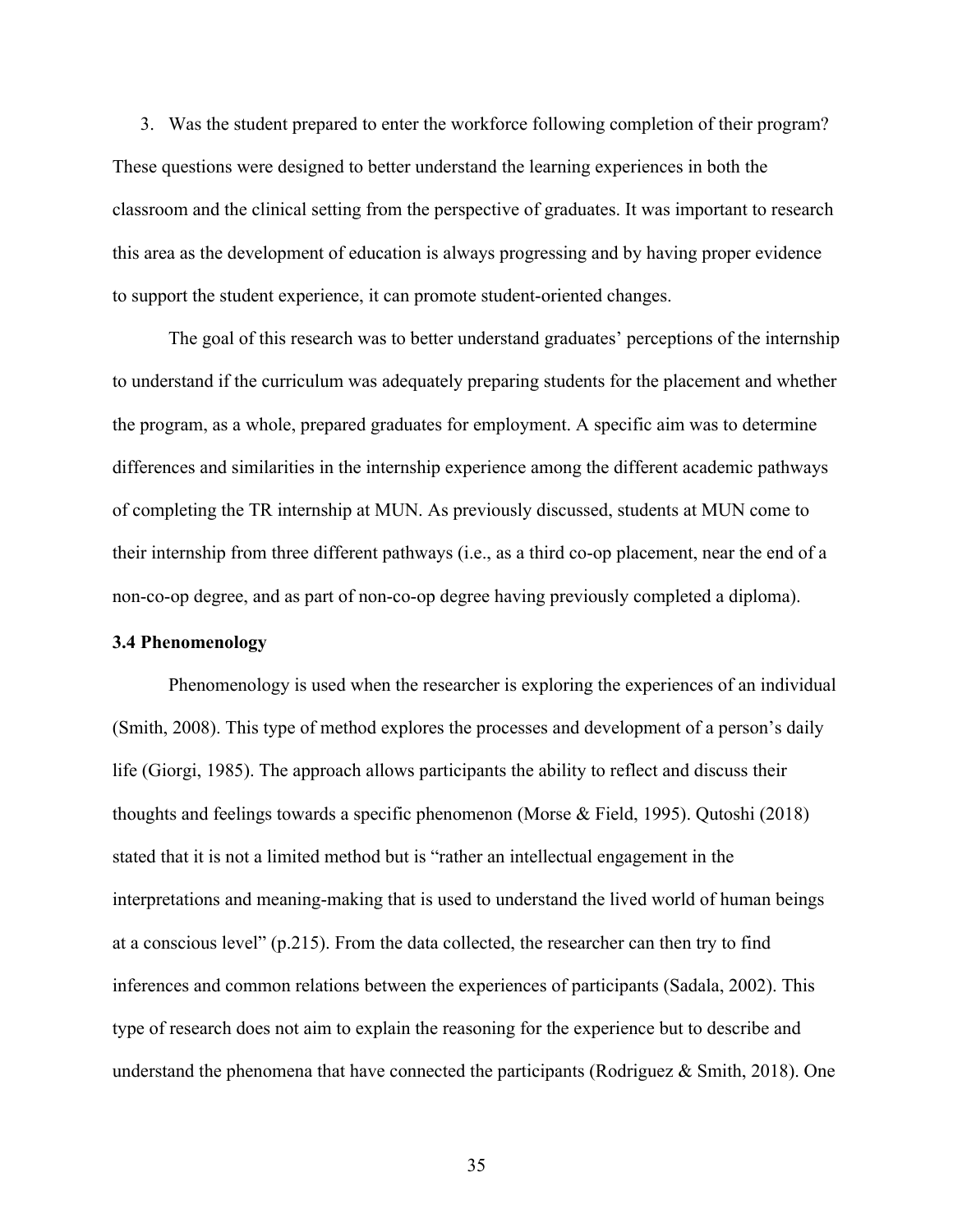objective would be to provide rich descriptions of the experience to encompass the phenomena (Finlay, 2009).

This qualitative method allows researchers to determine how the experiences of individuals can impact their lives (Morse & Field, 1995). The current research used a phenomenological approach to understand the students' perceptions of their TR internship. The goal of the research was to understand the insight of students by having the participants reflect on their experiences. I completed their internship in 2018, could relate to the participants because they shared similar experiences. Relatedness is an important concept from the phenomenological stance as it allowed the participants to connect with me, which aided in the open and honest conversation with the participants (Sadala, 2002). This research is important to the field of TR as it tried to better understand the student's perspective. As the use of qualitative methods in health sciences is increasing, it can help create a critical approach to analyzing knowledge (Davidsen, 2013).

#### **3.5 Social Constructivism**

Social Constructivism promotes the importance of learning outside of the normal context (Voss et al. 1995). This theory places the students educational experience at the forefront of their learning experiences (Prawat, 1992). In this position, not only does the student take more responsibility for their learning but allows the student to build and transform their experiences into knowledge that is connected to the field they will be working in (Applefield et al. 2000). Therefore, the student is an active participant in their learning process. In relation to this study, the students are placed on their internship to learn about the profession in a purely active role. The students were no longer learning about different conditions and how to implement treatment plans, but now learning how to apply them in the healthcare setting. The social constructivism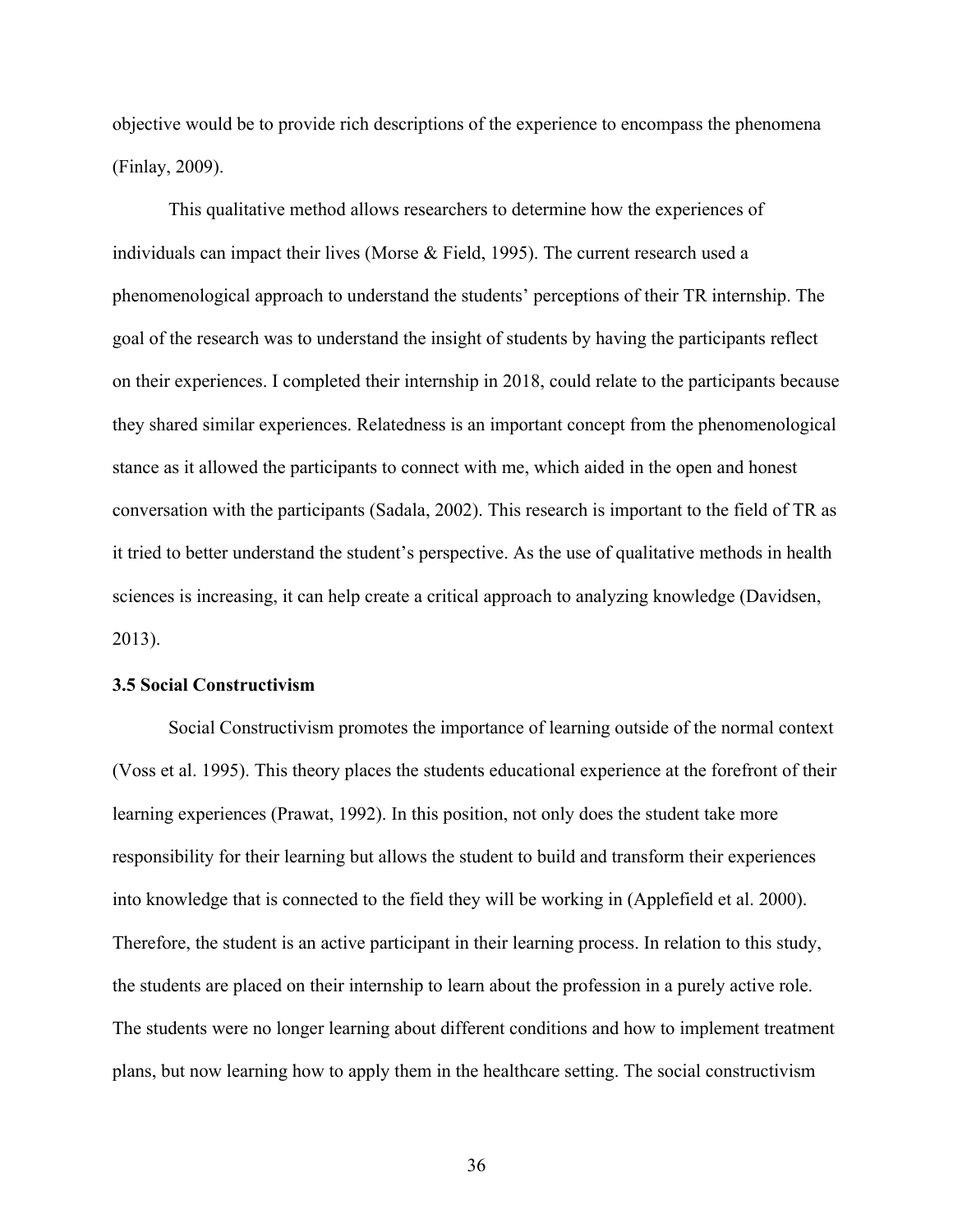theory highlights the important of the social aspect of learning, highlighting that it increases the perception of the environment and the knowledge of the experience as a whole (Amineh & Asl, 2015). Thus, this study's phenomenological approach follows the internship from the social constructivist theory that promotes social learning as a vital component of a students education.

### **3.6 Researcher's Position**

I graduated from the Bachelor of Recreation Co-operative program at MUN in 2019 and am now a CTRS. I completed my internship in the fall of 2018 working in the area of mental health and addiction. I found it fascinating to share my experiences with my peers while we were completing our placements and again in our senior seminar course, scheduled in the semester immediately following our internships. I found this class allowed me to reflect on my own experiences and share stories with others who also had an internship experience. Because I completed an internship, I could relate to the study participants' experiences. It was my own experience and my interest in exploring the experiences of other students that led me to want to complete research in this area. I believed that I would have an advantage in relating with the participants experiences as an insider, which would help them to share more openly. My biases, as a result of being a recent internship participant myself, were managed by asking follow-up questions to the participants to ensure their voices were accurately represented, member checking, discussing topics with my supervisor, and coding line-by-line to ensure accuracy and limiting my assumptions. This is done throughout phenomenological research through the term "bracketing" (Gearing, 2004).

### **3.7 Study Recruitment and Participants**

As the inclusion criteria for the current research were very specific, recruitment focused on two TR organizations in the province of Newfoundland and Labrador. The recruitment letter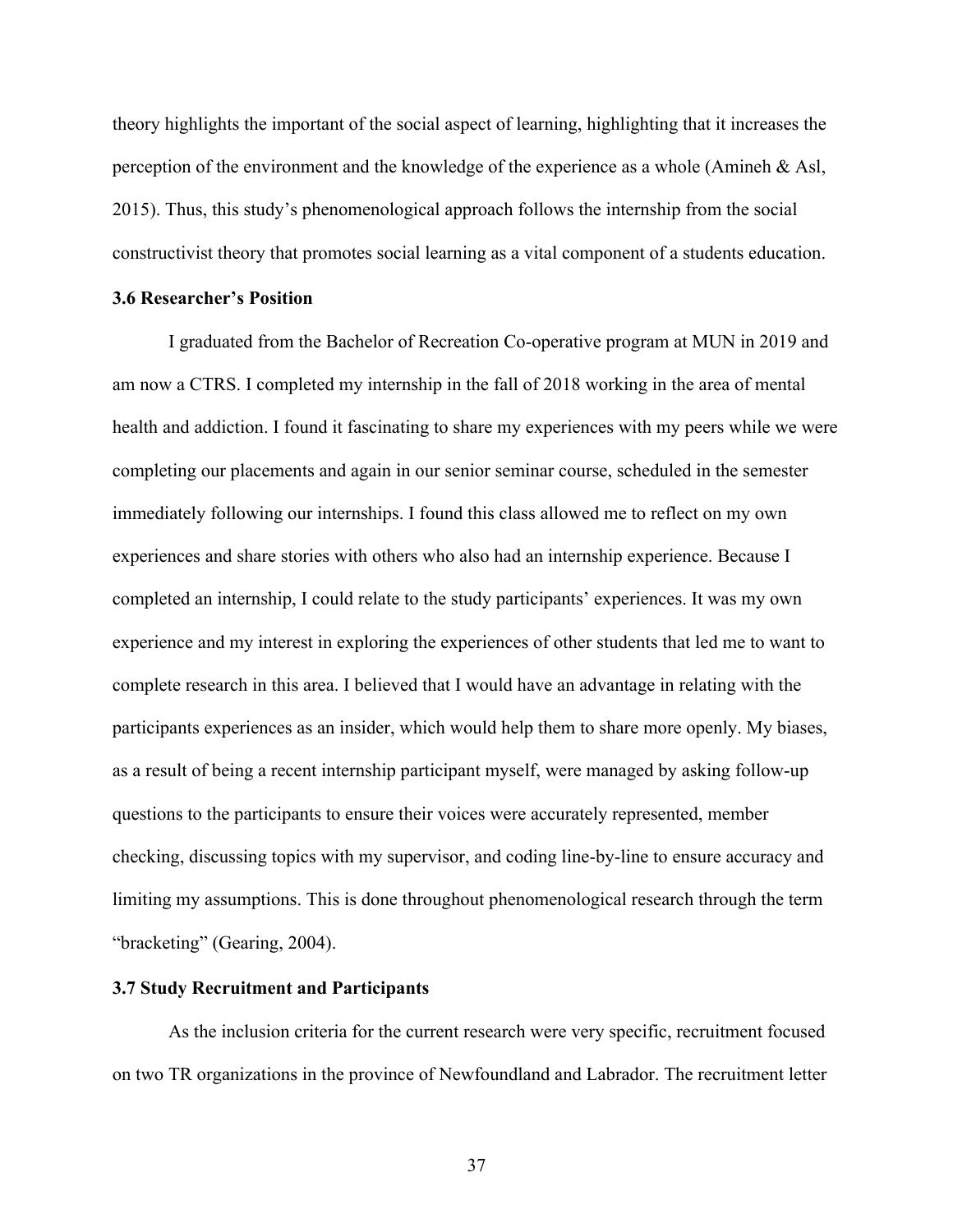was sent to the Newfoundland and Labrador Therapeutic Recreation Association (NLTRA) and Recreation NL (Rec NL) and was then distributed to members of the two associations. Additionally, a recruitment flyer was posted to various Facebook groups including the MUN TR Students Facebook page, and NLTRA Facebook page. Members of these groups were also encouraged to reach out to anybody they know who fit the inclusion criterion to increase participation. When a potential participant contacted me, they received a copy of the consent form via email. They were made aware that Dr. Sullivan, was the academic supervisor of this research and that she would review the transcripts. Participants were also told that they would be assigned pseudonyms and identifying factors removed. Once an individual agreed to participate, an agreed upon time for the interview was scheduled. The decision to stop data collection was made when no further participants reached out. With COVID-19 changing TR service delivery, the CTRSs were tasked with having to pivot to virtual programming which resulted in them becoming busier with practice issues and unable to commit to participating in this research.

The participants in the study have graduated with a Bachelor of Recreation degree at MUN and completed a TR internship. Nine people reached out with interest in participating in the study, however, seven responded to my emails.

Participants were selected based on the following criteria:

- Graduated from MUN with a Bachelors of Recreation with the TR specialization
- Completed their NCTRC required internship

The criteria for this study was established prior to the recruitment and data collection process. To help protect the identity of participants, pseudonyms were assigned and the specific year they completed the internship was not identified, instead a range of years is given for each participant. The majority of the participants were in similar cohorts when they completed their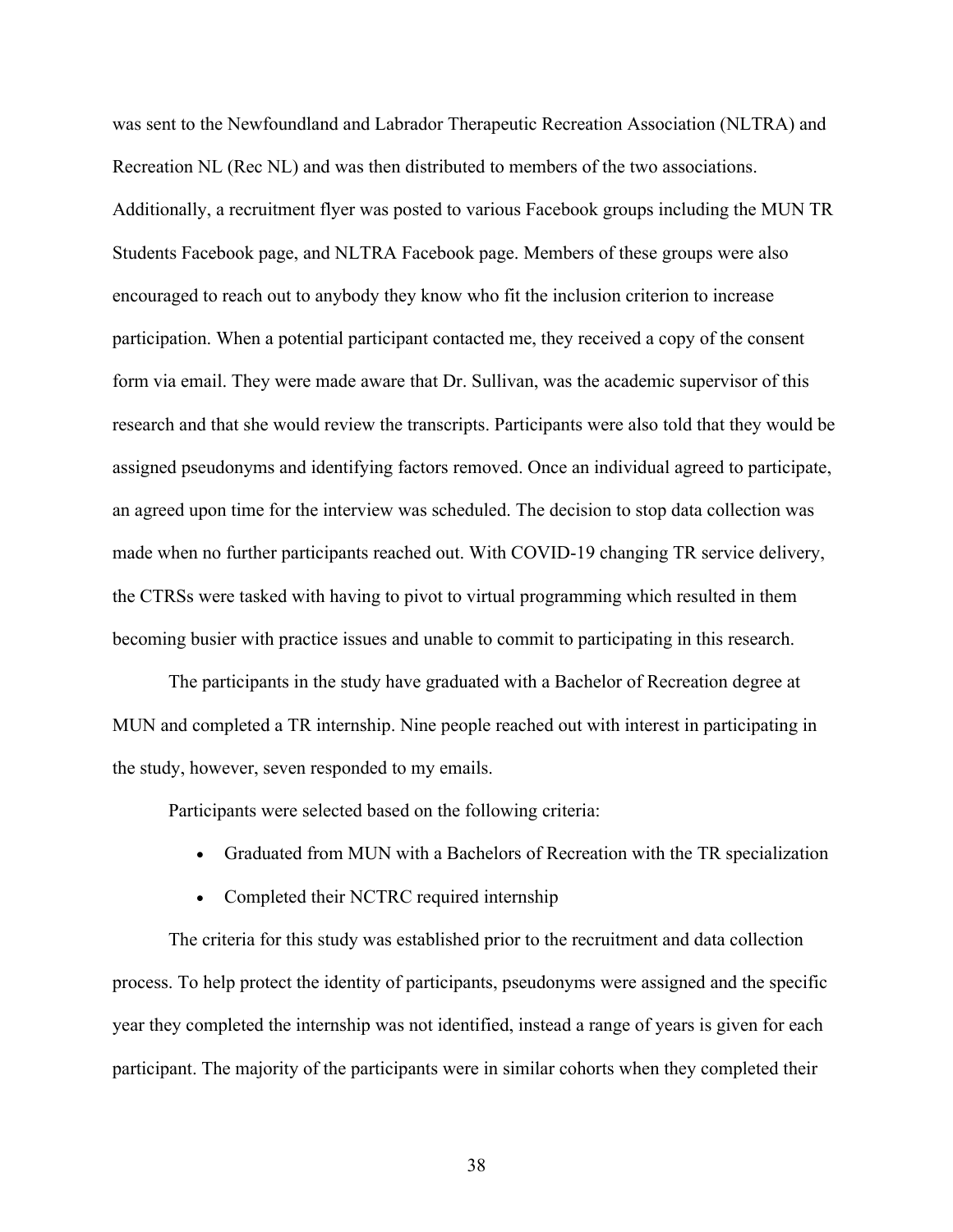internship. It is worth noting that all students in this study completed: (1) HKR2585: Foundations in TR; (2) HKR 3785: Community Development and Recreation in TR Settings; and (3) HKR 4685: Professional Issues in TR. The remaining TR courses are offered as electives: (1) HKR 3485: TR Service Delivery; (2) HKR 3515: Inclusive and Therapeutic Recreation in Outdoor Settings; (3) HKR 3685: Assessment and Documentation in TR; and (4) HKR 4485: Leisure Education in TR Settings.

Joanna completed her internship in conjunction with her third work-term placement in 2018-2020. Her internship was in mental health, working with children and older adults. She acknowledges the internship as a great learning experience.

Clea also completed her internship in 2018-2020 as part of her BREC in geriatric psychiatry where she learned a great deal about a population that she was not familiar with.

Taylor was in the Bachelor of Recreation stream and moved away for her internship in 2015-2017 to work in mental health with youth. Moving away for her internship did not hinder her experience and she found that it provided great insights about herself and the profession.

Lydia came to MUN as a transfer student and completed her internship in 2018-2020 working in pediatrics. She had hands-on experience from her college recreation program which aided in her communication skills throughout her internship.

Like Joanna, Anne was in the co-operative program and completed her internship in 2018-2020 as her third work-term placement. Anne moved away for her internship and worked with adults on an acute mental health unit.

Alice did her internship in 2015-2017. This internship was completed in long-term care after having completed two work-terms prior to the internship. She had a positive experience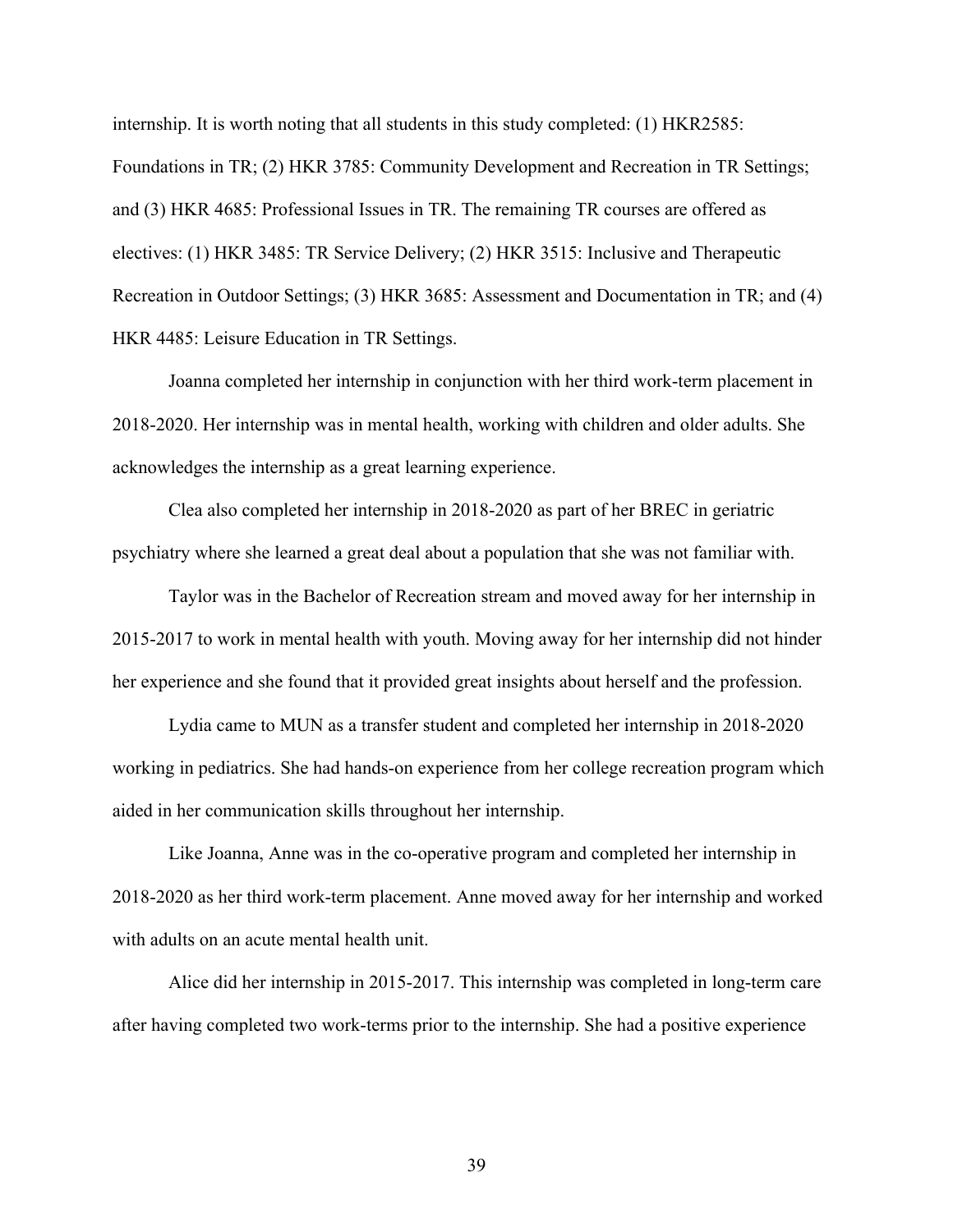throughout her internship and found that the co-operative degree helped her with teamwork and communication.

Reagan completed her internship within long-term care. She had a good experience from her internship and found that the courses she had learned at the college before transferring over, helped with client interaction throughout the internship. She completed her internship in 2008- 2010.

## **3.8 Data Collection**

This research was approved by the Interdisciplinary Committee on Ethics in Human Research (ICEHR) #20201868-HK at Memorial University. During the time of data collection, the COVID-19 pandemic was occurring (Appendix D). Therefore, the interviews were completed over the phone or via video call instead of in person. Five of the participants chose to do a telephone call interview and two chose a video call interview. These interviews were recorded with a recording device. The primary method of data collection was a semi-structured interview. Qualitative interviewing uses recording, listening, expressing interest, and probing questions as ways to actively promote participants to reflect on their personal experiences, emotions, and insights on the subject matter (Neuman & Robson, 2012). The first part of the interview process was designed to collect demographic information, such as when and where participants completed their internship. This part of the interview helped organize and explain some of their perceptions related to the internship. Also, the interviews were semi-structured that allowed participants to reflect on their experiences and expand on the points that they felt were important to them. COVID-19 resulted in significant changes to TR service delivery, and the CTRSs were tasked with having to pivot to virtual programming which resulted in them becoming busier with practice issues and unable to commit to participating in this research.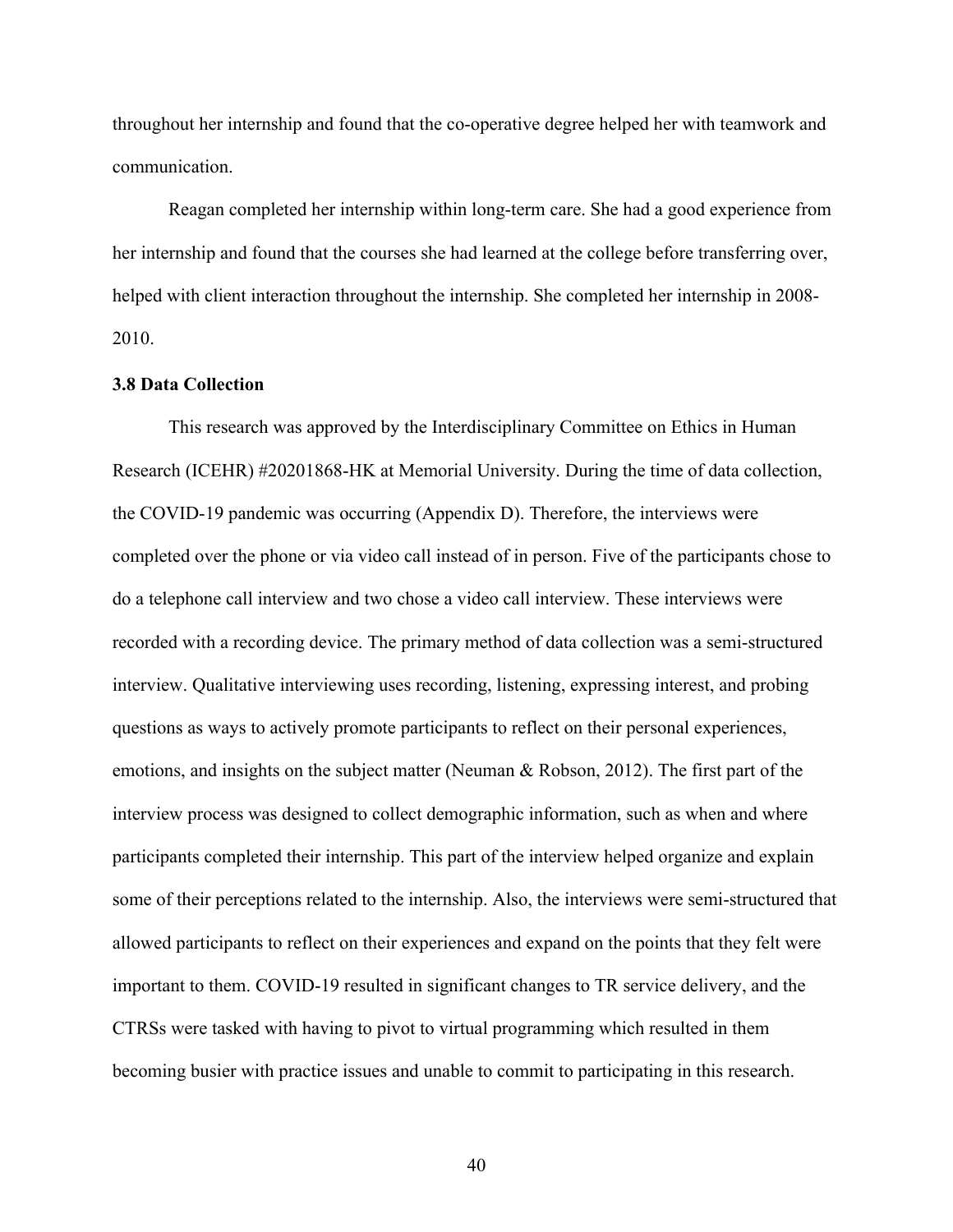Because further recruitment was not possible and the desire to complete my graduate program in a timely fashion, the decision was made to cease further participant recruitment.

These interviews were 30-60 minutes in length and were designed to encourage the participants to reflect on their experiences throughout their education, internship, and professional careers. The main questions were framed to gather the perception of learning from the four phases from Dewey's theory of experiential learning. These questions gathered information about the students learning prior to the internship, the experiences on the internship, the ability to connect the learning, and the reflection aspect. Furthermore, using interviews allowed for the richest detailed data collections (Turner, 2010) which helped create a comprehensive data collection and analysis.

### **3.9 Data Analysis**

The interviews were recorded and transcribed verbatim directly after each interview concluded by the interviewer. A copy of the transcript and primary analysis was sent to the participants for member checking. This increased the transparency and trustworthiness of the data (Birt et al., 2016) allowing for more accurate representation of the graduates' experiences of their internship and reducing any of the influence of my bias (Tongs et al., 2007). One participant made minor changes to their transcript. The interviews were first read to find the participants names which were changed to pseudonyms and any identifying factors were removed. Because Dr. Sullivan was the academic supervisor for all the participants during their internships, the transcripts were sent to the committee members to ensure anonymity before Dr. Sullivan was allowed to see them. In the second reading of the transcripts, I became more familiar with the data. The third reading was used to start coding. Coding is used for "Extracting concepts from raw data and developing them in terms of their properties and dimensions"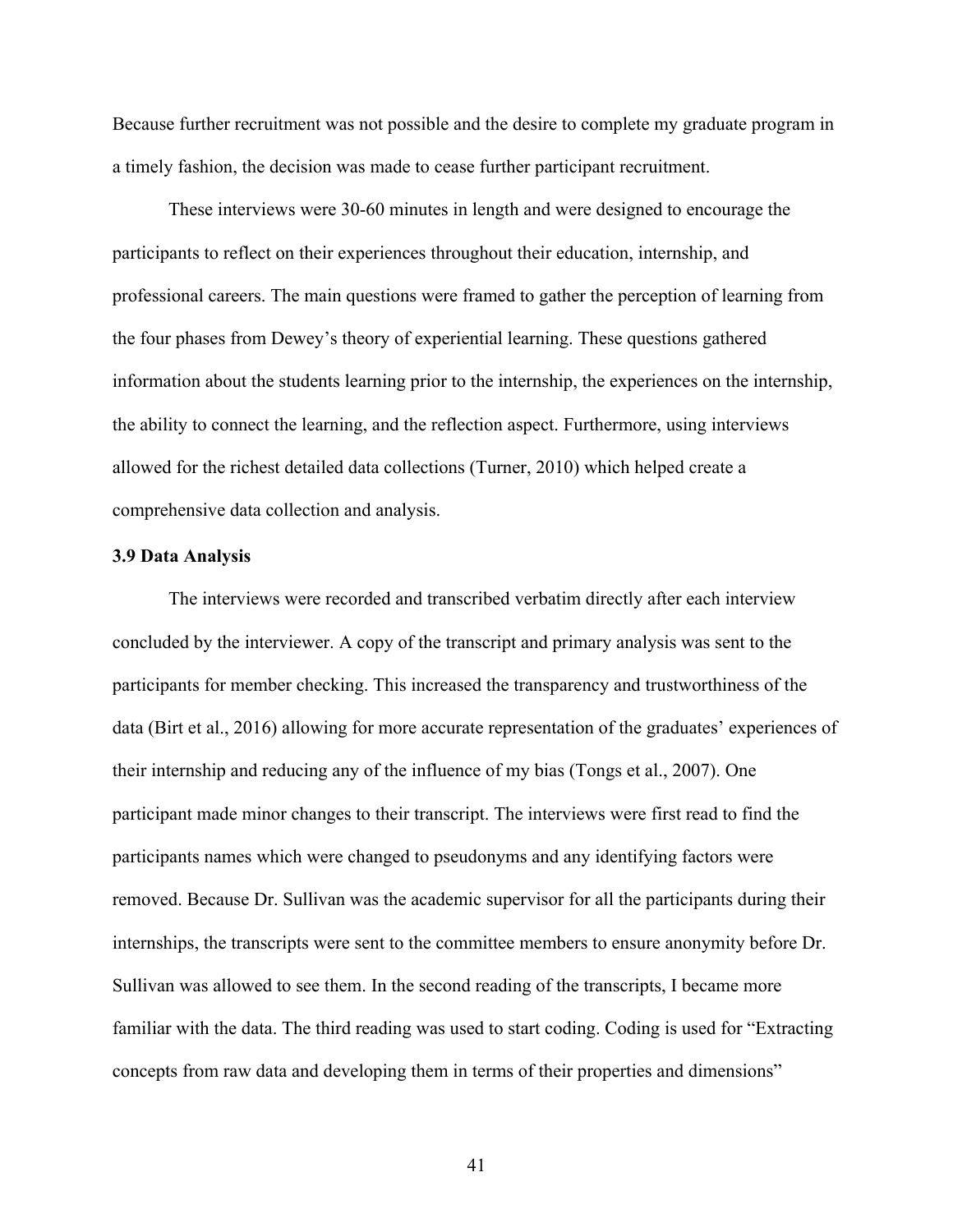(Corbin & Strauss, 2008, p.2). The types of coding in this analysis were open, axial, and selective coding. Open coding was used to take the raw data and separate relevant topics (Corbin & Strauss, 2008). During this phase, I coded anything that related to the internship and the student's description of their experience. Then Dr. Sullivan and I coded two transcripts to compare codes. We then compared codes to ensure that my bias as a graduate who completed my internship was minimized. This is known as phenomenological bracketing which allows for the bias and judgement to be limited (Gearing, 2004). Following a discussion of the codes, I reread the transcripts and applied axial coding. The axial coding involved finding concepts and comments that were related to one another (Corbin & Strauss, 2008). I compared the open codes of all the transcripts to find connections between the participants and their experiences throughout their internships. In this phase, I found ten codes that were present in all of the participants interviews. Before the final coding, member checking was completed again, and a follow up question was sent to the participants. This question was about the participants experience throughout their entire recreation degree. The question was "can you please describe your overall learning experience from your degree at MUN? Think about if you were chatting to a young person who was interested in doing the TR degree at MUN, what would you tell them about your experience?". This additional question provided me with more information about their perceptions of their internship and academic work. Finally, selective coding was used to highlight the main themes that were apparent throughout the codes found (Corbin & Strauss, 2008).

# **3.10 Data Storage**

Only I, as the primary researcher, had direct access to the raw data during the study and I assumed the responsibility for data storage. All of the data collected was deemed confidential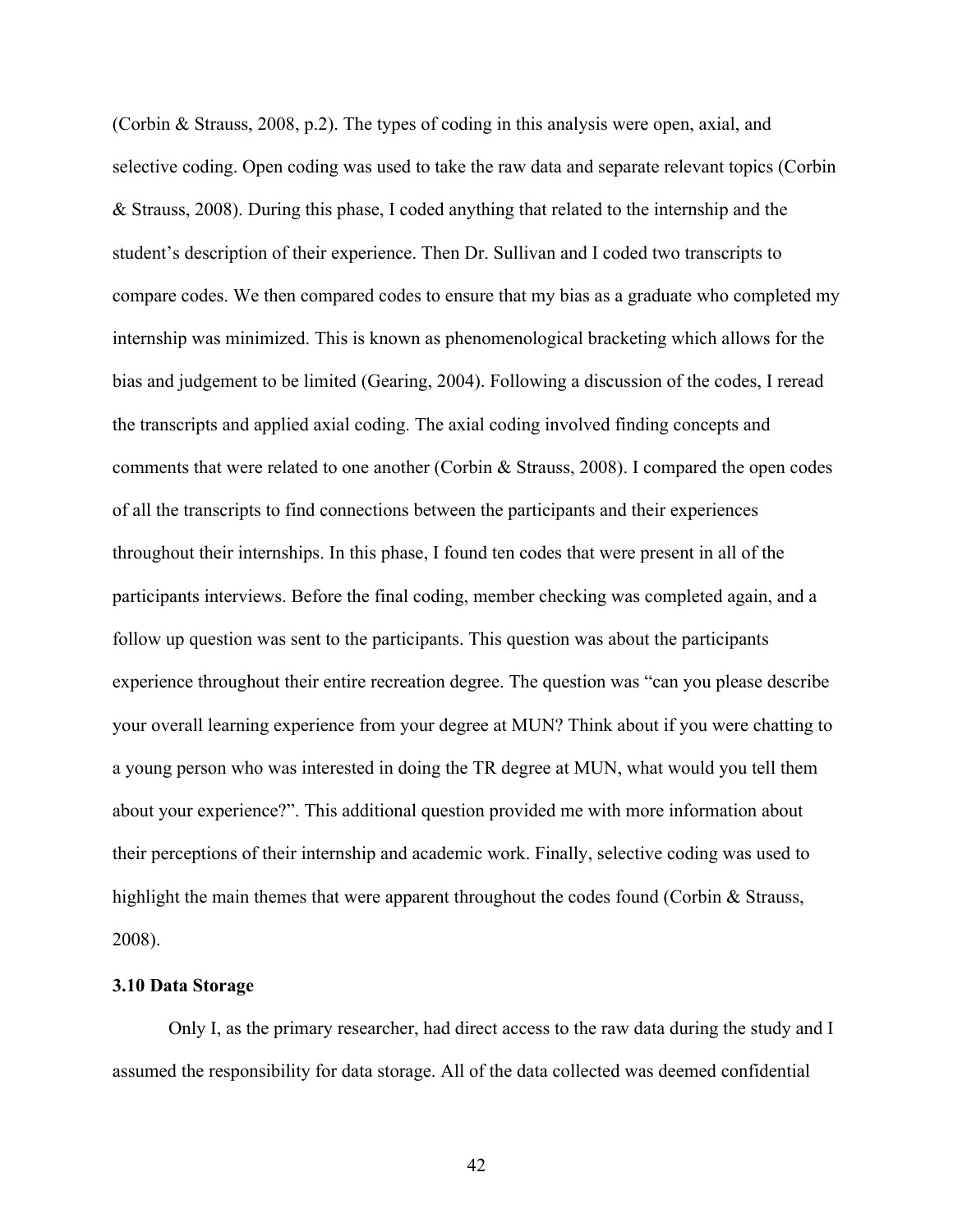material. All electronic files (i.e., digital audio recordings, transcripts, consent forms, and researchers notes) were password protected and stored on my personal computer. The digital recordings and transcripts were stored separately from the master sheet that contained the participant names, pseudonyms, and identifying factors. Paper copies of the data will be shredded after the completion of my final thesis for submission to the School of Graduate Studies. As we did not want compromise anonymity of the participants, electronic data will be kept for five years in Dr. Loucks-Atkinson's office, PE 2005, by the researcher as required by MUN's policy for Integrity in Scholarly Research.

### **3.11 Ethical Considerations**

To abide by the guidelines stated by the Tri-Council Policy for the Ethical Conduct for Research Involving Humans, the current research was approved by Interdisciplinary Committee on Ethics in Human Research (ICEHR #20201868-HK; Appendix: A). Participants who contacted me after viewing a recruitment letter received a copy of the consent form. Before the interview, the researcher reviewed the letter and the consent form to acknowledge that participants understood their rights related to the study. If participants had any questions, they were addressed at the beginning of the interview. Participants were informed that they could withdraw from the study at any time without repercussions. Due to the sample size, the participants were also informed that any information shared will not be identified with any detail that might compromise their anonymity and privacy.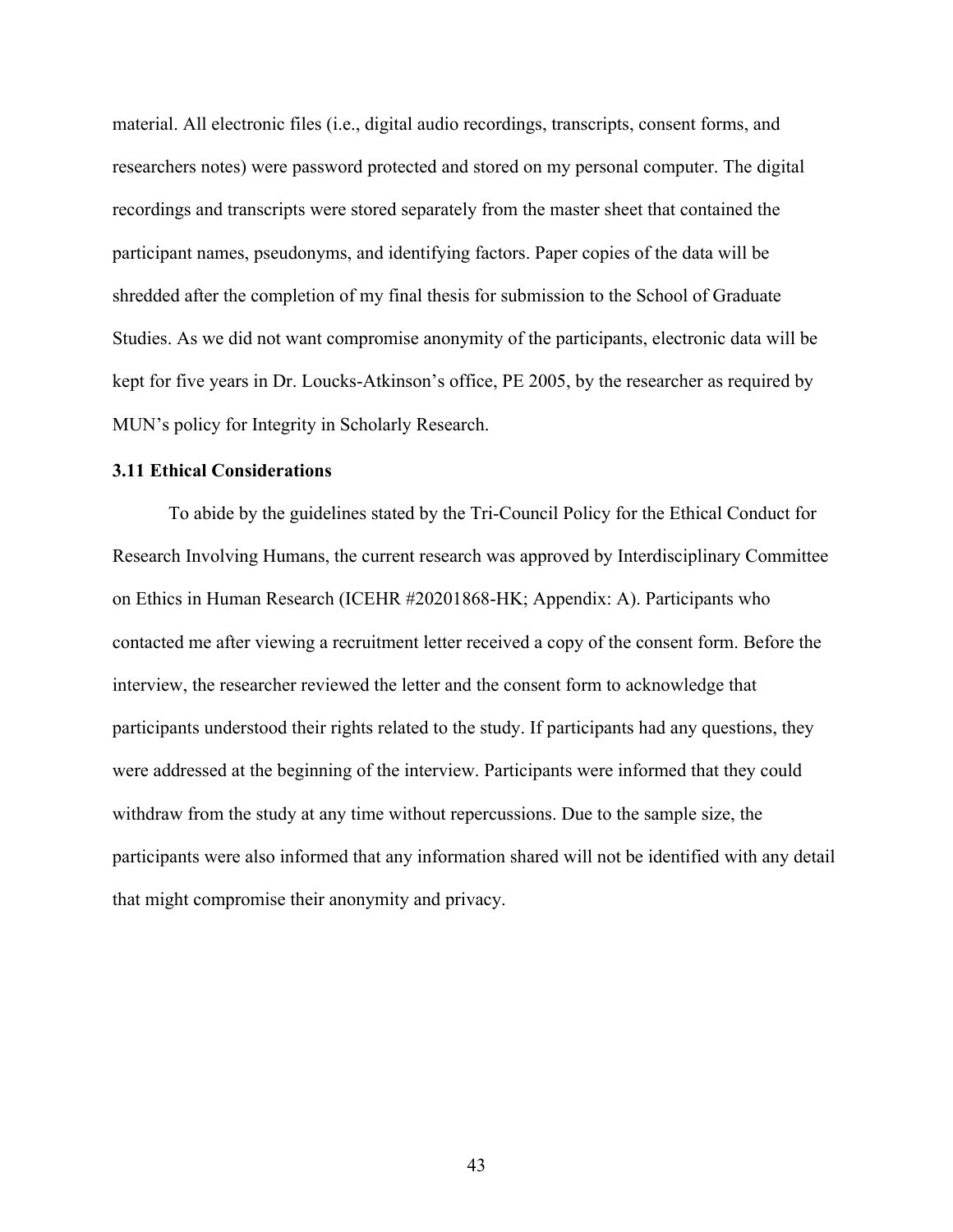### **Chapter Four: Manuscript**

### **4.1 Abstract**

*Overview:* The therapeutic recreation (TR) internship is an educational learning experience. It provides students with an opportunity to be immerse in a professional role. In this environment, students can understand, learn, and practice their skills and knowledge from the university classroom. *Purpose:* The purpose of this study was to understand the student's perception of their internship experience. *Methods*: Seven women who graduated from Memorial University of Newfoundland Bachelor of Recreation program (BREC or BRC) were interviewed about their experiences of their internship. The interviews were recorded, transcribed in verbatim, and analyzed for themes. *Findings:* Three themes were identified, all of which had subthemes: (1) Growth as a professional (i) professional development, (ii) personal development, (iii) internship preparedness, and (iv) perception of TR as a part of interprofessional care. (2) Meaningful relationships (i) preceptor and academic relationship, (ii) client interaction, and (iii) networking. (3) Perception of learning (i) reflection, and (ii) disconnection. *Conclusion:* This study explored how students perceive the internship and that the experiences throughout were beneficial for their growth and development as a professional in the TR occupation. Keywords: experiential learning, internship, therapeutic recreation, qualitative

## **4.2 Introduction**

In Canada, the profession of TR is continuously developing resources to expand the populations served and programs offered (Reid et al., 2013). The role of a Certified Therapeutic Recreation Specialist (CTRS) is to increase their client's quality of life and wellbeing by using recreation and activities that meet the client's needs (NCTRC, 2020). In Newfoundland and Labrador, TR has been expanding since its introduction into healthcare in the 1970s (Sullivan,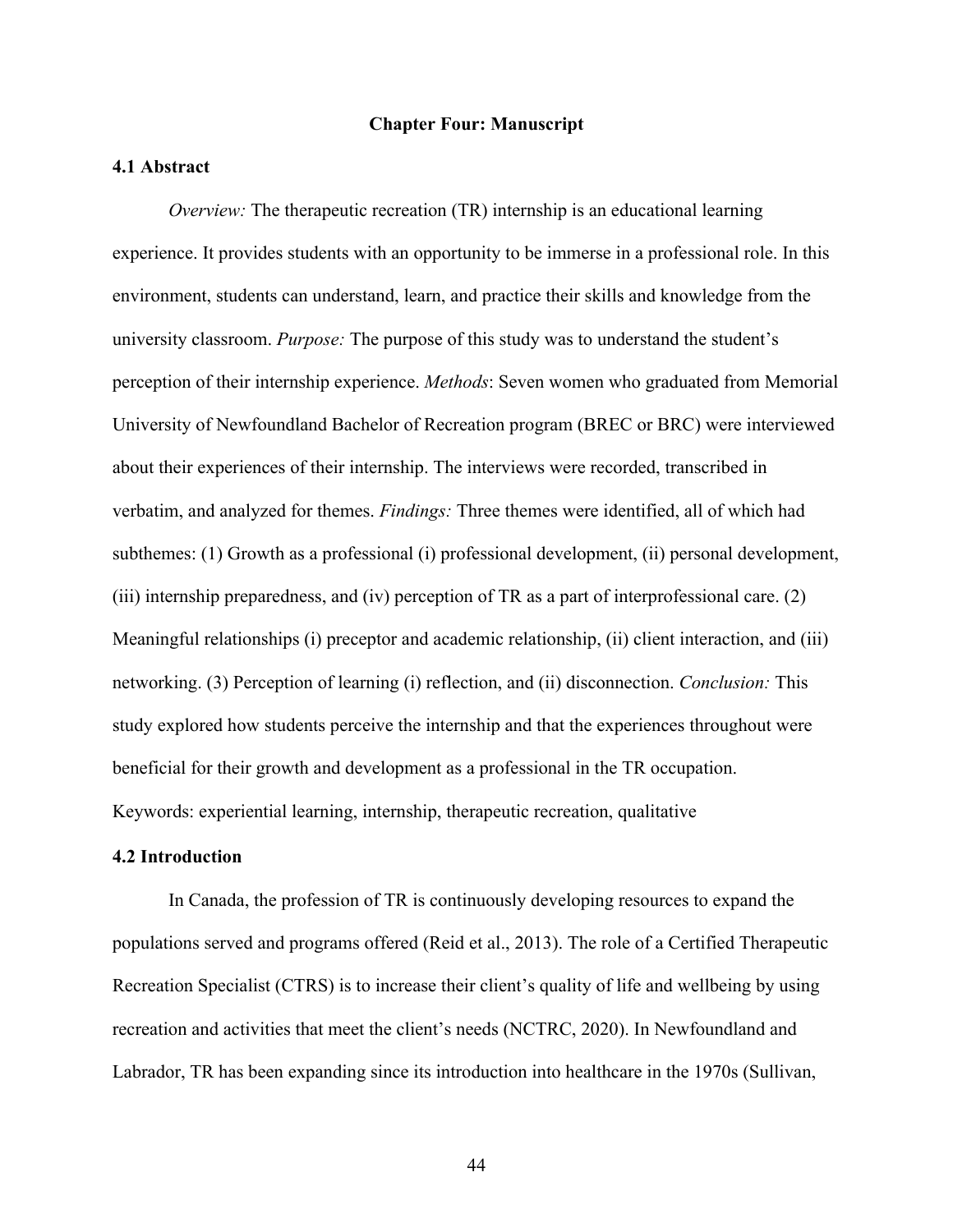2014). Currently, the majority of TR programs and services offered are offered in long term care, mental health and addictions, veterans affairs, women's health, and pediatrics (Eastern Health, 2019). A CTRS must promote self-efficacy in their clients while making ethical decisions, ensuring safety, and advocating and educating (Craig & Oja, 2012). While these skills can be taught in a classroom setting, having professional experience has been shown to enhance student's practical knowledge (Aggett & Busby, 2011) and allows them to gain skills for successful employment (Hurd & Schlatter, 2007). Those who want to become a CTRS must complete the required coursework and an internship to be eligible to write the certification exam which is governed by the National Council for TR Certification (NCTRC) (NCTRC, 2020). The NCTRC is a non-profit organization that was created in 1981 to regulate and certify clinicians in the TR industry (NCTRC, 2020). To become a CTRS, individuals must possess a bachelor's degree with a major in recreation that includes significant coursework in TR, additional courses such as abnormal psychology, human growth and development, and anatomy and physiology, and completion of a 14-consecutive week internship, consisting of at least 560-hours internship (NCTRC, 2020). The internship is designed to allow students to learn in a practical setting.

Most existing literature is from the point of view of professionals and professors (Stumbo & Carter, 1999a,1999b; Stumbo et al., 2004; Zabriskie & McCormick, 2000). This study focused on the students' perspectives of their learning experiences surrounding the TR internship at Memorial University of Newfoundland (MUN). This study focused on students' perspectives of their learning experiences surrounding the internship at MUN as most existing literature is from the point of view of professionals and professors (Stumbo & Carter, 1999; Stumbo et al., 2004; Zabriskie & McCormick, 2000). To ensure that there is quality and consistency in TR student outcomes, it is important to have more research on the student perspective to demonstrate that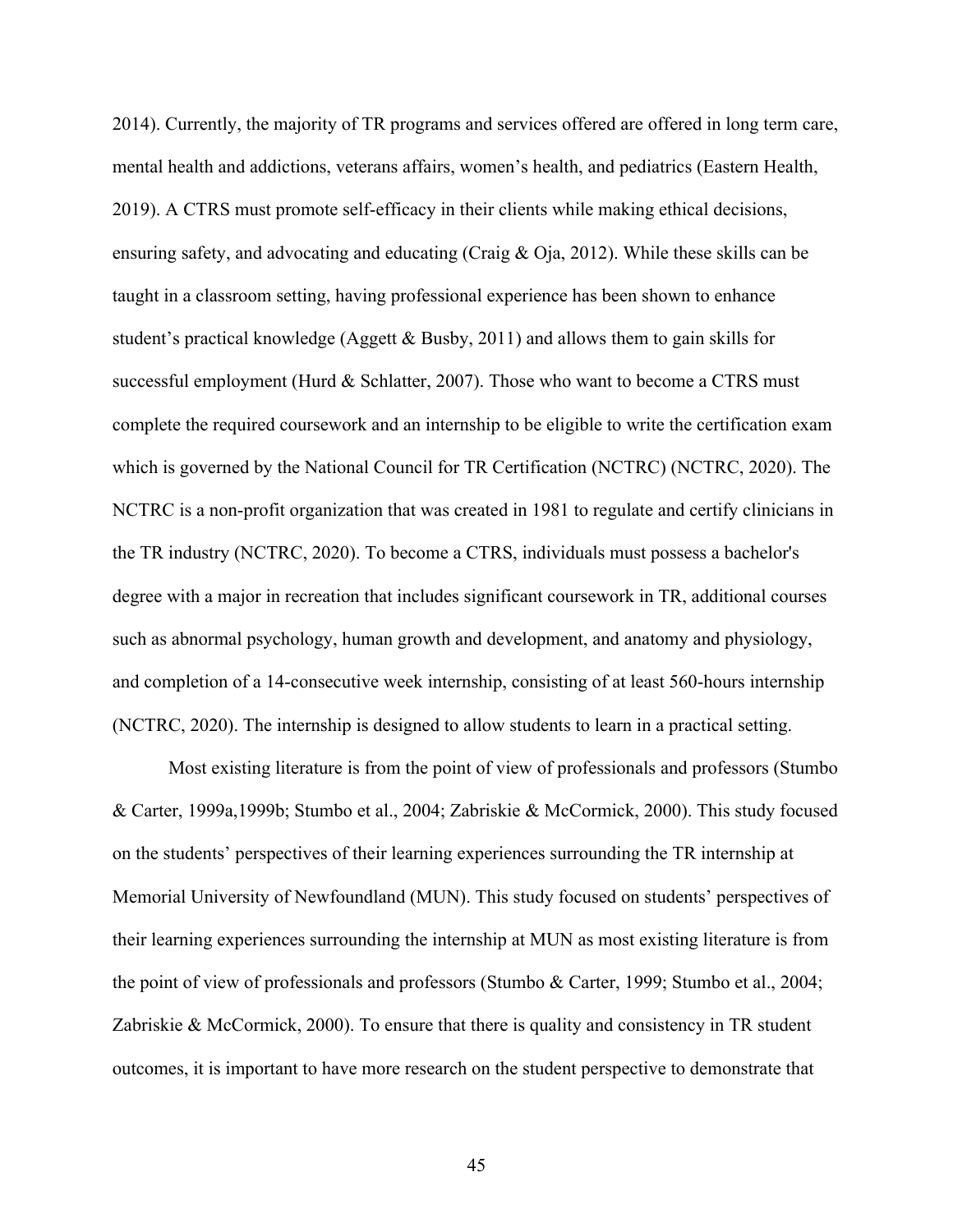the student outcomes are being met (Stumbo & Carter, 1999b). The purpose of this study was to better understand the student perception of the internship.

MUN has offered TR courses since 2003. In 2007, the first student completed the internship. Seventy-nine students have completed an internship to date. The School of Human Kinetics and Recreation (SHKR) previously offered two different options in Recreation, a Bachelor of Recreation (BREC) and a Bachelor of Recreation Co-operative (BRC). Students entered these programs from either high school, following first year university, or as a transfer student having completed a diploma in recreation. The co-operative program required three work placements and students interested in becoming certified with NCTRC completed their internship (HKR 4785) as a co-requisite to their third work term placement (HKR 499W). Students pursuing the BREC typically complete their internship near the end of their degree or immediately following their completion of all other academic requirements for the program. Today, the BRC has been replaced by the Bachelor of Human Kinetics & Recreation Cooperative degree program (BHKRC).

#### *4.2.1 Experiential Learning*

Dewey (1916) believed that learning through experiences was the best method of learning. Experiential learning is a dynamic process that uses an active approach for learning and reflecting (Reardon & Saiji, 2014). There are many theorists who have discussed the notion of experiential learning; however, Dewey's model of experiential learning was used in the current study. He emphasized that life experiences are very important in learning (Dewey, 1963) which can be connected to the current study of the internship. He specifically highlighted the importance of the cyclic process of reflection and knowledge integration throughout participation (Dewey, 1938). The current study used four phases (1) classroom, (2) preparation, (3) internship,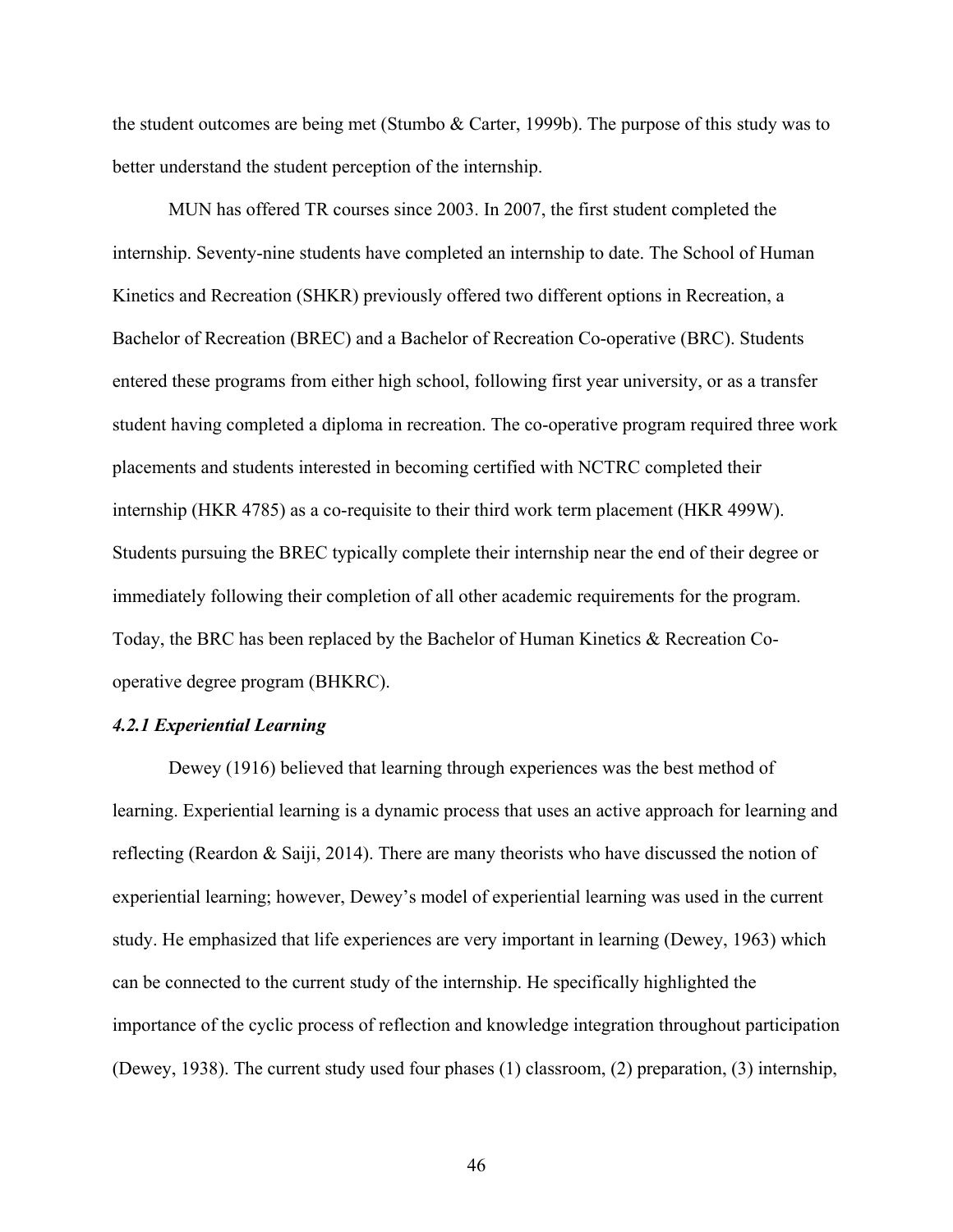(4) reflection. The model used in the current study, was also used in a study conducted on sport management interns (Brown et al., 2018). The current study's interview questions were shaped around this theory to understand more about the process throughout these phases. Studies of experiential learning in the healthcare education curriculum have promoted the benefits internships as educational experience (Cronin & Connolly, 2007; Grace et al., 2017).

Having experiential learning opportunities can increase student efficacy and their academic performance (Dundes & Marx, 2006), which can lead to personal and professional growth (Silberman, 2007). Students often learn better when their learning opportunities are accurate reflections of the profession (Smart & Csapo, 2007). Having students involved in dynamic environments can provide them with the opportunity to learn how they personally react in those situations and how to engage with the people around them (Grace et al., 2017).

#### *4.2.2 Internships*

Internships are one common form of experiential learning. Many disciplines use an internship component to provide hands-on learning opportunities for their students. It has been suggested that students learn a lot about the profession they are studying by being immersed into the experience (Darling, 1998). In this environment, students can learn practical skills such as standards of care, ethical decision making, team collaboration, and conflict management (Sasnett et al., 2018), which are skills and assets that can help them prepare for their careers (Gault et al., 2000). Some of these skills include, harm reduction and ethical resolution (Jacobson & James, 2001; Jamieson & Wolter, 1999; McLean & Yoder, 2005), how to advocate for their clients, how to plan and implement programs, and how to communicate efficiently with the health care team (Craig & Sable, 2011).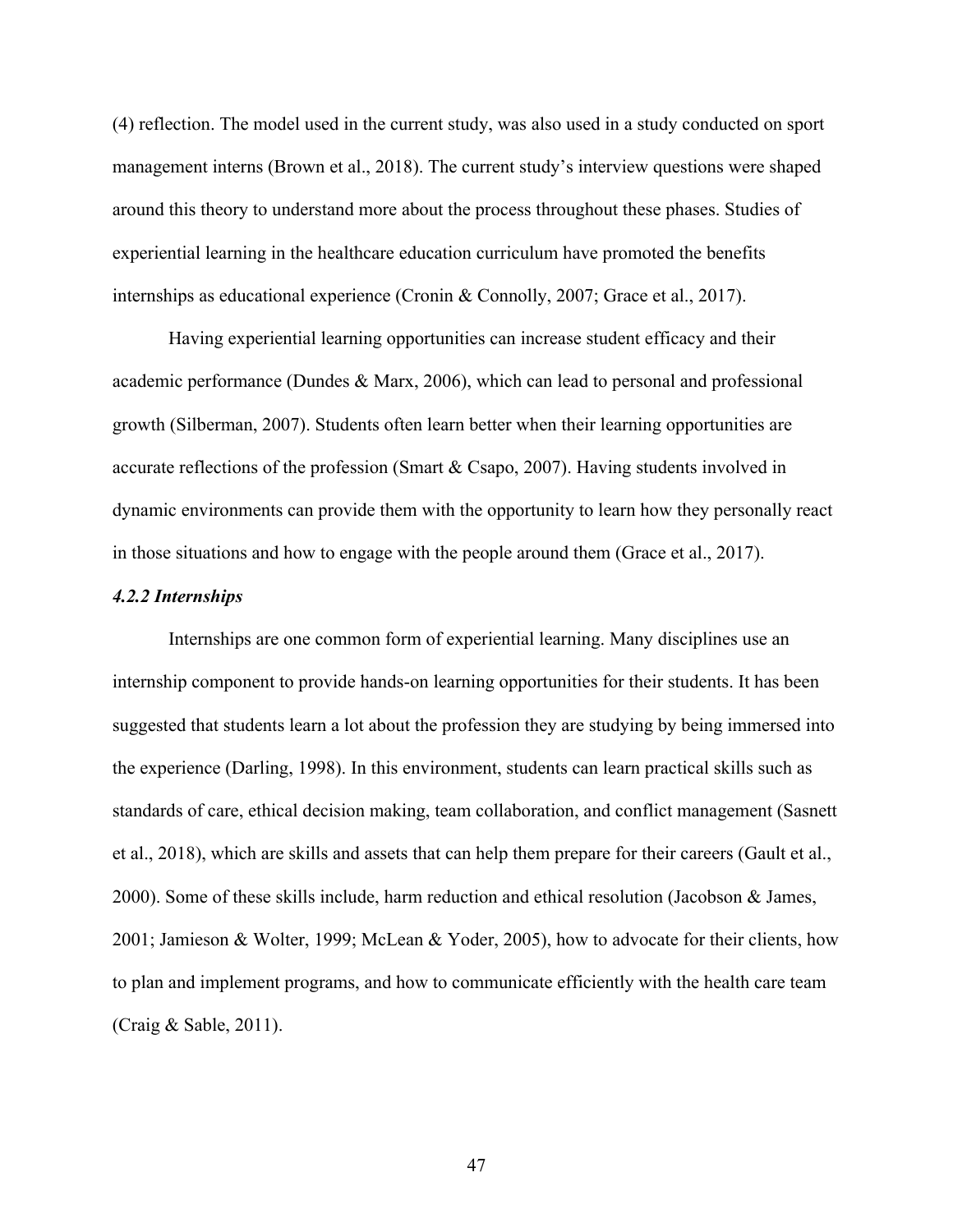Internships provide students with opportunities to gain professional experience in their intended career (Hurd & Schlatter, 2007). These unique learning experiences allow students to learn in a different setting and develop skills beyond the traditional classroom environment (Sasnett et al., 2018). Furthermore, it allows students and professionals in the field to interact, which can lead to new ideas and development in the field (Knemeyer & Murphy, 2002; Thiel  $\&$ Hartley, 1997). Student learning that occurs in an environment that connects the theoretical component of their learning to the workforce has been shown to significantly benefit the student (Kuh, 2008), as it provides insight on how to function as a professional in the workplace (Darling, 1998) which allows for a more efficient transition post-university (Alpert et al., 2009; Clark, 2003).

### *4.2.3 Preceptor Relationship*

Having a preceptor who is dedicated to furthering their intern's education and support, has a major impact on the student's experience (Beard, 2006). Bedini and Anderson (2003) suggested that the more positive the interpersonal relationship between the preceptor and the intern, the better the experience the intern reported having on their internship. Williamson and Hudson (2001) furthered this notion by stating that having a positive internship experience was often linked with having a good mentor. Having a supervisor with experience in clinical supervision can aid the intern gain professional skills such as teaching them techniques and protocols (Binder et al., 2015).

It is important that the student's knowledge and ability matches the expectations of the internship preceptor; otherwise it is more likely that the students and/or the preceptor will have a negative experience. Therefore, the preceptor and the intern must be communicating about the intern's stages of readiness to ensure the student can handle the workload (Sasnett et al., 2018).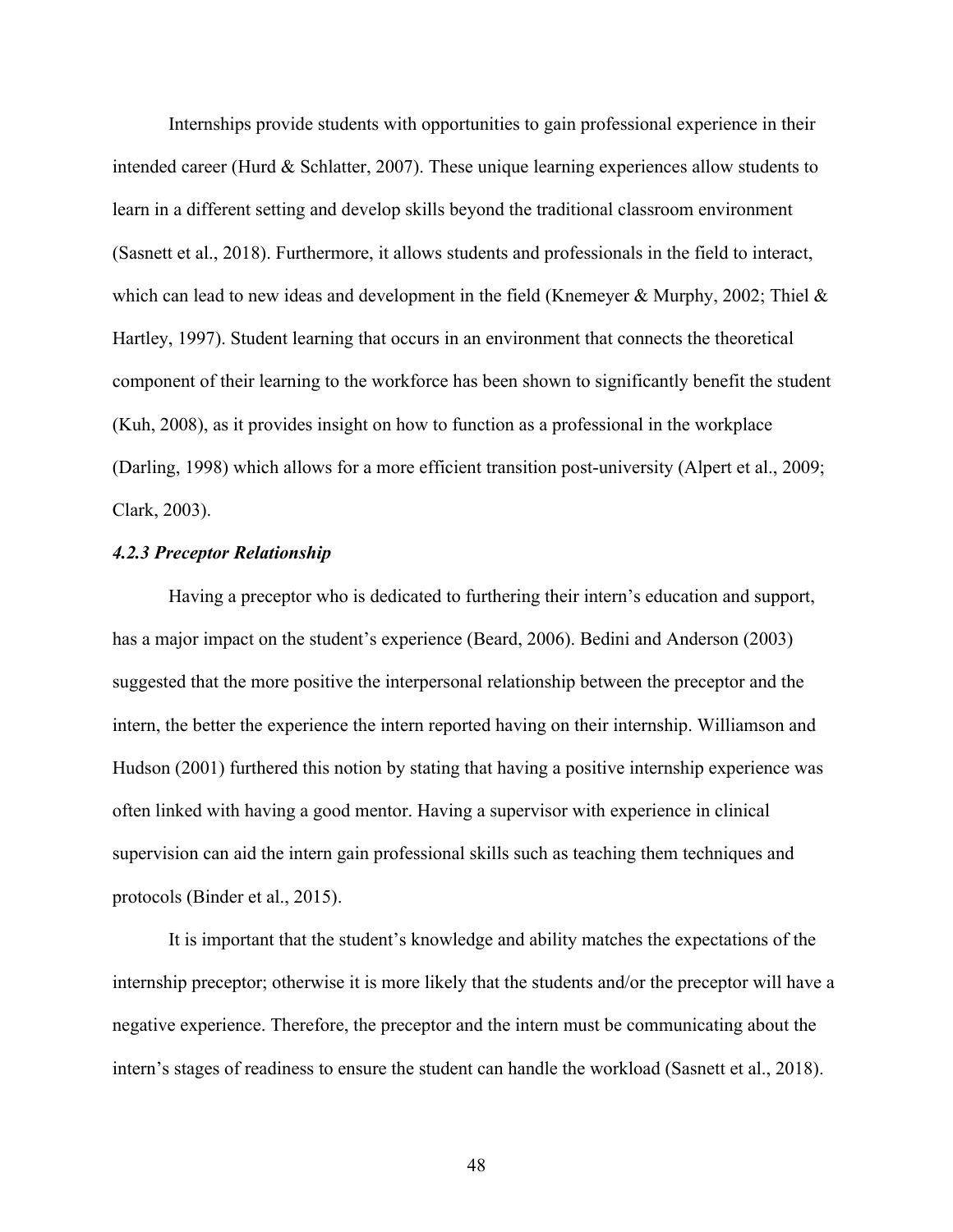Students need to be in an environment that they feel confident learning in, so they can gain knowledge and skills about the professional workplace (Maertz et al., 2014).

Having an open communication with their supervisor can help with the students' progress and performance ("How to cultivate a successful internship program", 2014) because it allowed them to work together to ensure that the students' needs were being met. Holdaway et al., (1994) furthered this notion by explaining the importance of having a space where students could reflect on what they had learned. Craig and Sable (2011) mentioned that using the method of reflective coaching has been shown to be effective. This method involves the supervisor helping the intern progress by adding more tasks to their workload and providing them with opportunities to reflect and gain insight, which can increase their critical thinking and evaluation skills.

## **4.3 Methods**

The focus of the present research was the internship experience of TR students in the Bachelor of Recreation offered by the School of Human Kinetics and Recreation (SHKR) at MUN from the perspective of graduates from that program.

### *4.3.1 Role of Researcher*

It is important to note that I (EK) completed my internship in the fall of 2018, so the first author came to the study being able to relate to my participants. This shared experience enabled me to be empathetic towards the participants and gave me an insider perspective. I (EK) completed the co-operative pathway and did my internship during my third work-term placement. Because I came from a specific pathway, I was aware that my lens on this subject could be biased. I took steps to minimize this bias by discussing my concerns with my supervisor (AMS) and by asking follow-up questions to the participants to ensure that we fully understood what they were trying to relay to increase trustworthiness of the data. Additionally, to increase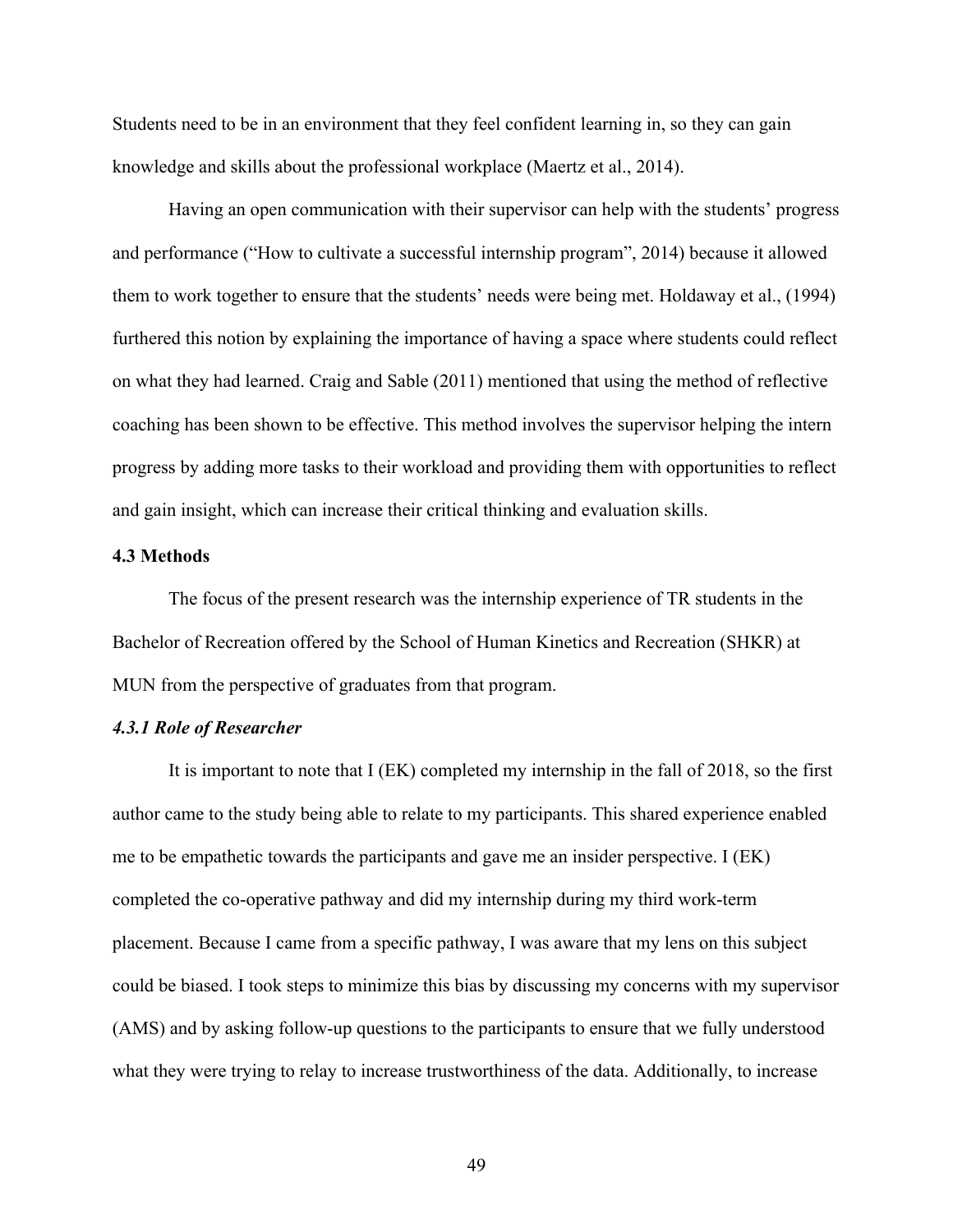trustworthiness and transparency, member checking (Birt et al., 2016) was completed. The participants received their transcripts and initial analysis via email and were given two weeks to review the material. They were asked to confirm the accuracy of the transcript and the initial analysis. One participant requested minor changes. Member checking confirmed that their perspectives of the internship were not influenced by the researcher (Tong et al., 2007). Furthermore, we reviewed the findings carefully to confirm that the findings presented were representative of the participants experiences stemming directly from the data.

To start the semi-structured interviews about their internship experiences, I (EK) talked with the participants about non-interview related topics to allow participants to become comfortable. The interviews were 30-60 minutes in length and conducted between May and June 2020. Due to the COVID-19 pandemic, were conducted via an online video chat or phone call depending on participant preference and technology capability. Two participants chose a video call while the remaining five were completed over the phone. Only oral consent was obtained at the beginning of the interviews.

The interviews were transcribed in verbatim and all identifying information was removed immediately because my research supervisor (AMS) was the academic supervisor for all of the participants. Participants were made aware before the interview that Dr. Sullivan would only have access to the anonymized transcripts. Transcripts were reviewed by the other supervisory committee members to confirm that all identifying information had been removed. When I (EK) was confident that no identifiers remained, I selected two transcripts to start the analysis. We completed open coding and then met to discuss the codes. We used open, axial, and selective coding to extract the concepts and develop themes (Corbin & Strauss, 2008). Once the thirteen codes were agreed upon, I completed open coding for the remaining five transcripts. We met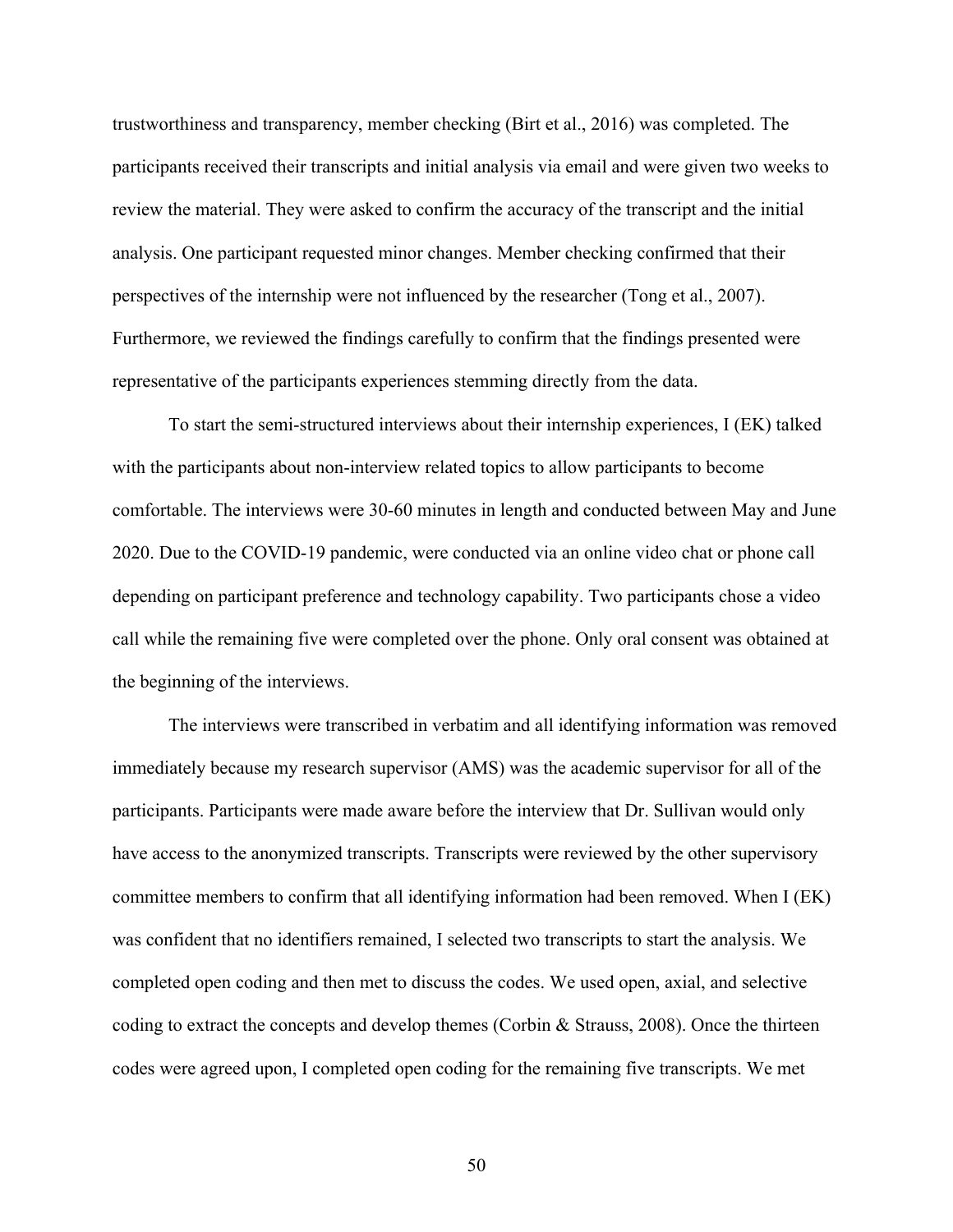again to discuss relationships that were arising between the codes and I completed axial coding which resulted in ten codes. Upon completion of the analysis, we identified three themes that were identified in all the transcripts.

### *4.3.2 Research participants*

Participants were recruited primarily through social media platforms such as Facebook pages dedicated to TR including Recreation Newfoundland and Labrador (Rec NL), Newfoundland and Labrador TR Association (NLTRA), and MUN TR. The participants were seven females who graduated between 2008-2019. They completed their internships in either mental health and addictions, or long-term care. Four of the participants were currently working as CTRSs, two participants pursued certification but were working in other professions, and one did not write the exam. Three of the participants graduated from the BRC (co-operative) while the remaining four completed the BREC (non-cooperative). Two of these were transferred from a college program to complete their BREC.

| Participant | Year Internship Was Population | Served               | During Type of Degree          |
|-------------|--------------------------------|----------------------|--------------------------------|
| Pseudonym   | Completed                      | Internship           |                                |
| Joanna      | $2018 - 2020$                  | Mental Health        | <b>BRC</b>                     |
| Clea        | $2018 - 2020$                  | Geriatric Psychiatry | <b>BREC</b>                    |
| Taylor      | $2015 - 2017$                  | Mental Health        | <b>BREC</b>                    |
| Lydia       | $2018 - 2020$                  | Pediatrics           | <b>BREC</b> (College Transfer) |
| Anne        | $2018 - 2020$                  | Mental Health        | <b>BRC</b>                     |
| Alice       | $2015 - 2017$                  | Long-Term Care       | <b>BRC</b>                     |
| Reagan      | $2008 - 2010$                  | Long-Term Care       | <b>BREC</b> (College Transfer) |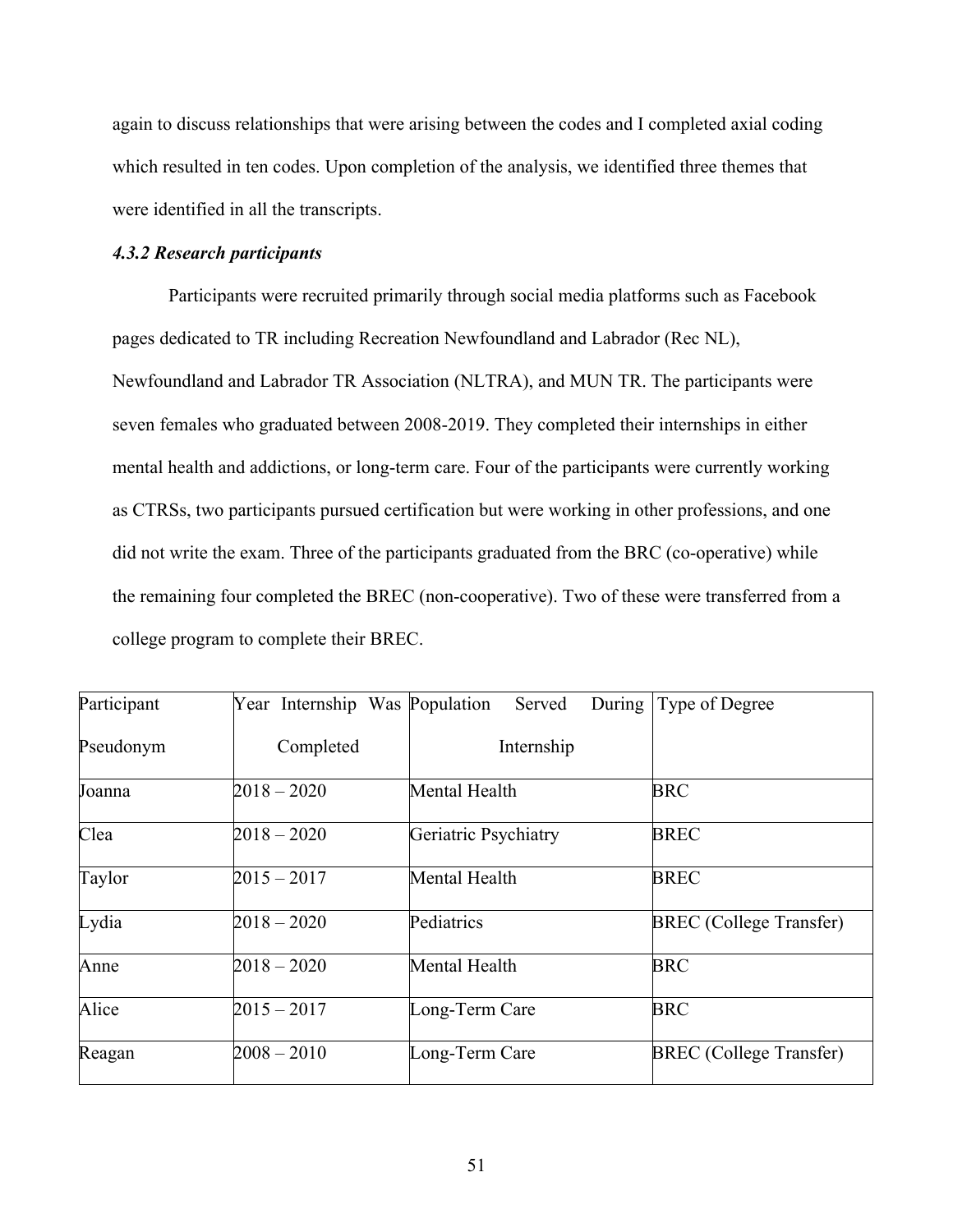### **4.4 Findings**

The participants spoke about their experiences throughout the internship and their classroom learning. While aspects of their internships were unique to the situations they were in, the main experiences and issues the participants discussed were remarkably similar. The issues identified by the participants were then organized into three themes, (1) *growth as a professional,* (2) *meaningful connections* and (3) *perceptions of learning.* Each of these themes and the associated subthemes will be described in the following sections.

#### *4.4.1 Growth as a Professional*

The internship was a major learning component for the TR graduates in this study. In this environment, they applied how to apply the skills and knowledge they learned in a classroom setting in a professional workplace. This study found many experiences participants discussed that highlighted the intern's growth as a professional. These moments were defined through their internship preparedness, internship experience, professional development, personal growth, and perception of the TR discipline.

**4.4.1.1 Internship Preparedness.** There were varying responses when the participants were asked to discuss whether they felt prepared for the internship. Three participants felt that the classroom had not adequately prepared them, while the others thought they were ready for the internship. Joanna and Anne highlighted that they did not feel prepared for the assessment and documentation. In contrast, when asked about her classroom experience and what she expected the internship to be, Clea stated,

*You know, like the class that we learned, medical abbreviations and you have to write down goals and interventions and stuff and pretend that we had actual clients on a caseload. Like those classes were the ones that you could actually take into your*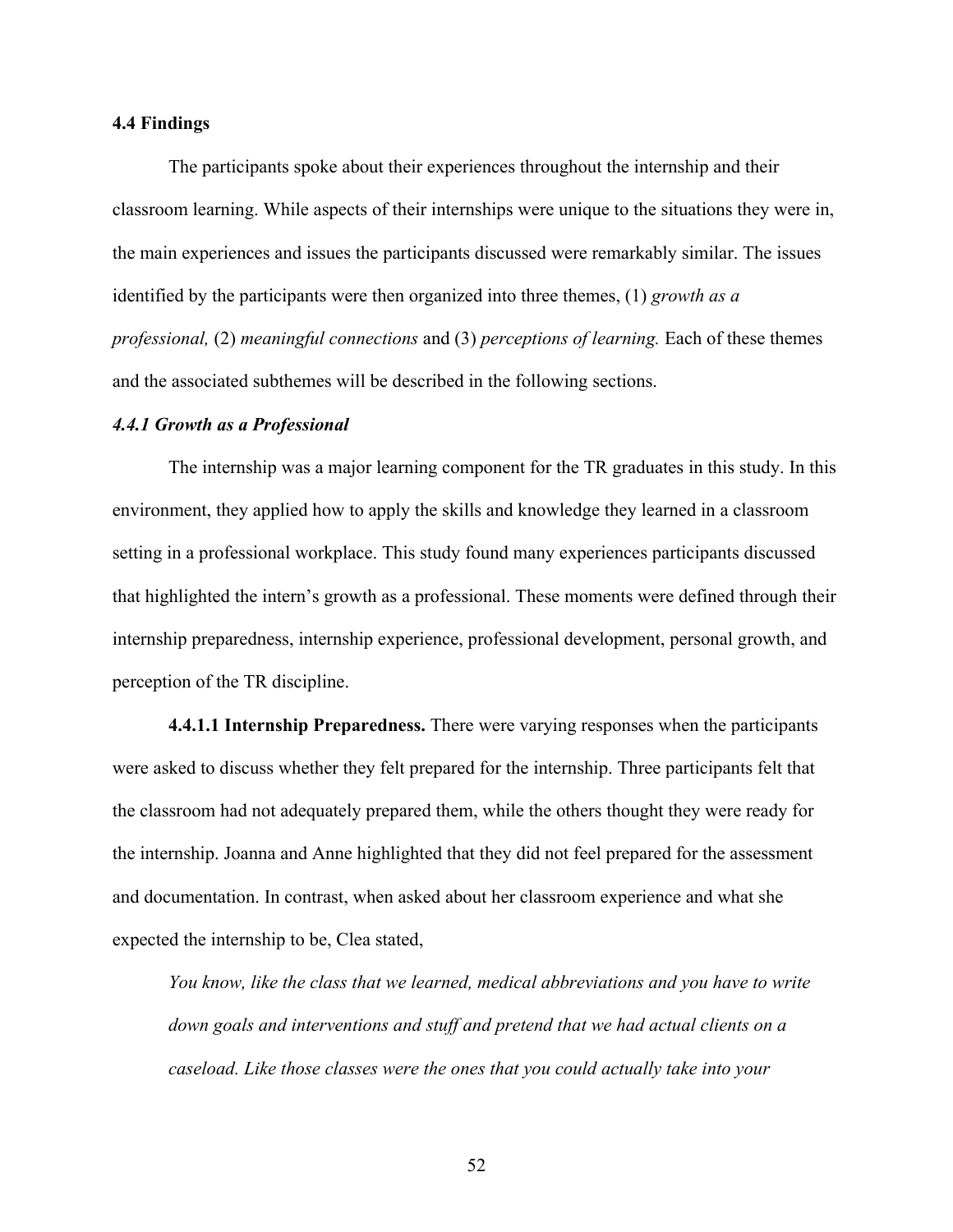*internship and into the workplace. But I feel like the rest, the rest of it, the rest of the degree, didn't explain as well as it should have and it didn't equip you for the internship* (interview, May  $28<sup>th</sup>$ , 2020).

She said that a few classes, that were TR specific, were beneficial, but overall, felt that the rest of the degree didn't prepare her. However, some participants felt that their schooling was adequate for their experience. Taylor reported "*I was able to go in saying that I had a base knowledge"*  (Taylor, interview, May  $29<sup>th</sup>$ , 2020). Some students found that the classroom knowledge helped them with understanding and planning throughout the internship. Alice explained, "*my classroom experience helps in terms of like my planning and knowing and understanding certain aspects of the theoretical part of the job*" (interview, June 15<sup>th</sup>, 2020) and Reagan stated "*I definitely think that I definitely did feel that I was prepared um from classwork and actually see it, see what you learn, what you've been taught actually be put into action"* (interview, June 16th, 2020). Lydia had a similar experience and claimed that *"Knowing how to like evaluate evaluations and stuff like all that came from my understanding through my TR courses at Memorial so like yeah, I do feel like Memorial did prepare me to do it"* (Interview, June 1<sup>st</sup>, 2020). There were no differences noted related to internship preparedness based on which academic pathway the participants completed. All of the participants reported that having some form of work experience prior to the internship was beneficial, but it did not have to be through the co-operative program. They discussed that gaining transferable skills in other workplaces, such as communication and leadership did aid their internship.

**4.4.1.2 Overall Internship Experience.** As is often the case with new experiences, the participants all discussed about feeling nervous at the beginning of their internships. They worried about being unprepared and were unsure how to interact with the clients. However, once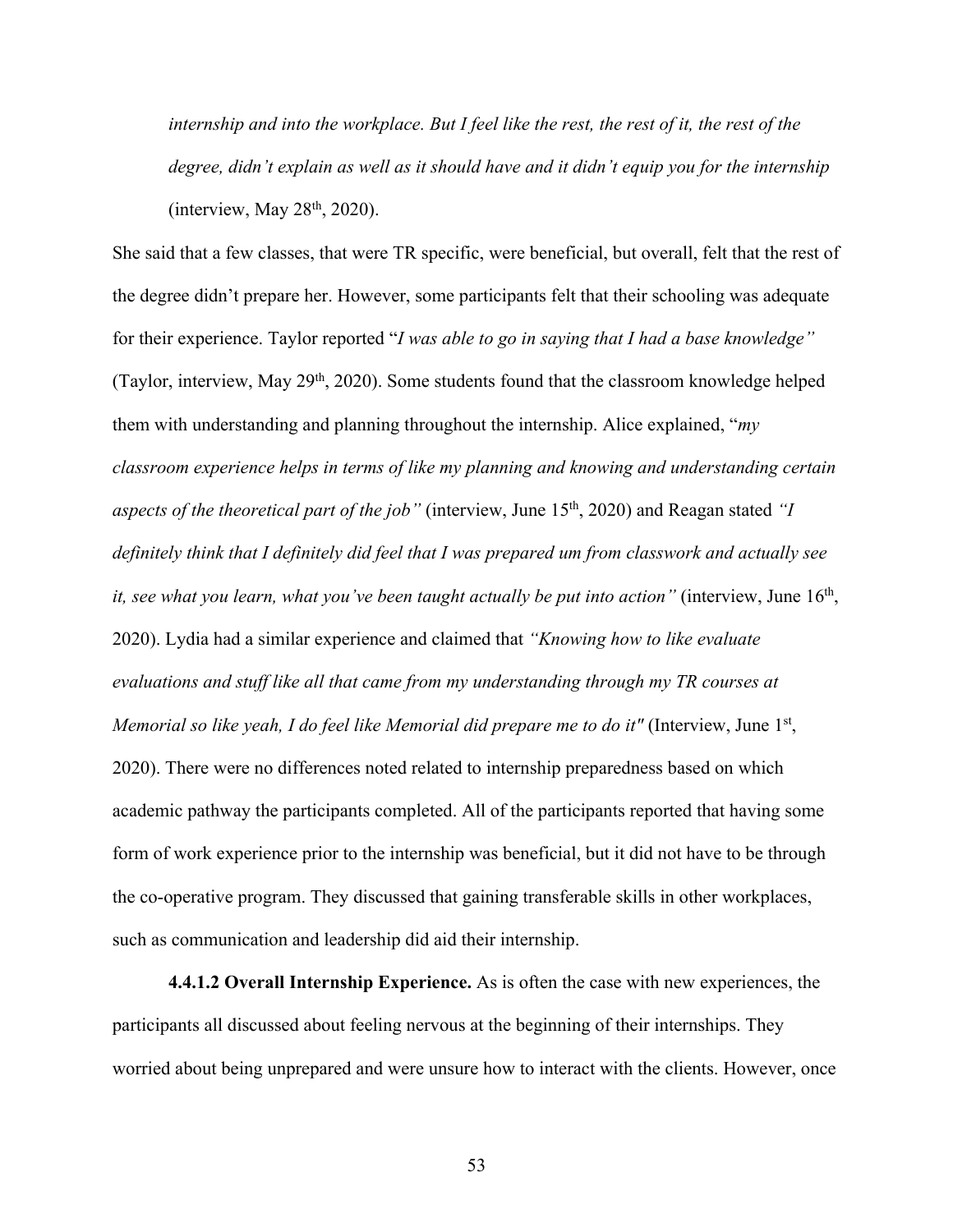they became more comfortable in their surroundings, all seven of the participants found that, overall, their internship was a positive experience. Joanna stated that she was nervous for the internship but when asked about what her expectations were for the internship, she claimed, "*I think it actually surpassed my expectation because I had a good relationship with my preceptor and all of my patients"* (Interview, May 28th, 2020). Furthering with, *"I had a lot of good bonds*  and actually felt like every day *I left, like every day was rewarding*" (Interview, May 28<sup>th</sup>, 2020). Taylor felt that while it was an intense environment, overall, it was critical in her learning by stating, *"I wouldn't have traded my experience for the world, it was so invaluable to me"*  (interview, May 29th, 2020). Reagan recalled that, *"I remember just kind of settling in and having just you know... I think it was one of the best internships*" (Interview, June 16<sup>th</sup>, 2020). Similarly, Alice concluded, *"[the internship] was a really good experience"* (interview, June 15th, 2020). Lydia truly felt that the internship experience was amazing, she said *"I guess another word I would use to describe my internship was, like, inspiring I guess because I guess it seemed like just how great it is and what our profession does and how amazing we are at what we do*" (Interview, June 1<sup>st</sup>, 2020). Most students spoke about the positive experiences they had. But, while Clea enjoyed her internship, she frequently commented on how it was also exhausting. Joanna also mentioned the tiring aspects of the internship, expressing that she felt a lot of "*compassion fatigue*" (Joanna, interview May 28<sup>th</sup>, 2020).

**4.4.1.3 Professional Development.** The internship provided participants with an opportunity to learn skills and apply classroom material. Some of these opportunities included delivering intervention-based group sessions (Joanna, interview, May 28<sup>th</sup>, 2020), developing program plans (Taylor, interview, May  $29<sup>th</sup>$ , 2020), and researching and creating comprehensive program plans to guide practice for their unit (Reagan, interview, June  $16<sup>th</sup>$ , 2020). In addition to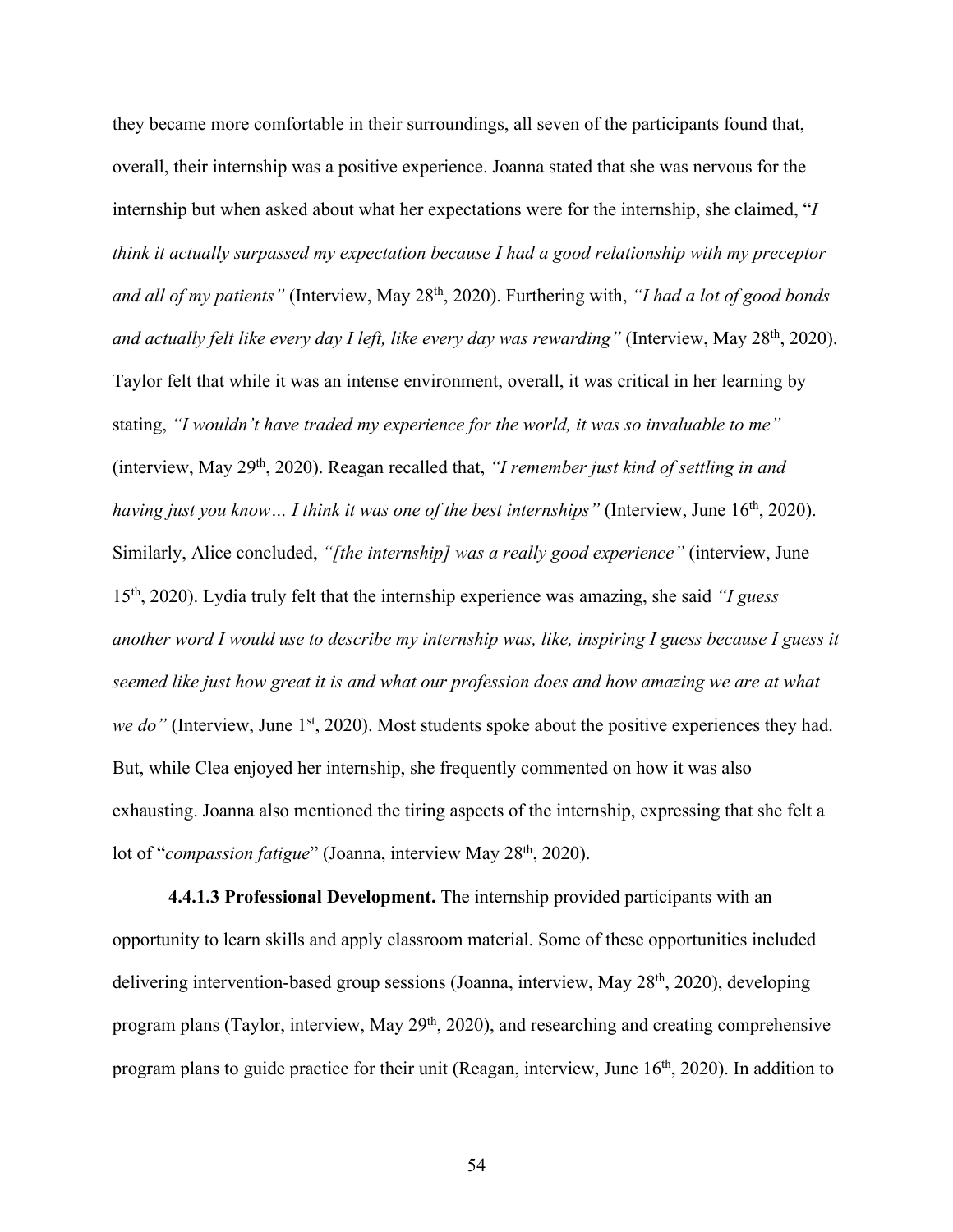learning how to create professional documents, students felt that they were gaining confidence in their abilities to manage tasks, conduct programs, and communicate with clients. Clea claimed that, *"I felt that I could go do programs or... do certain things and write sentences and stuff [in the charts]*" and felt independent doing it (interview, May 20<sup>th</sup>, 2020). Similarly, Lydia spoke about motivational interviewing, an intervention technique that she learned during the internship. She said, *"I never heard about motivational interviewing until I went in and worked with a team*" (Interview, June 1<sup>st</sup>) This technique allowed her to practice assessing clients and planning interventions for their treatment. The internship allowed participants to experience the role of a CTRS in a professional setting. Taylor reported *"I really felt like I was part of the team that was administering help to these children and developing plans to help them progress through life"*  (Interview, May 29th, 2020). She was surprised about being in that position because she *"didn't expect to be in such an authoritative role at the end of it, once I really got like my feet on the ground and understood how the unit works and everything"* (Interview, May 29th, 2020). She was happy to be in a position where she was able to help make decisions for client's treatment plans. She found that because of that experience she was able to understand how the profession worked through a professional lens.

By the end of their internships, the participants felt more confident in their abilities to work in a CTRS role and manage a case load of their own. Some still felt very nervous about entering the workforce but felt that the internship did help their learning and skill development. Anne, who described herself at the beginning of her internship as a *"nervous wreck"*, ended the internship feeling confident, *"I felt like I had just learned everything I needed to learn and was ready to go out in the workforce*" (Interview, June 15<sup>th</sup>, 2020). Alice described a similar experience, explaining that *"I felt like I started my career"* (Interview, June 15th, 2020). They all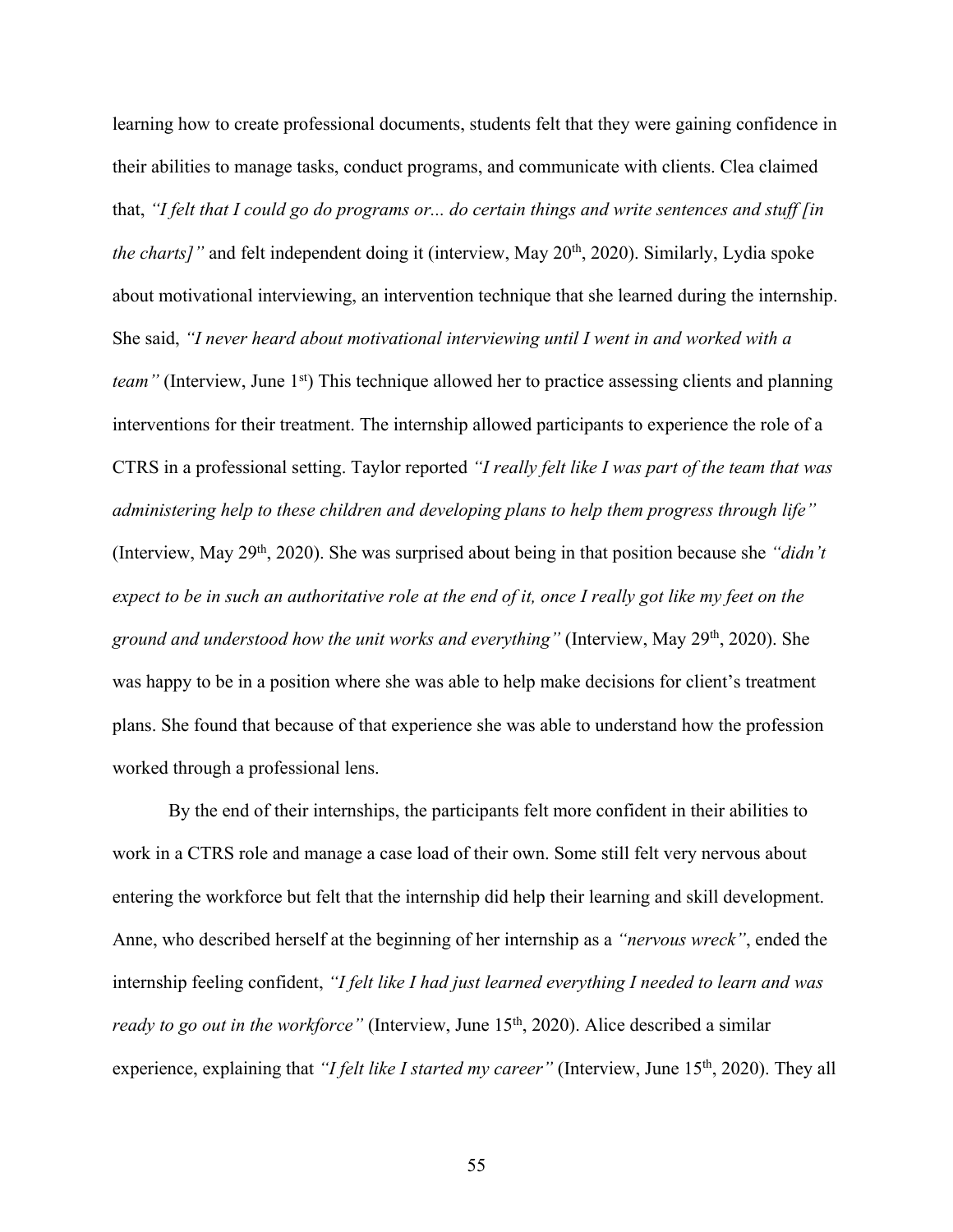spoke about the various ways the internship had a positive impact on their professional preparation for the workplace. Five of the participants currently have positions in the TR field and Reagan explained that what she learned in the internship, now feels like *"second nature"*  (Interview, June  $16<sup>th</sup>$ , 2020) to her. Joanna, who is now working as a CTRS in NL, reported that she *"definitely felt better overall by the end of my internship"* (Interview, May 28th, 2020). Joanna started her career in the same area where she did her internship and claimed that it helped a lot because she *"kind of just walked into the [location] like it was home" (Interview, May 28<sup>th</sup>,* 2020). This helped with her confidence starting as a new CTRS in the field. The two participants who are not currently working as a CTRS commented that the internship did motivate them to work in other fields. Anne stated that, *"Although I'm not working as a TR, I am working in the mental health and addictions sector right now and I do think that's because of my internship"*  (Interview, June 15th, 2020). Taylor also explained that the internship helped her understand what she wanted to do and *"kind of knowing what passions were going forward into [her] career and getting all these new experiences and insights"* (Interview, May 29th, 2020).

**4.4.1.4 Personal Growth.** In addition to professional development, the participants felt that the internship provided them with opportunities for personal growth. Alice and Anne commented that they enjoyed the internship so much because they were given the opportunity to learn through *"trial and error"* (Anne, interview, June 15<sup>th</sup>, 2020) and learned how to apply the knowledge from the classroom effectively. They reported that their preceptor let them try to solve problems her own way first. Alice said that her preceptor, *"She gave me a chance to come to conclusions or answers on my own, so she didn't just tell me like it is this, like she allowed me to work through problem solving*" (Interview, June 15<sup>th</sup>, 2020). This structure of mentoring allowed the interns to learn how to develop their own styles of problem solving. Joanna further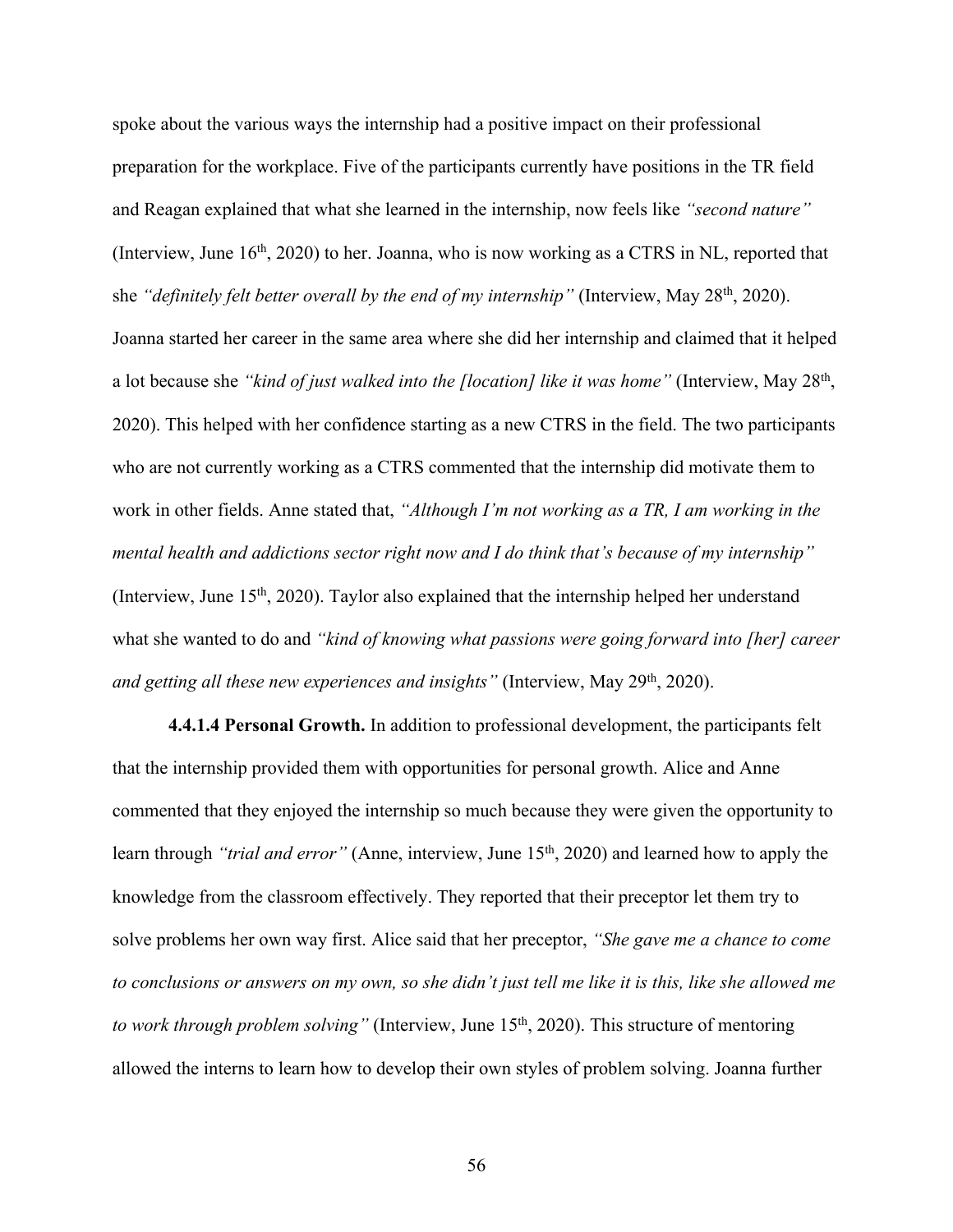connected these experiences by stating, *"Yes, I think the internship played the biggest role in my learning and I think it was the most effective way of learning because you're embracing everything and you, you're in it and you're like in real time doing it. So, you kind of have to learn as you're going and if you make mistakes, you can fix them. Where in school you don't even really know if you're going to make a mistake and you don't know how to fix it because you haven't lived through it yet"* (Interview, May 28<sup>th</sup>, 2020). This 'real time' learning is different compared to the classroom where one does know if they made mistakes in their learning until after the lesson in the form of an evaluation. Thus, the participants stated that they felt more comfortable making mistakes in their internships because they learned from them, which provided opportunities for personal growth, conflict management, and professionalism.

In addition to learning from mistakes, some of the participants described about learning new things about themselves. For example, neither Clea nor Taylor saw themselves working with the client population they were assigned to for their internship. Clea said *"I didn't see myself working with the elderly...but [I] ended up loving working with elderly people''*  (Interview, May 28<sup>th</sup>, 2020). Being exposed to this population completely changed her views of what client group she would like to work with; her internship inspired her to work with the geriatric population post-graduation. Taylor had a similar experience working in children's mental health, as she was initially hesitant to work in this population. She concluded that *"Getting all these new experiences and insights into a department that I previously would have thought would have been too hard for me*" (Taylor, interview, May 29<sup>th</sup>, 2020) was incredible for her confidence and motivation. Reagan also highlighted how she felt how she developed on the internship saying, *"I feel like I actually grew a lot as a person as a whole"* (Interview, June  $16<sup>th</sup>$ , 2020).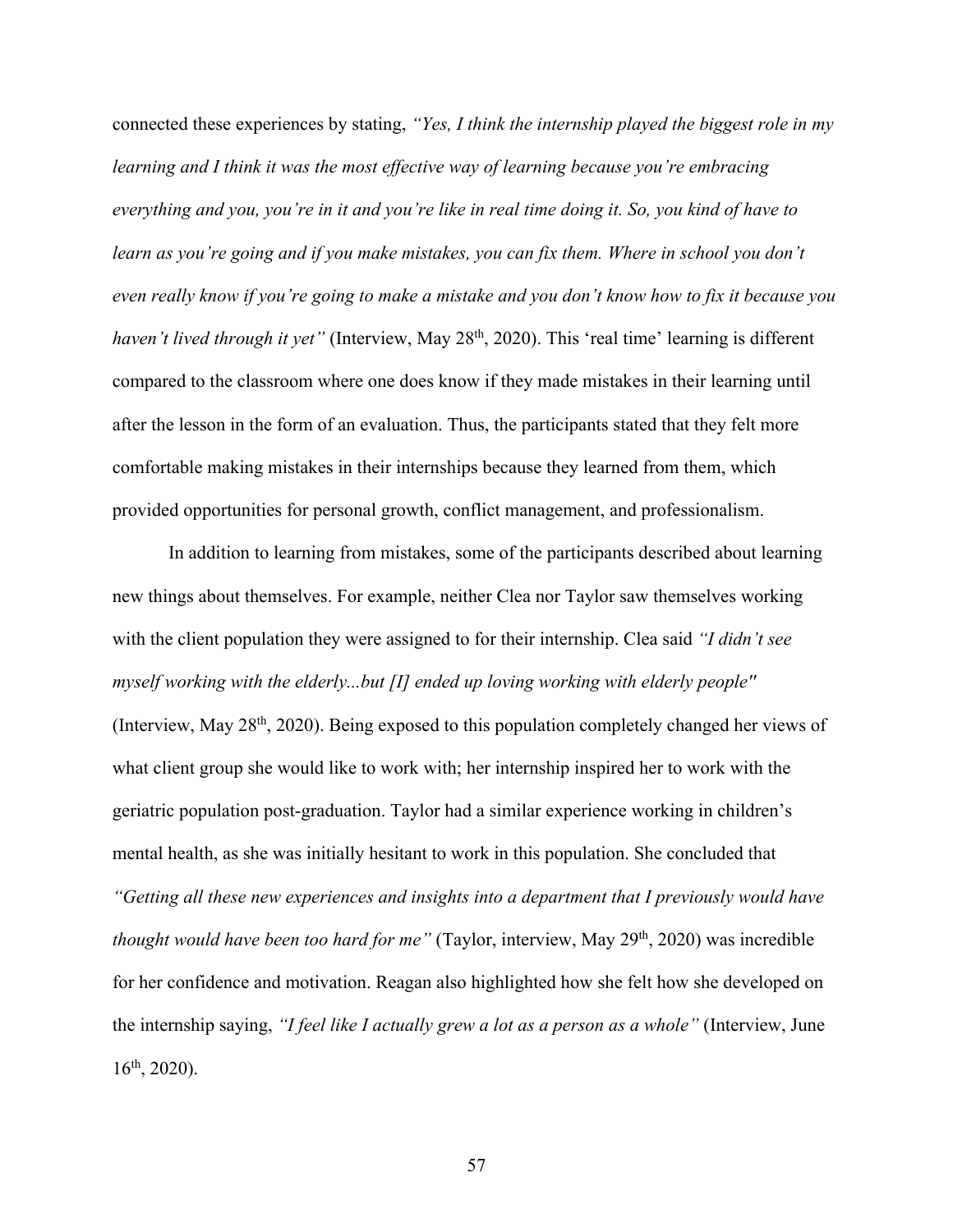**4.4.1.5 Perception of TR as part of interprofessional care.** The participants reported mixed feelings about how others appeared to view the TR discipline and it was evident that participants experience with interprofessional teams impacted the participants' perceptions of TR. Some felt as though their position on the team was not as valued as other disciplines. Joanna commented on her insecurities of her documentation and assessment skills. When probed about why she felt bad about it, Joanna commented that on her internship she was disappointed that not many other team members read her documentation and she described the sentiment this way, "*It just overall gives you a feeling like no one else really appreciates your profession I guess*" (Interview, May  $28<sup>th</sup>$ , 2020). Clea reported similar disappointment reporting that she was often referred to as a nurse instead of a recreation professional. She stated that *"I wish that TR was highlighted more and maybe that's why I was also upset because, you know, our progression isn't advocated enough that people would say, 'oh, you're a nurse'''* (Interview, May 28<sup>th</sup>, 2020)

Some participants had very different experiences. Lydia had the opposite experience and reported that the interprofessional team was advocating for her by asking her questions and allowing her to work collaboratively with them on different cases. Reagan also felt valued when she attended team meetings or patient rounds with her supervisor expressing, "*You know we're kind of important, I kind of like being in rounds with all the other professionals, it's really eye opening to see*" (Interview, June 16<sup>th</sup>, 2020). These perceptions were important to the experience because while TR is relatively new in the healthcare profession, compared to other professions, it is worth noting that interprofessional team members can play can impact the experience, directly and indirectly. Lydia had great direct experiences with her interprofessional team members because they would ask her to collaborate on cases. Whereas, Joanna noted that when the team members did not read her notes, it impacted her indirectly.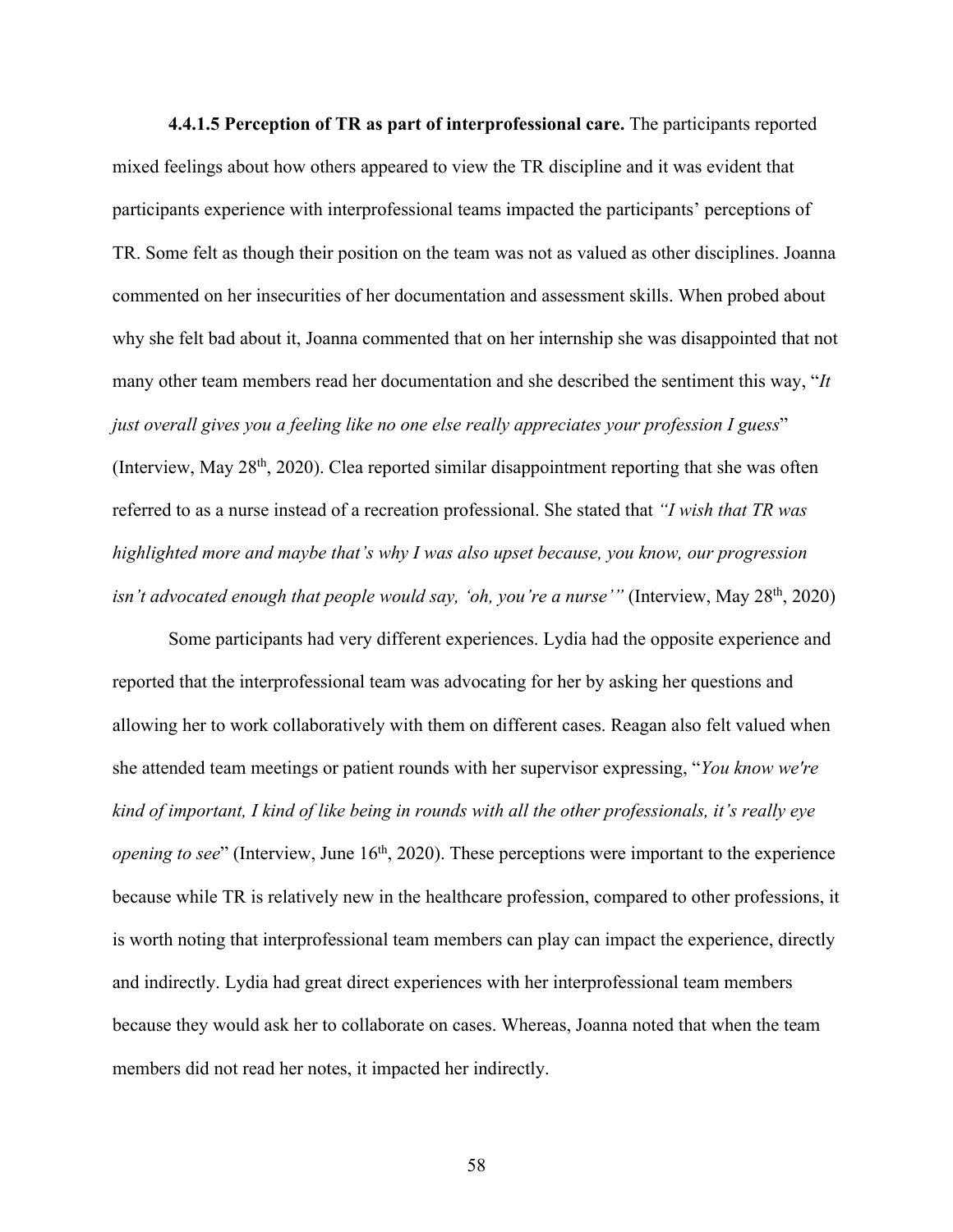### *4.4.2 Relationships*

As previously noted, to meet NCTRC eligibility, the internship component must be a minimum of 560 hours and 14 consecutive weeks in length (NCTRC, 2020). During this time period, the student has many opportunities to create relationships with those around them. The participants of this study highlighted three types of relationships that developed throughout the internship, including: with their clinical supervisor and academic supervisor, clients, and networking.

**4.4.2.1 Preceptor relationships (clinical and academic).** The relationship the students had with their clinical preceptor played a major role in their experiences throughout their internship. All but one participant reported a positive relationship with their clinical preceptor; however, all stated that they had learned a lot from their preceptors, regardless of the relationship. The relationships are key in this learning situation because the clinical preceptor helps the student apply their classroom knowledge to the profession. By having a positive relationship with their clinical preceptors, students were able to grasp concepts and gain confidence in the competencies needed to work in the profession. Clear and concise feedback was critical for learning. Taylor claimed that she needed a preceptor who would tell her if she was doing something wrong or how to improve what she was doing right. She appreciated that her preceptor was constantly giving her positive feedback and she felt, "*It was so huge for my learning experience to have someone who was so supportive*" (Interview, May 29<sup>th</sup>, 2020). She also commented about how the feedback was delivered being very important to her, by having a preceptor who would give critical feedback in a constructive and polite manner, she felt comfortable to continue to make mistakes and learn from them. Lydia also had a similar experience with her preceptor. She said that, *"We got really close, I mean, you would if you're*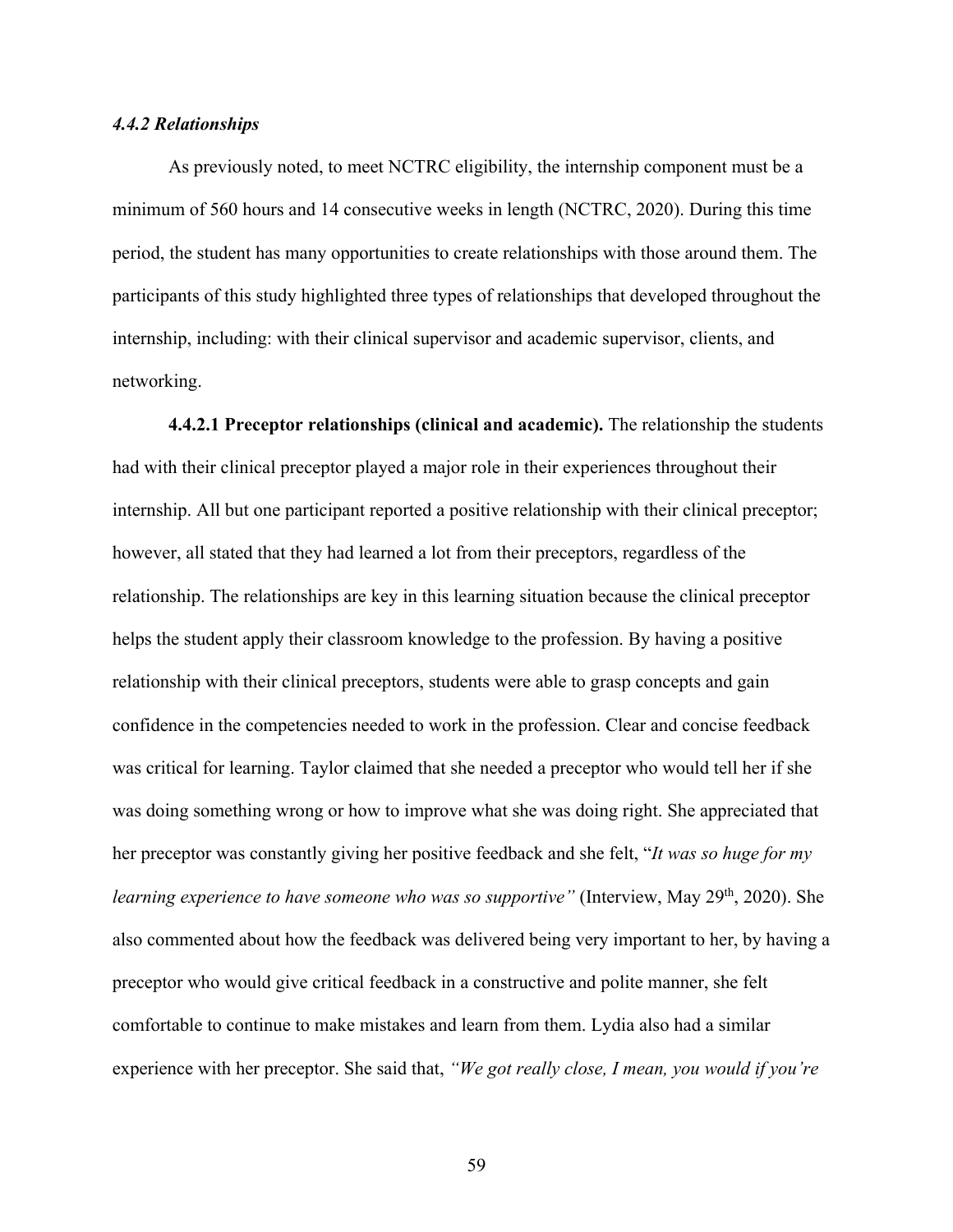*working with someone for four months next to them, like, I was her shadow"* (Interview, June 1<sup>st</sup>, 2020).

Taylor's relationship with her preceptor expanded beyond the internship as well. She was invited to play on a floor hockey league with her preceptor. She said that this was also great for her because it allowed for her to gain another form of connection with her preceptor. These relationships that the interns make with their preceptors often continue past the internship. Reagan stated that even though she completed her internship years earlier, she could still contact her supervisor claiming "*when I get stuck I'm just gonna call [supervisor] and so they've definitely proven to be someone, you know, [who was] important then and still important [and] continued to be important in my work career"* (Interview, June 16<sup>th</sup>, 2020). This relationship highlights how the preceptor and the intern can become colleagues and work together in the future.

Furthermore, throughout the interviews it was evident that even though all of the participants had graduated from the program they still had a relationship with their academic supervisor, Dr. Sullivan. Dr. Sullivan taught many of the TR courses that the participants would have completed before their internships. Many commented throughout their interview when they said something about coursework or something that happened in their internship that they would often say things like "Dr. Sullivan will like this". While nobody commented specifically on Dr. Sullivan's involvement in their internship, they were able to speak about concepts she covered in class that they encountered in the internship. These reflections suggested they still valued their previous relationships with the academic supervisor as well.

**4.4.2.2 Client relationship.** Another type of relationship that was frequently discussed was the relationship participants had with one or more clients. Many of their most memorable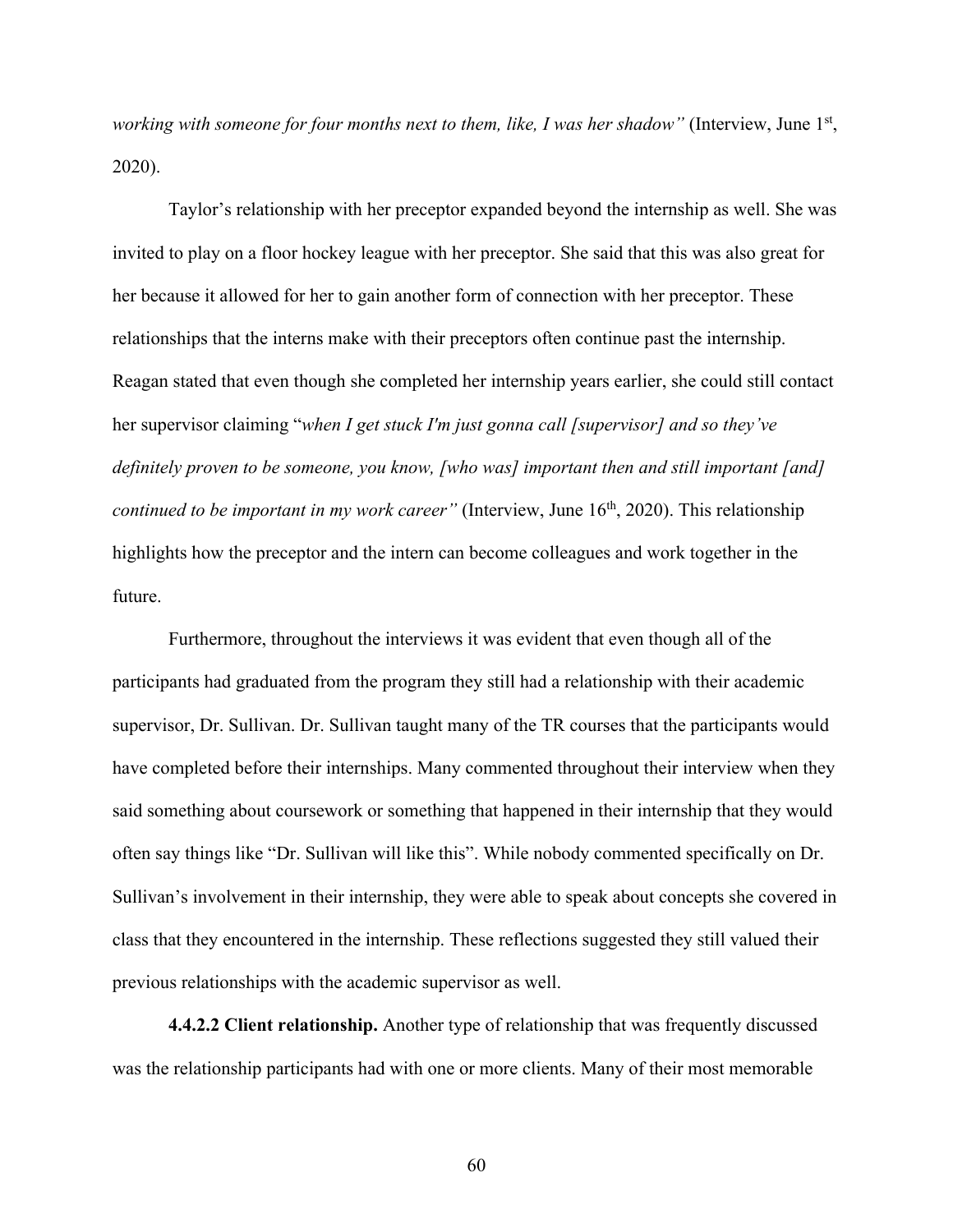moments during their internships involved client interaction. Taylor's fondest memory was when the clients wanted her to read them bedtime stories. These relationships had such an impact on Taylor's internship; she discovered that she wanted to work with this population following graduation. Lydia also enjoyed working with clients and getting to know them on a personal level. She found it difficult at times because a lot of her clients were so unwell, but she loved seeing the clients grow and develop through the recreation intervention, claiming *"so there were changes that needed to be made [in the client's lives] but they almost came up with the feeling of like guilt, and I am working with them 1-1 and learning to use those skills like through motivational interviewing... to show they that you are here to help*" (Interview, June 1<sup>st</sup>, 2020). Alice specifically mentioned about enjoying the one on one opportunities she had working with the clients explaining that, "*I was just able to target what they needed better*" (Interview, June 15<sup>th</sup>, 2020). Alice learned that she was able to create an environment that she was able to connect with the client to produce meaningful leisure. Joanna appreciated being part of a team that focused on client growth so the client could graduate from the program. Connecting with the clients had a positive effect on how she felt about her involvement and demonstrated to her that having a good relationship with the clients was rewarding. Anne commented that she *"got to see people grow and get better and that brought a lot of happiness*" (Interview, June 15<sup>th</sup>, 2020). The meaningful connection with clients and being part of their recovery was an important aspect of the internship experience.

**4.4.2.3 Networking relationships.** While networking is not about specific relationships, the opportunity to develop professional relationships with potential colleagues contributed to the internship experience. Lydia reported "*I have met a lot of people and made a lot of professional relationships since my internship and now going in [to the profession], this helps a lot"*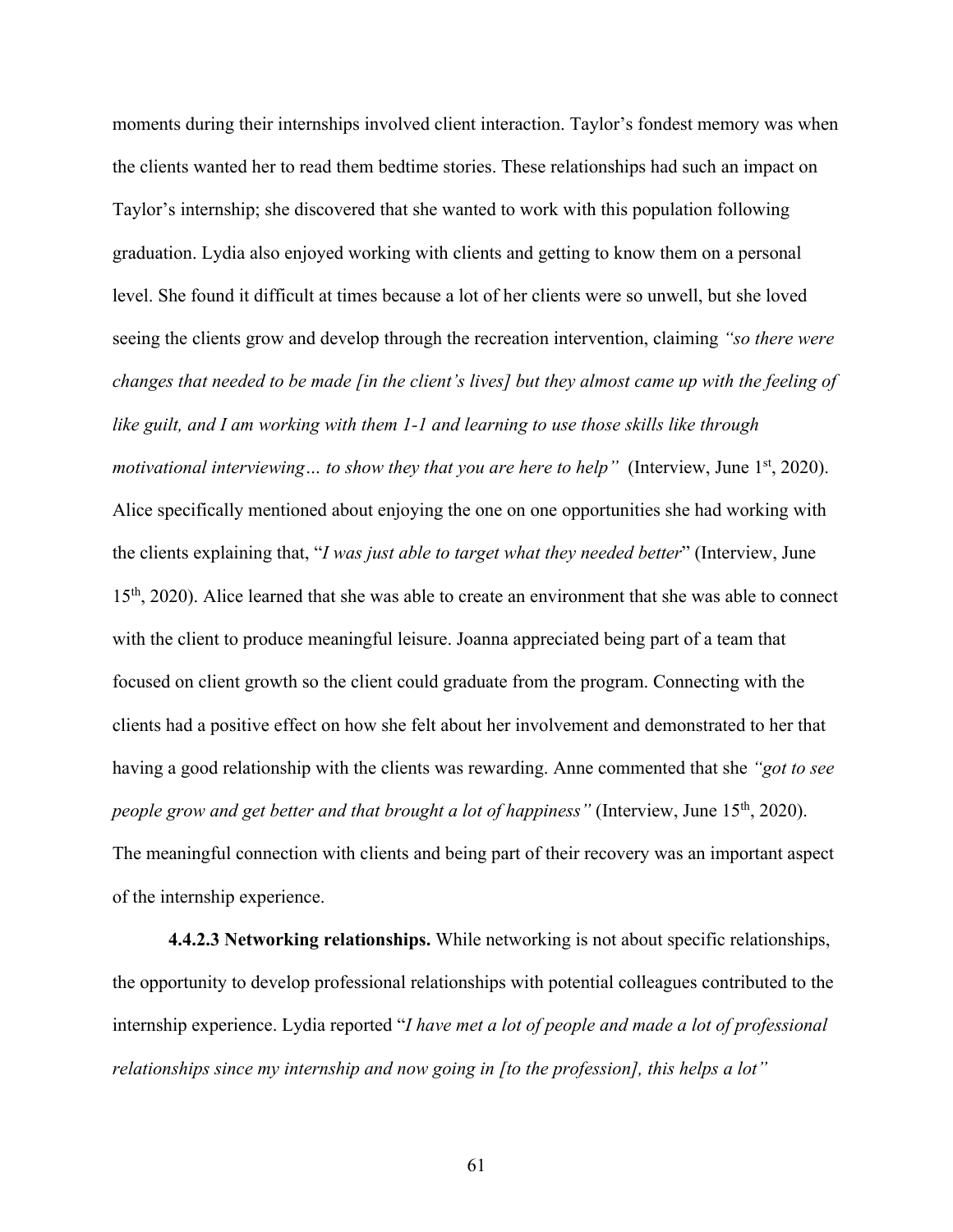(Interview, June  $1<sup>st</sup>$ , 2020). She later stated that due to those professional relationships, she was able to join groups and committees after her internship that were relevant to the field. Alice reported that many of the staff were very welcoming. If she had any questions, they answered her and often included her in the decision-making for clients and program delivery. This allowed her to learn how to interact in a meaningful way with other professionals. Furthermore, Clea also experienced positive relationships with other professional stating it was *"insightful seeing different interdisciplinary teams… and getting to know them as well was really good"*  (Interview, May 28th, 2020). Alice liked that the staff was so welcoming, *"If I was on the unit and my preceptor was staying in the office and I had a question like even the nursing staff and the different people on the unit were really great, was like answering whatever I needed"*  (Interview, June 15th, 2020). These interactions helped her develop during her internship and helped her understand how to interact with other professionals once she was in the field.

#### *4.4.3 Perception of Learning*

Learning happens in many ways and the interviews highlighted various aspects of learning that occurred throughout their internships. While participants were able to identify a number of connections between the classroom and the field, there was also evidence of a disconnect. When participants spoke about their education before the internship, some participants felt that not all portions of their degree were necessary. Therefore, the sub-themes of the perception of learning were reflection and disconnect.

**4.4.3.1 Reflection.** There were many times throughout the interviews when participants reflected on their experiences and the educational opportunities that they had throughout the internship. Joanna highlighted two major reflections throughout her interview. The first was about a client program that did not go as planned. She explained that at the time of the program,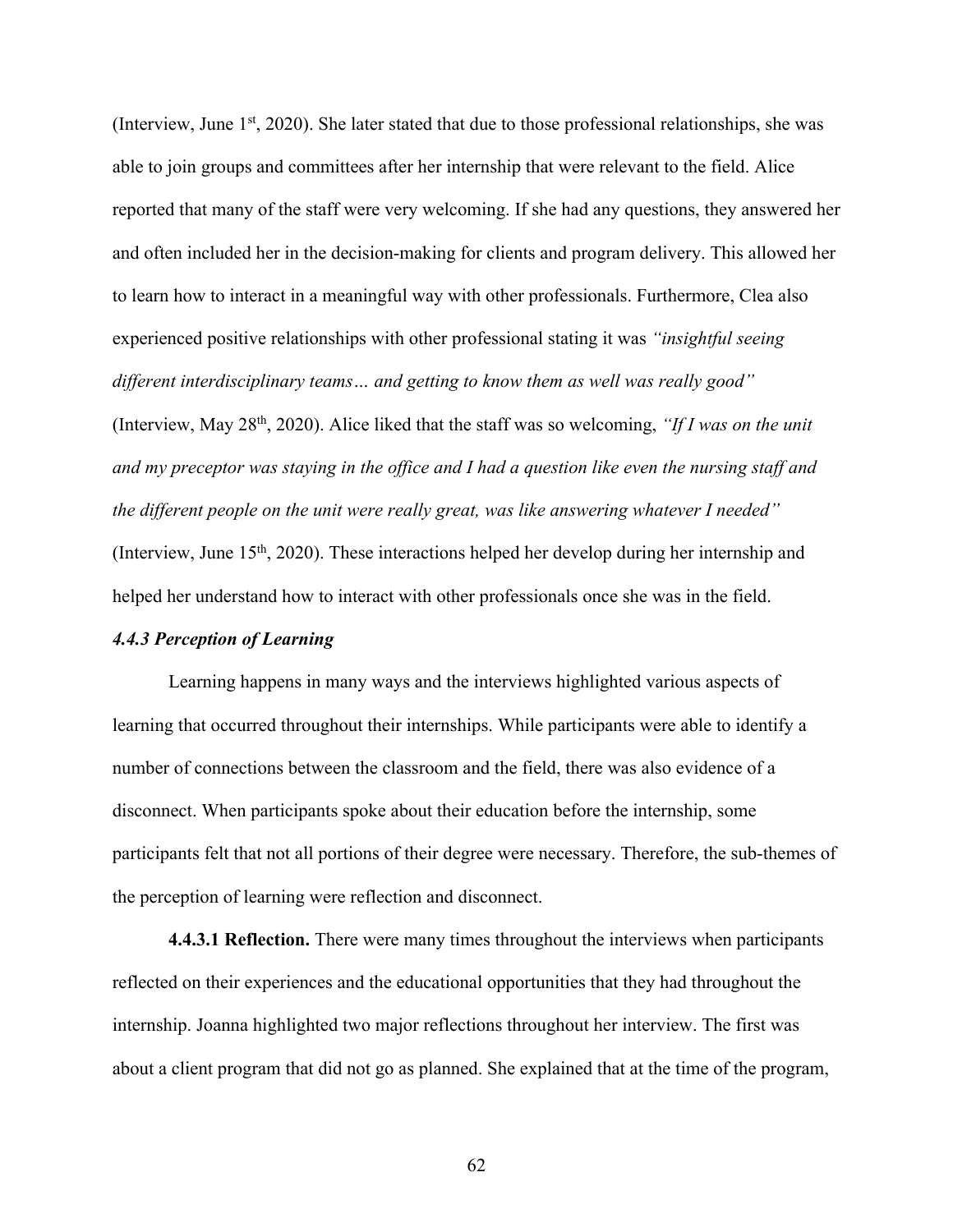she felt overwhelmed but looking back she now views it in a positive way because it was her first session and she was still learning (Interview, May 28<sup>th</sup>, 2020). She further explained that she thought that being put into a situation where she had to manage conflict and adapt was effective for her learning. Joanna reported that returning to class after the internship to be very beneficial for her. It is important to note that she completed a course in professional issues post internship, while some of the other participants completed it before their internship. So, Joanna appreciated the space to reflect on her experiences as well as hearing from others about their internships, specifically, more challenging situations (Joanna, interview, May 28<sup>th</sup>, 2020). This opportunity to share with her academic supervisor and peers helped to further validate her experience and her learning. Anne, who also returned to classes post-internship, stated that she enjoyed going back in the classroom because she felt that she could apply her newly gained knowledge to her coursework (Interview, June  $15<sup>th</sup>$ , 2020). Only two participants who had TR coursework left to completed found the return to university beneficial. Five of the participants did not have a TR course left to do when they returned to MUN after their internship. They did not have the same opportunities to reflect on learning that occurred in their internship as those who did have a TR course left to complete.

When asked about her degree, Anne thought that the *"Hands-on experience was the best part*" of it (Interview, June 15<sup>th</sup>, 2020). Clea furthered this notion saying, *"I just feel so strongly that the internship is really what showed you what the profession was and what you were expected to do''* (Interview, May 28<sup>th</sup>, 2020). Alice also had a similar experience to Clea; she found the internship very eye-opening and claimed that, *"You're learning something in school but then when you actually get into the work environment it's different"* (Alice, interview, June 15<sup>th</sup>, 2020). Reagan felt like she learned a lot and that it was inspiring to be able to apply her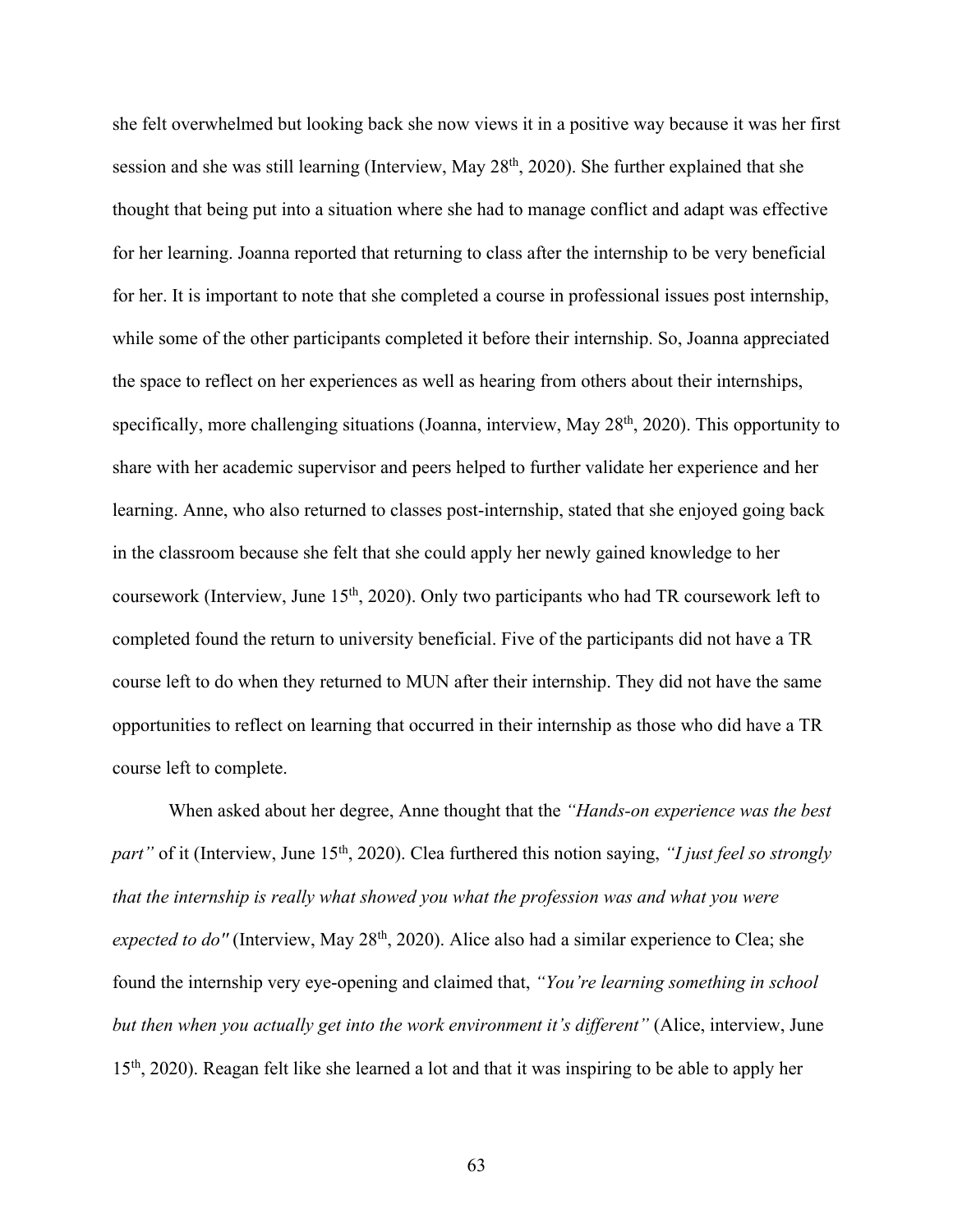classroom knowledge. Looking back on her internship, Lydia reflected on her experiences at the college and MUN and felt confident that she *"would encourage anyone to continue on to Memorial because you do learn so much more in depth [about] certain things"* (Interview, June  $1<sup>st</sup>$ , 2020).

**4.4.3.2 Disconnection.** When the participants were asked to reflect on their internship and MUN experiences, there were a lot of disconnections. Some of the participants did not see a connection between some of the concepts covered in the recreation degree and their clinical experience during the internship. Clea stated that during her internship she was *"really questioning what I had learned from MUN because nothing that I had learned was correlating*  with the job" (Interview, May 28<sup>th</sup>, 2020) and felt that the degree did not teach her enough about what the job itself was going to be like. She furthered this by stating that she felt that students only needed a few courses and the internship to become a CTRS. Claiming that the degree *"could easily be made into only two years or less if your aim was to work as a Recreation Therapist"* (Clea, Member check, July 22<sup>nd</sup>, 2020). Some also claimed that the connection between class and the internship was not strong enough and that *"I don't think school prepared me, at least not the coursework*" (Anne, interview, June 15<sup>th</sup>, 2020). Furthermore, those who did co-op also commented on how since their work terms were not in the health care sector, there was only so much that the co-op education opportunities did for their preparation. They stated that they did learn some transferable skills from the co-op placements but overall, they did not feel that they learned TR specific tasks.

When member checking, I shared the initial analysis and asked participants for clarification about their overall impression and in the follow-up, some were able to connect their learning experiences in a reflective manner. For example, in her interview, Anne stated that she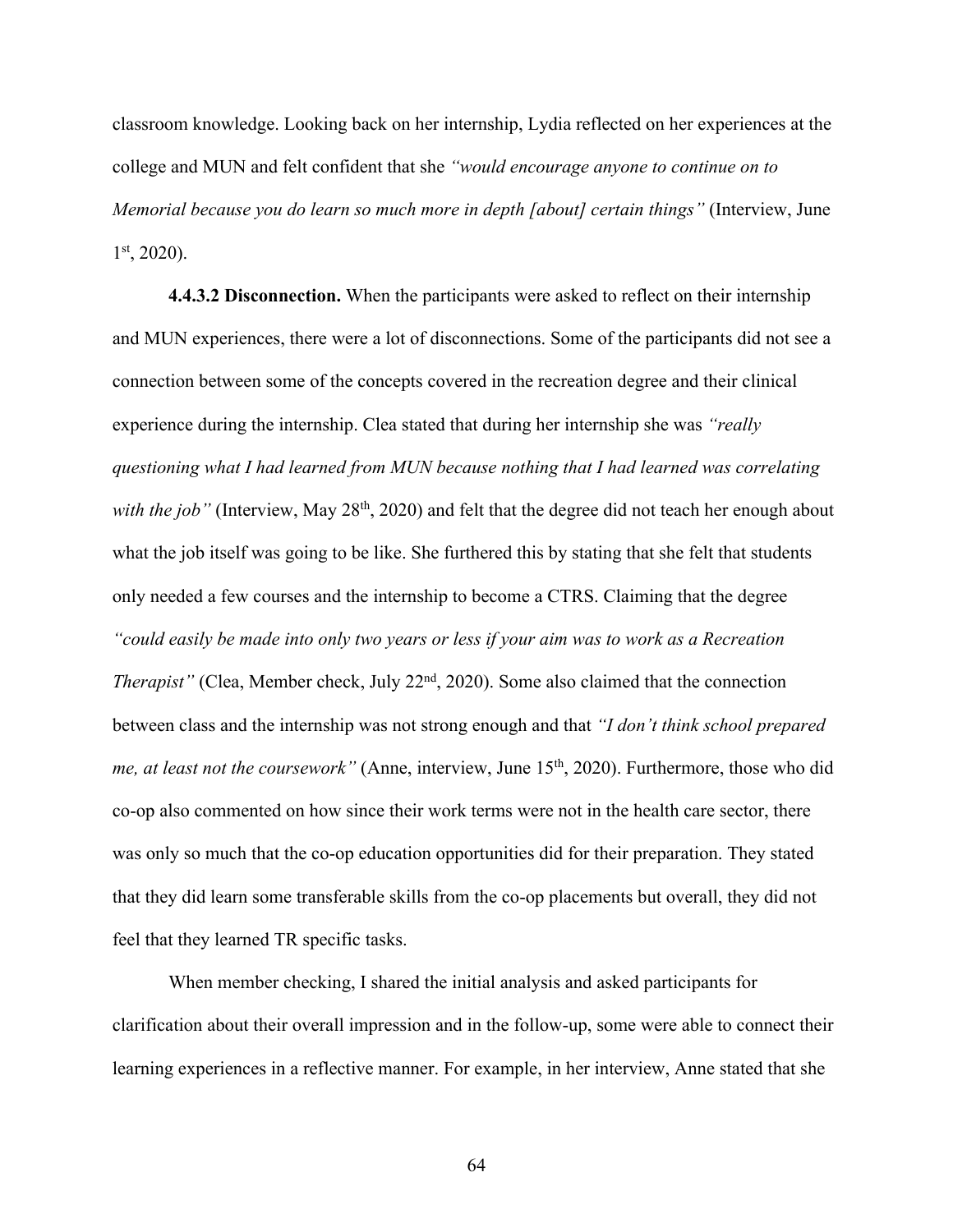did not think that school prepared her for the internship, but in the follow-up, she restated to say that, *"Going into my internship, I did not feel prepared or confident in [assessment and documentation]. I was taught and then practices within my internship and now feel comfortable doing so, but without this hands-on experience, I don't think I would have graduated fully understanding how to do this*" (Member checking, July 17<sup>th</sup>, 2020). Anne was able to reflect on her experiences in her internship and understand that some protocols are best learned in an experiential environment.

## **4.5 Discussion**

Overall, students reported a positive internship experience and found their learning during the internship was beneficial. The students reported various aspects of growth as key to their professional preparation resulting from the internship experience. These findings are similar to those found by De Groot and colleagues (2015) with their examination of experiential learning for kinesiology students in a service-learning course. Their results indicated that students had both personal and professional experiences, social interactions, and met program outcomes. Participants in the current study discussed their experiences in a similar manner. Furthermore, Coetzee et al. (2011) also found that the students in human sciences had many opportunities for the attainment of personal and professional goals in a service-learning setting. The internship opportunity allowed students to learn a lot about themselves and the profession in a fast-paced environment. Alice found that this experience allowed her to "kind of connect that missing piece from textbook to real life" (Alice, interview, June 15<sup>th</sup>, 2020). Allowing them to understand how a CTRS assessed, planned, implemented, and evaluated the clients and programs enabled participants to consider whether they wanted to continue in TR or move forward in a new professional direction (Roberson & Long, 2008).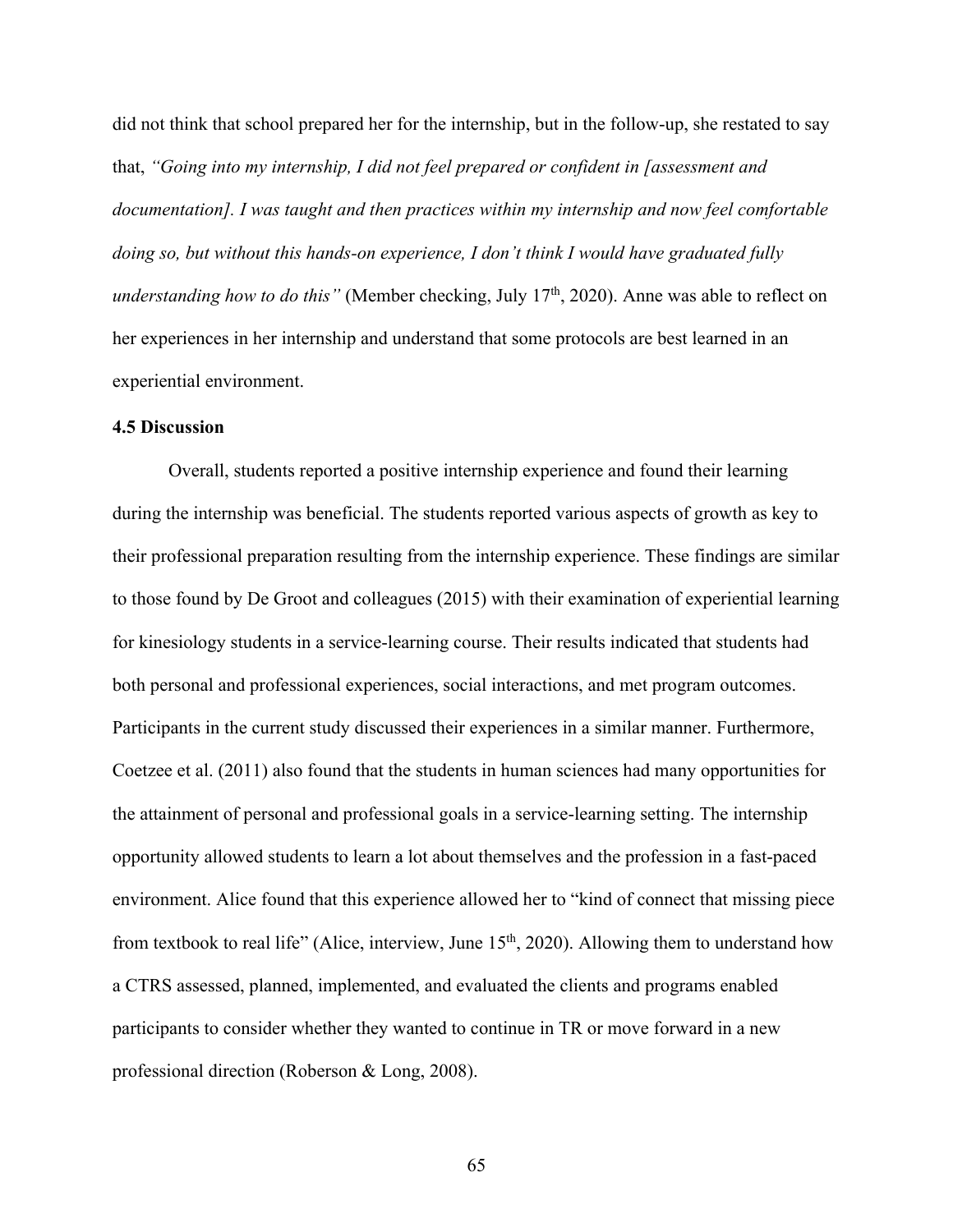Using experiential learning in curriculums for healthcare professions has been shown to be an effective way to teach curriculum and increase skills and confidence in students (Smith & Crocker, 2017). Brown et al. (2018) found that their sport management interns highlighted that the connection between learning and experiences was important in both academia and transition to the workplace. Their results are similar to those in the current study. The experiences reported by the participants highlighted the importance of the experiential learning process because it allowed for the student to live through the experience. As a student, there is a limit on how much knowledge a person can collect from the theoretical and case study-based learning that is offered at the university level. Students are given many opportunities to research and write about the services that TR can deliver, but it is important to provide students with the opportunity to make connections between theory to practice.

A study conducted in 1994 by Holdaway et al., asked young teachers about their experiences as interns in a school. They found that many of the participants felt limited in their learning experiences because they were only allowed to intern in one grade. This is relatable to the TR internship because the 14 weeks are spent in one facility working with the same group of clients. One concern from this model is that students only get to work with one population and feel restricted because there are many populations that use TR in the field. Holdaway et al. (1994) continued to suggest the importance of the intern being given the opportunity to participate in activities such as professional development workshops, interviews with parents, and field trips that could help the intern learn more about the other aspects of the teaching profession. This could be similar to TR as they could partake in activities that will boost their confidence and experience, such as participating in family meetings. However, the ability of the intern to participate in these activities is related to the number of opportunities the facility can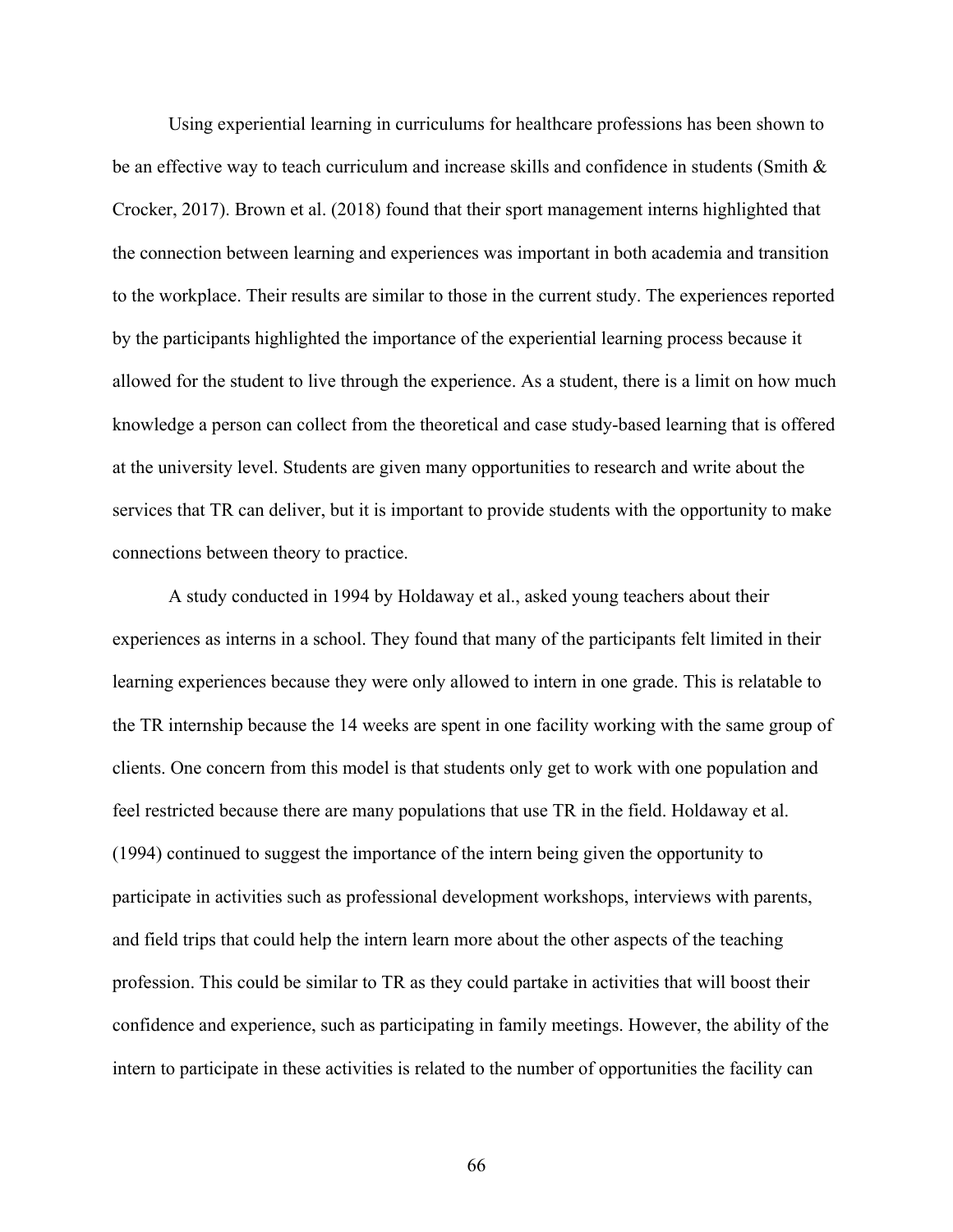offer. Additionally, it could be argued that having a lengthy experience at the one site can allow the intern to develop stronger relationships with clients and colleagues and become more comfortable in the setting allowing for more growth.

Furthermore, Bedini and Anderson (2003) highlighted the importance of the preceptor in an interns' education. A student would benefit from a preceptor who understands experiential learning, and who can guide the intern through the internship with opportunities to debrief, understand, and reflect on their experiences. In our study, we found that our participants were able to benefit from experiential learning. As Dewey (1929) stated, often learning starts in an uncomfortable position. This was noted by all of the participants when they stated they were nervous at the beginning of their internships. Just as Dewey's (1929) model suggests as the students experience new things, they are able to learn and reflect. This was evident throughout the participants explanations of their internship experiences.

In addition to personal growth and professional preparation, there were many meaningful relationships that students created throughout their internship. Studies conducted by Beard (2006), Bedini and Anderson (2003), and Williamson and Hudson (2001) have shown that having a positive relationship with your preceptor has a positive impact on the internship experience. This was evident in our study as six of the participants claimed that their relationship with their preceptor had a meaningful impact on their experience. Even the one participant who did not have a positive relationship with her preceptor was able to see past that relationship and acknowledged that she still had a positive learning experience. Additionally, participants appreciated being able to develop relationships with other professionals knowing working with interprofessional teams is a necessity in healthcare today. Having this place where the student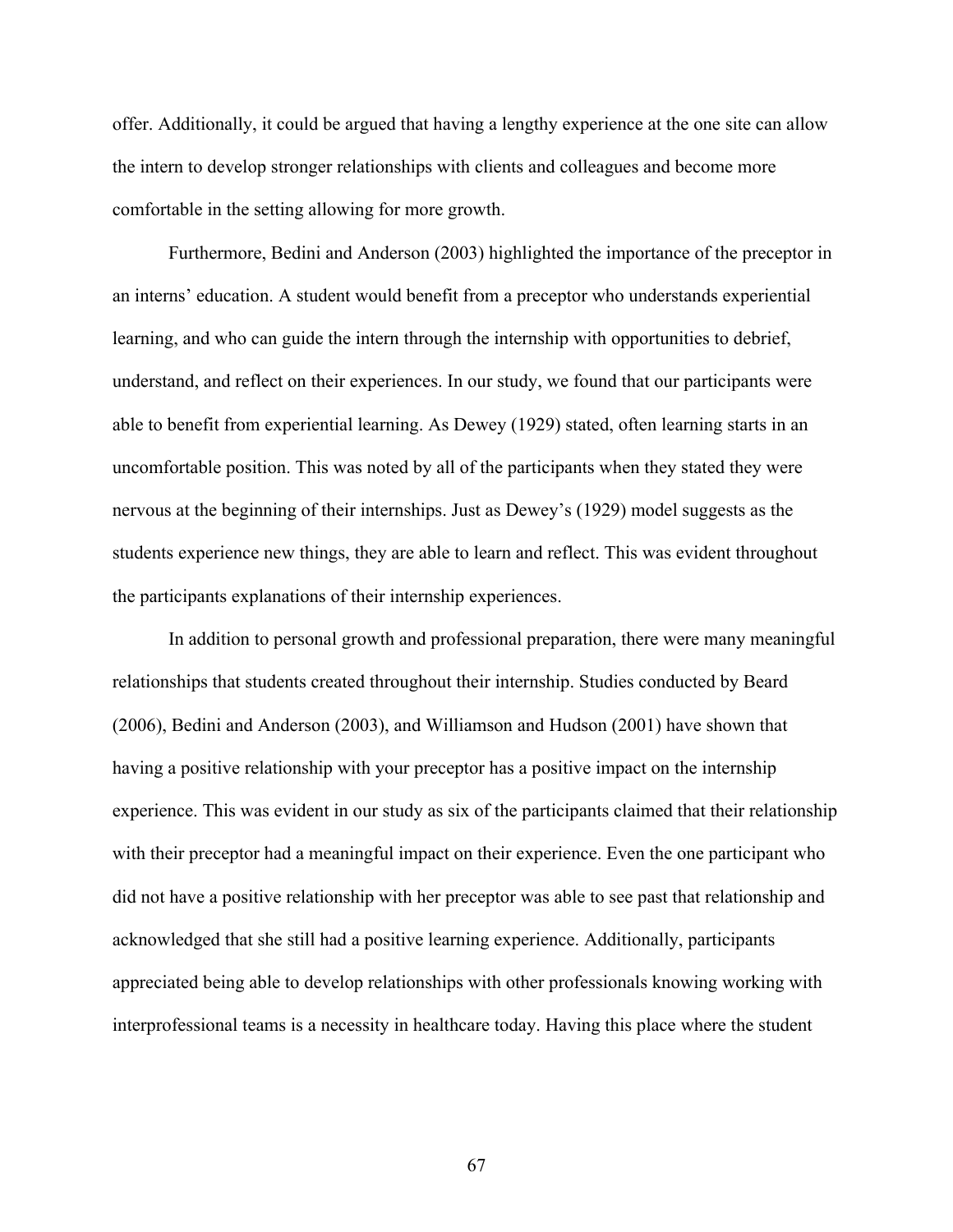could go and discuss their experiences with a trained professional allowed for students to learn more about themselves, their abilities, and how to prepare themselves in situations in the future.

Holdaway and their colleagues (1994) noted that education students expressed concern about only working with one population because they worried that this limited their skill development. Therefore, once the student is trying to enter the workforce, they may not feel competent in their abilities to work with a particular demographic as their training did not cover those interventions. This was mentioned by Anne, who stated she felt comfortable working with mental health and addictions because of her internship but would not feel prepared to work with another demographic (Anne, interview, June  $15<sup>th</sup>$ , 2020) Thus, having as many opportunities during the internship to visit other sites and learn from other practitioners is quite important so they can better understand the full scope of practice (Holdaway et al. 1994). Participating in these types of activities could help boost the student's confidence and experience which can help them in their professional pursuits. Providing TR students with additional exposure to other client groups is important so students feel better prepared to enter a variety of treatment areas upon graduation. This could be accomplished by splitting the internship between sites or by providing additional experiential learning opportunities with different demographics before the internship. Both Anne and Clea strongly felt that there needed to be more hands-on learning, such as interacting with clients and doing assessments, throughout their degree program.

In respect to the student perception of the TR discipline in the workplace, there were mixed reviews. Some felt that other professionals did not respect their profession, while others had very meaningful encounters in their interprofessional teams. This was highlighted in Sasnett et al.'s (2018) study on health care internships, as they found that student interns are often met with resistance from other professionals. Furthermore, Dwulit (2017) reported that TR is still

68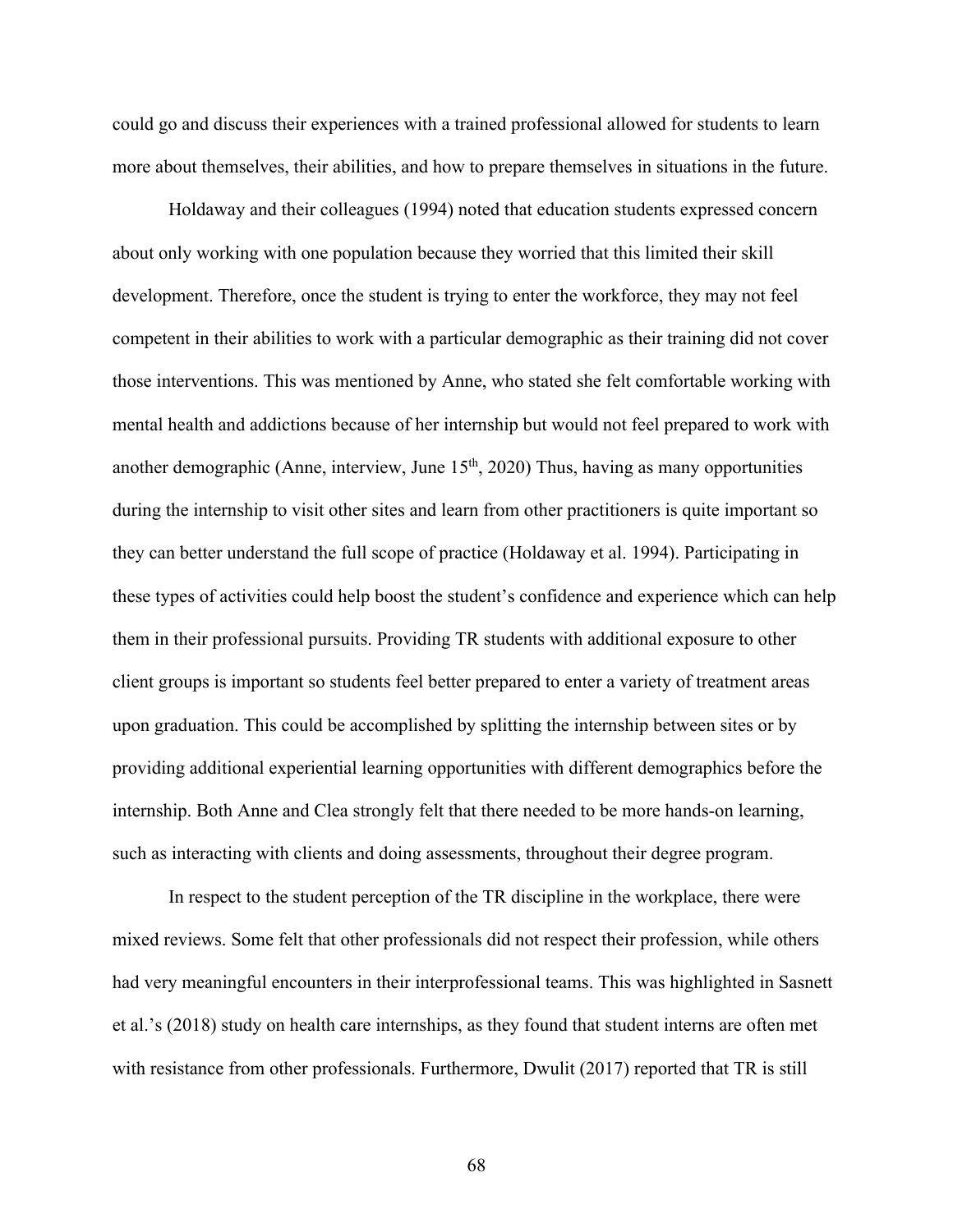misunderstood and often overlooked as a meaningful form of treatment; however, upcoming health professionals tend to have a more positive view of the TR profession. This may be a result of increased interprofessional education as apart of training for many disciplines. Lydia noted that she did not have to *"fight for [her] right at the table"* (Interview, June 1st, 2020) and felt advocated for by both her clinical preceptor and other professionals. It is concerning that participants reported feeling devalued as this can result in young professionals leaving the field even before they get started. Academic supervisors and clinical preceptors must be aware of the problem and speak to students about how to find their voices so they can advocate for their roles and feel valued as part of client care.

Finally, as previously mentioned, the initial analysis suggested that participants were unable to make meaningful connections between classroom preparation and the internship. Many reported that they did not see the value in some of their non-TR recreation courses or previous work experience as beneficial towards the internship. It appeared that they did not consider the transferability of these skills to the healthcare setting. However, in a follow up during member checking, most participants were able to connect their prior learning experiences to the internship. The majority of the participants were in a similar cohort for when they completed their internship placement. This could be a result of their learning styles that they developed overtime (Reed et al., 2016). These participants would be in a relatively similar developmental stage in their emerging adulthood (Arnett, 2007), which would indicate that their level of selfefficacy could be similar (Reed et al., 2016). As self-efficacy is an important factor in adult successes it could contribute to their mindset and pedagogy of learning (Liem et al, 2010). Furthermore, experiential learning can be viewed as an outlet for learning concepts that are unobtainable from academic learning (Kiser & Partlow, 1999). This was evident in the current

69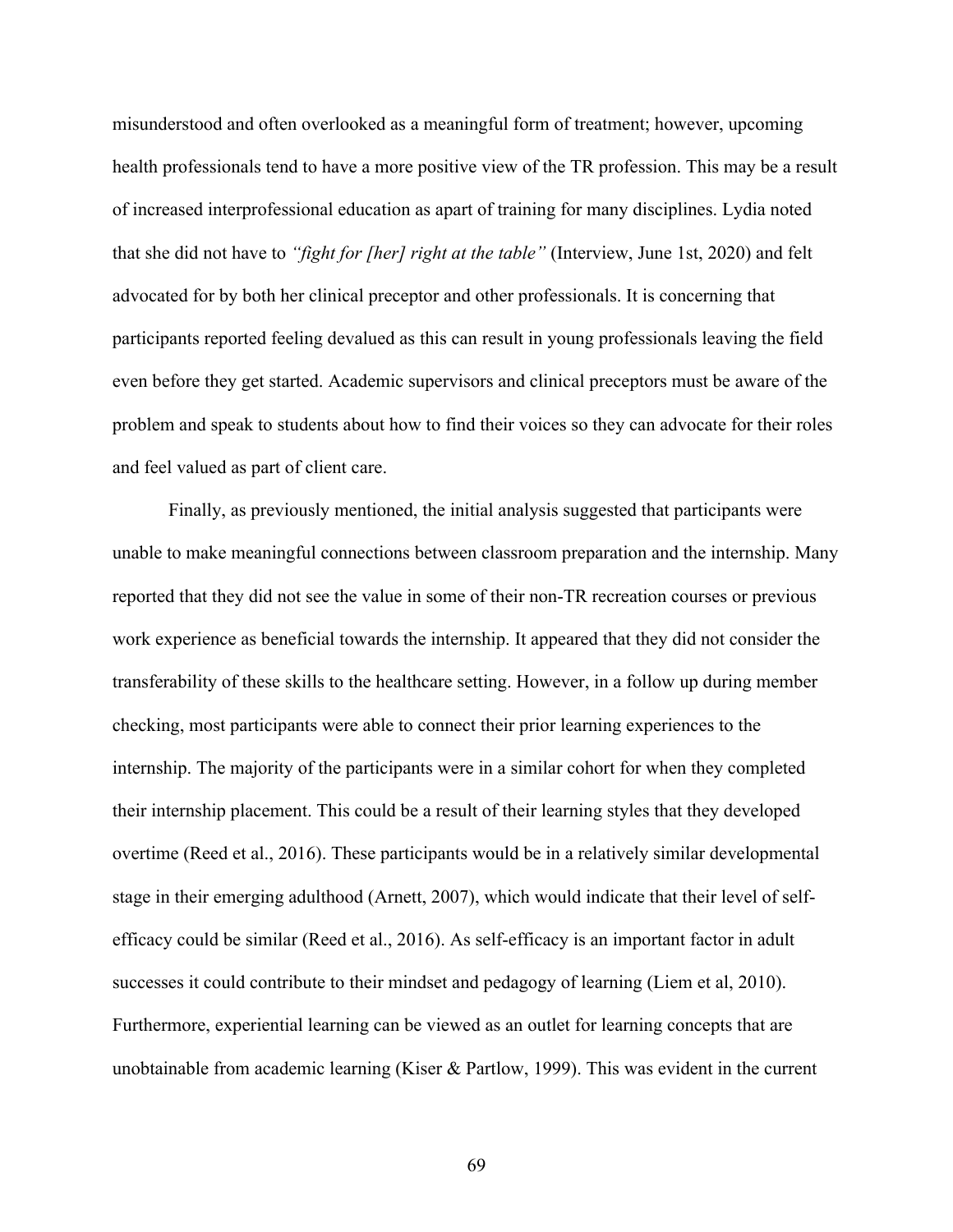study as many participants mentioned feeling unprepared for the assessment and documentation part of the internship. This portion of TR is often difficult to teach in a traditional education setting and is therefore a major component of the internship. In a traditional classroom setting, students can role play or be given case studies (based on real clients with context changes), but it is not possible to replicate the clinical setting in the classroom. While some participants in the current study complete all seven courses; others will have the three required courses and between two and four elective courses. This is noteworthy given some of the findings suggest that some participants did not feel adequately prepared in assessment and documentation skills. Not all students completed Assessment and Documentation in Therapeutic Recreation (HKR 3685).

Interprofessional education training has becomes more prominent in healthcare curriculums, this is where students can learn more about assessment and documentation from standardized patients. Our findings were similar to Gower (2008) who noted that recreation students found it difficult to learn about communication skills and intervention techniques in the classroom. When he asked the participants about similarities between the classroom and the internship, they found that it was difficult to create the linkage to academia, which was similar to our results. Many of the participants in this study felt that their internship and coursework were two separate entities, instead of viewing them as an expansion of the same knowledge. As the literature suggests, students should be able to connect the traditional learning from the classroom setting to the knowledge gained in the internship (Daugherty 2000). Gower's (2008) participants also had mixed reviews on their classroom education. He suggested that this disconnection could be due to the student's perception of the job fundamentals that are taught differently on the job versus the classroom setting. He also stated that there needs to be more investigation into the disconnect that students are perceiving in their educational experiences. This is evident in our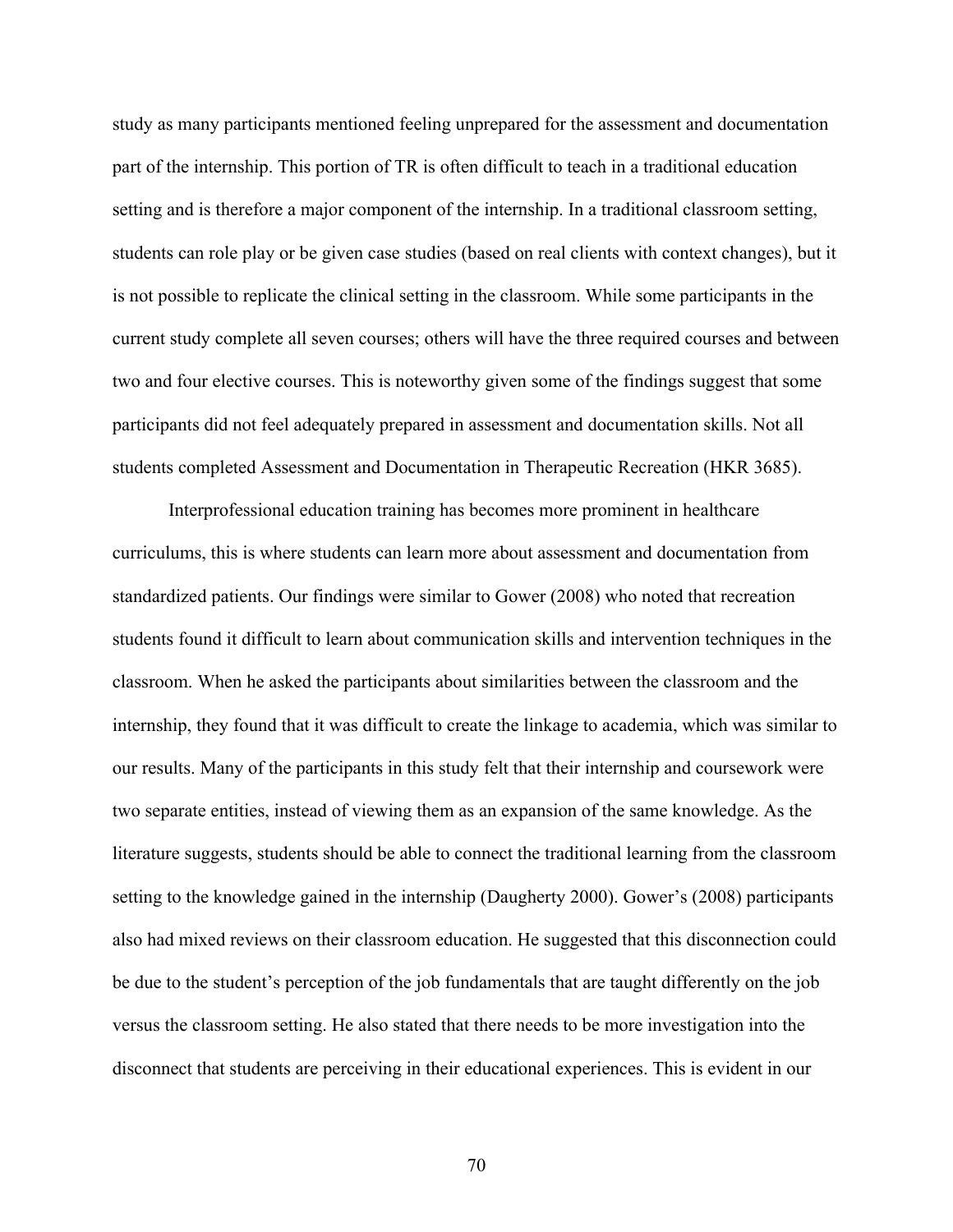study as some of the participants could not state the similarities between their internship and classwork.

This study was able to highlight the experiences of seven TR internships. Understanding what they found to be beneficial can help further curriculum development and internship preparedness. Furthermore, the study captured the student perception, which is important in ensuring that the information provided by the academic units is being understood and is able to be applied in a practical setting.

#### **4.6 Recommendations**

Overall, the student internship experience is a considerable learning opportunity. Many studies have shown the benefits of this type of education intervention (Darling, 1998; Daughtry, 2011; Blanchard et al., 2016; Sasnett et al., 2018). De Groot et al. (2015) found that a lot of their students wanted more opportunities for hands-on experience and recommended more experiential educational opportunities. This is similar to the current findings, as some participants suggested that there should be more hands-on experiences, such as volunteering in a clinic or doing mock-interviews, prior to the internship (Anne, interview, June 15th, 2020). Gower (2008) made the recommendation of having another placement in the degree program towards the beginning so that students have two opportunities to learn in the field. In addition, some participants also felt that they needed more in-depth understanding of populations (Taylor, interview, May 29th, 2020), intervention methods (Joanna, interview, May 28th, 2020), and deescalation and problem solving (Alice, interview, June 15th, 2020). Currently, in SHKR, the course "Professional Development Seminar" (HKR 1123) is currently offered to help students in the co-operative program learn skills to help them prepare for their interviews and work terms.

71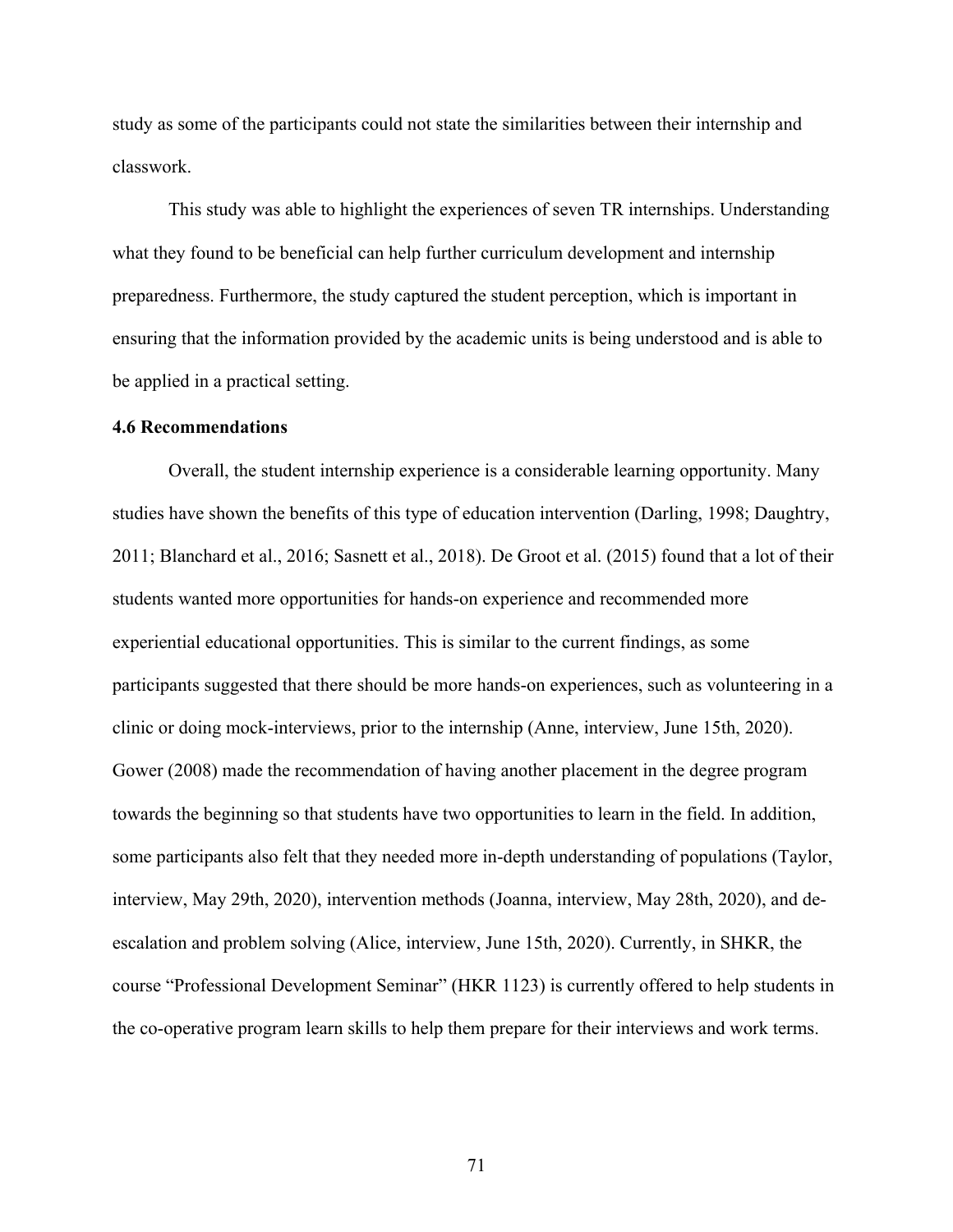From the suggestions of the participants, a similar style course that provides the students with TR internship specific guidance could be beneficial.

Other factors that could be considered include the clientele the students work with and the male perspective. The group of clienteles that a student works with during their internship could impact their experience. Also having male participants would be beneficial as the current study only interviewed females. Furthermore, a nation-wide study could be conducted to gather more information on TR internships in Canada and how the students perceive their learning. This could increase the consistency of educational material taught throughout universities in Canada (Adams et al. 2008).

# **4.7 Limitations**

There are limitations in the current study that should be noted. Because this research focused on the internship experience of graduates from the Bachelor of Recreation at MUN who completed an internship, the total population size was 79. We were only able to capture 10% of all the graduates from the TR program, if more time were available it would have been valuable to also explore the perspective of educators and preceptors. This many have yielded a deep understanding of all aspects of the training at MUN (Bernard, 2011).

All of the participants were females, so we don't know if there are any gender differences. Also, all of the participants did their internship within a 10-year period. These participants having grown up within a reasonably similar era, could have similar mind-sets and learning styles (Corbin, 2017). While this aided the findings of the thesis, they may not be generalizable to other universities and their internship protocols. Future research in the area of internships and student perspective of learning from other age cohorts and universities would be beneficial.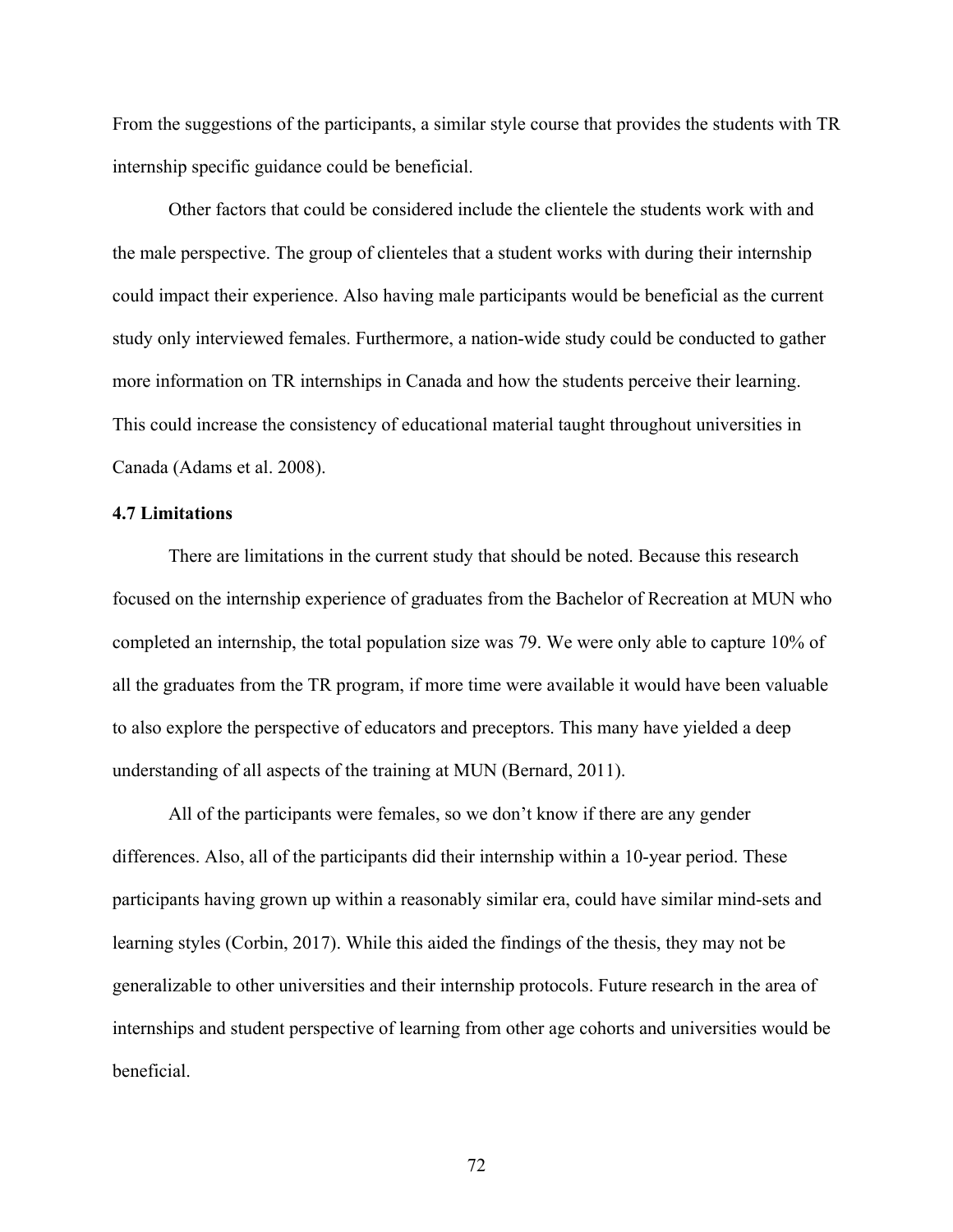### **4.8 Conclusion**

Growth as a professional, meaningful relationships, and perception of learning were three themes that explained the experiences student interns had on their TR internship at MUN. Having the students learn in the professional workplace has been shown to have a positive effect on the students' learning and skill development and the findings here suggest the same, overall the participants of the current study had a positive learning experience (Brown et al., 2018; De Groot et al., 2015; Gower, 2008). The support and meaningful connections that students created on their internship was beneficial for their learning. Furthermore, their learning experiences in their internship helped them develop personally and professionally. More research and education are needed surrounding the student's perception of learning from their internship and how it related to the TR practice.

# **4.9 References**

Aggett, M., & Busby, G. (2011). Opting out of internship: Perceptions of hospitality, tourism and events management undergraduates at a British university. *Journal of Hospitality, Leisure, Sport & Tourism Education, 10*(1), 106-113.

https://doi.org/10.3794/johlste.101.310

Alpert, F., Heaney, J., & Khun, K. (2009). Internships in marketing: Goals, structures and assessment-student, company and academic perspective. *Australian Marketing Journal, 17*(1), 36-45. https://doi.org/10.1016/j.ausmj.2009.01.003

Anonymous. (2014). How to cultivate a successful internship program. *Development and Learning in Organizations, 28*(3), 31-34. https://doi.org/10.1108/DLO-03-2014-0016

Arnett, J. J. (2007). Emerging adulthood: What is it, and what is it good for? *Child Development Perspectives, 1*(2), 68-73.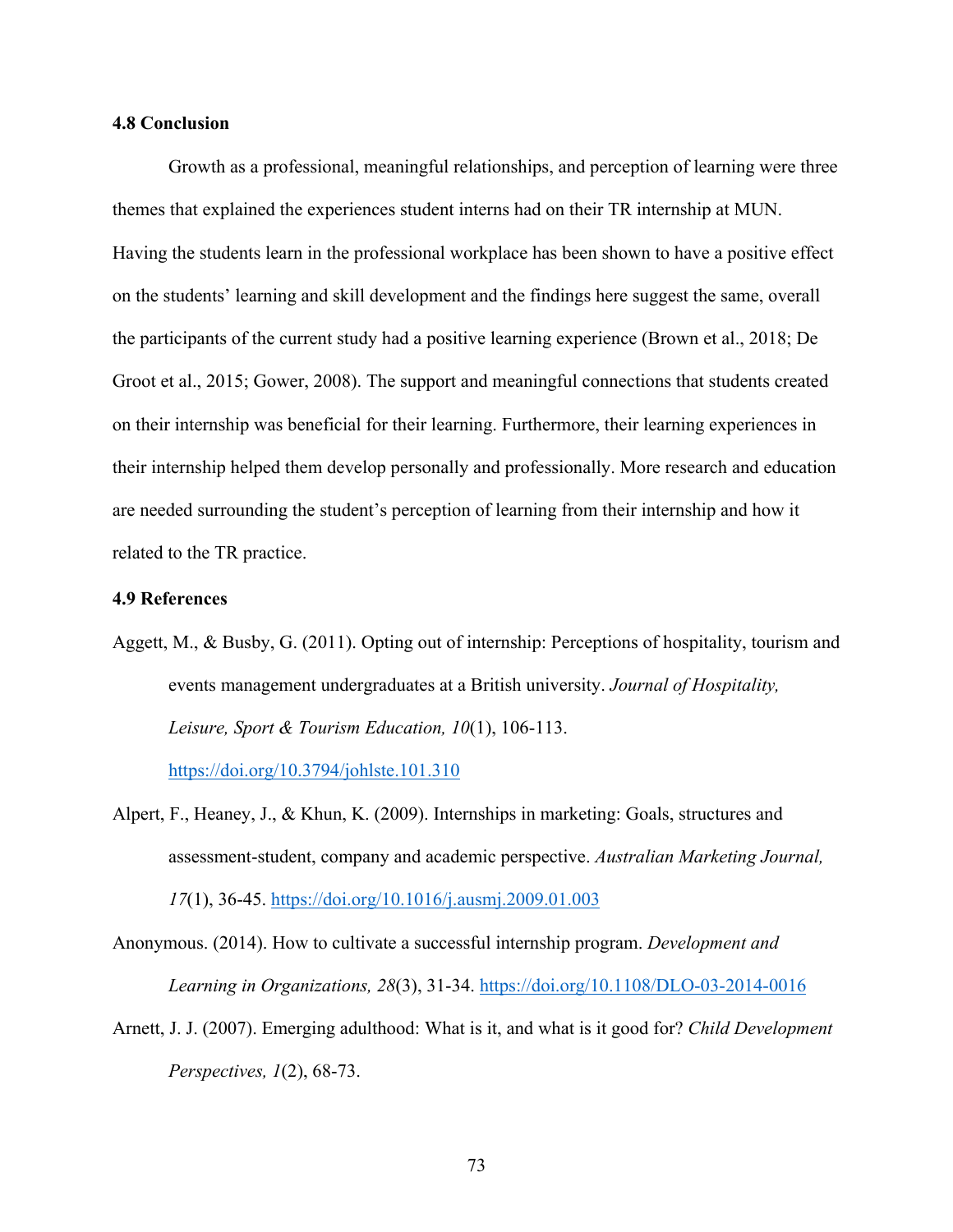- Beard, D. F. (2006). Assessment of internship experiences and accounting core competencies. *Accounting Education: An International Journal, 16*(2), 207-220. https://doi.org/10.1080/09639280701234625
- Bedini, L. A., & Anderson, D. M. (2003). The benefits of formal mentoring for practitioners in therapeutic recreation. *Therapeutic Recreation Journal, 37*(3), 240-255.
- Bernard, H. R. (2011). *Research methods in anthropology: Qualitative and quantitative approaches* (5<sup>th</sup> ed.). Rowman Altamira.
- Binder, J. F., Baguley, T., Crook, C., & Miller, F. (2015). The academic value of internships: Benefits across disciplines and student background*. Contemporary Educational Psychology, 41*, 73-82. https://doi.org/10.1016/j.cedpsych.2014.12.001
- Birt, L., Scott, S., Cavers, D., Campbell, C., & Walters, F. (2016). Member checking: A tool to enhance trustworthiness or merely a nod to validation? *Qualitative Health Research, 26*(13), 1802-1811. http://doi.org/10.1177/1049732316654870
- Blanchard, J., Briodo, E. M., Stygles, K. N., & Rojas, F. A. (2016) Graduate intern exchange: Increasing competencies and awareness through professional development. *Journal of Student Affairs Research and Practice, 53*(2), 190-204.
- Brown, C., Willett, J., Goldfine, R., & Goldfine, B. (2018). Sport management internships: Recommendations for improving upon experiential learning. *Journal of Hospitality, Leisure, Sport & Tourism education, 22*, 75-81.

https://doi.org/10.1016/j.jhlste.2018.02.001

Clark, S. C. (2003). Enhancing the educational value of business internships. *Journal of Management Education, 27*(4), 472-484. https://doi.org/10.1177/1052562903251350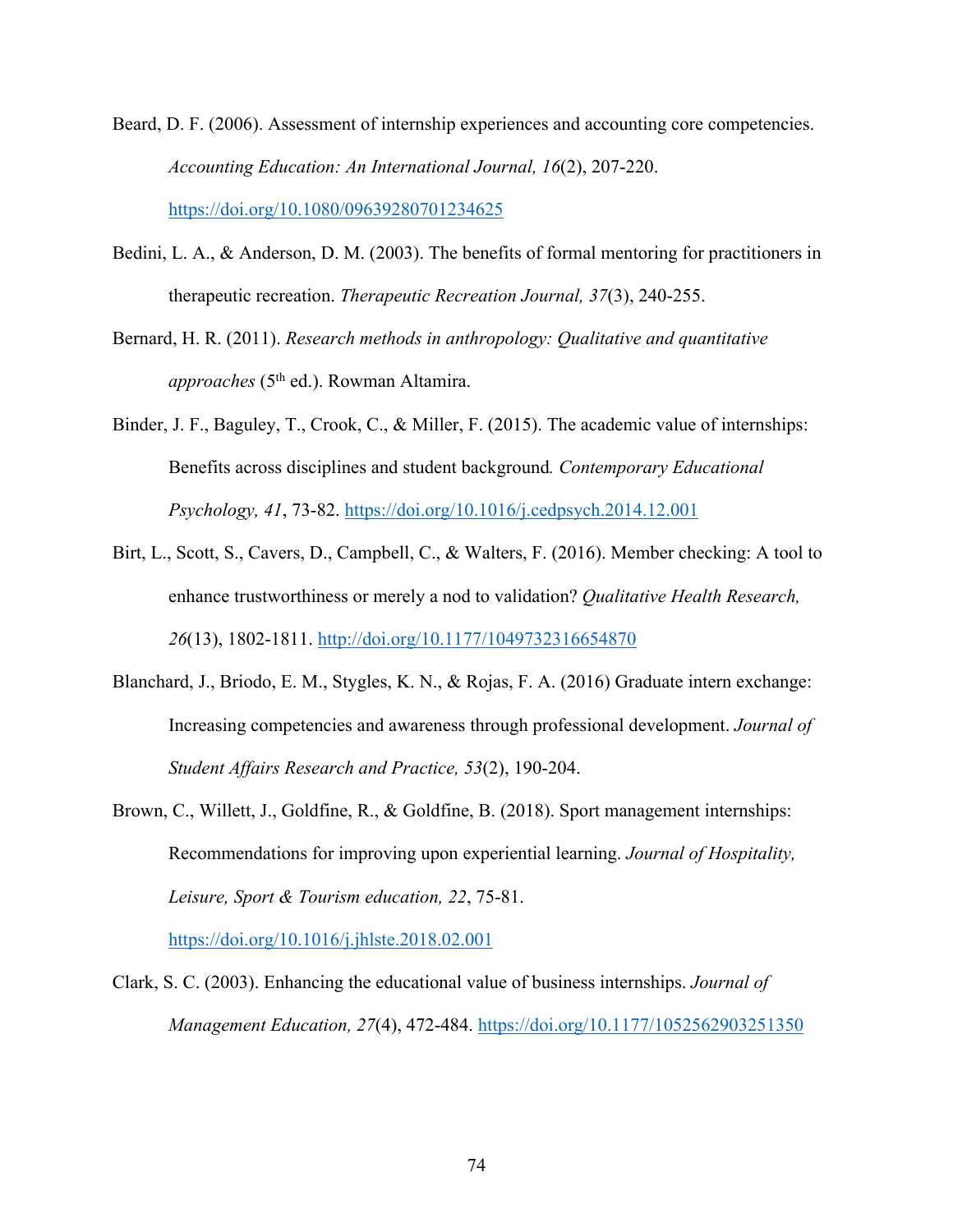- Coetzee, B. A., Bloemhuff, H. J., & Naude, L. (2011). Students' reflections of the attainment of competencies in a community service-learning module in human movement science. *African Journal for Physical, Health Education, Recreation and Dance (AJPHERD), 17*(3), 547-563.
- Corbin, A. (2017). Assessing differences in learning styles: Age, gender, and academic performance at the tertiary level in the Caribbean. *The Caribbean Teaching Scholar, 7*(10), 67-91.
- Corbin, J., & Strauss, A. (2008). *Basics of qualitative research: Techniques and procedures for developing grounded theory* (3rd ed.). SAGE Publishing Inc.
- Craig, P. J., & Sable, J. R. (2011). Applying a constructivist-developmental practice-based learning framework to the recreation internship experience. *A Journal of Leisure Studies and Recreation Education, 26*(1), 1-20.

https://doi.org/10.1080/1937156X.2011.11949668

- Craig, P. J., & Oja, S. N. (2012). Moral judgement changes among undergraduates in a capstone internship experience. *Journal of Moral Education, 42*(1), 43-70. https://doi.org/10.1080/03057240.2012.677603
- Cronin, M., & Connolly, C. (2007). Exploring the use of experiential learning workshops and reflective practice within professional practice development for post-graduate health promotion students. *Health Education Journal, 66*, 286–303.

https://doi.org/10.1177/001789690780136

Darling, R. (1998). The value of a pre-internship observation experience. *Teaching Sociology, 26*(4), 341-346. https://doi.org/10/2307/1318773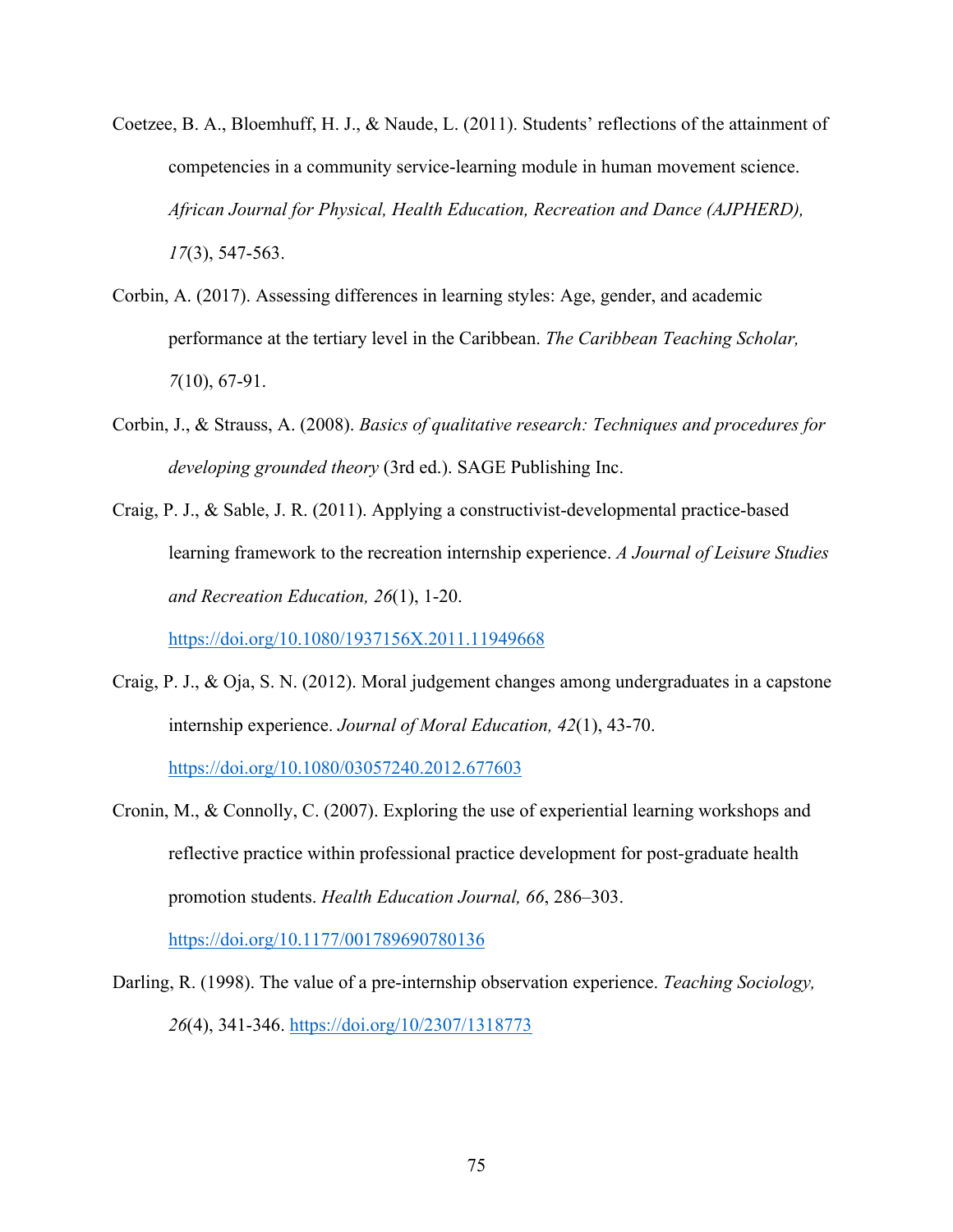- Daugherty, S. (2000). Internship and co-ops: An excellent way to preview and plan your future. *Black Collegian, 31*(1), 152-157.
- Daugherty, E. L. (2011). The public relations internship experience: A comparison of student and site supervisor perspectives. *Public Relations Review, 37*, 470-477.
- De Groot, M., Alexander, K., Culp, B., & Keith N. (2015). Experiential learning in kinesiology: A student perspective. *Pedagogy in Health Promotion: The Scholarship of Teaching and Learning, 1*(3), 123-133. https://doi.org/10.1177/2373379915594391

Dewey, J. (1916). *Democracy and education.* The Free Press.

- Dewey, J. (1929). *The quest for certainty: A study of the relation of knowledge and action.* Milton, Balch and company.
- Dewey, J. (1938). *Experience and education.* Macmillan.
- Dewey, J. (1963). *Experience and Education*. Collier.
- Dundes, L., & Marx, J. (2006). Balancing work and academics in college: Why do students working 10 to 19 hours per week excel? *Journal of College Student Retention, 8*, 107- 120. https://doi.org/10.2190/7UCU-8F9M-94QG-5WWQ
- Dwulit, M. P. (2017). Student perceptions of therapeutic recreation. *Therapeutic Recreation Journal, 51*(3), 193-205.

Eastern Health. (2019). http://www.easternhealth.ca/WebInWeb.aspx?d=3&id=1650&p=1639

Gault, J., Redington, J., & Schlager, T. (2000). Undergraduate business internships and career success: Are they related? *Journal of Marketing Education, 22*, 45-53. https://doi.org/10.1177/0273475300221006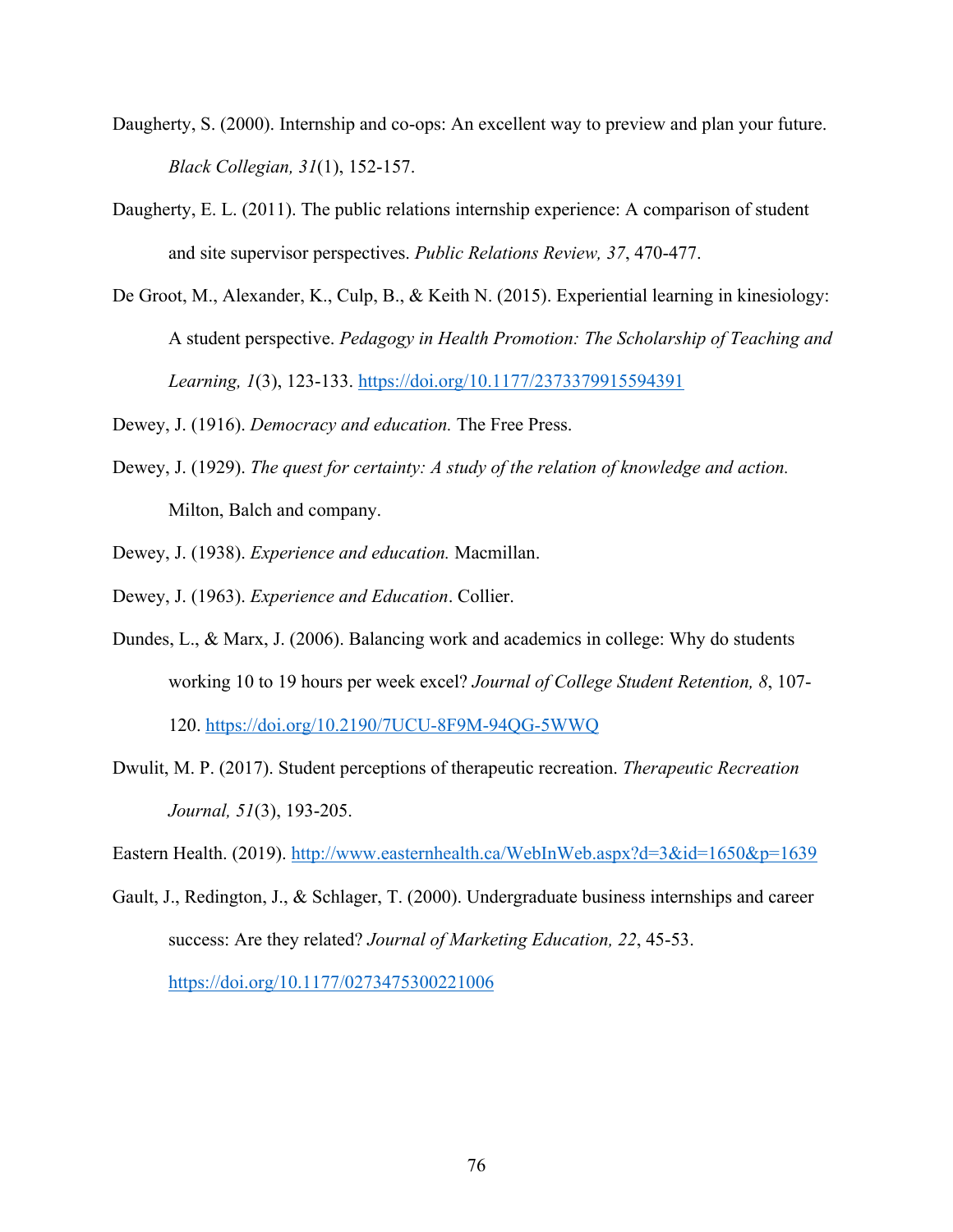Gower, R. K. (2008). *Internships in recreation, sport and tourism: Exploring student perception.*  (Publication No. 3314779) Doctoral Dissertation, University of Illinois at Urbana-Champaign, ProQuest LLC.

- Grace, S., Innes, E., Patton, N., & Stockhausen. (2017). Ethical experiential learning in medical, nursing and allied health education: A narrative review. *Nurse Education Today, 51*, 23- 33. https://doi.org/10.1016/j.nedt.2016.12.024
- Holdaway, E. A, Johnson, N. A., Ratsoy, E. W., & Friesen, D. (1994). The value of an internship program for beginning teachers. *Educational Evaluation and Policy Analysis, 16*(2), 205- 221. https://doi.org/10.3102/01623737016002205
- Hurd, A. R., & Schlatter, B. E. (2007). Establishing cooperative competency-based internships for parks and recreation students. *Journal of Physical Education, Recreation & Dance (JOPERD), 78*(4), 31-34. https://doi.org/10.1080/07303084.2007.10598004
- Jacobson, J. M., & James, A. (2001). Ethics: Doing right. In N.J. Stumbo (Ed.), *Professional issues in therapeutic recreation: On competence and outcomes* (pp. 237-248). Sagamore Publishing.
- Jamieson, L. M., & Wolters, S. A. (1999). Management What is it? In B. van der Smissen, M. Moiseichik, V. J. Hartenburg, & L. F. Twardzik (Eds.), *Management of park and recreation agencies* (pp. 1-18). National Recreation and Park Association.
- Kiser, J., & Partlow, C. (1999). Experiential learning in hospitality education: An exploratory study. *Journal of Hospitality and Tourism Management, 11*(23), 70-74.
- Knemeyer, A. M., & Murphy, P. R. (2002). Logistics internships: Employer and student perspectives. *International Journal of Physical Distribution and Logistics Management, 32*, 135-152. https://doi.org/10.1108.09600030210421732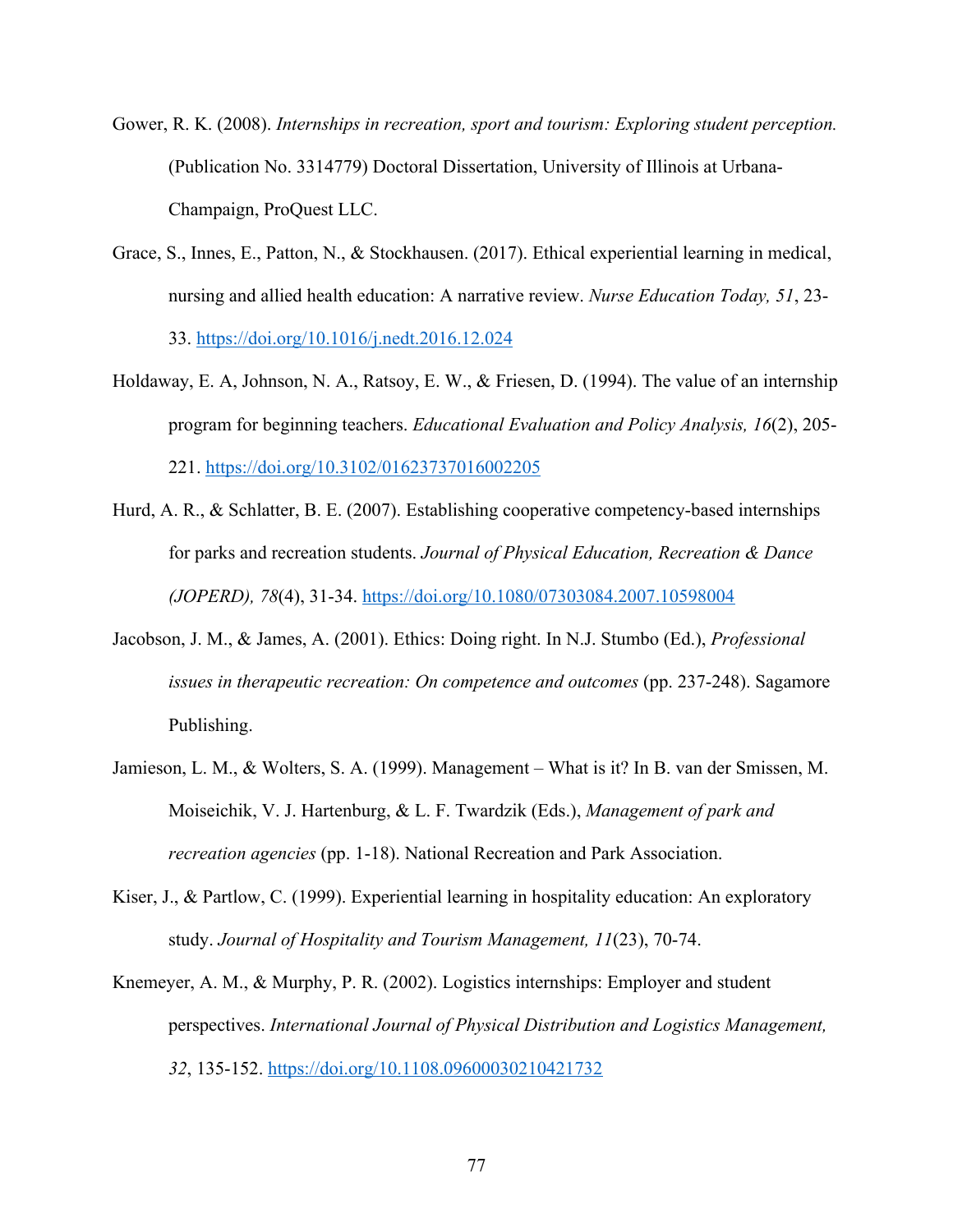- Kuh, G. D. (2008). *High-impact educational practices: what they are, who has access to them, and why they matter*. Association of American Colleges and Universities.
- Liem, J. H., Cavell, E. C., & Lustig, K. (2010). The influence of authoritative parenting during adolescence on depressive symptoms in young adulthood: Examining the mediating roles of self-development and peer support. *The Journal of Genetic Psychology, 171*(1), 73-92. http://doi.org/10.1080/00221320903300379
- Maertz, C. P., Stoeberl, P. A., & Marks, J. (2014). Building successful internships: Lessons from the research from interns, schools, and employers. *Career Development International, 19*(1), 123-142. https://doi.org/10.1108/CDI-03-2013-0025
- McLean, D. J., & Yoder, D. G. (2005). *Issues in recreation and leisure: Ethical decision making.* Human Kinetics.
- National Council for Therapeutic Recreation Certification (NCTRC). (2020). *Academic Pathway.* https://www.nctrc.org/new-applicants/paths-to-certification/academic-path/
- Reardon, K. M., & Saiji, L. (2014). The SAGE Encyclopedia of Action Research. Chapter "*Experiential learning*", SAGE Publications Ltd.
- Reed, K., Duncan, J. M., Lucier-Greer, M., & Fixelle, C. (2016). Helicopter parenting and emerging adult self-efficacy: Implications for mental and physical health. *J Child Ham Stud, 25*, 3137-3149.
- Reid, C., Landy, A., & Leon, P. (2013). Using community-based research to explore common language and shared identity in the therapeutic recreation profession in British Columbia, Canada. *Therapeutic Recreation Journal, 47*(2), 69-88.

Robertson, T., & Long, T. (2008). *Foundations of Therapeutic Recreation*. Human Kinetics.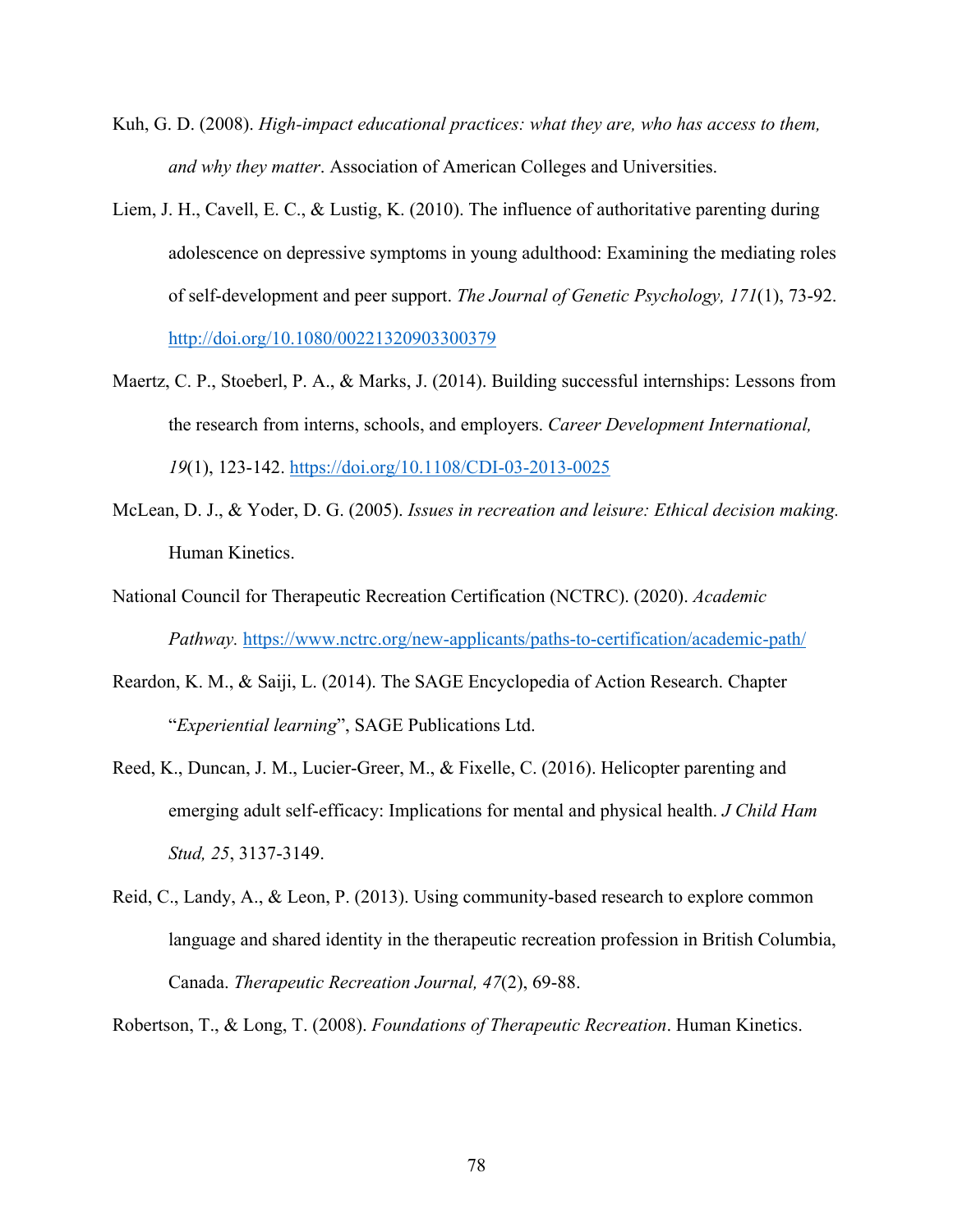- Sasnett, T. B., Harris, S.T., White, S. T. (2018). Patient-centered medical home undergraduate internship, benefits to a practice manager: Case study. *The Health Care Manager, 37*(2), 136-141. https://10.1097/HCM.0000000000000212
- Silberman, M. L. (2007). *The Handbook of Experiential Learning*. Wiley.
- Smart, K. L., & Csapo, N. (2007). Learning by doing: Engaging students through learnercentered activities. *Business Communication Quarterly, 70*(4), 451-457. https://doi.org/10.1177/10805699070700040302
- Smith, S. N., & Crocker, A. F. (2017). Experiential learning in physical therapy education. *Advances in Medical Education and Practice, 8*, 427-433.

https://doi.org/10.2147/AMEP.S140373

- Stumbo, N. J., & Carter, M. J. (1999a). National therapeutic recreation curriculum study part A: Accreditation, curriculum and internship characteristics. *Therapeutic Recreation Journal, 33*(1), 46-60.
- Stumbo, N. J., & Carter, M. J. (1999b). National therapeutic recreation curriculum study part B: University, faculty, student, and placement characteristics. *Therapeutic Recreation Journal, 33*(3), 241-250.
- Stumbo, N., Carter, M., & Kim, J. (2004). 2003 National therapeutic recreation curriculum study part B: University, Faculty, Student, and Placement Characteristics. *Therapeutic Recreation Journal, 38*(1), 53-71.
- Sullivan, A. (2014). Credentialing of therapeutic recreation in Newfoundland and Labrador, Canada. *World Leisure Journal, 57*(1), 25-33. https://doi.org/10.1080/16078055.2014.1001174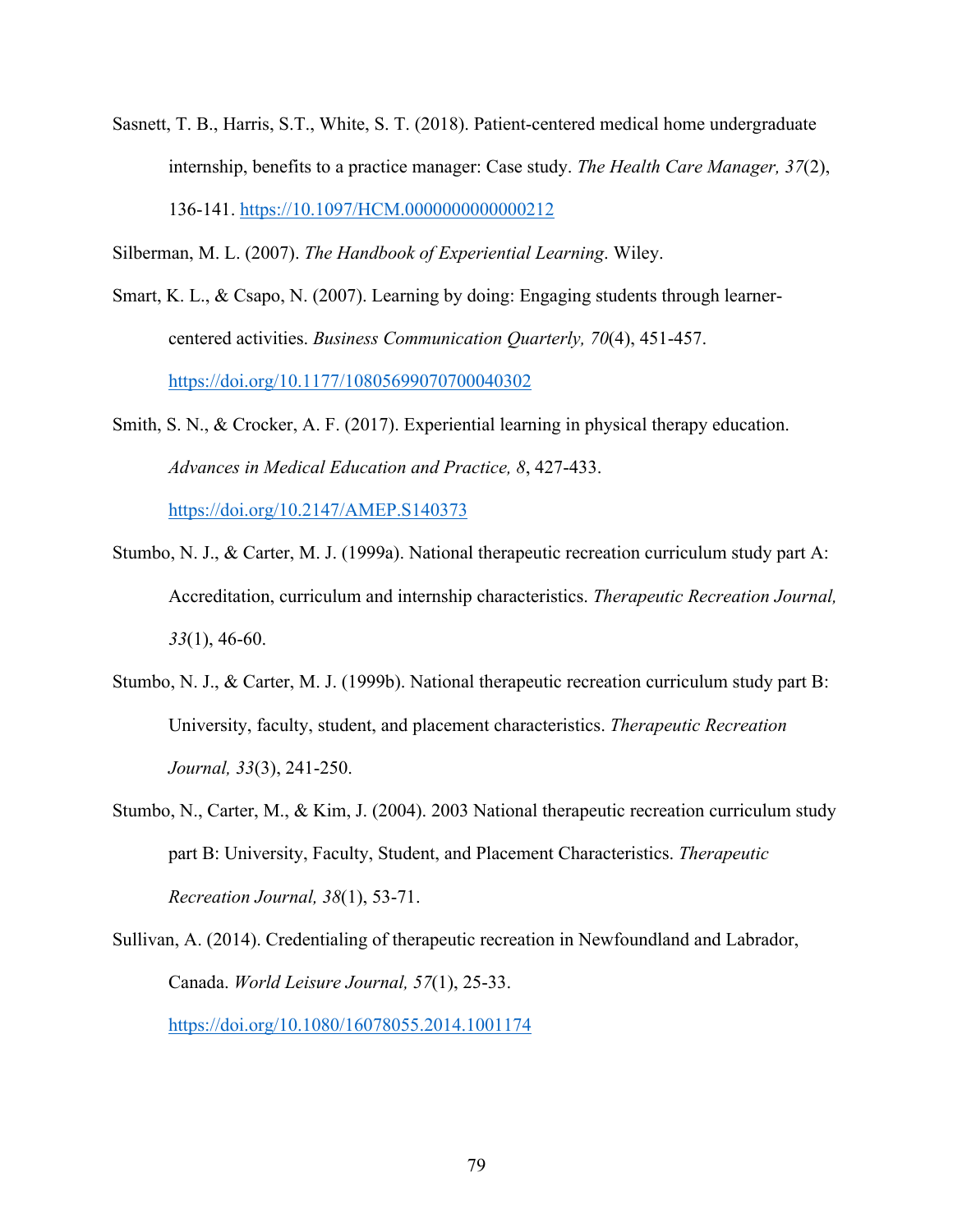- Thiel, G. R., & Hartley, N. T. (1997). Cooperative education: A natural synergy between business and academia. *SAM Advanced Management Journal, 62*(3), 19-24.
- Tong, A., Sainsbury, P., & Craig, J. (2007). Consolidated criteria for reporting qualitative research (COREQ): 32-item checklist for interviews and focus groups. *International Journal for Quality in Health Care, 19*, 349-357.
- Williamson, R., & Hudson, M. (2001). *The good, the bad, the ugly: Internships in principal preparation*. Annual Conference of the National Council of Professors of Education Administration. Houston, TX, August 2001 (1-24). North Carolina, ERIC.
- Zabriskie, R., & McCormick, B. (2000). Accreditation & academic quality: A comparison with healthcare accreditation. *SCHOLE: A Journal of Leisure Studies and Recreation Education, 15,* 31-46. https://doi.org.10.1080/1937156X.2000.11949454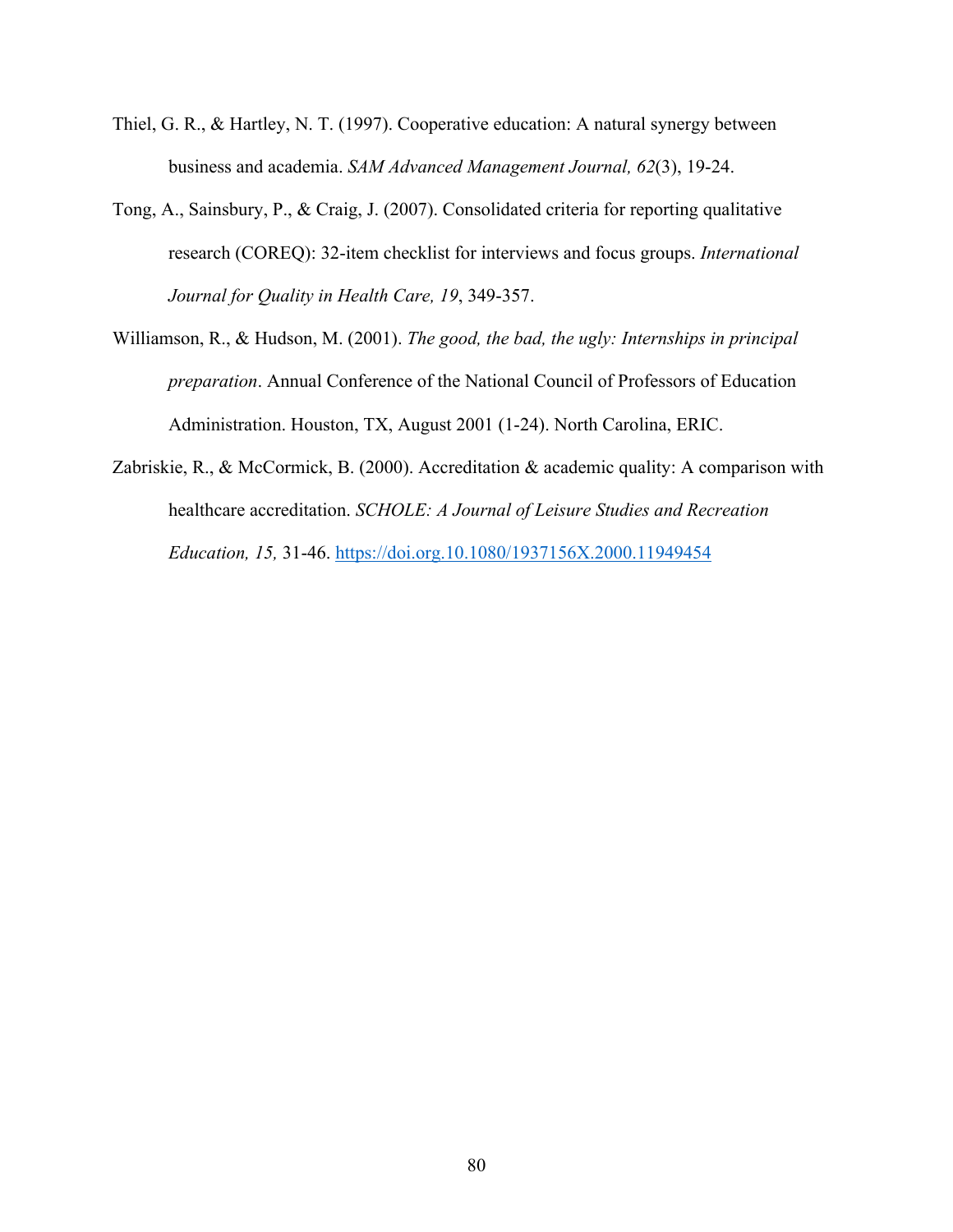### **Chapter Five: Recommendations and Conclusion**

#### **5.1 Recommendations**

This study highlighted the student perceptive of their TR internship experiences. The participants found that the internship has an overall positive effect on their learning. However, there was mixed perceptions of how their education prepared them for the internship and how prepared they felt for the workforce. Nonetheless, the participants offered their opinions of their education and internship that they would like to see changed. These changes included: more hands-on experience before the internship (either in the classroom or in a volunteering capacity), more specific TR assessment, documentation and implementation, and client interaction training. The SHKR at MUN offers a course HKR 1123 "Professional Development Seminars" for their co-operative students. A similar course could be implemented for TR interns before their internships which could educate them on further details of what to expect during their internship.

This area of research can be furthered in many ways. A nation-wide study would gather more information from the student's perspective and allow for growth and development of TR curriculum, as well as, increase consistency throughout universities (Adams et al., 2008). Furthermore, researchers could also review internships from different clientele (i.e. geriatrics or mental health) to determine whether there are any differences in the student experience. Researching internships is also important as it can promote more advance practice because we can understand more about the students learning and how to prepare them for the professional workplace (Stumbo & Pegg, 2010). As the internship is the component of a student's learning that is the most significant connection to the workplace and academia, understanding the experiences can help to ensure the students and curriculum needs are being met.

81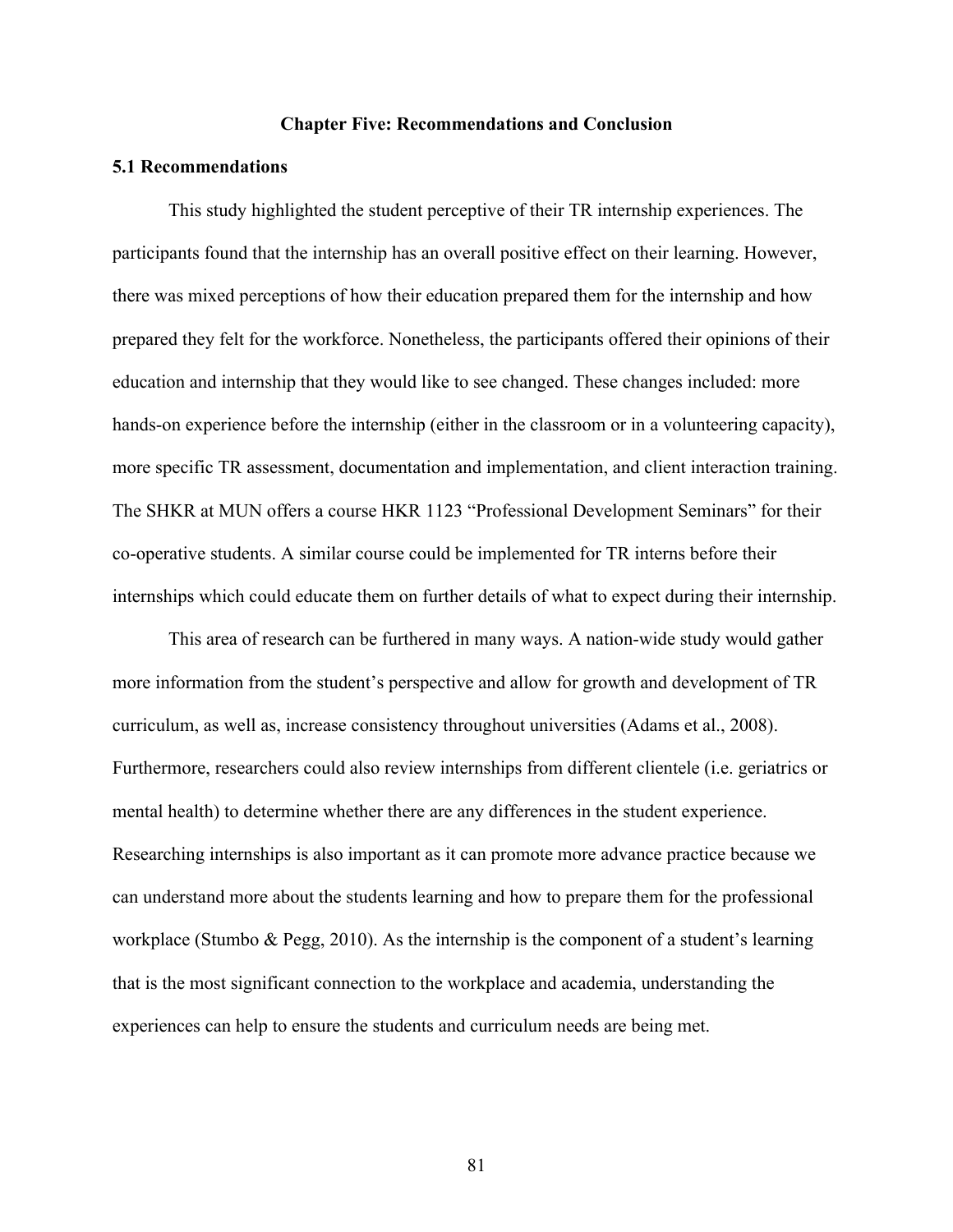Also, it may be beneficial to research the male perspective. All of the participants in the current study were females. Male students could have different experiences than females.

Finally, the perception of the students in a different time of their learning career. All of the participants in this study had graduated from their degree program. Having research conducted on the student's experiences throughout the degree could be beneficial because we could understand the students learning process from the beginning of their degree to the end.

### **5.2 Limitations**

There was noteworthy limitation of this study. Data collection occurred during the Covid-19 pandemic and therefore, had to be collected via telephone or video calling. Due to the interviews not being face-to-face, body language was unable to be monitored throughout the interviews. Furthermore, the representation of the co-operative, non-cooperative, and college transfer participants was limited.

This study also relied on the participants recollecting their experiences. Their memories and perceptions of their experiences may change overtime due to gaining of knowledge (Chow & Harfitt, 2017). In addition, all of the participant completed their internships within a 10-year period. They would have grown up in a similar time period, which could impact their learning style (Corbin, 2017) and could influence their mindset and pedagogy of learning in the internship and how they perceived their experiences (Liem et al., 2010).

### **5.3 Conclusion**

This study was intended to capture student perception, a population that is often underrepresented in research (Stumbo & Carter, 1999a; Stumbo et al., 2004; Zabriskie & McCorkmick, 2000). Three themes were identified as (1) growth and development, (2) relationships, (3) perceptions of learning. There were many subthemes for the categories. The

82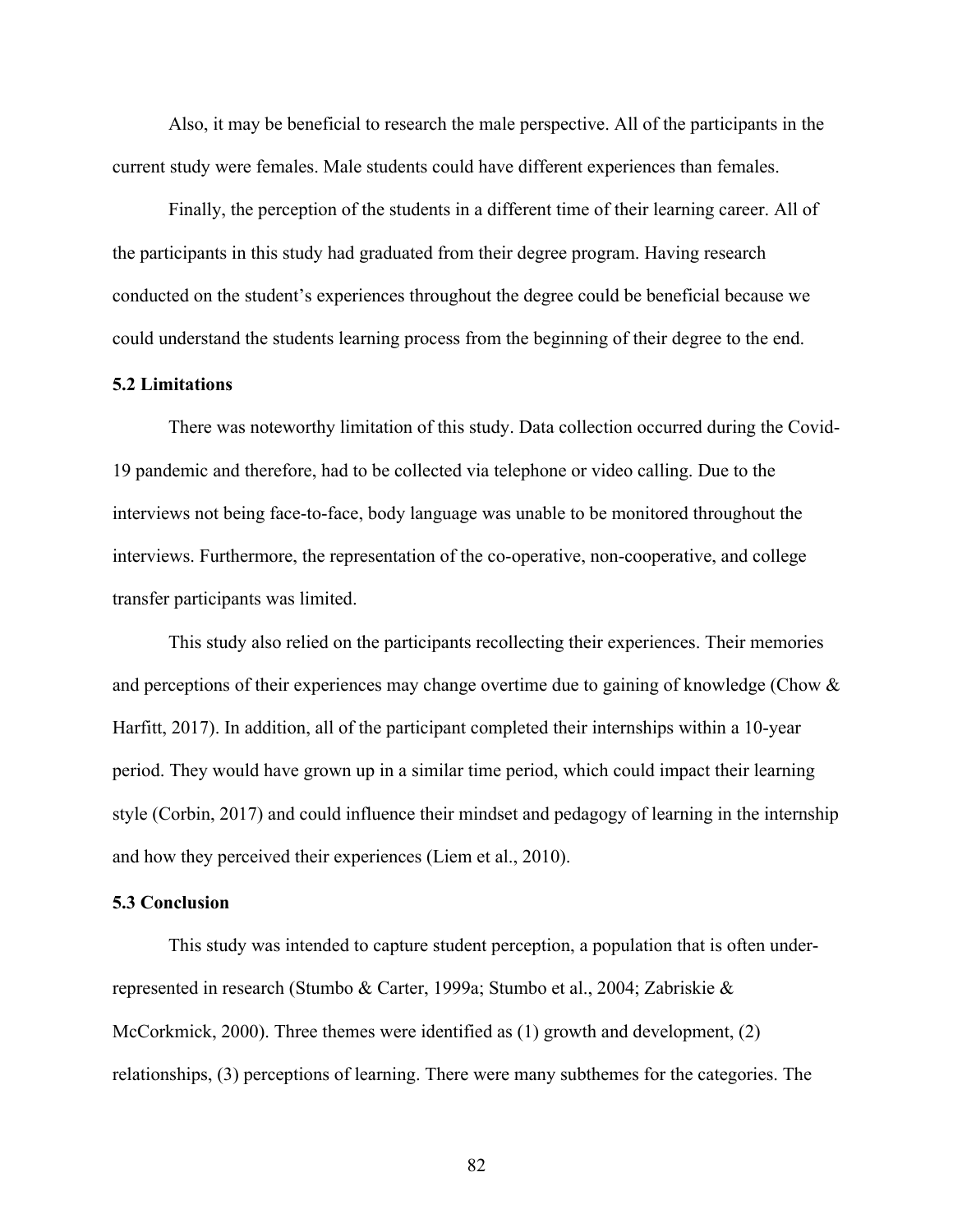results of this study suggested that overall, TR student interns have a positive experience on their internship. Students were nervous at the beginning of their internship but found that the internship was essential for their learning. They had many moments of growth and development and created many meaningful relationships. More research on the student's experiences is needed to further the understanding of student's perceptions of the internship.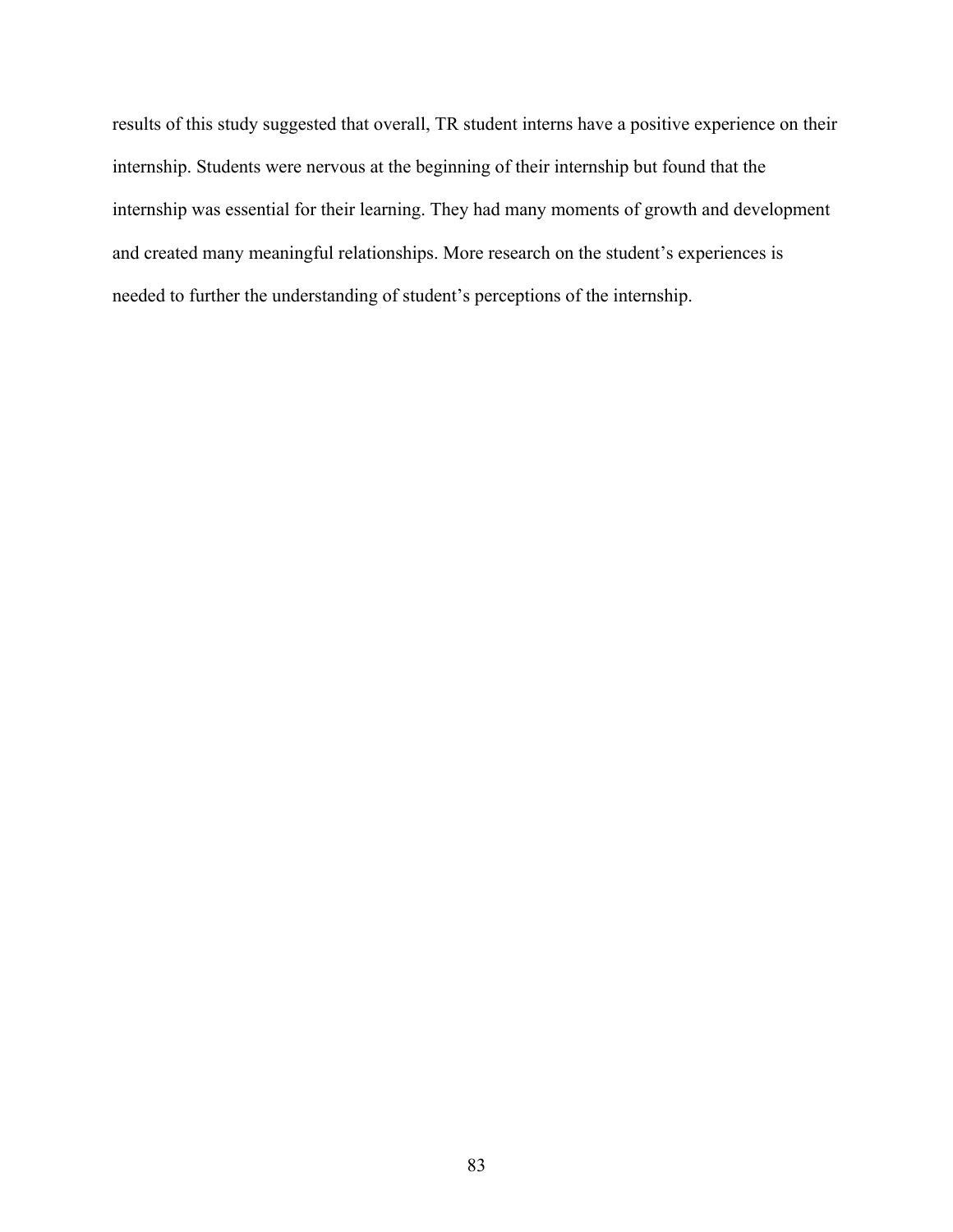#### **References**

- Adams, D., Arnott, K., & Boothman, S. (2008). *Therapeutic recreation services in Fraser Health: Innovative change in practice linkages and leadership*. Fraser Health.
- Aggett, M., & Busby, G. (2011) Opting out of internship: Perceptions of hospitality, tourism and events management undergraduates at a British university. *Journal of Hospitality, Leisure, Sport & Tourism Education, 10*(1), 106-113.

https://doi.org/10.3794/johlste.101.310

Alpert, F., Heaney, J., & Khun, K. (2009). Internships in marketing: Goals, structures and assessment-student, company and academic perspective. *Australian Marketing Journal,* 

*17*(1), 36-45. https://doi.org/10.1016/j.ausmj.2009.01.003

- American Therapeutic Recreation Association. (2009). *Code of ethics*. American Therapeutic Recreation Association. https://www.atra-online.com/page/Ethics
- Amineh, R.J., & Asl, H.D. (2015). Review of constructivism and social constructivism. *Journal of Social Sciences, Literature, and Language, 1*(1), 9-16.
- Anderson, L. S., & Heyne, L. A. (2013). A strengths approach to assessment in therapeutic recreation. *Therapeutic Recreation Journal, 46*(2), 89-108.
- Anderson, L., Ashton, C., Carter, M., Coco-Ripp, J. A., Daly, F. S., Heyne, L., Long, T., Lundberg, N., McMahan, C., Wolfe, B., & Zabriskie, R. (2012). Guidelines from learning outcomes for therapeutic recreation education.

https://www.nrpa.org/uploadedFiles/nrpa.org/Professional\_Development/Accreditation/C OAPRT/TR%20Guidelines%20for%20Learning%20Outcomes\_11-30-11.pdf

Anonymous. (2014). How to cultivate a successful internship program. *Development and Learning in Organizations, 28*(3), 31-34. https://doi.org/10.1108/DLO-03-2014-0016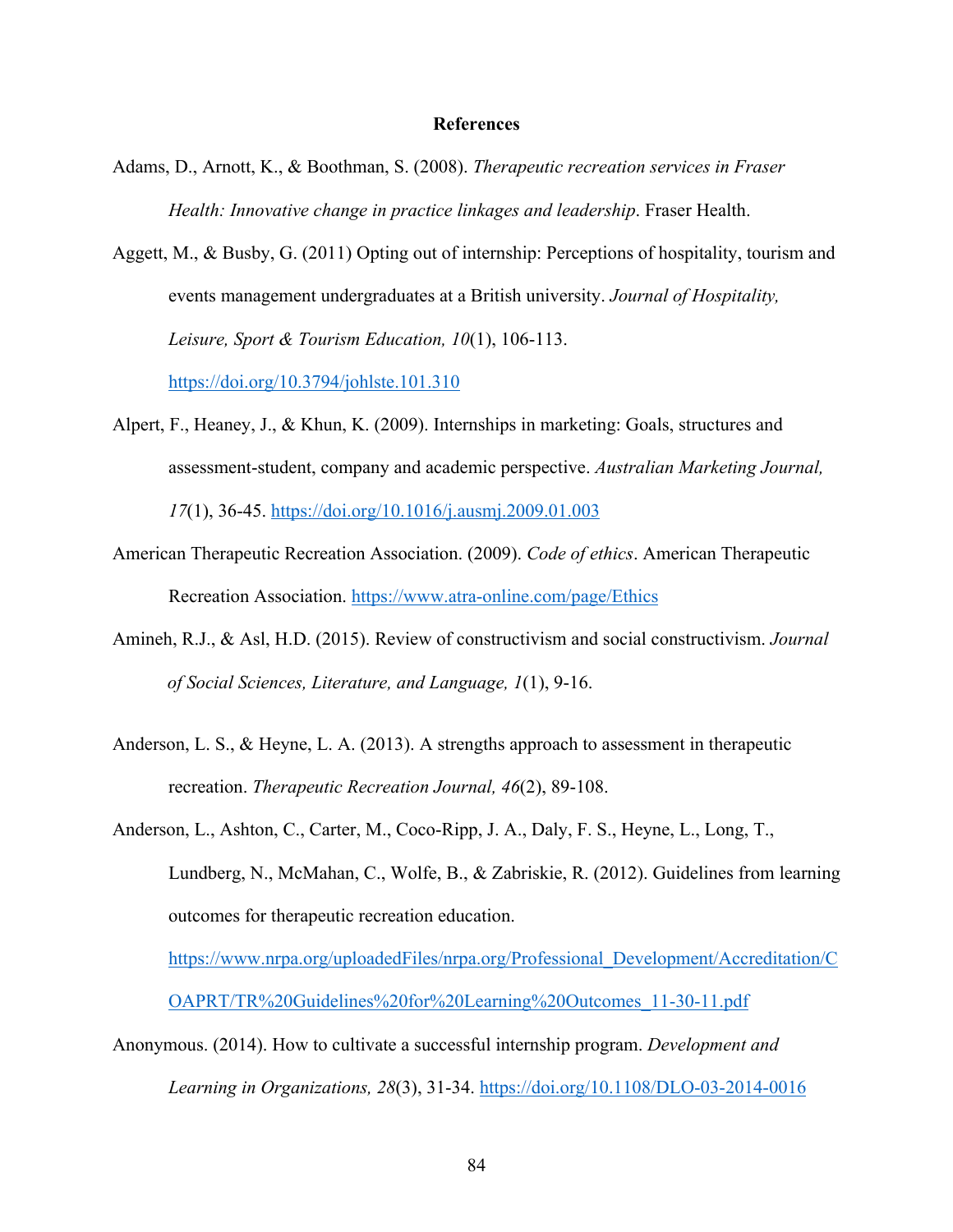- Applefield, J.M., Huber, R., & Moallem, M. (2000). Constructivism in theory and practice: Toward a better understanding. *The High School Journal,* 35-53.
- Austin, D. R. (2004a). Therapeutic recreation: A long past, but a brief history. *Palaestra, 20*(1), 37-42.
- Austin, D. R. (2004b). *Therapeutic recreation: Processes and techniques* (5th ed.). Sagamore Publishing.
- Baird, B. N. (2002). *The internship, practicum, and field placement handbook: A guide for the helping professions*. Prentice Hall.
- Baxter, P., & Jack, S. (2008). Qualitative case study methodology: Study design and implementation for novice researchers. *The Qualitative Report, 13*(4), 544-559. http://nova.edu/ssss/Q/QR13-4/baxter.pdf
- Beard, D. F. (2006). Assessment of internship experiences and accounting core competencies. *Accounting education: An international journal, 16*(2), 207-220. https://doi.org/10.1080/09639280701234625

Bedini, L. A., & Anderson, D. M. (2003). The benefits of formal mentoring for practitioners in

therapeutic recreation. *Therapeutic Recreation Journal, 37*(3), 240-255.

- Binder, J. F., Baguley, T., Crook, C., & Miller, F. (2015). The academic value of internships: Benefits across disciplines and student background*. Contemporary Educational Psychology, 41*, 73-82. https://doi.org/10.1016/j.cedpsych.2014.12.001
- Birt, L., Scott, S., Cavers, D., Campell, C., & Walter, F. (2016). Member checking: A tool to enhance trustworthiness or merely a nod to validation? *Qualitative Health Research, 26*(13), 1802-1811. http://doi.org/10.1177/1049732316654870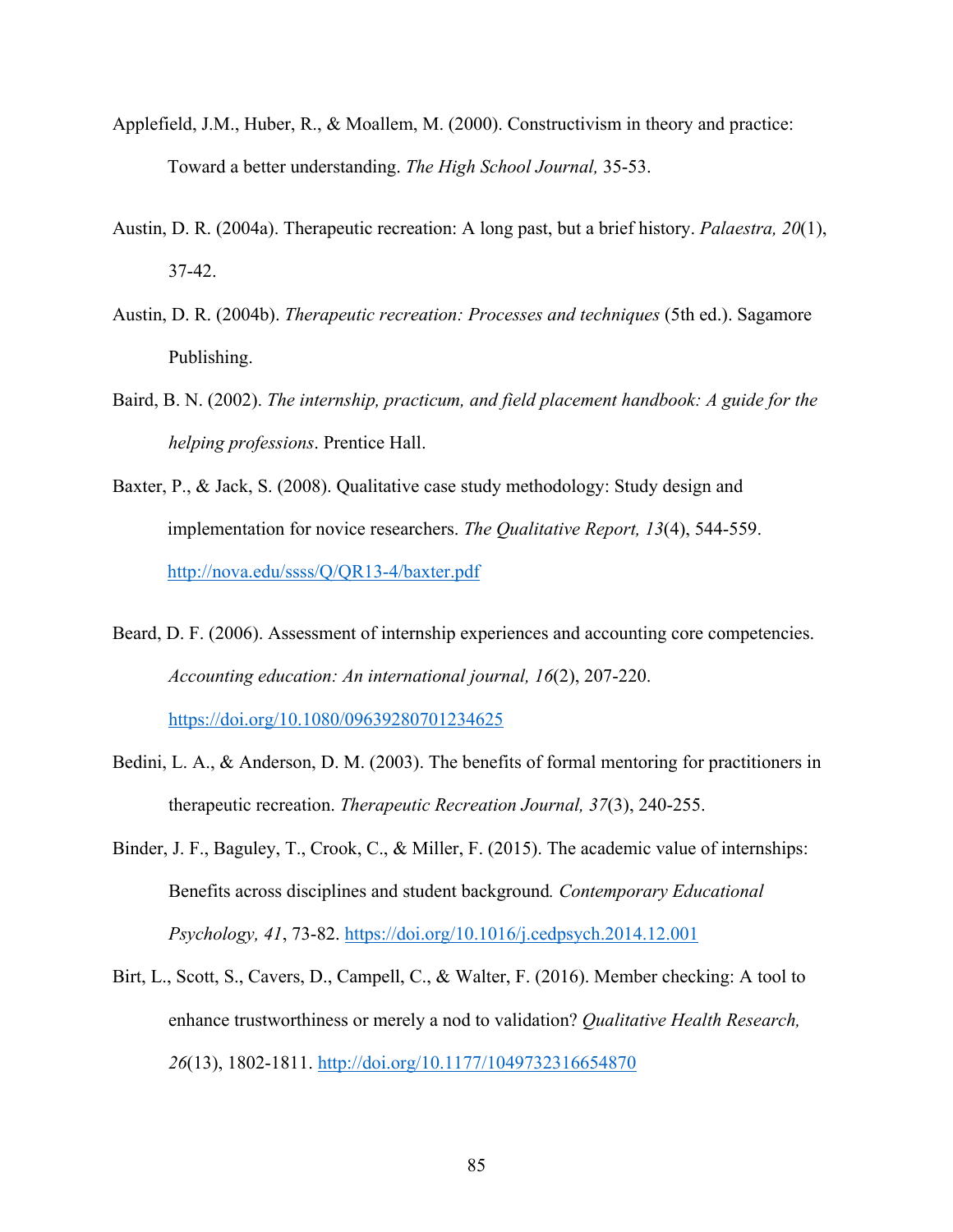Booth, R., & Comitz, M. (1996). Draft philosophy, code of ethics, and professional standards for CTRA. *Tribune, 2*(Spring), 1-2.

Boud, D., & Miller, E. (Eds.). (1997). *Working with experience: Animating learning*. Routledge.

Brasile, F. (1992). Professional preparation: Reported needs for a profession in transition. *Annual in Therapeutic Recreation, 3*, 58-71.

Brown, C., Willett, J., Goldfine, R., & Goldfine, B. (2018). Sport management internships: Recommendations for improving upon experiential learning. *Journal of Hospitality, Leisure, Sport & Tourism education, 22*, 75-81.

https://doi.org/10.1016/j.jhlste.2018.02.001

Burkholder, G.J., Lenio J., Holland, N., Seidman, A., Neal, D., Middlebrook, J., & Jobe, R. (2013). An institutional approach to developing a culture of student persistence. *Higher Learning Research Communication, 3*(3), 16-39.

https://dx.doi.org/10.18870/hlrc.v3i3.120

Canadian Therapeutic Recreation Association (2020). *About CTRA. https://canadian-*

*tr.org/about-new/who-we-are/*

- Canboy, B., Montalvo, A., Buganza, C. M., & Emmerling, R. J. (2016). 'Module 9': a new course to help students develop interdisciplinary projects using the framework of experiential learning theory. *Innovations in Education and Teaching International, 53*(4), 445-457. https://doi.org/10.1080/14703297.2014.975150
- Cannon, J. A., & Arnold, M. J. (1998). Student expectations regarding collegiate internship programs in marketing: a 10-year update. *Journal of Education for Business, 73*(4), 202- 205. https://doi.org/10.1080/08832329809601630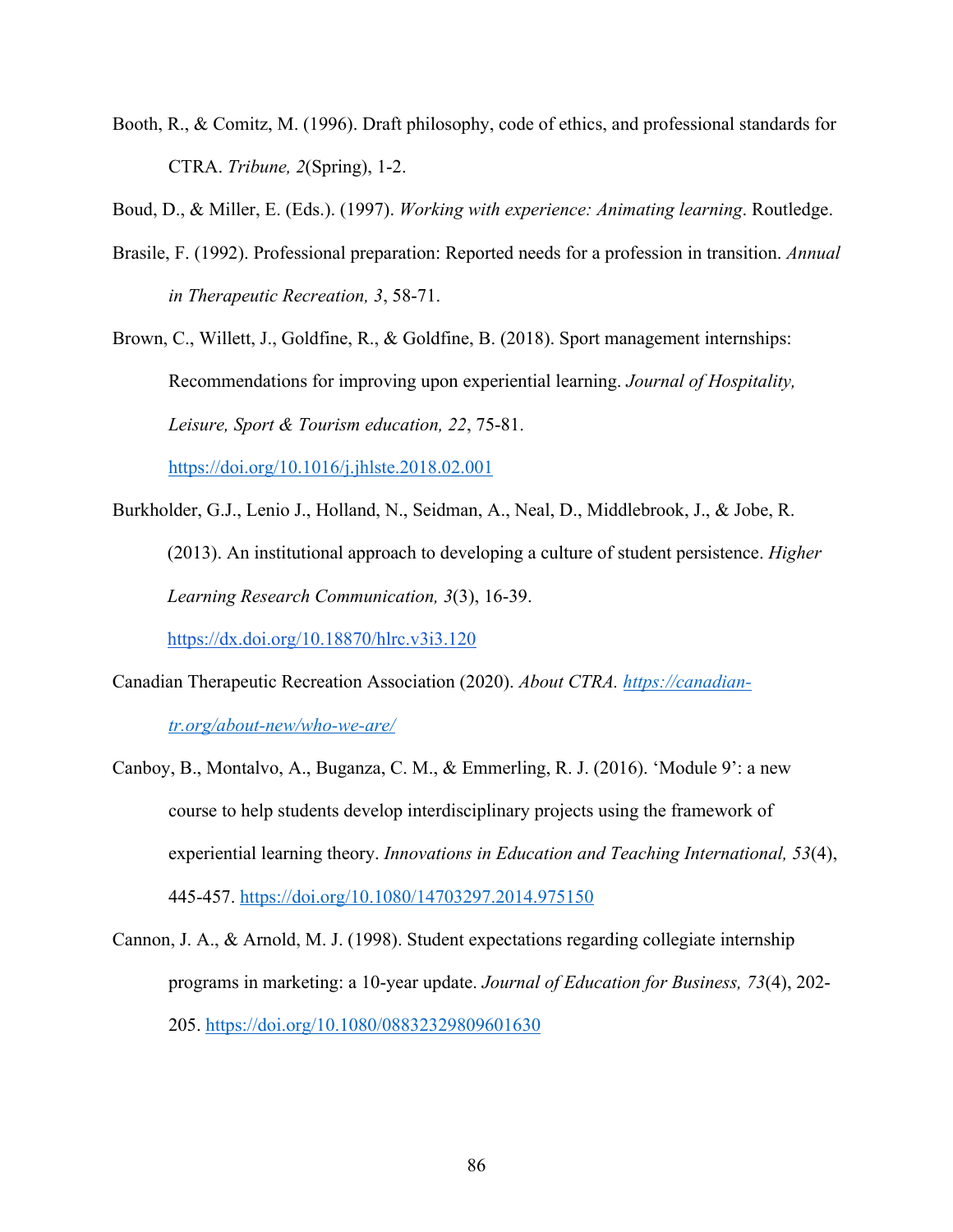- Carter, M. J., & Van Andel, G. E. (2020). *Therapeutic recreation: A practical approach*. Waveland Press, Inc.
- Chow, J. M. L., & Harfitt, G. J. (2017). Experiential learning within teacher education programs: A qualitative approach to evaluating student teachers' learning and understanding its benefits. SAGE Publications Ltd. https://dx.doi.org/10.4135/9781526441669
- Clark, S. C. (2003). Enhancing the educational value of business internships. *Journal of Management Education, 27*(4), 472-484. https://doi.org/10.1177/1052562903251350
- Coco, M. (2000). Internships: A try before you buy arrangement*. SAM Advanced Management Journal, 65*(2), 41-47.
- Colton, A. M., & Sparks-Langer, G. (1992). Restructuring student teaching experiences. In C.D. Glickman (Ed.). *Supervision in transition* (pp.155-168). Association for Supervision and Curriculum Development.
- Cooper, T. (2018). Unpaid internships: Why businesses should exercise caution. *HR Legal and Compliance Excellence Essentials*, 1-3.
- Corbin, A. (2017). Assessing differences in learning styles: Age, gender, and academic performance at the tertiary level in the Caribbean. *The Caribbean Teaching Scholar, 7*(10), 67-91.
- Corbin, J., & Strauss, A. (2008). *Basics of qualitative research: Techniques and procedures for developing grounded theory* (3rd ed.). SAGE Publishing Inc.
- Craig, P. J., & Oja, S. N. (2012). Moral judgement changes among undergraduates in a capstone internship experience. *Journal of Moral Education, 42*(1), 43-70. https://doi.org/10.1080/03057240.2012.677603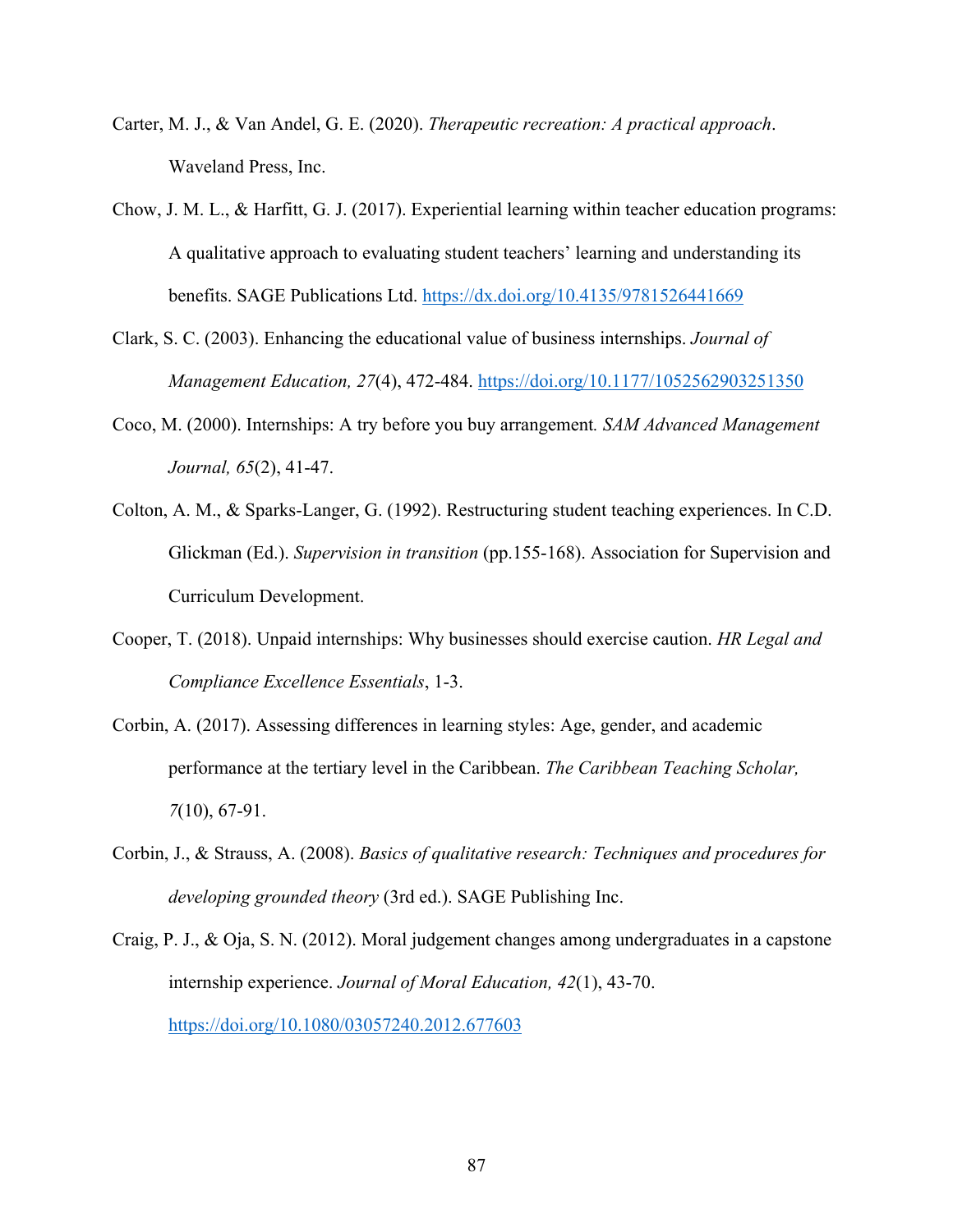Craig, P. J., & Sable, J. R. (2011). Applying a constructivist-developmental practice-based learning framework to the recreation internship experience. *A Journal of Leisure Studies and Recreation Education, 26*(1), 1-20.

https://doi.org/10.1080/1937156X.2011.11949668

Cronin, M., & Connolly, C. (2007). Exploring the use of experiential learning workshops and reflective practice within professional practice development for post-graduate health promotion students. *Health Education Journal, 66*, 286–303.

https://doi.org/10.1177/001789690780136

- Darling, R. (1998). The value of a pre-internship observation experience. *Teaching Sociology, 26*(4), 341-346. https://doi.org/10/2307/1318773
- Davidsen, A. S. (2013). Phenomenological approaches in psychology and health sciences. *Qualitative Research in Psychology, 10*(3), 318-339. https://doi.org/10.1080/14780887.2011.608466
- Deluga, R. J. (1994). Supervisor trust building, leader-member exchange, and organizational citizenship behaviour*. Journal of Occupational and Organizational Psychology, 67*, 315- 326. http://doi.org/10.1111/j.2044-8325.1994.tb00570.x
- Dewey, J. (1916). *Democracy and education.* The Free Press.
- Dewey, J. (1929). *The quest for certainty: A study of the relation of knowledge and action.* Milton, Balch and company.
- Dewey, J. (1933). *How we think: A restatement of the relation of reflective thinking to the education process* (rev. edn). Health and Company.
- Dewey, J. (1938). *Logic: The theory of inquiry.* Holt, Rinehart and Winston.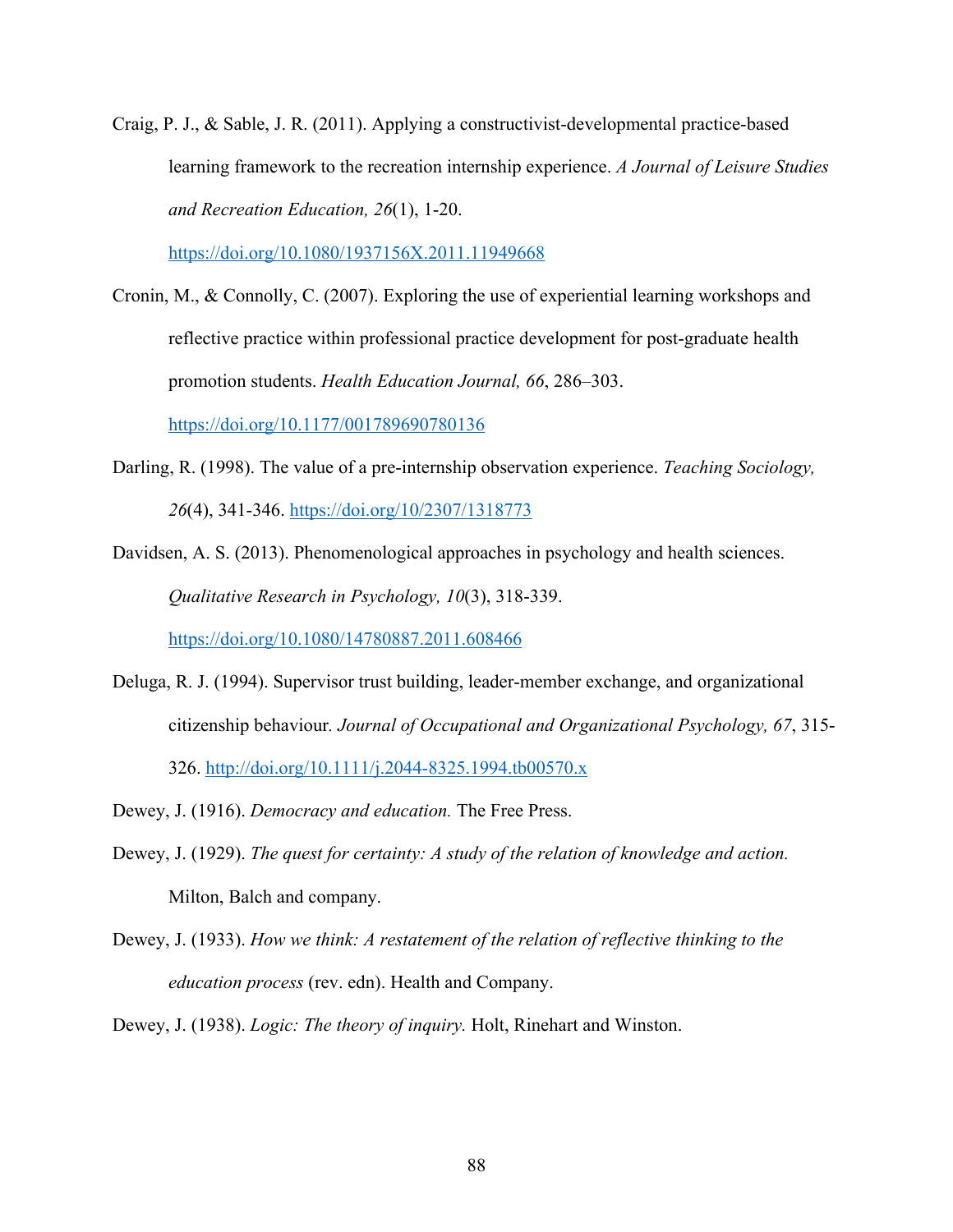Dewey, J. (1946). Peirce's theory of linguistics signs, thought, and meaning. *The Journal of Philosophy, 43*(4), 85-95.

Dewey, J. (1963). *Experience and Education*. Collier.

- Dewey, J. (1986). Experience and Education. *The Education Forum, 50*(3), 241-252. https://doi.org/10.1080/00131728609335764
- Divine, R. L., Linrud, J. K., Miller, R. H., & Wilson, J. H. (2007). Required internship programs in marketing: Benefits, challenges and determinants of fit. *Marketing Education Review, 17*(2), 45-52. https://doi.org/10.1080/10528008.2007.11489003
- Dundes, L., & Marx, J. (2006). Balancing work and academics in college: Why do students working 10 to 19 hours per week excel? *Journal of College Student Retention, 8*, 107- 120. https://doi.org/10.2190/7UCU-8F9M-94QG-5WWQ

Eastern Health. (2019). *Therapeutic Recreation*.

http://www.easternhealth.ca/WebInWeb.aspx?d=3&id=1650&p=1639

- Fewster-Thuente, L., & Batteson, T. J. (2018). Kolb's experiential learning theory as a theoretical underpinning for interprofessional education. *Interprofessional Practice and Education, 47*(1), 1-8.
- Finlay, L. (2009). Debating Phenomenological Research Methods. *Phenomenology & Practice, 3*(1). https://doi.org/10.29173/pandpr19818

Franek, R. (Ed.). (2005). *The internship Bible*. Princeton Review Publishing.

Freire, P. (1970). *Pedagogy of the oppressed.* Continuum.

Frye, V., & Peters, M. (1972). *Therapeutic recreation: Its theory, philosophy, and practice*. Harrisburg, PA: Stackpole Books.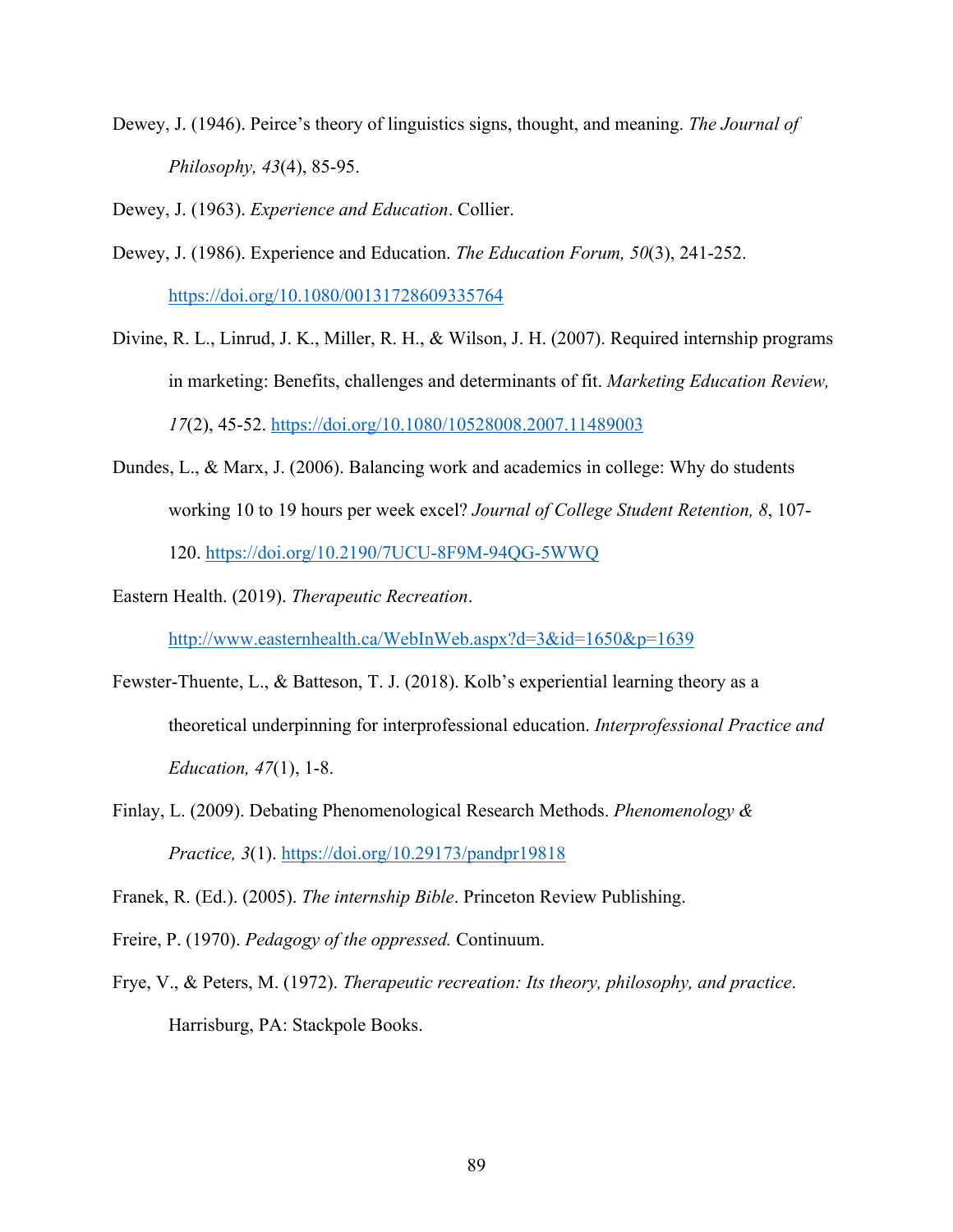- Gault, J., Redington, J., & Schlager, T. (2000). Undergraduate business internships and career success: are they related? *Journal of Marketing Education, 22*, 45-53. https://doi.org/10.1177/0273475300221006
- Gearing, R. E. (2004). Bracketing in Research: A typology. *Quantitative Health Research, 14*(10), 1429 -1452. https://doi.org/10.1177/1049732304270394
- Gilbert, B. L., Banks, J., Houser, J. H. W., Rhodes, S. J., & Lees, N. D. (2014). Student development in an experiential learning program. *Journal of College Student Development, 55*(7), 707-713. https://doi.org/10.1353/csd.2014.0072

Giorgi A. (1985). *Phenomenological and psychological research*. Ducherne University Press.

Grace, S., Innes, E., Patton, N., & Stockhausen. (2017). Ethical experiential learning in medical, nursing and allied health education: A narrative review. *Nurse Education Today, 51*, 23- 33. https://doi.org/10.1016/j.nedt.2016.12.024

Hall, D. T. (1976). *Careers in Organizations*. Goodyear Publishing Company.

- Harfitt, G. J. (2017). Studying teachers' experience: Conducting narrative inquiry with beginning teachers. *SAGE Research method cases*. https://doi.org/10.4135/9781473969780
- Harris, S. T., Sasnett, B., Baker, E. A., & Sanders, A. (2019). Patient-centered medical home graduate internship, benefits to a practice manager: Case Study. *The Healthcare Manager, 38*(1), 50-60. https://doi.org/10.1097/HCM.0000000000000248
- Hawkins, B. L., Cory, L. A., & McGuire, F. A. (2011). Therapeutic recreation in education: Considerations for therapeutic recreation practitioners, school systems, and policy makers. *Journal of Disability Policy Studies, 23*(3), 131-139. https://doi.org/10.1177/1044207311418659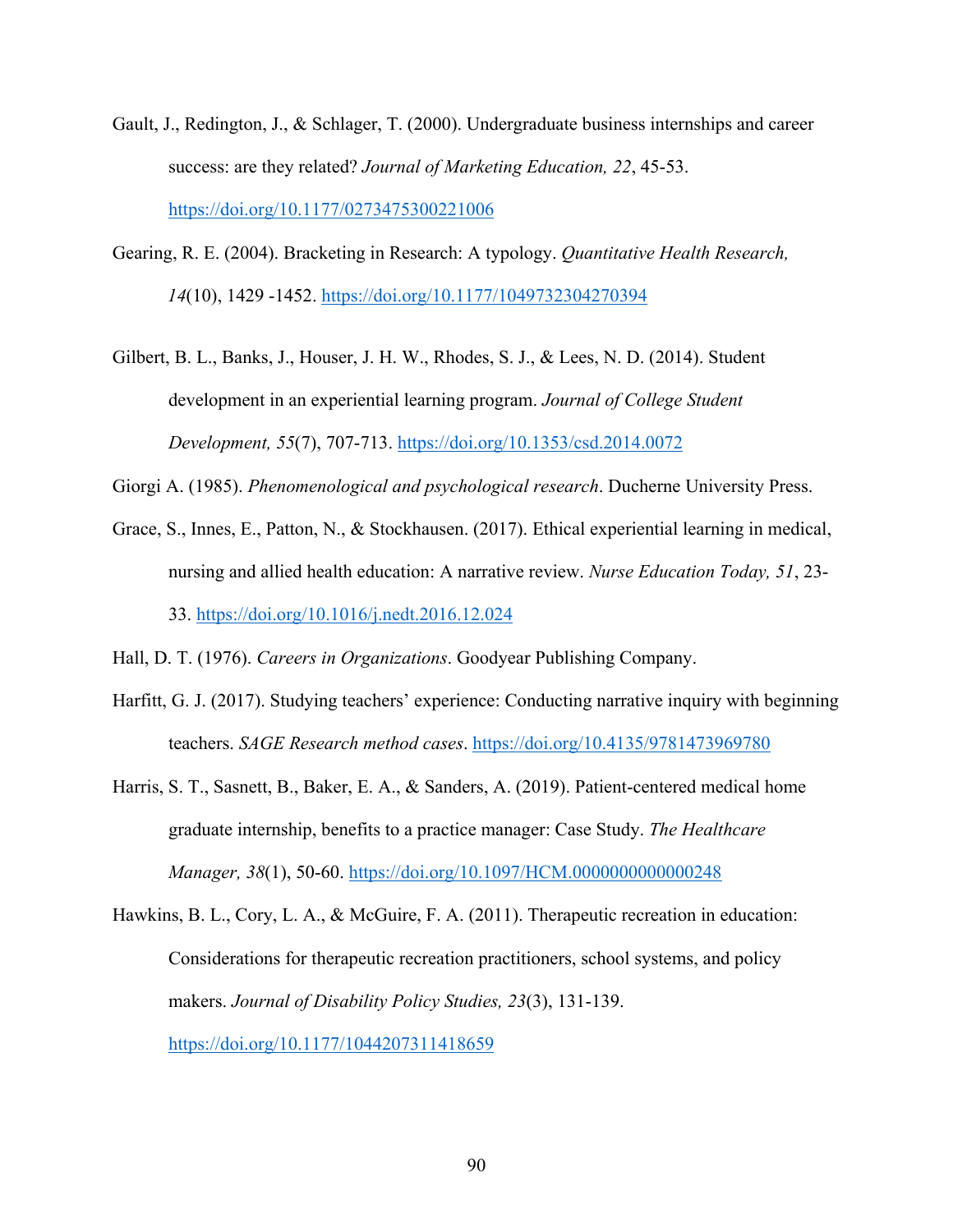- Haydon, G., Browne, G., & Van Der Riet, P. (2017). Narrative inquiry as a research methodology exploring person centred care in nursing. *Collegian,25*(1), 125-129. https://doi.org/j.colegn.2017.03.001
- Holdaway, E. A, Johnson, N. A., Ratsoy, E. W., & Friesen, D. (1994). The value of an internship program for beginning teachers. *Educational Evaluation and Policy Analysis, 16*(2), 205- 221. https://doi.org/10.3102/01623737016002205
- Hunt, D. E. (1976). Teachers' adaptation: Reading and flexing to students. *Journal of Teacher Education, 27*, 268-275. https://doi.org/10.1177/002248717602700323
- Hurd, A. R., & Schlatter, B. E. (2007). Establishing cooperative competency-based internships for parks and recreation students. *Journal of Physical Education, Recreation & Dance (JOPERD), 78*(4), 31-34. https://doi.org/10.1080/07303084.2007.10598004
- Jacobson, J. M., & James, A. (2001). Ethics: doing right. In N.J. Stumbo (Ed.), *Professional issues in therapeutic recreation: On competence and outcomes (pp. 237-248).* Sagamore Publishing.
- Jamieson, L. M., & Wolters, S.A. (1999). Management What is it? In B. van der Smissen, M. Moiseichik, V. J. Hartenburg, & L. F. Twardzik (Eds.), *Management of park and recreation agencies* (pp. 1-18). National Recreation and Park Association.
- Jones, M. G., & Brader-Araje, L. (2002). The impact of constructivism on education: Language, discourse, and meaning. *American Communication Journal, 5*(3).
- Kane, S. T., Healy, C. C., & Henson, J. (1992). College students and their part time jobs: Job congruency, satisfaction, and quality. *Journal of Employment Counseling, 29*, 134-144. https://doi.org/10.1002/j.2161-1920.1992.tb00166.x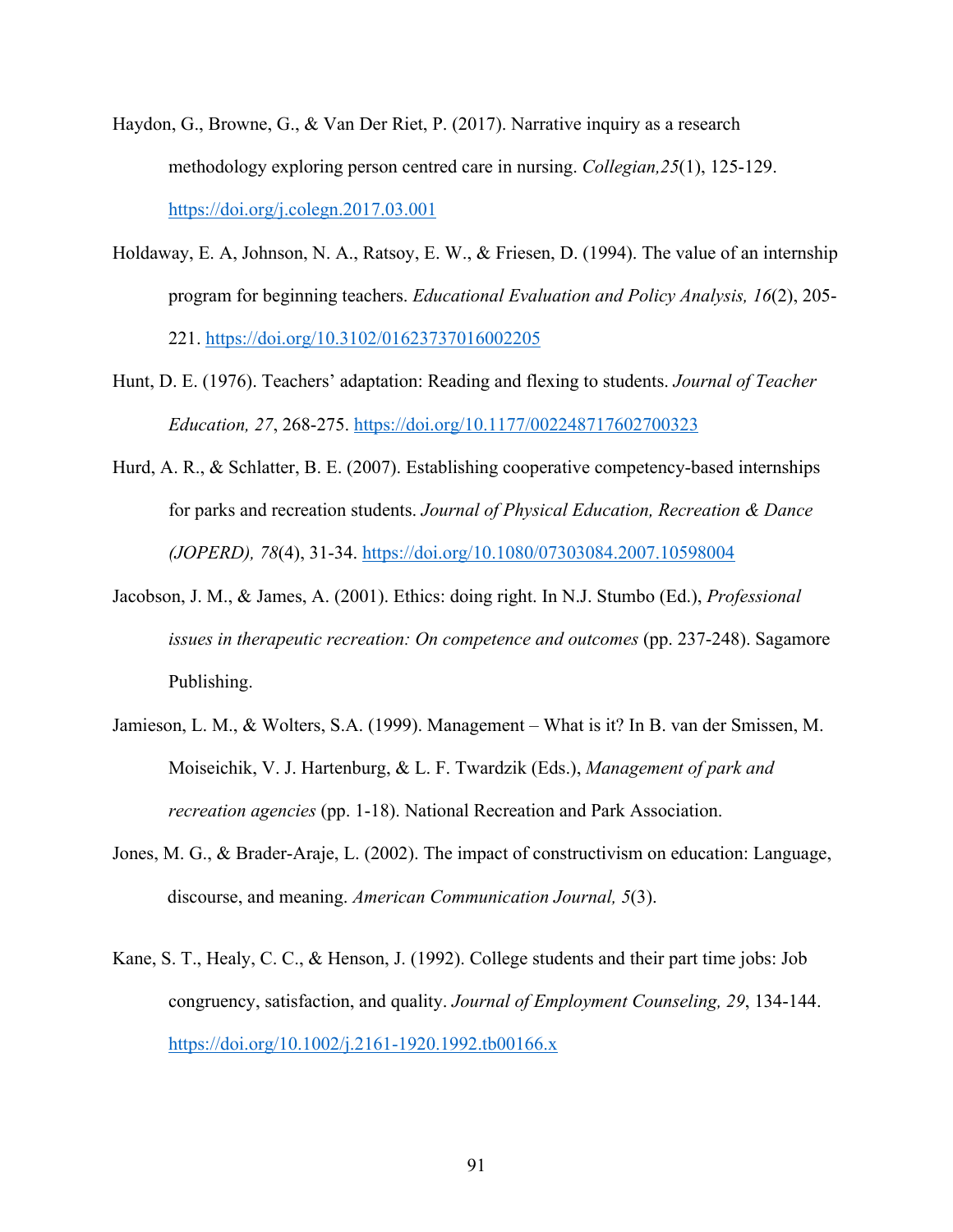- Kemmis, S. (2012). Phronesis, experience, and the primacy of practice. In: Kinsella, E., Pitman, A. (Eds.), *Phronesis as Professional Knowledge: Practical wisdom in the professions*. (pp. 147–167).
- Kerka, S. (1998). New Perspectives of mentoring (Report No. EDO-CE-98-195). Columbus, OH: ERIC Clearinghouse on Adult, Career, and Vocational Education.
- Khalil, O. E. M. (2015). Student's experiences with the business internship program at Kuwait University. *International Journal of Management Education, 13*(3) 207-217. https://doi.org/10.1016/j.ijme.2015.05.003
- Kirmayer, L.J. (2012). Cultural competence and evidence-based practice in mental health: Epistemic communities and the politics of pluralism. *Social Science & Medicine, 75*, 249-256. https://doi.org/10.1016/j.soscimed.2012.03.018
- Klitzing, S. (2011). Evidence-based practice goes beyond google. SCHOLE: *Journal of Leisure Studies and Recreation Education, 26*(2), 46-51.

https://doi.org/10.1080/1937156X.2011.11949680

- Knemeyer, A. M., & Murphy, P. R. (2002). Logistics internships: Employer and student perspectives. *International Journal of Physical Distribution and Logistics Management, 32*, 135-152. https://doi.org/10.1108.09600030210421732
- Kolb, A. Y., & Kolb, D. A. (2005). Learning styles and learning spaces: Enhancing experiential learning in higher education. *Academy of Management Learning & Education, 4*, 193– 212.
- Kolb, D.A. (1984). *Experiential Learning: Experiences as the Source of Learning and Development.* Prentice-Hall, Inc.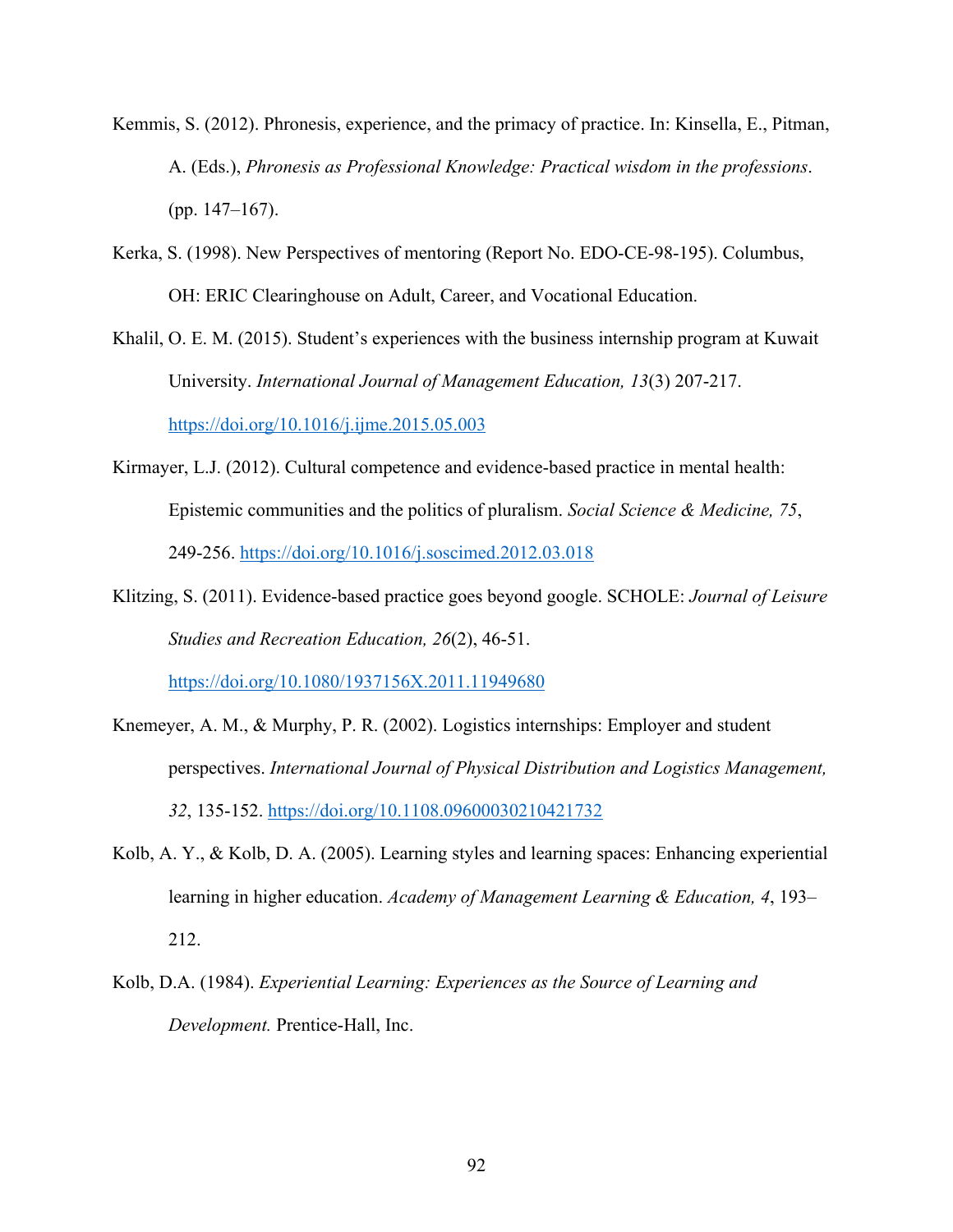- Kolb, D.A. (1992). The practicality of theory. *Journal of Experiential Education, 15*(2), 24-28. https://doi.org/10.1177/105382599201500204
- Krohn, F.D. (1986). Time to blow the whistle on internships. *Marketing Educator, 1*(2), 1-2.
- Kuh, G. D. (2008). *High-impact educational practices: What they are, who has access to them, and why they matter*. Association of American Colleges and Universities.
- Leininger, L., & Adams, K. (2017). University worksite health-promotion programs: An opportunity for experiential learning. *The Journal of Physical Education, Recreation & Dance, 88*(6), 33-37. https://doi.org/10.1080/07303084.2017.1330169
- Liem, J. H., Cavell, E.C., & Lustig, K. (2010). The influence of authoritative parenting during adolescence on depressive symptoms in young adulthood: Examining the mediating roles of self-development and peer support. *The Journal of Genetic Psychology, 171*(1), 73-92. http://doi.org/10.1080/00221320903300379
- Maertz, C. P., Stoeberl, P. A., & Marks, J. (2014). Building successful internships: Lessons from the research from interns, schools, and employers. *Career Development International, 19*(1), 123-142. https://doi.org/10.1108/CDI-03-2013-0025
- Maturana, H. R. (1978). Biology of Language: The epistemology of reality*.* https://Grace.evergreen.edu
- McGhee, S. A., & Skalko, T. K. (2001). A pilot study for the validation of entry-level competencies for therapeutic recreation practice*. Annual in Therapeutic Recreation, 10*, 57-71.
- McLean, D. J., & Yoder, D. G. (2005). *Issues in recreation and leisure: Ethical decision making.* Human Kinetics.
- Memorial University. (1997). *Calendar.* http://www.mun.ca/regoff/cal97\_98/PhysEdToC.htm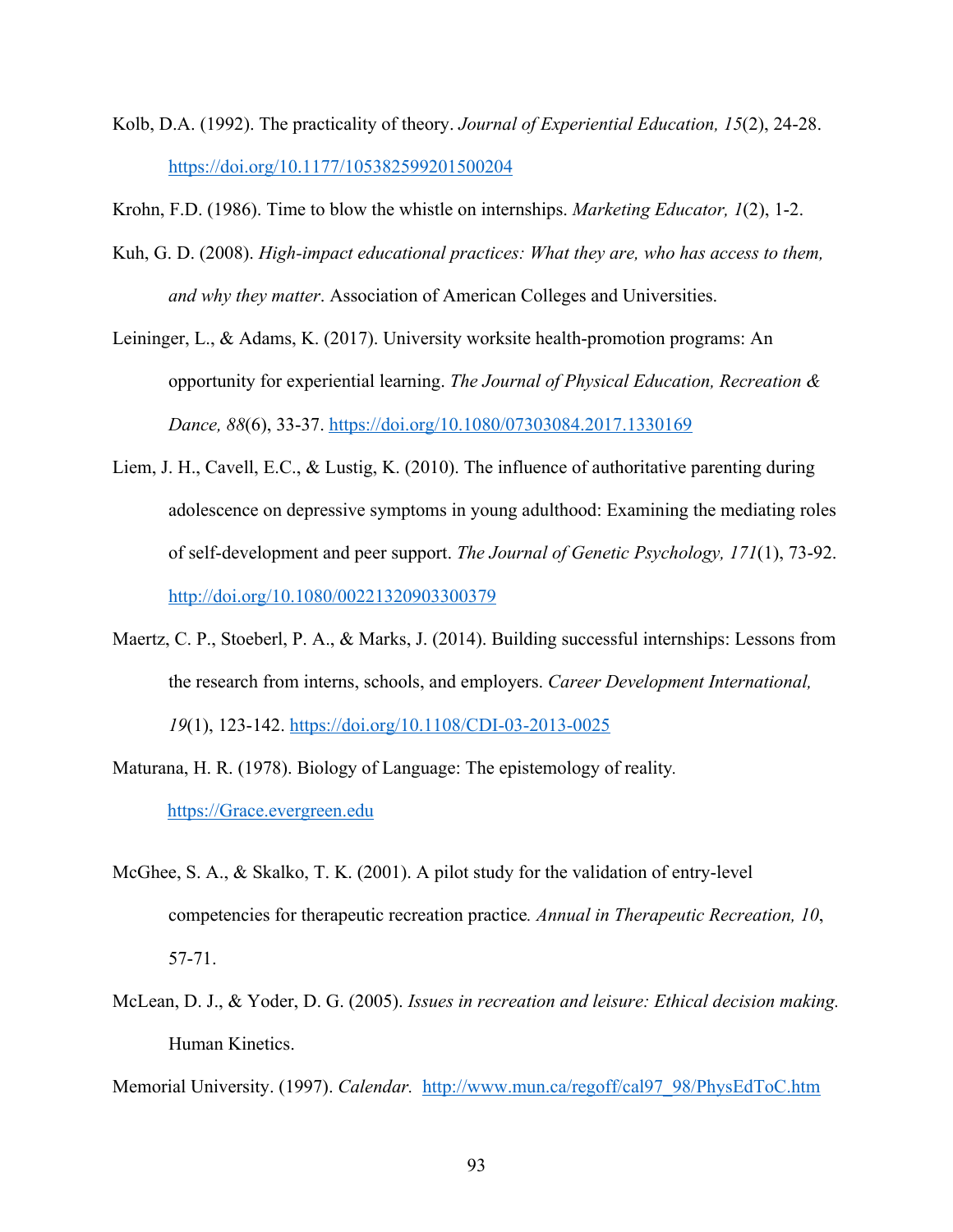Memorial University. (2006). *Calendar.*

https://www.mun.ca/regoff/calendar/2006\_2007/sectionNo=HKR-0366

Memorial University. (2017). *Description of Programs.* 

https://www.mun.ca/regoff/calendar/2017\_2018/sectionNo=HKR-0008

Memorial University. (2020a). *Calendar*. https://www.mun.ca/regoff/calendar/sectionNo=HKR-0366

Memorial University. (2020b). *Co-operative Education.* https://www.mun.ca/coop/

- Miller, W. (1990). Internships, the liberal arts, and participant observation. *Teaching Sociology, 18*, 78-82. https://doi.org/10.2307/1318236
- Morse, J., & Field, P. (1995). *Qualitative Research Methods for Health Professionals.* SAGE Publishing Inc.
- Narayanan, V. K., Olk, P. M., & Fukami, C. V. (2010). Determinants of internship effectiveness: An exploratory model. *Academy of Management Learning & Education, 9*, 61-80. https://doi.org/10.5456.amle.9.1zqr61
- National Council for Therapeutic Recreation Certification (NCTRC). (2020). *Academic Pathway.* https://www.nctrc.org/new-applicants/paths-to-certification/academic-path/
- Neuman, W. L., & Robson, K. (2012). *Basics of social research: Qualitative and quantitative approaches* (2nd ed.). Pearson.
- Noor, K. B. M. (2008). Case study: A strategic research methodology. *American Journal of Applied Sciences, 5*(11), 1602-1604.

Office of Indigenous Affairs. (2020).

https://www.mun.ca/aboriginal\_affairs/acknowledgement.php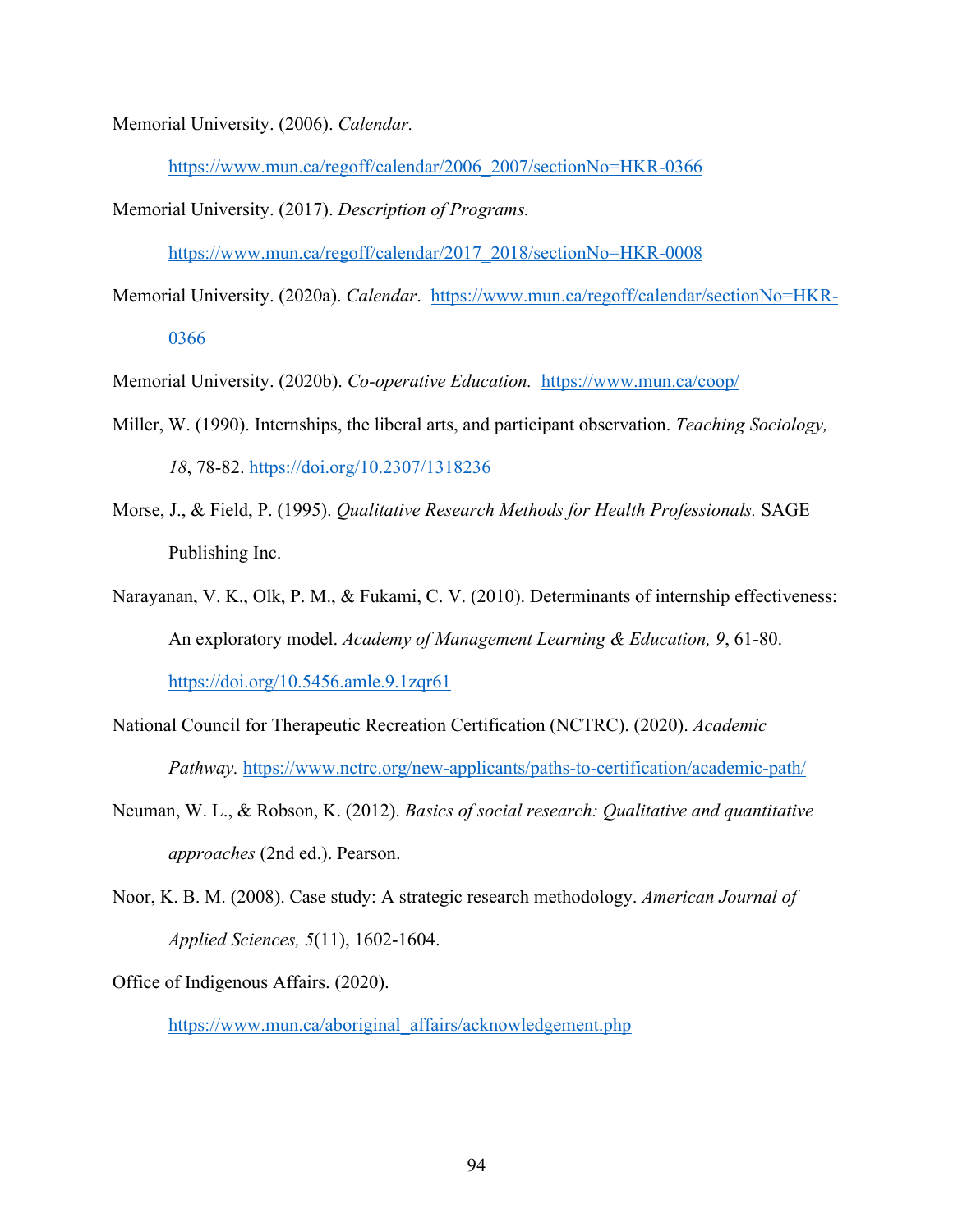- Oja, S. N., & Reiman, A. J. (1998). Supervision for teacher development across the lifespan. In G. R. Firth & E. F. Pajak (Eds.), *Handbook of research on school supervision* (pp. 463- 487). Macmillian.
- Oja, S. N., & Reiman, A. J. (2007). A constructivist-developmental perspective. In M. E. Diez & J. Raths (Eds.), *Dispositions in teacher education* (pp. 91-115). Information Age Publishing, Inc.
- Ostrower, F. (1998). Nonparticipant observation as an introduction to qualitative research. *Teaching Sociology, 26*, 57-61. https://doi.org/10.2307/1318680
- Paterson, G., Rachfall, T., & Reid, C. (2013). Building a culture of research: Using undergraduate research to advance the TR profession, build research capacity, and foster collaborative relationship*. Therapeutic Recreation Journal, 47*(4), 259-275.
- Patton, N., & Higgs, J., 2014. Implications for health professional education. In: Higgs, J. Croker, A., Tasker, D., Hummell, J., Patton, N. (Eds.), *Health Practice Relationships*. (pp. 237–244). Rotterdam
- Peterson, J. A., & Hronek, B. B. (2003). *Risk management: Park, recreation, & leisure services*   $(4<sup>th</sup>$  ed.).
- Prawat, R. S. (1992). Teachers' beliefs about teaching and learning: A constructivist perspective. *American Journal of Education,* 354-295.
- Purtilo, R., & Haddad, A. (2002). *Health professional and patient interaction* (6th ed.). W. B. Saunders Company.
- Quay, J. (2013). *Education, experiences and existence: Engaging Dewey, Peirce and Heidegger.* Routledge.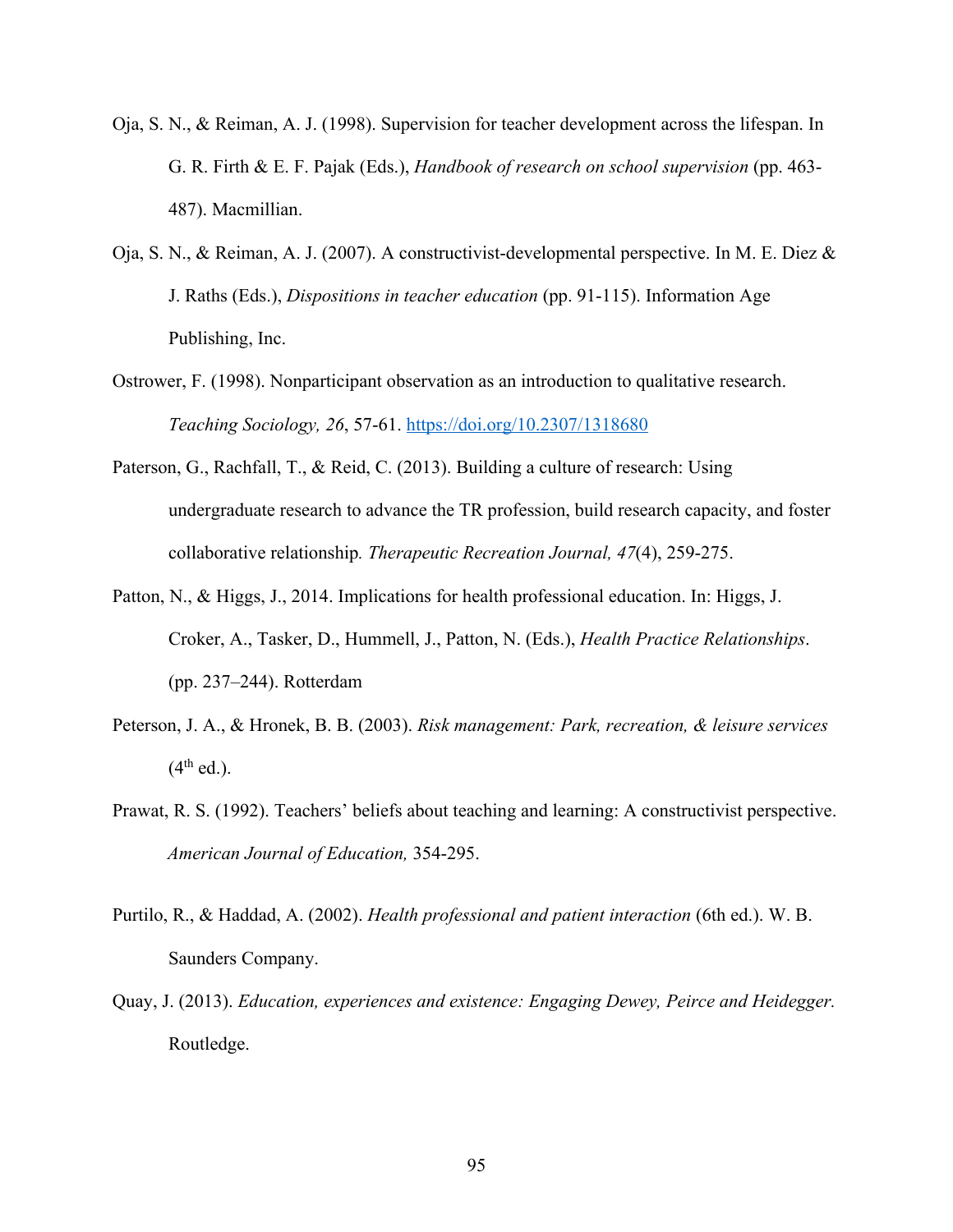Qutoshi, S. B. (2018). Phenomenology: A philosophy and method of inquiry. *Journal of Education and Educational Development, 5*(1), 215-222.

https://doi.org/10.22555/joeed.v5i1.2154

Reardon, K. M., & Saiji, L. (2014). The SAGE Encyclopedia of Action Research. Chapter "*Experiential learning*". SAGE Publications Ltd.

Reddick, P. J. (n.d.). *History of the Canadian therapeutic recreation association*. https://canadian-tr.org/wp-content/uploads/2015/02/TR-History-Reddick.pdf

- Reid, C., Landy, A., & Leon, P. (2013). Using community-based research to explore common language and shared identity in the therapeutic recreation profession in British Columbia, Canada. *Therapeutic Recreation Journal, 47*(2), 69-88.
- Reiman, A. J., & Oja, S. N. (2006). Toward a practice-based theory for professional education: Fostering teachers ethical and conceptual judgment. In F.K. Oser, E Achtenehagen, & U, Renold (Eds.), Competence oriented teacher training: Old research new pathways (p. 129-147). Sense Publishers.
- Reinhard, K., Pogrzeba, A., Townsend, R., & Pop, C. A. (2016). A comparative study of cooperative education and work-integrated learning in Germany, South Africa, and Namibia. *Asia-Pascific Journal of Cooperative Education, 17*(3), 249-263.
- Richard, A. (2016). Evolution of the therapeutic recreation profession correlates with NCTRC certification standards. *Therapeutic Recreation Journal, 50*(4), 277-282. https://doi.org/10.18666/TRJ-2016-V50-I4-7683

Robertson, T., & Long, T. (2008). *Foundations of therapeutic recreation*. Human Kinetics.

Rodriguez, A., & Smith, J. (2018). Phenomenology as a healthcare research method. *Evidence Based Nurs, 21*(4), 96-98. https://doi.org/10.1136/eb-2018-102990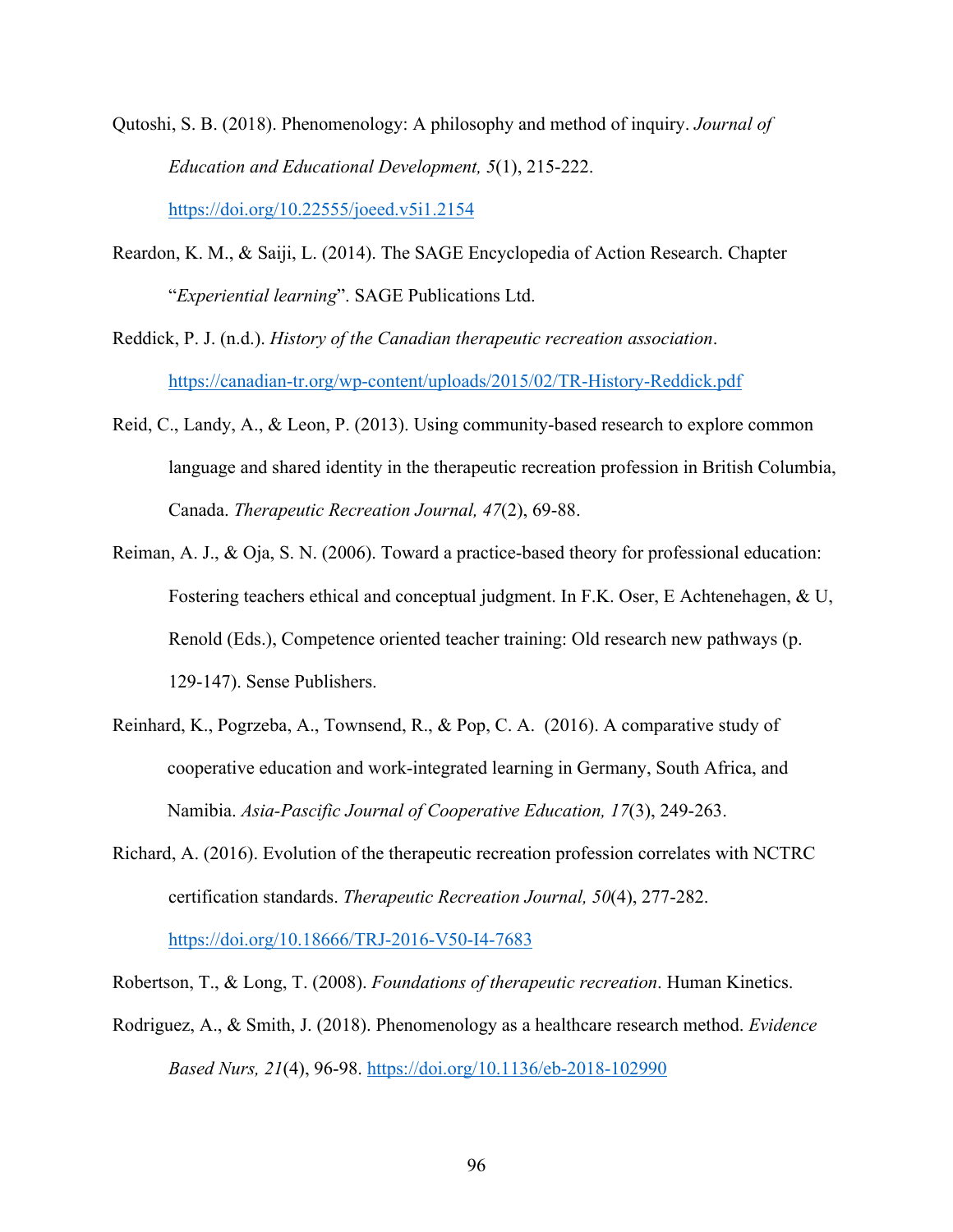- Rogers, J. L., Lautar, C. J., & Dunn, L. R. (2010). Allied health students' perceptions of effective clinical instruction. *The Health Care Manager, 29*(1), 63-67. https://doi.org/10.1097/HCM.0b013e3181cca311
- Ross, C. M., Beggs, B. A., & Young, S. J. (2011). *Mastering the job search process in recreation and leisure services*. Burlington, MA: Jones and Bartlett Publishers.
- Rothman, M. (2007). Lessons learned: advice to employers from interns. *Journal of Education for Business, 82*(3), 140-144. https://doi.org/10.3200/JOEB.82.3.140-144

Rouse, J. (2007). Practice theory. *Handbook of the Philosophy of Science,* (15).

- Roussel, H., Ouellette, P., Singleton, J., & Hopper, T. (2019). A survey of professional responsibilities and job satisfaction among Canadian therapeutic recreation practitioners. *Therapeutic Recreation Journal, 53*(3), 210-223. https://doi.org/10.18666/TRJ-2019- V53-13-9675
- Sackett, D. L., & Rosenberg, W. M. C. (1995). The need for evidence-based medicine. *Journal of the Royal Society of Medicine, 88*, 620-624.
- Sadala, M. L. A. (2002). Phenomenology as a method to investigate the experience lived: A perspective from Husserl and Merleau Ponty's thought. *Journal of Advanced Nursing, 37*(3), 282-293. https://doi.org/10.1046/j.1365-2648.2002.02071.x
- Sasnett, T. B., Harris, S. T., & White, S. T. (2018). Patient-centered medical home undergraduate internship, benefits to a practice manager: case study. *The Health Care Manager, 37*(2), 136-141. https://doi.org/10.1097/HCM.0000000000000212
- School of Human Kinetics and Recreation (SHKR). (2016). *Co-op student handbook.*  https://www.mun.ca/hkr/cooperative/HKR\_Coop\_Student\_Handbook.pdf
- Schwandt, T. A. (2001). *Dictionary of qualitative inquiry*. SAGE Publishing Inc.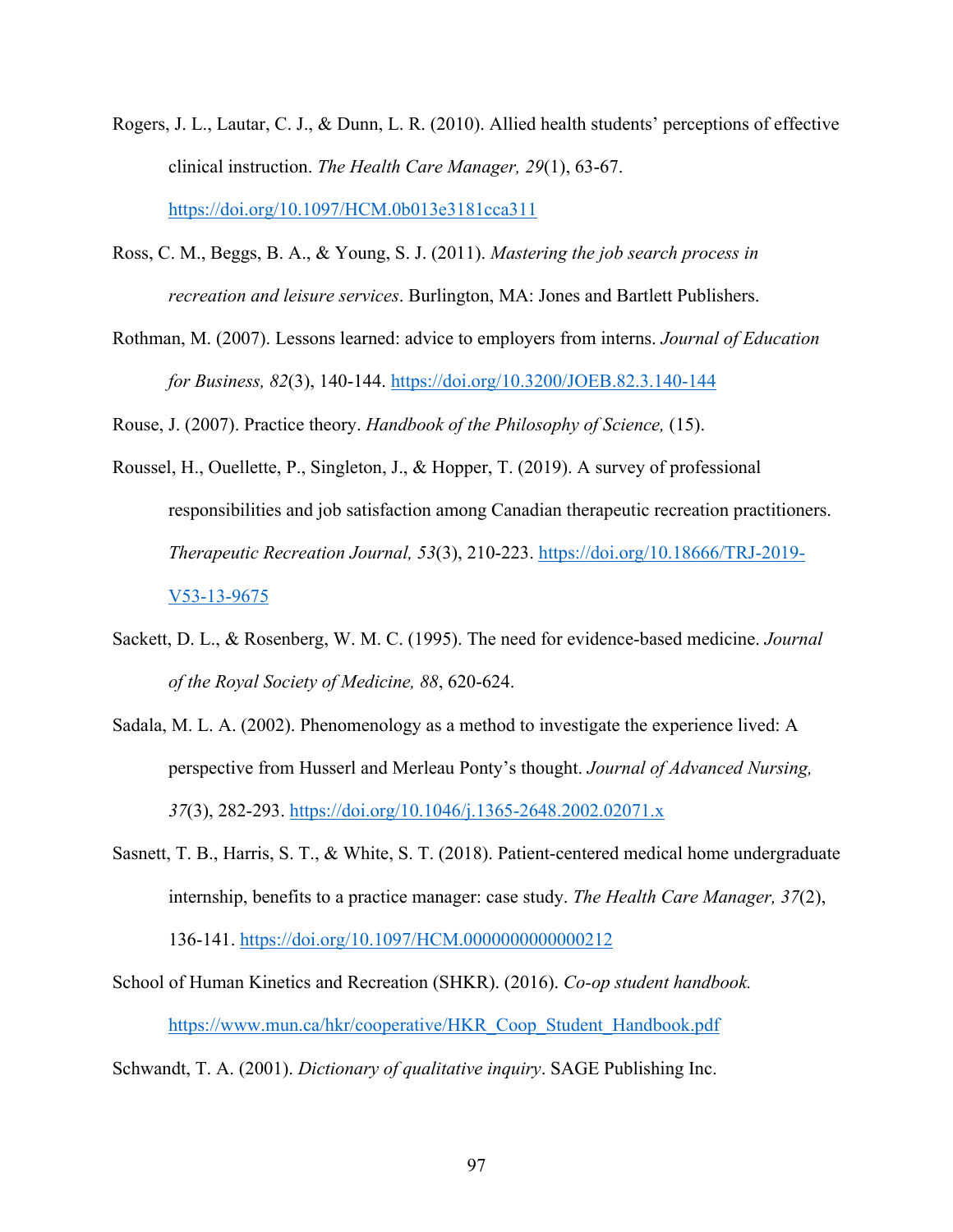- Schwartz, M. (2013). Opportunity costs: The true price of internships. *Dissent, 60*(1), 41-45. https://doi.org/10.1353/dss.2013.0016
- Selig, S. M., & Perlstadt, H. (1985). An instructional method for mixed medial sociology classes: Paired observations of practitioner-patient interactions. *Teaching Sociology, 12*, 463-475. https://doi.org/10.2307/1318067
- Seymour, E., Hunter, A., Laursen, S., & DeAntoni, T. (2004). Establishing the benefits of research experiences for undergraduates in the sciences: First findings from a three-year study*. Science Education, 88*, 493-534. https://doi.org/10.1002/sce.10131

Silberman, M. L. (2007). *The Handbook of Experiential Learning*, Wiley.

- Smart, K. L., & Csapo, N. (2007). Learning by doing: Engaging students through learnercentered activities. *Business Communication Quarterly, 70*(4), 451-457. https://doi.org/10.1177/10805699070700040302
- Smith, D. W. (2008). Phenomenology. In the Stanford encyclopedia of philosophy online. http://plato.stanford.edu/entries/phenomenology/
- Steve, T. (2010). The lowdown on unpaid internship programs. *HR Magazine, 55*(11), 46-48.
- Stier, W. F. Jr. (2002). Sports management internships: From theory to practice. *Strategies, 15*(4), 7-9. https://doi.org/10.1080/08924562.2002.10591546
- Stirling, A. E., Kerr, G., Banwall, J., MacPherson, E., Bandealy, A., & Battaglia, A. (2014). *What is an internship? An inventory and analysis of "internship" opportunities available to Ontario postsecondary students*. Higher Education Quality Council of Ontario.
- Stumbo, N. J., & Carter, M. J. (1999a). National therapeutic recreation curriculum study part A: Accreditation, curriculum and internship characteristics. *Therapeutic Recreation Journal, 33*(1), 46-60.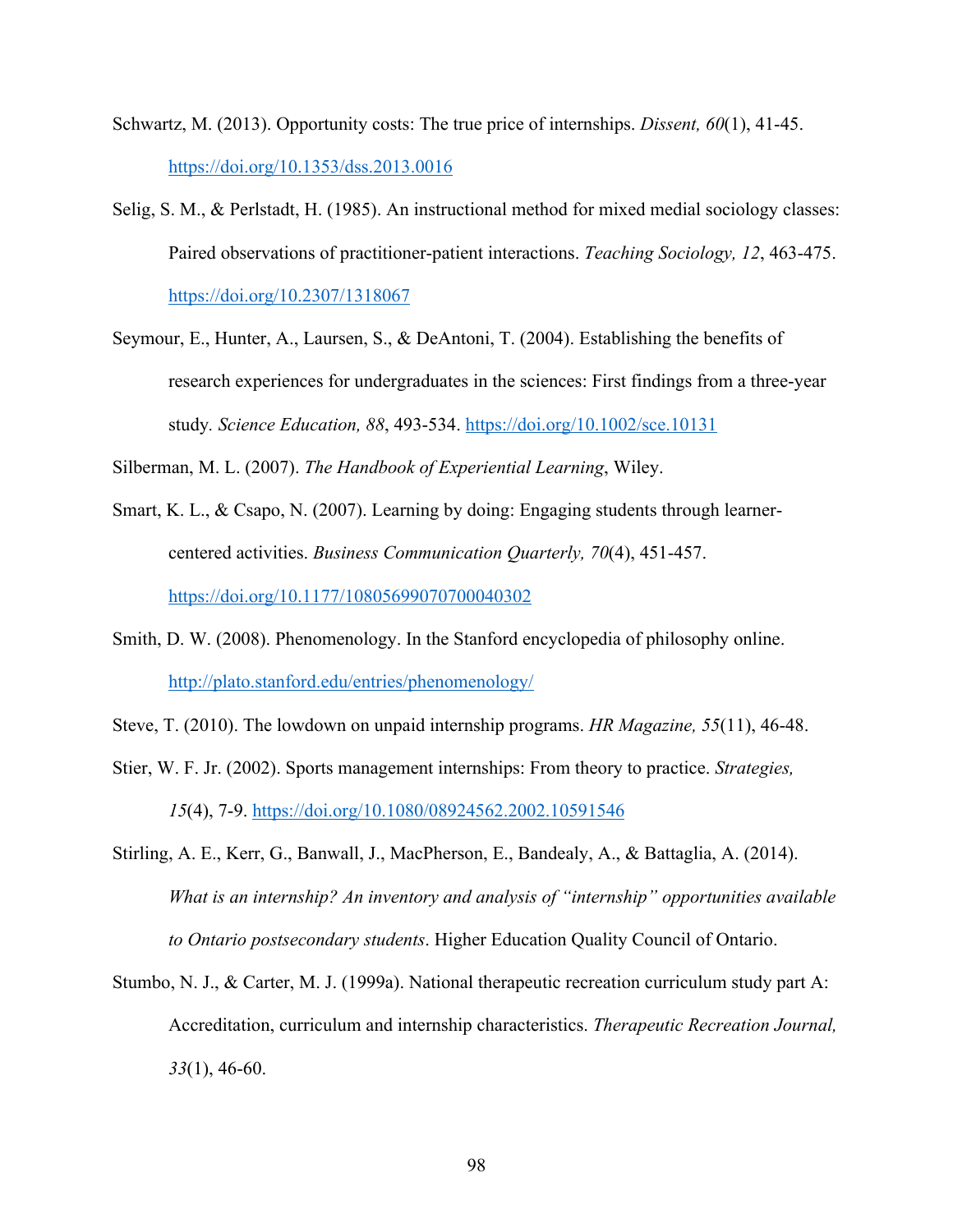- Stumbo, N. J., & Carter, M. J. (1999b). National therapeutic recreation curriculum study part B: University, faculty, student, and placement characteristics. *Therapeutic Recreation Journal, 33*(3), 241-250.
- Stumbo, N. J., & Pegg, S. (2010). Outcomes and evidence-based practice: Moving forward. *Annual in Therapeutic Recreation, 18*, 12-23.
- Stumbo, N. J., & Peterson, C. A. (2009). *Therapeutic recreation program design: Principles and procedures* (5th ed.). Benjamin Cummings.
- Stumbo, N., Carter, M., & Kim, J. (2004). 2003 National therapeutic recreation curriculum study part B: University, Faculty, Student, and Placement Characteristics. *Therapeutic Recreation Journal, 38*(1), 53-71.
- Sullivan, A. (2014). Credentialing of therapeutic recreation in Newfoundland and Labrador, Canada. *World Leisure Journal, 57*(1), 25-33.

https://doi.org/10.1080/16078055.2014.1001174

- Sylvester, C. (2003). Professional issues in therapeutic recreation: On competence and outcomes. *Therapeutic Recreation Journal, 37*(1), 94-97.
- Sylvester, C., Voelkl, J., & Ellis, G. (2001). *Therapeutic recreation programming: Theory and practice*. Venture Publishing, Inc.
- Taub, D. E. (1991). Strengthening the social within social psychology: An experiential learning approach. *Teaching Sociology, 19*, 186-192. https://doi.org/10.2307/1317850
- Taylor, M. S. (1988). Effects of college internships on individual participants. *Journal of Applied Psychology, 73*(3), 394-401. https://doi.org/10.1037/0021-9010.73.3.393
- Thiel, G. R., & Hartley, N. T. (1997). Cooperative education: A natural synergy between business and academia. *SAM Advanced Management Journal, 62*(3), 19-24.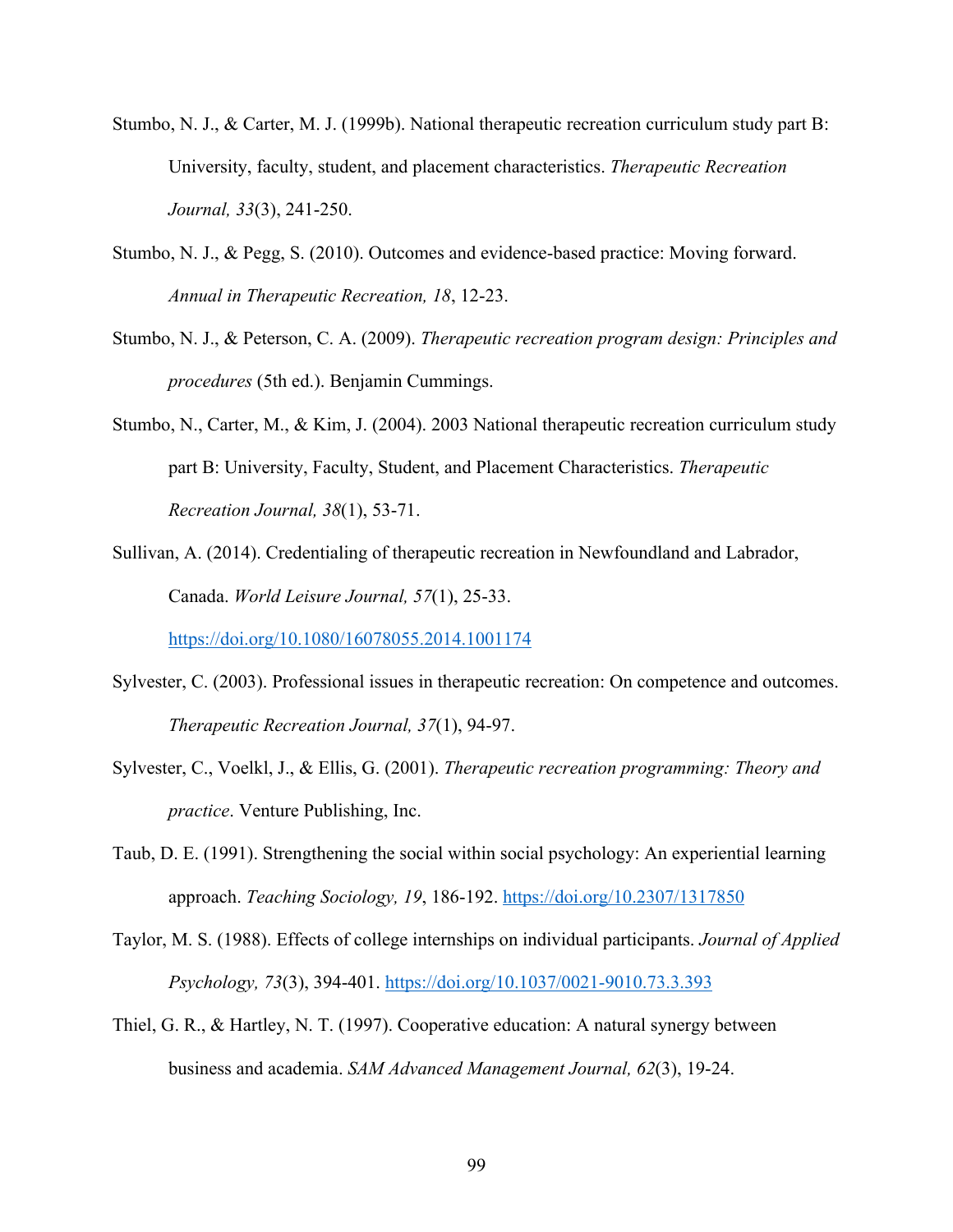Thomas, S. (1995). Lives, damned lives. *Times Educational Supplement, 24*, 4104.

- Tongs, A., Sainsbury, P., & Craig, J. (2007). Consolidated criteria for reporting qualitative research (COREQ): A 32-item checklist for interviews and focus groups. *International Journal for Quality in Health Care, 19*, 349-357. https://doi.org/10.1093/intqhc/mzm042
- Trede, F., & Jackson, D. 2019. Educating the deliberate professional and enhancing professional agency through peer reflection of work-integrated learning. *Active Learning in Higher Education, 00,*(0),1-17. https://doi.org/10.1177/1469787419869125
- Tucciarone, K. (2014). How universities can increase enrollment by advertising internships. *College & University, 90*(2), 28-38.
- Turner, D. W. (2010). Qualitative interview design: A practical guide for novice investigators. *The Qualitative Report, 15*(3), 754-760.
- Voss, J. F., Wiley, J., Carretero, M. (1995). Acquiring intellectual skills. *Annu.Rev. Psychol. (46),* 155-181.
- Walker, G. J., Kleiber, D. A., & Mannell, R. C. (2019). *A social psychology of leisure* (3rd ed.). Urbana, IL: Sagamore-Venture Publishing LLC.
- Weible, R. (2009). Are universities reaping the available benefits internship programs offer? *Journal of Education for Business, 85*(2), 59-63.

https://doi.org/10.1080/08832320903252397

- Williamson, R., & Hudson, M. (2001). *The good, the bad, the ugly: Internships in principal preparation*. Annual Conference of the National Council of Professors of Education Administration. Houston, TX, August 2001 (1-24). North Carolina, ERIC.
- Woods, P. (1996). *Researching the Art of Teaching: Ethnography for Educational Use*. Routledge.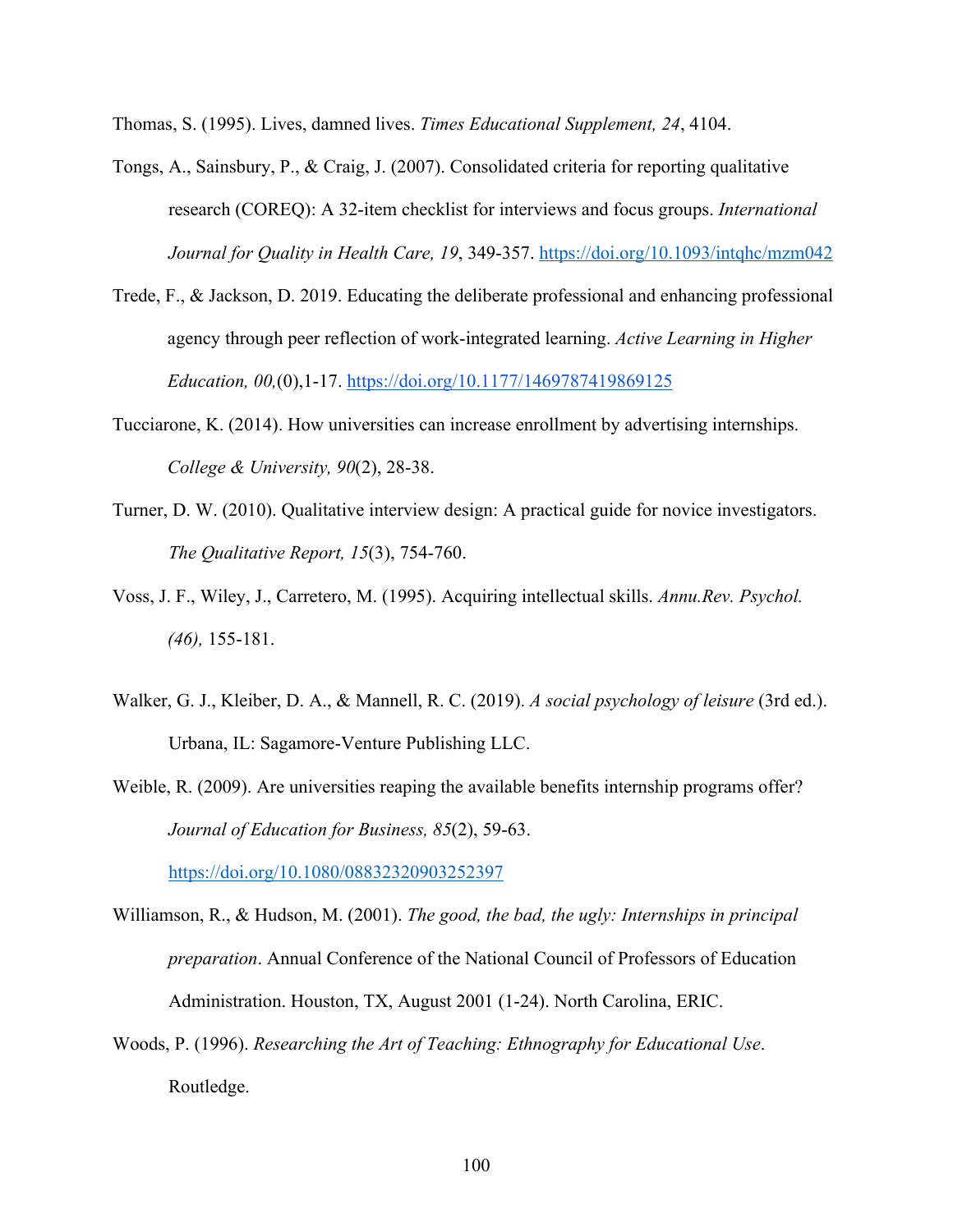- Wozencroft, A. J., Scott, J. L., & Waller, S. N. (2019). Professional quality of life in recreational therapists. *Therapeutic Recreation Journal, 53*(1), 22-36. https://doi.org/10.18666/TRJ-2Q19-V53-I1-9Q98
- Yin, R. K. (2003). *Case study research: Design and methods* (3rd ed.). SAGE Publishing Inc.
- Zabriskie, R., & McCormick, B. (2000). Accreditation & academic quality: A comparison with healthcare accreditation. *SCHOLE: A Journal of Leisure Studies and Recreation Education, 15,* 31-46. https://doi.org.10.1080/1937156X.2000.11949454

Zainal, Z. (2007). Case study as a research method. *Jurnal Jemanusiann, 9,* 1-6.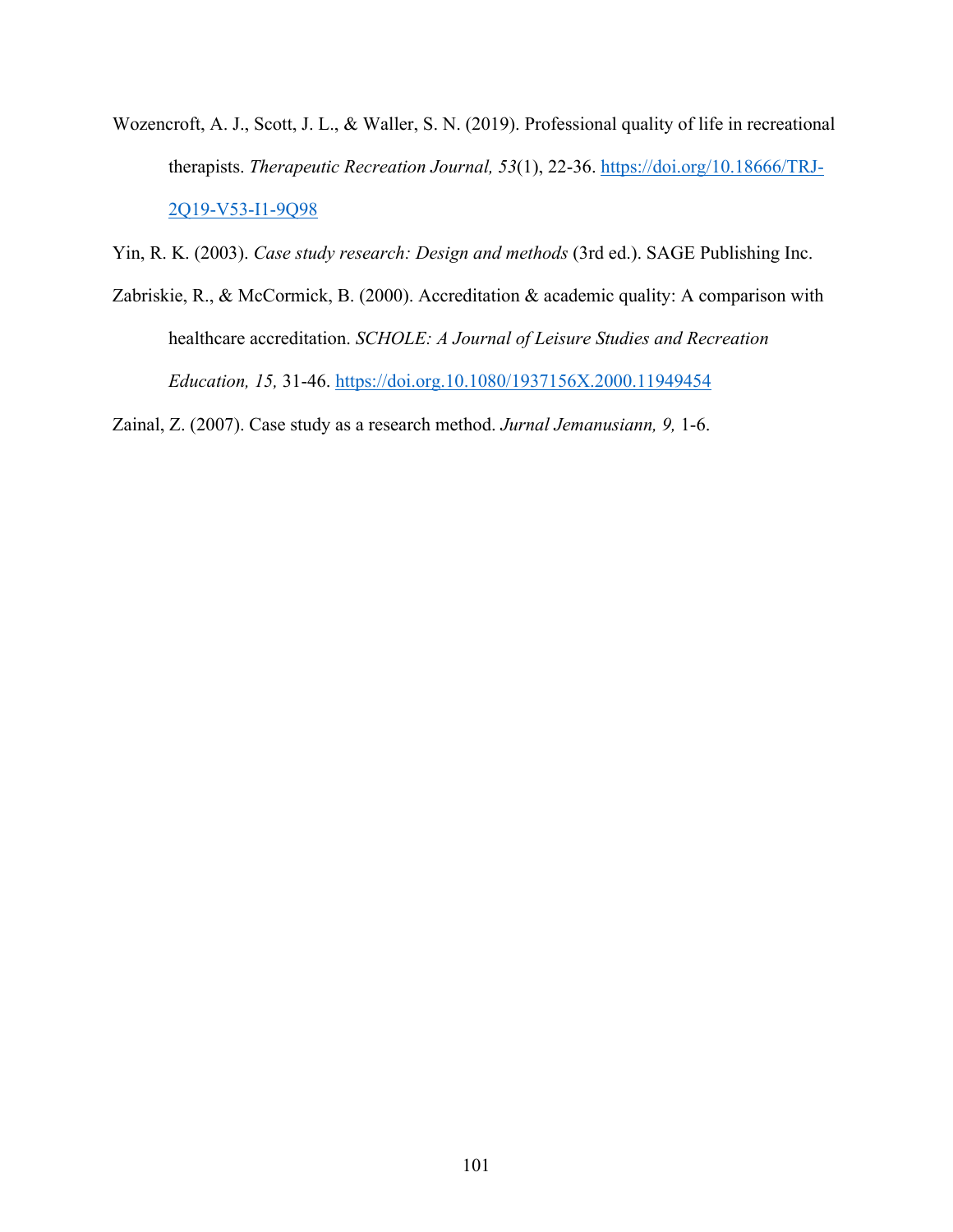#### **Appendix A – ICEHR Approval Letter**



**Interdisciplinary Committee on Ethics in Human Research (ICEHR)**

St. John's, NL Canada A1C 5S7 Tel: 709 864-2561 icehr@mun.ca www.mun.ca/research/ethics/humans/icehr

| <b>ICEHR Number:</b>    | 20201868-HK                                                              |
|-------------------------|--------------------------------------------------------------------------|
| Approval Period:        | May 26, 2020 - May 31, 2021<br><b>REMOTE METHODS ONLY</b>                |
| Funding Source:         |                                                                          |
| Responsible<br>Faculty: | Dr. Anne Marie Sullivan<br>School of Human Kinetics and Recreation       |
| Title of Project:       | The Experiences of a Recreation Therapy Intern at<br>Memorial University |

May 26, 2020

Ms. Erin Keough School of Human Kinetics and Recreation Memorial University of Newfoundland

Dear Ms. Keough:

Thank you for your correspondence addressing the issues raised by the Interdisciplinary Committee on Ethics in Human Research (ICEHR) concerning the above-named research project. ICEHR has reexamined the proposal with the clarification and revisions submitted, and is satisfied that the concerns raised by the Committee have been adequately addressed. **However, no recruitment or data collection involving in-person contact can proceed during the public health emergency. Only the remote methods in the approved protocol can be used at this time. Recruitment or data collection involving in-person contact, using the approved protocol, can begin when restrictions are lifted.** 

In accordance with the *Tri-Council Policy Statement on Ethical Conduct for Research Involving Humans (TCPS2)*, the project has been granted *full ethics clearance* to May 31, 2021. ICEHR approval applies to the ethical acceptability of the research, as per Article 6.3 of the *TCPS2*. Researchers are responsible for adherence to any other relevant University policies and/or funded or non-funded agreements that may be associated with the project.

The *TCPS2* **requires** that you submit an Annual Update to ICEHR before May 31, 2021. If you plan to continue the project, you need to request renewal of your ethics clearance and include a brief summary on the progress of your research. When the project no longer involves contact with human participants, is completed and/or terminated, you are required to provide an annual update with a brief final summary and your file will be closed. If you need to make changes during the project which may raise ethical concerns, you must submit an Amendment Request with a description of these changes for the Committee's consideration prior to implementation. If funding is obtained subsequent to approval, you must submit a Funding and/or Partner Change Request to ICEHR before this clearance can be linked to your award.

All post-approval event forms noted above can be submitted from your Researcher Portal account by clicking the *Applications: Post-Review* link on your Portal homepage. We wish you success with your research.

Yours sincerely,

Kelly Blidook, Ph.D. Vice-Chair, Interdisciplinary Committee on Ethics in Human Research

KB/bc

cc: Supervisor – Dr. Anne Marie Sullivan, School of Human Kinetics and Recreation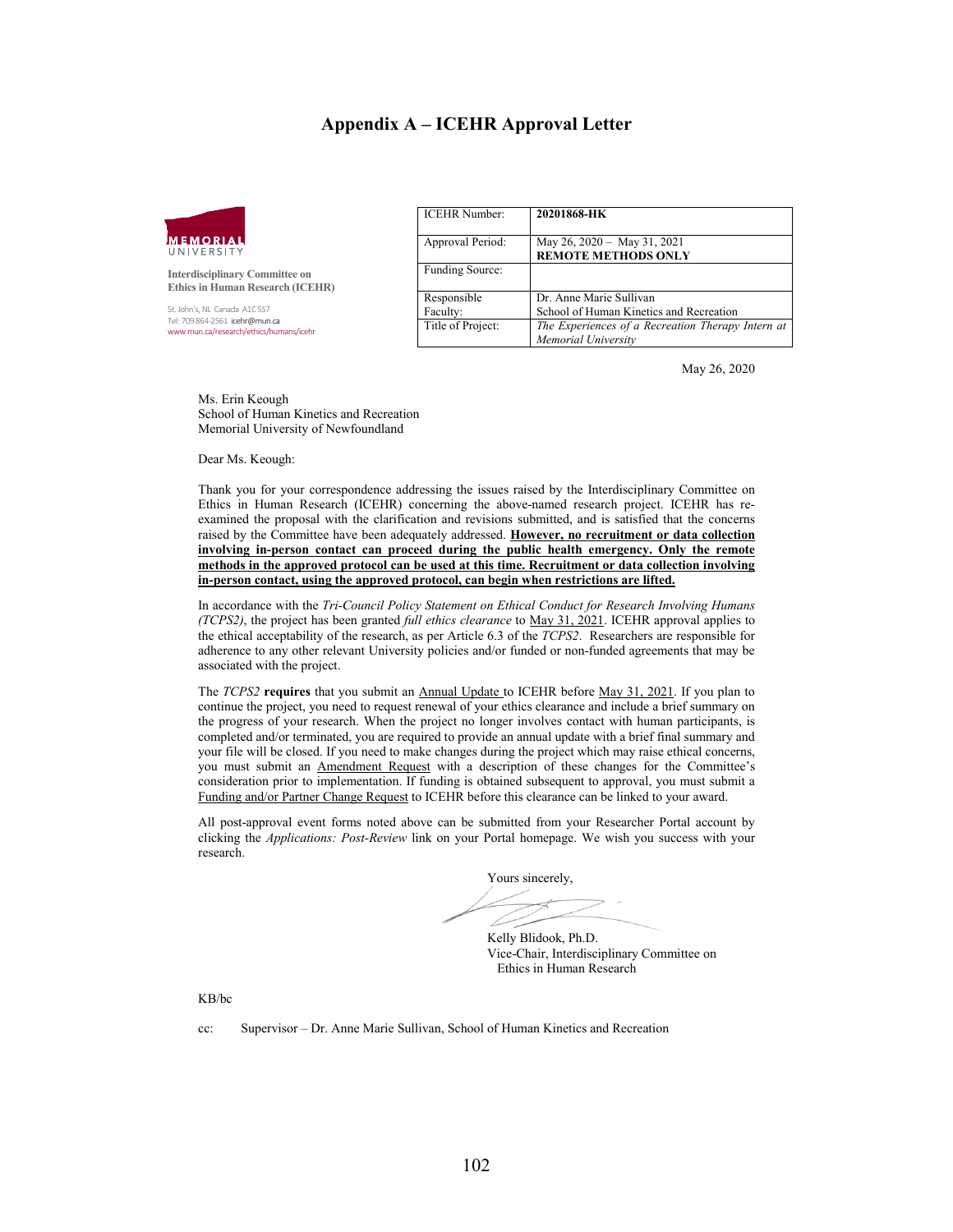# **Appendix B – Free and Informed Consent Form**

# **Informed Consent Form**

Title: Experiences of a Recreation Therapy Intern Researcher(s): Erin Keough, School of Human Kinetics & Recreation Supervisor: Dr. Anne-Marie Sullivan, School of Human Kinetics & Recreation

You are invited to take part in a research project entitled "Experiences of a recreation therapy intern"

This form is part of the informed consent process. It should give you the basic idea of what the research is about and what your participation will involve. It also describes your right to withdraw from the study. To decide whether you wish to participate in this research study, you should understand enough about its risks and benefits to be able to make an informed decision. Take time to read this carefully and to understand the information given to you. Please contact the researcher, Erin Keough, if you have any questions about the study or would like more information before you consent.

It is entirely up to you to decide whether to take part in this research. If you choose not to take part in this research or if you decide to withdraw from the research once it has started, there will be no negative consequences for you, now, or in the future. Participation in this study or withdrawal from will not impact any future references or recommendations from Dr. Sullivan. Participation is not a part of Memorial University of Newfoundland, professional requirements or requirements of the association or group you are a member of and will not be reported to either entities.

# **Introduction:**

I am a Masters of Kinesiology student in the School of Human Kinetics and Recreation working under the supervision of Dr. Anne-Marie Sullivan. I am specifically interested in this research as I completed my internship in fall of 2018 and convocated with a Bachelor of Recreation from Memorial University of Newfoundland in May 2019.

### **Purpose of the study:**

The purpose of this study is to gain information about the experience of the internship and how it impacts a student's learning, career path, and professionalism. The main question guiding this research is "what does a therapeutic recreation student intern experience during their placement?". The research question is expected to explore how theoretical knowledge is being connected to professional practice through the internship and what students find beneficial as well as any gaps students perceive. This study aims to increase evidence to support the internship element of therapeutic recreation learning and provide insight on the student perspective.

### **What you will do in this study:**

You will be asked to participate in a 30-60 minute interview about your experiences as a recreation therapy intern. After your interview you will receive a copy of your transcript as well as some initial analysis of the interview. You will be asked to review the transcript within two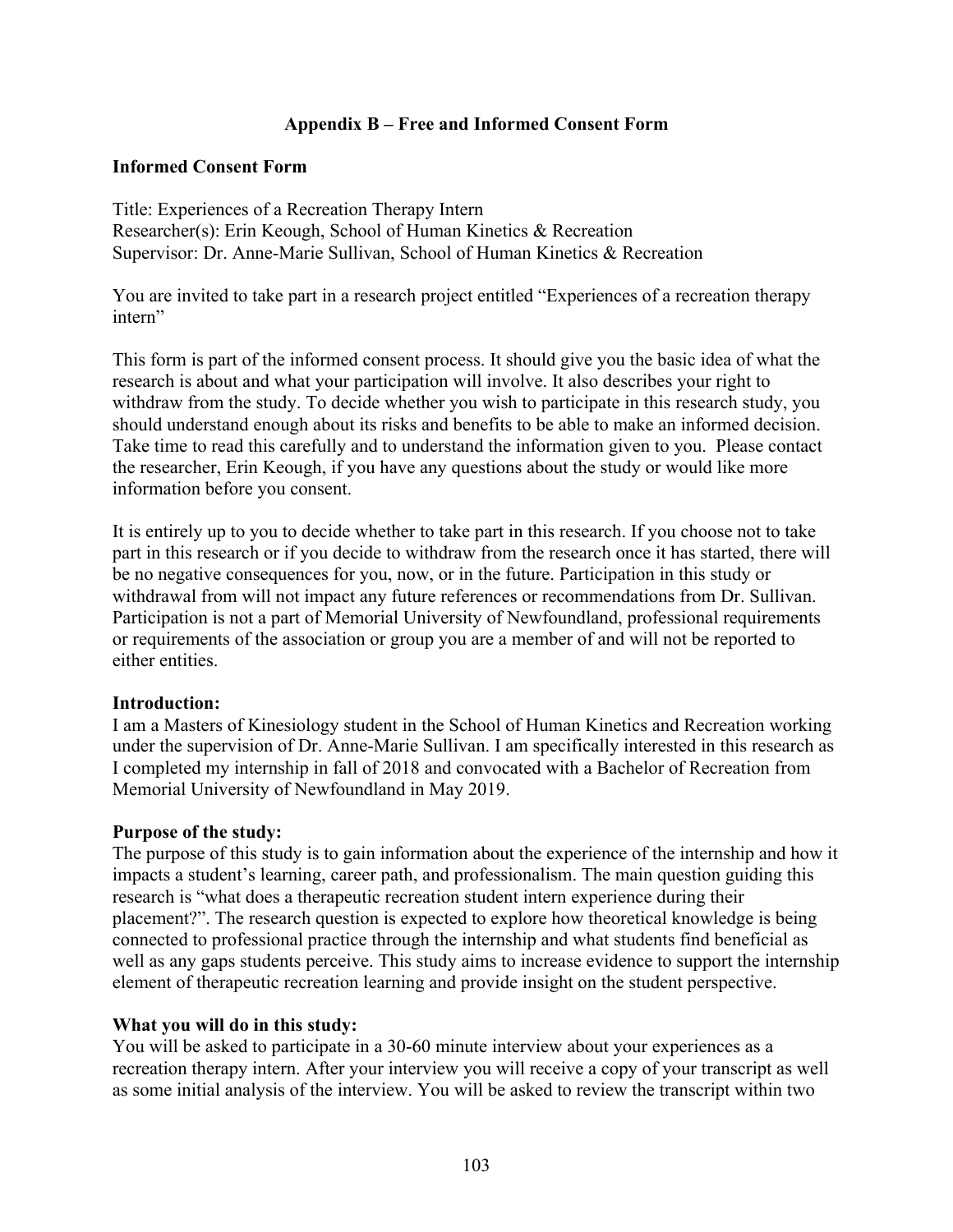weeks and let me know if the transcript is an accurate reflection of the interview and you will be given the opportunity to make any changes to the transcript that you feel better captures your experience.

### **Length of Time:**

The interview will likely last approximately 30-60 minutes.

### **Withdrawal from the Study:**

To withdraw from the study before the interview starts you can inform the researcher either by email or orally at the point of interview. You may withdraw from the interview at any point during the interview. After the interview, if you would like to withdraw from the study you can contact the researcher via email or phone. Withdrawal or decision not to participant will not impact future references or recommendations. Your participation is not a requirement from Memorial University of Newfoundland, or your employer and it will not be reported to them. After the interview, and before the data are included in the final report, you will be able to review the transcript of your interview, and add to, change, or delete information from the transcripts as you see fit. You will have two weeks from receiving the transcript to review and confirm its contents. Once you have confirmed the content of your transcript you will be unable to withdraw your data as it will be included in the analysis for this research. If you do choose to withdraw from the study at any point prior to confirming your transcript, your data will be destroyed and not included for analysis.

### **Possible Benefits:**

The benefits for individual participants are likely to be minimal. You will be given an opportunity to reflect on your professional training and perhaps inform future training. Additionally, this is an opportunity to participate in research directly related to the advancement of your profession.

The benefits for the therapeutic recreation community and Memorial University of Newfoundland may be significant. The information used in the study can help by providing more information about a population that is often omitted from literature (the students).

### **Possible Risks:**

There is very little risk associated with this research as you are being asked to reflect on your past experience with your academic preparation specifically the internship. Due to the small population, with anonymity, your experiences may be able to be identified by Dr. Sullivan. This will not impact any future references or recommendations, nor current or future employment. You may have experienced something uncomfortable during your internship that you do not wish to discuss. You can choose not to respond if that is your preference. Additionally, if this is an experience you wish to discuss with Dr. Sullivan, she is available and can be reached by phone at 709-864-4453 or email at asulliva@mun.ca. If you do not feel comfortable contacting Dr. Sullivan about this matter, you may also call 811 or 1-888-737-4668 and they will direct you to the appropriate counselling resources.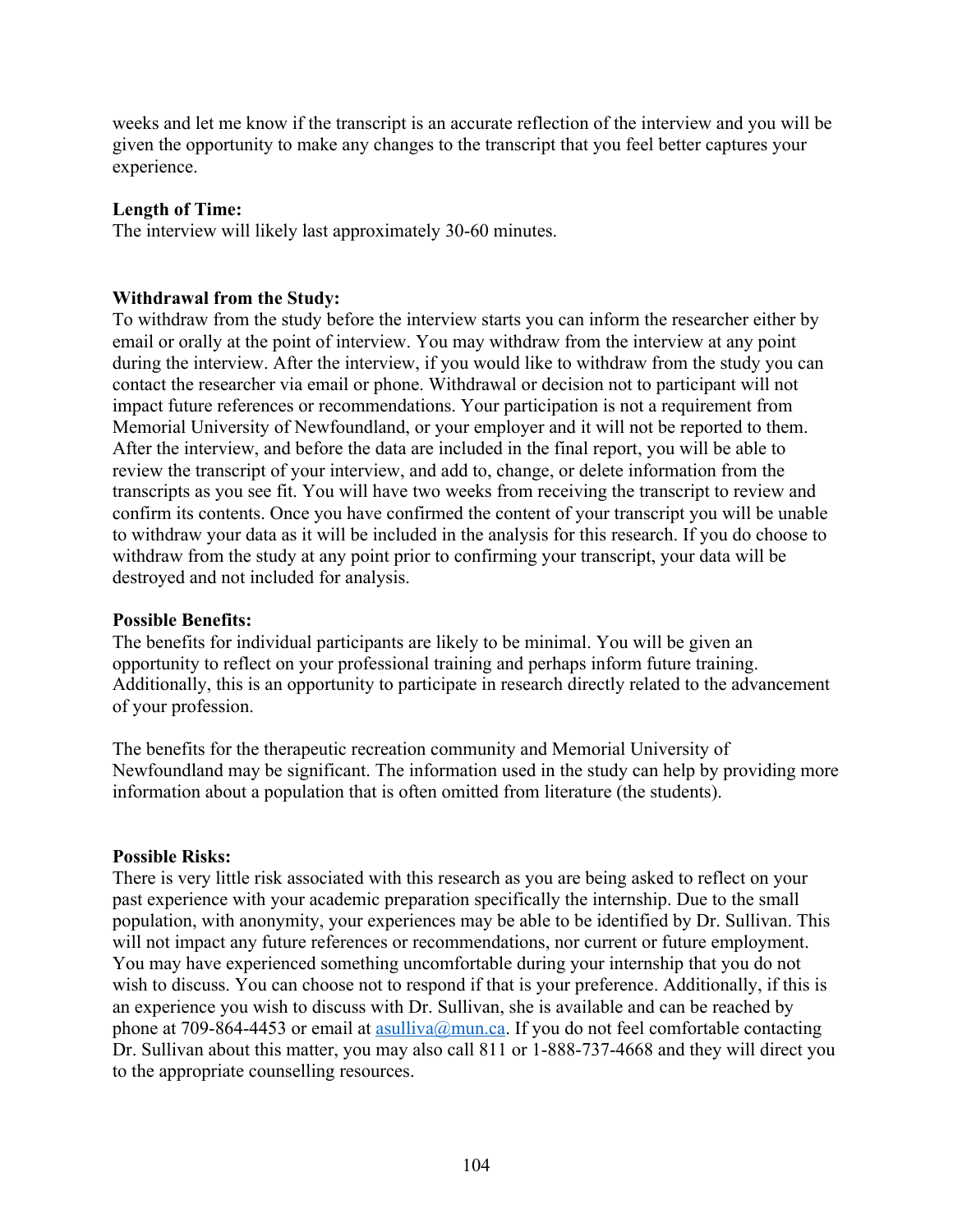# **Confidentiality:**

I will safeguard the confidentiality of the discussion to the best of my abilities. Alphanumerical code will be assigned to all participants during the transcription of the interviews. Real names, workplaces or any identifying features of the intern, internship, or place of work will not be included in any work stemming from this research.

## **Anonymity:**

Every reasonable effort will be made to ensure anonymity. No identifying information or stories will be published as part of any work coming out of this research. However, it is to be noted, since this is a smaller demographic, there are limits to the anonymity. Because the participants for this research project have been selected from a small group of people, all of whom are known to each other, it is possible that you may be identifiable to other people on the bases of what you have said.

### **Recording of Data:**

The interviews will be audio-recorded and transcribed verbatim for accuracy. All digital recordings will be stored in a password-protected file on the primary researchers' computer. All identifying information will be removed and one of the supervisory committee members, Dr. Angela Loucks-Atkinson or Dr. TA Loeffler will review the transcripts to ensure they are anonymized before they are shared with Dr. Sullivan. I will have access to the transcripts, but Dr. Sullivan will only have access to the transcripts that have been anonymized and will be unaware of your identity.

## **Use, Access, Ownership, and Storage of Data:**

Data will be kept for a minimum of five years, as required by Memorial University's policy on Integrity in Scholarly Research. All electronic data will be stored in password-protected files on a computer purchased for research purposes. The computer will be the property of the School of Human Kinetics and Recreation and will be stored in Dr. Loucks-Atkinson's office, PE 2006.

## **Reporting of Results:**

Upon completion of this study, my thesis will be available at Memorial University's Queen Elizabeth II library and can be accessed online at: http://collections.mun.ca/cdm/search/collection/theses.

It is also expected that the findings will be presented at professional conferences such as the Newfoundland and Labrador Therapeutic Recreation Association (NLTRA) conference and the Canadian Therapeutic Recreation Association (CTRA), as well as, academic conferences such as the Canadian Association for Leisure Studies conference - published in academic journals such as Therapeutic Recreation Journal, Qualitative Inquiry, and Leisure/Loisir.

### **Sharing of Results with Participants:**

Any participants are welcome to reach out to the researcher or the supervisor noted above to request a copy of the final report.

## **Questions:**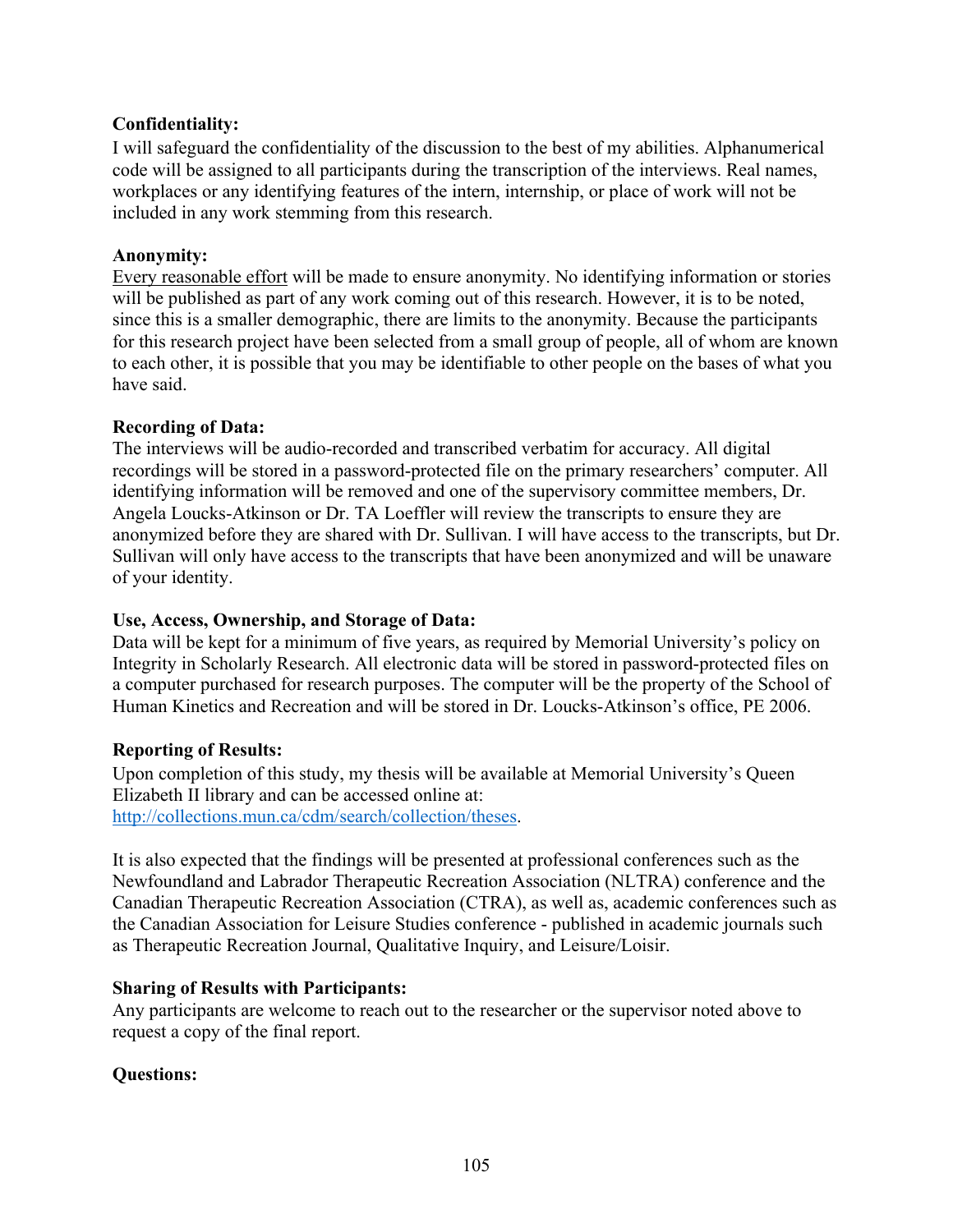You are welcome to ask questions before, during, or after your participation in this research. If you would like more information about this study, please contact Erin Keough at e.keough@mun.ca or at 709-770-3214.

The proposal for this research has been reviewed by the Interdisciplinary Committee on Ethics in Human Research and found to be in compliance with Memorial University's ethics policy. If you have ethical concerns about the research, such as the way you have been treated or your rights as a participant, you may contact the Chairperson of the ICEHR at  $\overline{\text{icehr}(a)}$ mun.ca or by telephone at 709-864-2861.

## **Consent:**

Your signature on this form means that:

- You have read the information about the research.
- You have been able to ask questions about this study.
- You are satisfied with the answers to all your questions.
- You understand what the study is about and what you will be doing.
- You understand that you are free to withdraw participation in the study without having to give a reason, and that doing so will not affect you now or in the future.
- You understand that if you choose to end participation during data collection, any data collected from you up to that point will be retained by the researcher.

By signing this form, you do not give up your legal rights and do not release the researchers from their professional responsibilities.

| I agree to be audio-recorded            | $\bigcap$ Yes $\bigcap$ No |
|-----------------------------------------|----------------------------|
| I agree to the use of direct quotations | $\Box$ Yes $\Box$ No       |

## **Your Signature Confirms:**

 $\Box$  I have read what this study is about and understood the risks and benefits. I have had adequate time to think about this and had the opportunity to ask questions and my questions have been answered.

 $\Box$  I agree to participate in the research project understanding the risks and contributions of my participation, that my participation is voluntary, and that I may end my participation.

 $\Box$  I understand that if choose to withdraw from this study that I can choose to have my data retained for use in the study or destroyed.

 $\Box$  I understand that I will have two weeks to review the transcript to add, change, or delete information from the transcript as I see fit.

I understand that once I have confirmed the content of my transcript that I will be unable to withdraw my data as it will be included in the analysis for this research.

A copy of this Informed Consent Form has been given to me for my records.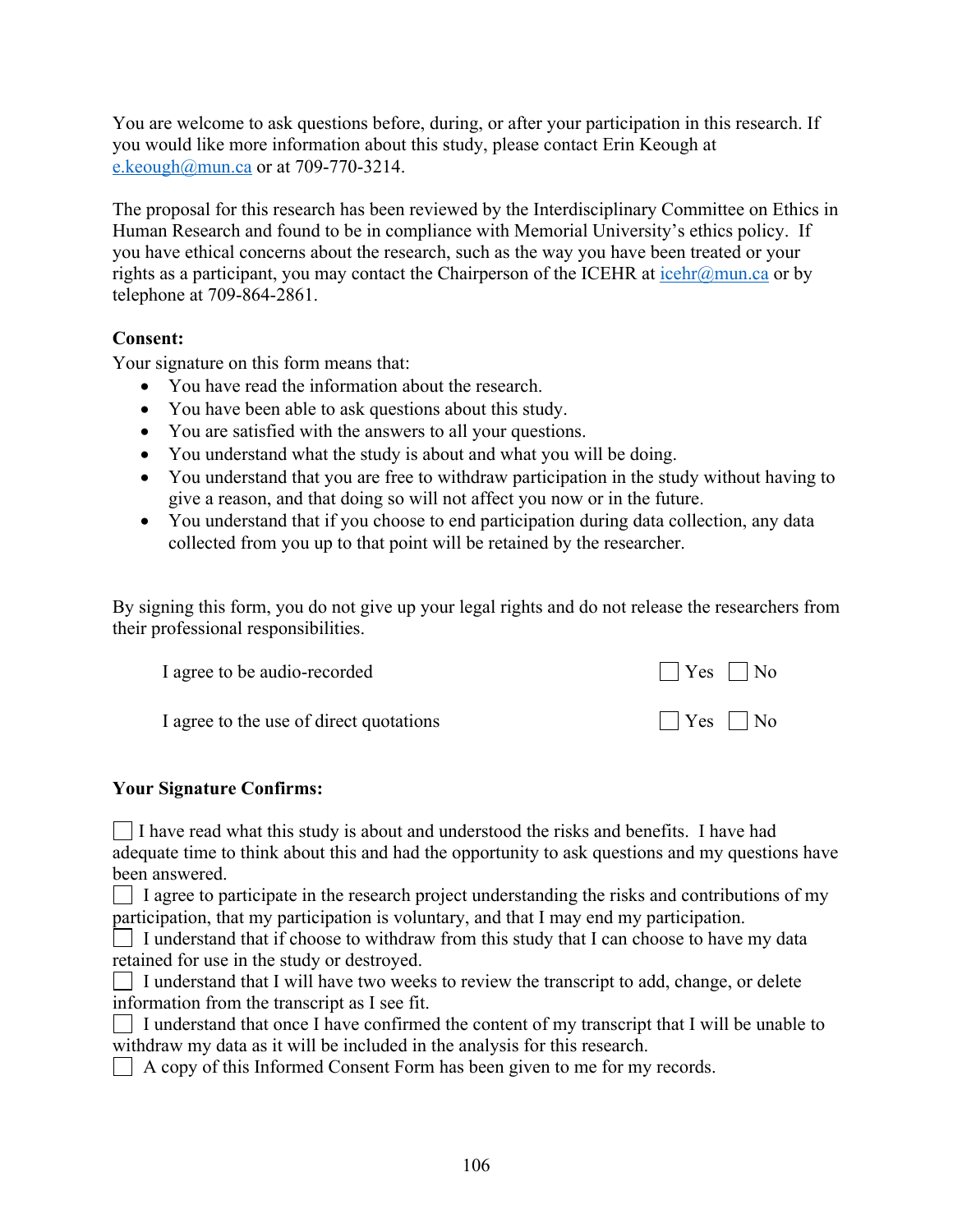### **Oral consent of the participant:**

I read and explained this consent form to the participant before receiving the participant's consent, and the participant had knowledge of its contents and appeared to understand it.

\_\_\_\_\_\_\_\_\_\_\_\_\_\_\_\_\_\_\_\_\_\_\_\_\_\_\_\_\_\_ \_\_\_\_\_\_\_\_\_\_\_\_\_\_\_\_\_\_\_\_\_\_\_\_\_\_\_\_\_

 $\overline{\phantom{a}}$  , and the contract of the contract of the contract of the contract of the contract of the contract of the contract of the contract of the contract of the contract of the contract of the contract of the contrac

Participant name/pseudonym Date

## **Researcher's Signature:**

I have explained this study to the best of my ability. I invited questions and gave answers. I believe that the participant fully understands what is involved in being in the study, any potential risks of the study and that he or she has freely chosen to be in the study. I have recorded oral consent from the participant.

Signature of Principal Investigator Date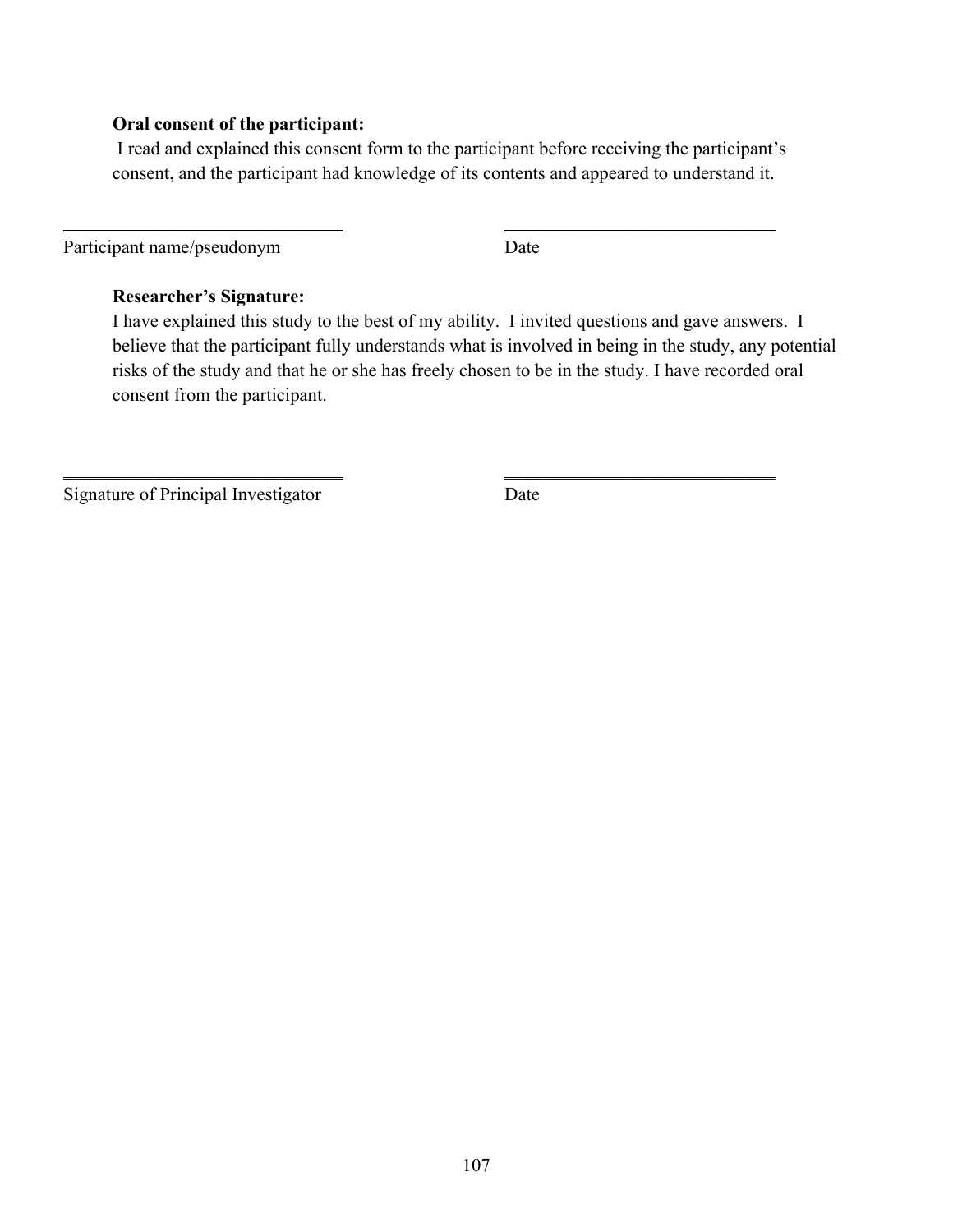#### **Appendix C – Interview Guide**

Research Questions "Experiences of a Therapeutic Recreation Intern" Researcher: Erin Keough

- 1) Tell me about your internship?
- 2) How did you feel going into your internship?
- 3) How was your relationship with your supervisor?
- 4) What memory sticks out to you the most about your internship?
- 5) Were there any negative experiences you had during your internship?
- 6) Do you think your education prepared you for the internship?
- 7) What do you wish you had known going into your internship?
- 8) Do you think the internship prepared you for the workplace?
- 9) If you could list 3 emotions that you associate with your internship, what would they be and why?
- 10) Overall, did you find the internship beneficial to your learning experience?

While these questions are a guide, the interviews are meant to be conversational in nature and different probing questions will be used based on the participant's responses.